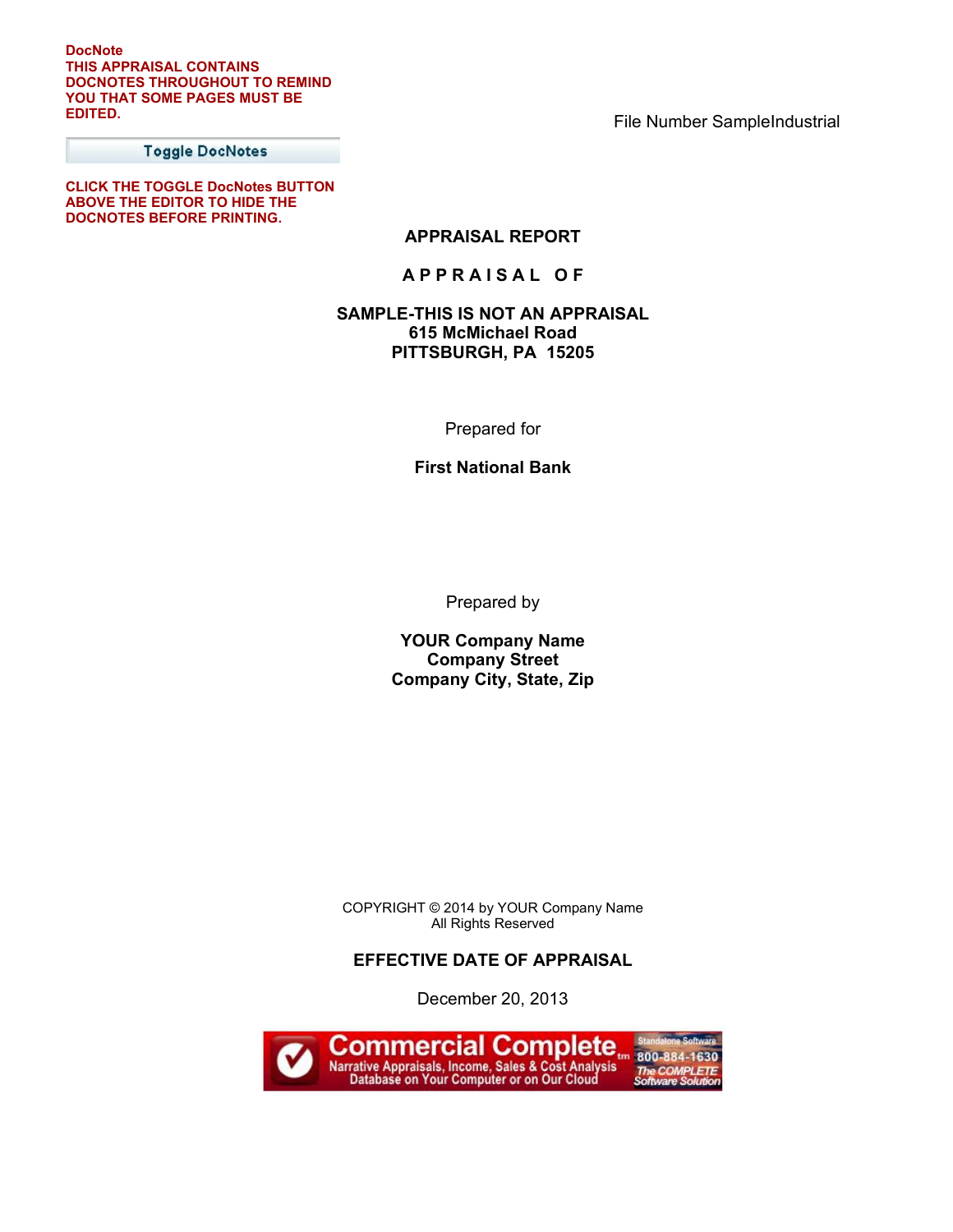January 09, 2014

Date of Inspection: December 20, 2013 Effective Date of Appraisal: December 20, 2013 Date of Report: January 09, 2014

First National Bank 1000 Bank Boulevard West Pittsburgh, Pa. 15219

Attention: Edward Jones

Mr. Jones,

Pursuant to your request, we have made an appraisal of the market value of the property located at:

#### **SAMPLE-THIS IS NOT AN APPRAISAL 615 McMichael Road PITTSBURGH, PA, 15205 Allegheny County**

As per mutual agreement with First National Bank (client) and YOUR Company Name (appraiser), the format used is defined as a Appraisal Report appraisal. It complies with the requirements set forth under Standard 2-2(a), Rule 1 of the Uniform Standards of Professional Practice, but is subject to the Assumptions and Limiting Conditions listed in this report. This appraisal report details the information used to arrive at a conclusion of value. It can be understood by a knowledgeable reader without additional information in the work file of the appraiser.

The Fee Simple Stabilized Market Value on December 20, 2013 of the 7.5666 acres of land and improvements situate thereon was estimated at:

# **Two Million Five Hundred Thousand Dollars**

**\$2,500,000**

Respectfully Submitted, YOUR Company Name

**DocNote PASTE AN IMAGE OF YOUR SIGNATURE IN THE GRAY BOX TO THE LEFT**

Company Signer President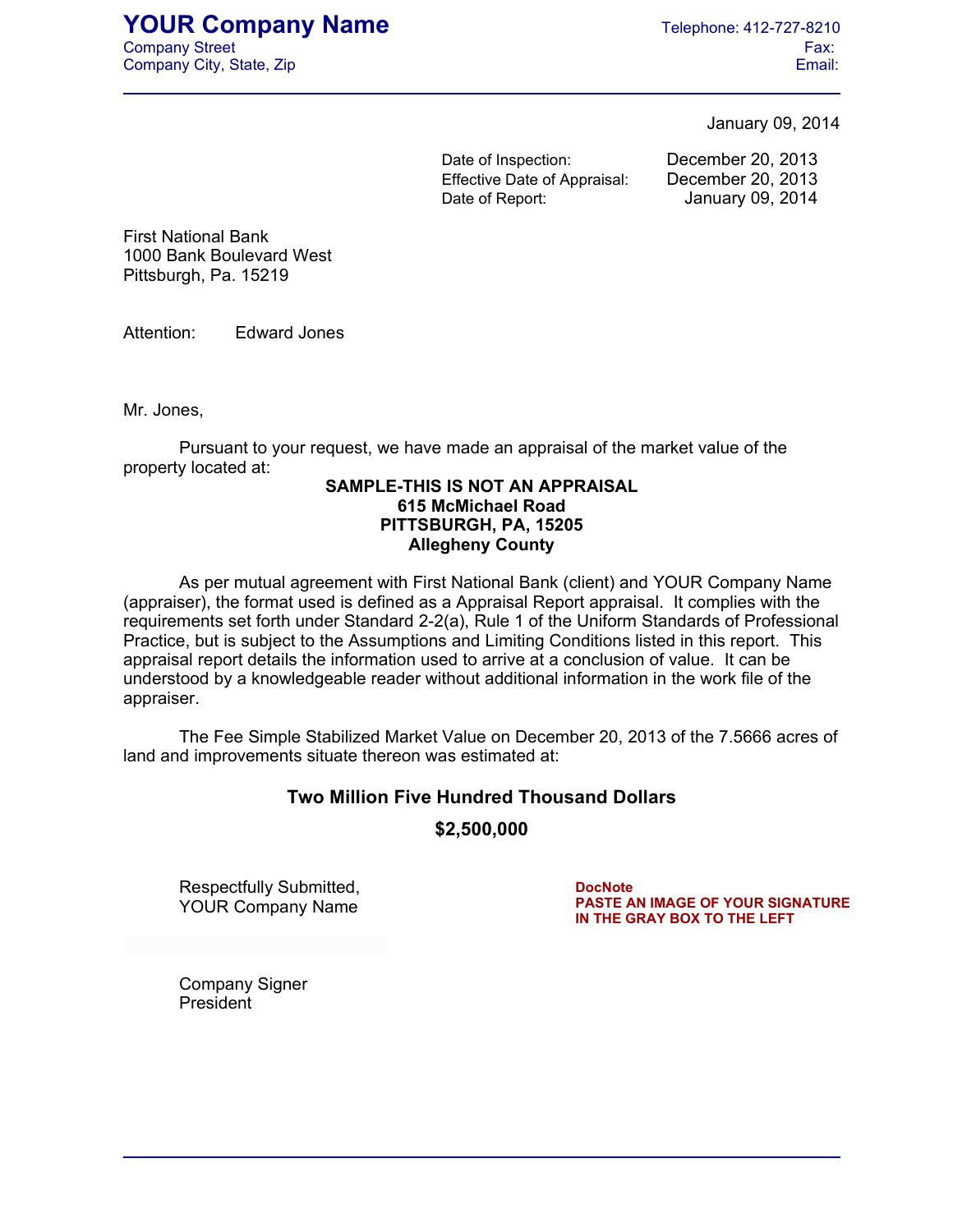# **Table of Contents**

# Title Page<br>Letter of Transmittal

# **INTRODUCTION**

| Certification Statement manufactured and control of the control of the control of the control of the control of                                                                                                                                                                                                                                                                                                                                                     | 6              |
|---------------------------------------------------------------------------------------------------------------------------------------------------------------------------------------------------------------------------------------------------------------------------------------------------------------------------------------------------------------------------------------------------------------------------------------------------------------------|----------------|
| Summary of Conclusions manufactured and contract to Conclusions and Summary of Conclusions                                                                                                                                                                                                                                                                                                                                                                          | $\overline{7}$ |
| Reconciliation and Final Value Estimate manufacture and reconciliation and Final Value Estimate manufacture                                                                                                                                                                                                                                                                                                                                                         | 8              |
| Scope of This Appraisal manufactured and all and state of This Appraisal manufactured and all and service of                                                                                                                                                                                                                                                                                                                                                        | $\overline{9}$ |
|                                                                                                                                                                                                                                                                                                                                                                                                                                                                     | 10             |
| Purpose of the Appraisal manufactured and all propose of the Appraisal                                                                                                                                                                                                                                                                                                                                                                                              | 10             |
| Intended Use of the Appraisal manufactured and all the advertised use of the Appraisal manufactured and the str                                                                                                                                                                                                                                                                                                                                                     | 10             |
| USPAP Reporting Options manufactured and the Reporting Options and the manufactured and the USPAP Reporting                                                                                                                                                                                                                                                                                                                                                         | 11             |
| Definition of Value manufactured and all the manufactured values of Value                                                                                                                                                                                                                                                                                                                                                                                           | 12             |
| Property Rights Appraised manufactured and property Rights Appraised                                                                                                                                                                                                                                                                                                                                                                                                | 13             |
| <b>FACTUAL DATA</b>                                                                                                                                                                                                                                                                                                                                                                                                                                                 |                |
| Brief History of the Property manufacture and the Microsoft History of the Property manufacture and the United                                                                                                                                                                                                                                                                                                                                                      | 15             |
| Area Map                                                                                                                                                                                                                                                                                                                                                                                                                                                            | 16             |
| Description of the Neighborhood manufacture and contain an account of the Neighborhood                                                                                                                                                                                                                                                                                                                                                                              | 17             |
| Neighborhood Map minimum minimum minimum minimum minimum minimum                                                                                                                                                                                                                                                                                                                                                                                                    | 18             |
| Description of the Site manuscription of the Site                                                                                                                                                                                                                                                                                                                                                                                                                   | 21             |
|                                                                                                                                                                                                                                                                                                                                                                                                                                                                     | 24             |
| <b>VALUATION ANALYSIS</b>                                                                                                                                                                                                                                                                                                                                                                                                                                           |                |
| $\begin{minipage}{0.5\textwidth} \begin{tabular}{ c c c } \hline \multicolumn{1}{ c }{p} & \multicolumn{1}{ c }{p} & \multicolumn{1}{ c }{p} & \multicolumn{1}{ c }{p} & \multicolumn{1}{ c }{p} & \multicolumn{1}{ c }{p} & \multicolumn{1}{ c }{p} & \multicolumn{1}{ c }{p} & \multicolumn{1}{ c }{p} & \multicolumn{1}{ c }{p} & \multicolumn{1}{ c }{p} & \multicolumn{1}{ c }{p} & \multicolumn{1}{ c }{p} & \multicolumn{1}{$<br><b>Highest and Best Use</b> | 29             |
| Four Stages of Analysis manufactured and all and stages of Analysis manufactured and all analysis and all analysis                                                                                                                                                                                                                                                                                                                                                  | 30             |
|                                                                                                                                                                                                                                                                                                                                                                                                                                                                     | 30             |
| Highest and Best Use - As Improved monominal continuum control of the Highest and Best Use - As Improved monomon                                                                                                                                                                                                                                                                                                                                                    | 33             |
| Method of Procedure manufacture and all the manufacture of Procedure                                                                                                                                                                                                                                                                                                                                                                                                | 36             |
|                                                                                                                                                                                                                                                                                                                                                                                                                                                                     | 37             |
|                                                                                                                                                                                                                                                                                                                                                                                                                                                                     | 37             |
| Vacancy and Rent Loss - \$20,885 mmmmmmmmmmmmmmmmmmm                                                                                                                                                                                                                                                                                                                                                                                                                | 38             |
|                                                                                                                                                                                                                                                                                                                                                                                                                                                                     | 38             |
|                                                                                                                                                                                                                                                                                                                                                                                                                                                                     | 39             |
|                                                                                                                                                                                                                                                                                                                                                                                                                                                                     | 42             |
|                                                                                                                                                                                                                                                                                                                                                                                                                                                                     | 43             |
|                                                                                                                                                                                                                                                                                                                                                                                                                                                                     | 44             |
|                                                                                                                                                                                                                                                                                                                                                                                                                                                                     | 44             |
| Discounted Cash Flow Method                                                                                                                                                                                                                                                                                                                                                                                                                                         | 53             |
| Net Present Value Analysis                                                                                                                                                                                                                                                                                                                                                                                                                                          | 55             |
| <b>Yield Analysis</b>                                                                                                                                                                                                                                                                                                                                                                                                                                               | 56             |
| Debt Coverage Ratio                                                                                                                                                                                                                                                                                                                                                                                                                                                 | 57             |
| SALES COMPARISON APPROACH municipalization and contract of the SALES COMPARISON APPROACH                                                                                                                                                                                                                                                                                                                                                                            | 58             |
| <b>Direct Comparison Method</b>                                                                                                                                                                                                                                                                                                                                                                                                                                     | 58             |
| Analysis of the Adjustments                                                                                                                                                                                                                                                                                                                                                                                                                                         | 59             |
|                                                                                                                                                                                                                                                                                                                                                                                                                                                                     |                |

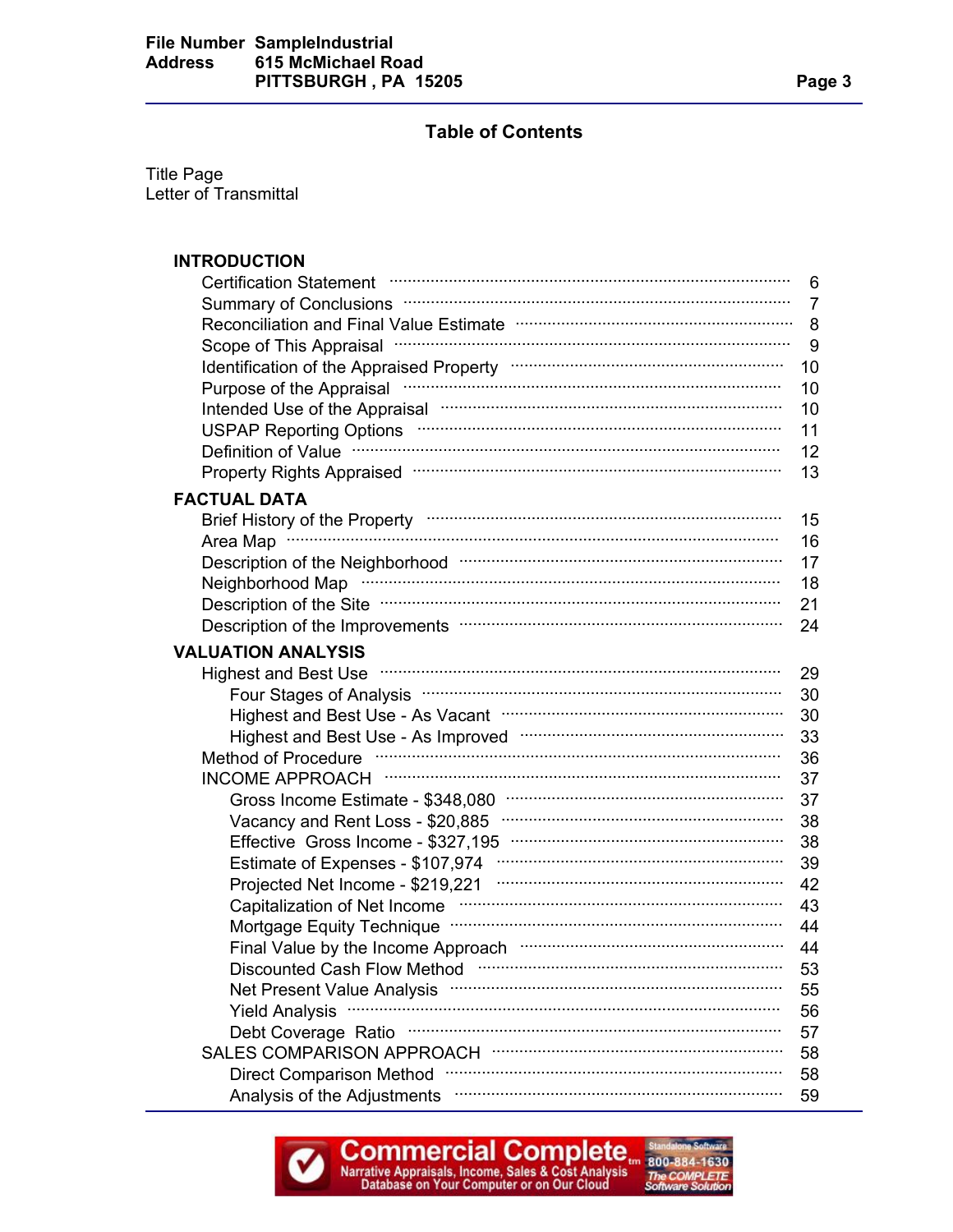| Final Value by the Sales Comparison Approach<br>                                                               | 62 |
|----------------------------------------------------------------------------------------------------------------|----|
| <b>COST APPROACH</b>                                                                                           | 73 |
| Land Value                                                                                                     | 73 |
| Improvements-Cost New Estimate manufactured and announcements-Cost New Estimate manufactured and announcements | 79 |
| Depreciation                                                                                                   | 79 |
| <b>Physical Depreciation</b>                                                                                   | 79 |
| <b>Functional Depreciation</b>                                                                                 | 80 |
| <b>External Depreciation</b>                                                                                   | 80 |
| Site Improvements                                                                                              | 80 |
| Final Value by the Cost Approach Approach                                                                      | 80 |
| ASSUMPTIONS AND LIMITING CONDITIONS                                                                            | 82 |
| <b>General Assumptions</b>                                                                                     | 82 |
| <b>Specific Assumptions</b>                                                                                    | 84 |
| <b>Extraordinary Assumptions</b>                                                                               | 85 |
| <b>Hypothetical Conditions</b>                                                                                 | 85 |
|                                                                                                                |    |

# **COMPETENCY PROVISION**

**ADDENDA** 

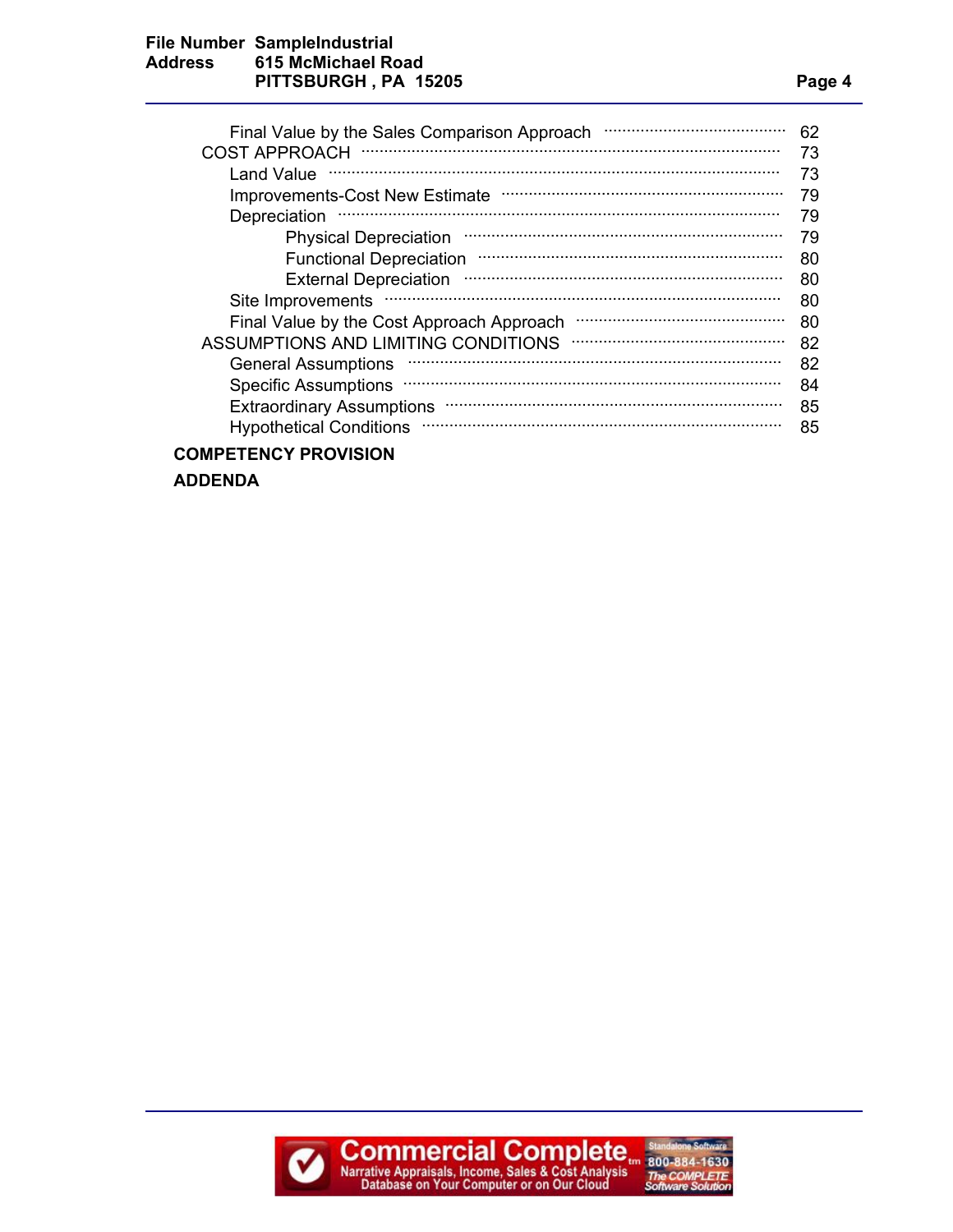# **INTRODUCTION**

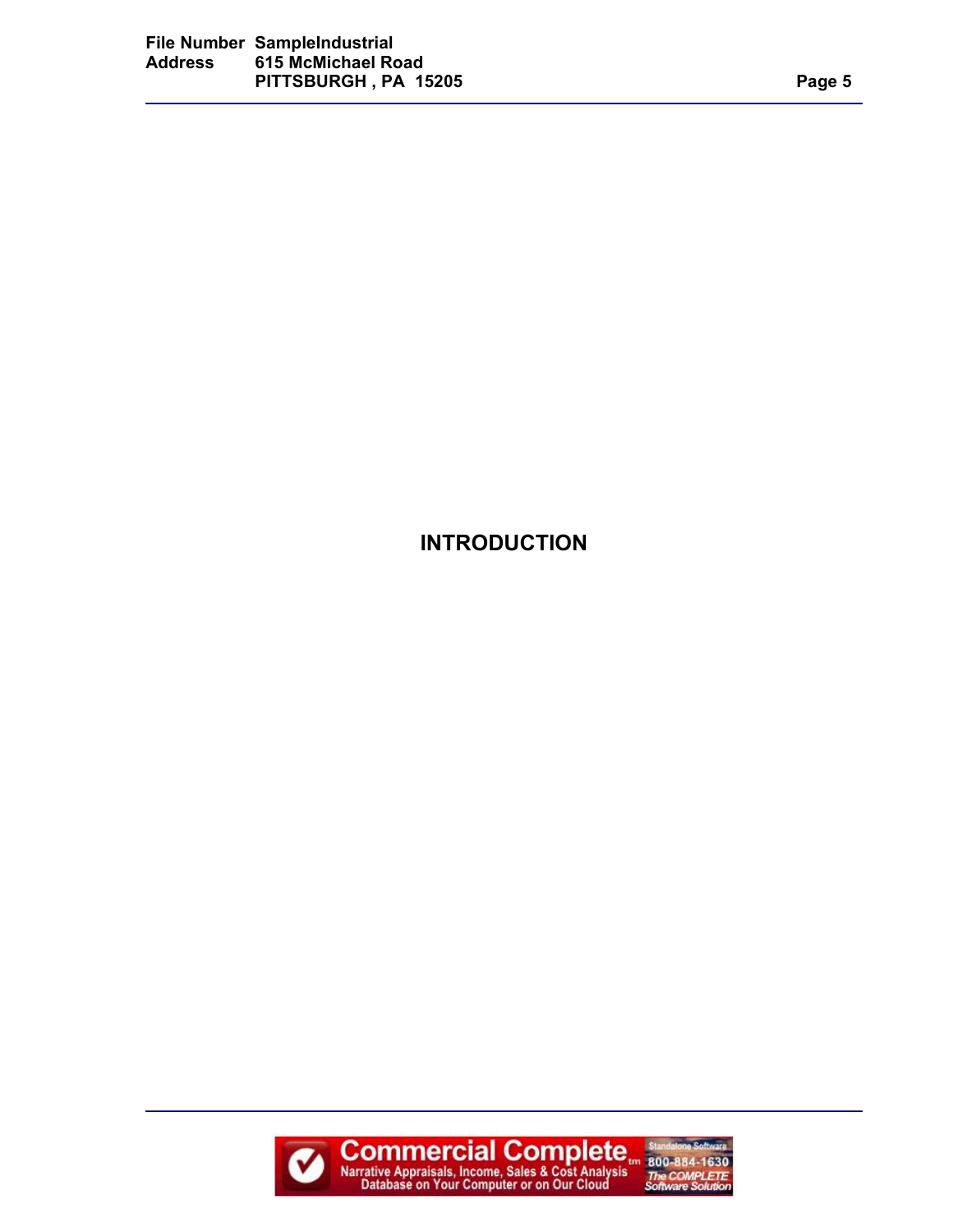# **Certification Statement**

I, Company Signer certify that, to the best of my knowledge and belief:

The statements of fact contained in this report are true and correct.

The reported analyses, opinions, and conclusions are limited only by the reported assumptions and limiting conditions and are my personal, impartial, and unbiased professional analyses, opinions, and conclusions.

I have no present or prospective interest in the property that is the subject of this appraisal report and no personal interest with respect to the parties involved.

I have no bias with respect to the property that is the subject of this report or to the parties involved with this assignment.

My engagement in this assignment was not contingent upon developing or reporting predetermined results.

My compensation for completing this assignment is not contingent upon the development or reporting of a predetermined value or direction in value that favors the cause of the client, the amount of the value opinion, the attainment of a stipulated result, or the occurrence of a subsequent event directly related to the intended use of this appraisal.

The reported analyses, opinions, and conclusions were developed, and this report has been prepared, in conformity with the requirements Code of Professional Ethics & Standards of Professional Appraisal Practice of the Appraisal Institute, which include the Uniform Standards of Professional Appraisal Practice.

The use of this report is subject to the requirements specified under **Assumptions and Limiting Conditions**.

I have made a personal inspection of the property that is the subject of this report.

No one provided significant real property appraisal assistance to the person signing this certification.

As of the date of this report, I Company Signer am a General Certified Appraiser in the state of Pennsylvania (Certificate Number 1230000000), which certificate expires on 6/30/2015.

Except as noted below, I/we have performed no services regarding the subject property within the last three years prior to accepting this assignment.

Respectfully Submitted, YOUR Company Name

**DocNote PASTE AN IMAGE OF YOUR SIGNATURE IN THE GRAY BOX TO THE LEFT**

 $800 - 8$ 

**The COM**<br>Software S

Company Signer President

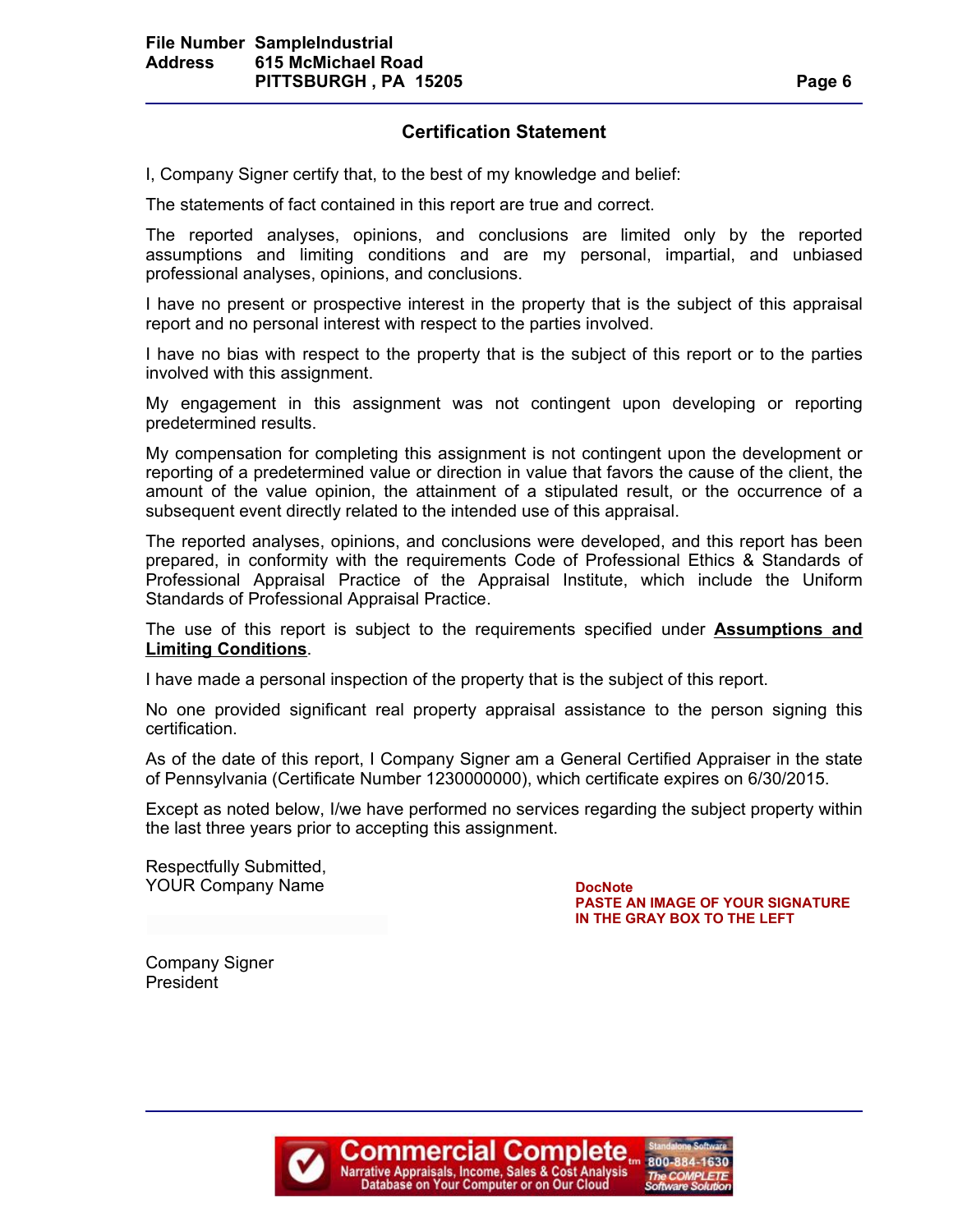# **Summary of Conclusions**

| <b>Property Name</b>                     | SAMPLE-THIS IS NOT AN APPRAISAL          |
|------------------------------------------|------------------------------------------|
| <b>Address</b>                           | 615 McMichael Road, PITTSBURGH, PA 15205 |
| <b>County Identification Number</b>      | 0265F00004000000                         |
| Deed Reference                           | DBV 13061, pg.473                        |
| <b>Property Type</b>                     | OFFICE/WAREHOUSE                         |
| <b>Property Rights Appraised</b>         | Fee Simple                               |
| Purpose of Appraisal                     | <b>Market Value</b>                      |
| Date of Inspection                       | December 20, 2013                        |
| Market Value - Fee Simple                | \$2,500,000                              |
| Market Value by the Income Approach      | \$2,525,000                              |
| Market Value by the Comparison Approach  | \$2,400,000                              |
| Market Value by the Cost Approach        | \$2,500,000                              |
| <b>Estimated Exposure Time</b>           | 6 to 12 months                           |
| <b>Estimated Marketing Time</b>          | 6 to 12 months                           |
| Contingencies                            | See Addenda                              |
| Highest and Best Use - As Vacant         | OFFICE/WAREHOUSE                         |
| Highest and Best Use - As Improved       | OFFICE/WAREHOUSE                         |
| Land Area                                | 7.5666 acres                             |
| <b>Estimated Useable Land Area</b>       | 90.00%                                   |
| Zoning                                   | Commercial                               |
| Flood Area                               | No                                       |
| Property Type                            | OFFICE/WAREHOUSE                         |
| <b>Number of Buildings</b>               | 1                                        |
| <b>Number of Stories</b>                 | 1                                        |
| <b>Number of Rental Units</b>            | 8                                        |
| Gross Building Area (GBA)                | 43,510 square feet                       |
| Net Rentable Area (NRA)                  | 43,510 square feet                       |
| <b>Actual Age</b>                        | 30 years                                 |
| <b>Effective Age</b>                     | 25 years                                 |
| <b>Estimated Economic Life</b>           | 50 years                                 |
| <b>Estimated Remaining Economic Life</b> | 25 years                                 |
| <b>General Condition</b>                 | Average                                  |

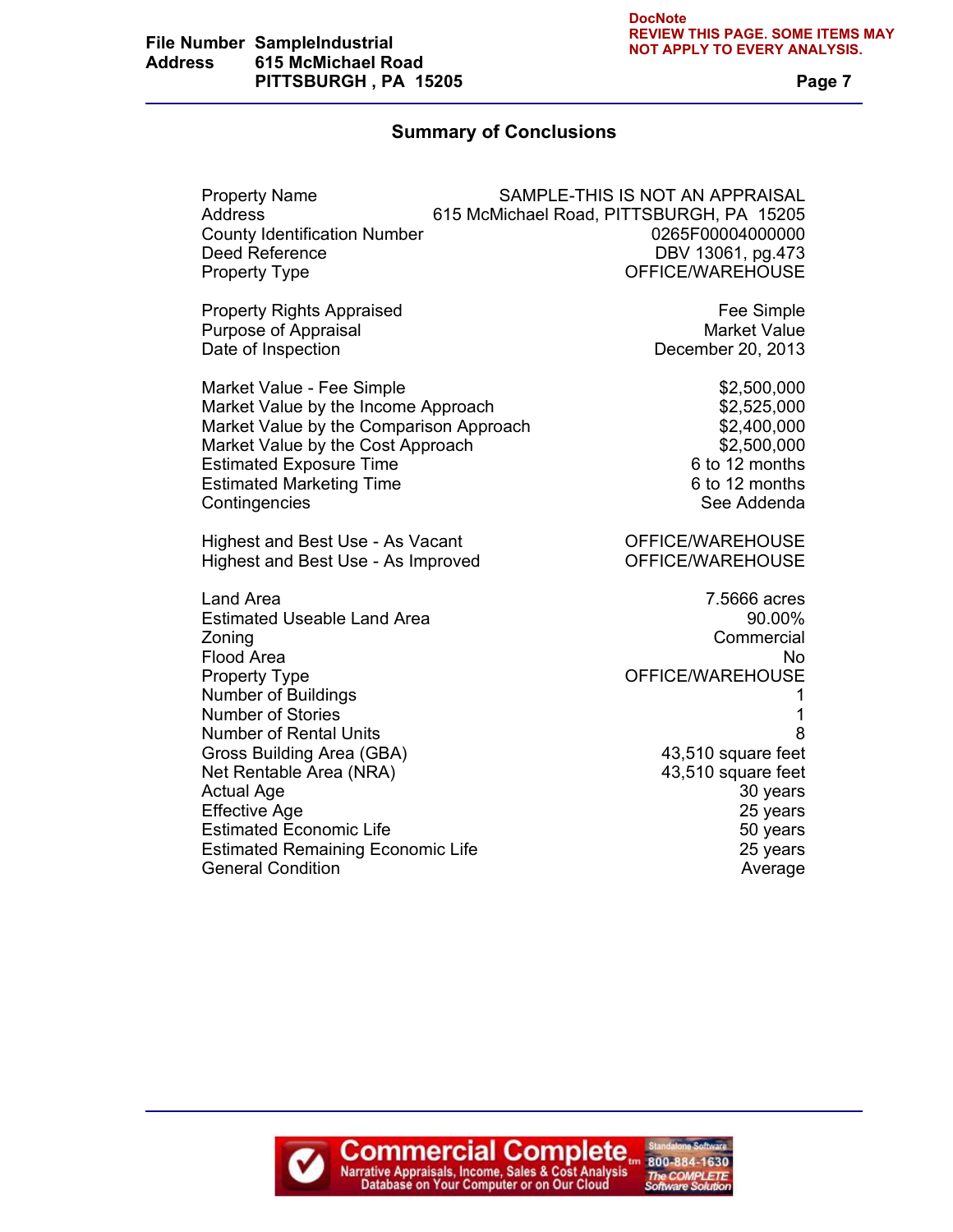# **Reconciliation and Final Value Estimate**

Reconciliation is the final step in the valuation process. It correlates the values obtained from all of the approaches. Each approach used is rated as to its relative significance and dependability. The greatest consideration is placed upon that approach that is most relevant to the property being appraised. The criteria used for choosing the most applicable approach are the "appropriateness, accuracy, and quantity of evidence"<sup>1</sup> available for each approach. From this analysis, a final value is chosen that reflects the appraiser's best judgment of the Market Value.

The **Income Approach** indicated a value of \$2,525,000. The **Sales Comparison Approach** indicated a value of \$2,400,000. The **Cost Approach** indicated a value of \$2,500,000.

**After reconciling the values from the applicable approaches, a Fee Simple Market Value of \$2,500,000 has been estimated.** We believe this to be the most probable market value, given the range of values in the applicable approaches.

<sup>1</sup> *The Appraisal of Real Estate, 13th. Edition* (Appraisal Institute, Chicago, Il., 2008), p. 562

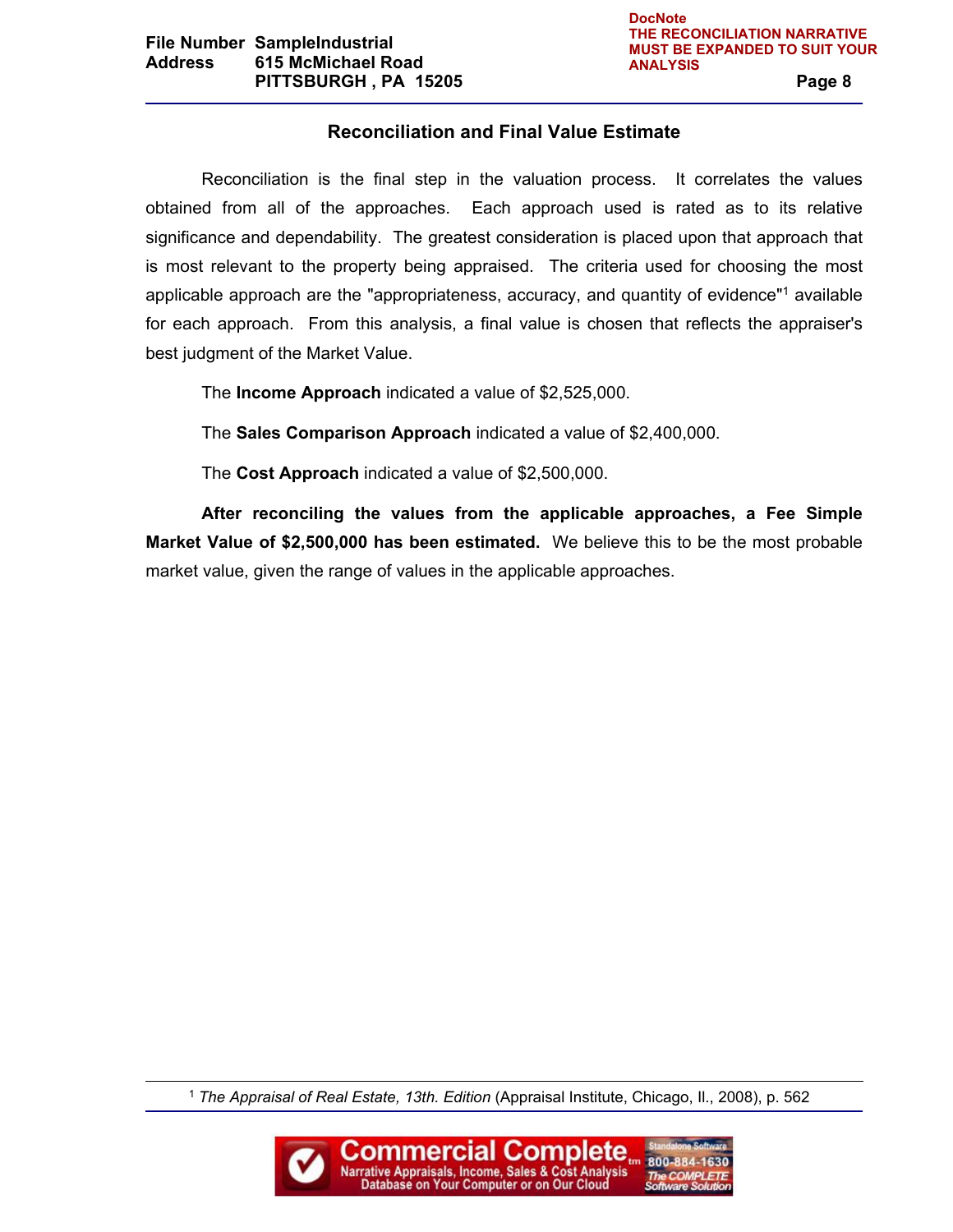# **Scope of This Appraisal**

In preparing this appraisal we have:

- Made a complete physical inspection of the property on December 20, 2013.
- · Researched public records for assessment and historical sales information pertaining to the subject property.
- · Analyzed income and expense information provided by the owner, if applicable.
- · Researched the demographics and other data effecting the area and neighborhood. Among our sources of information that we referenced were; properties that we have previously appraised in the area, relevant publications, periodicals, U.S. Census data, and other reference material.
- · Researched pertinent neighborhood data, comparable listings, comparable rentals, and comparable sales.
- · Gathered comparable improved sales, comparable listings, comparable rentals, comparables expenses, etc. from similar neighborhoods and/or previous appraisals that we have made on similar properties.
- · Analyzed the current real estate market and trends for the subject's property type, particularly in the subject's market area.
- In preparing our written report we have:
- · Identified the property by tax identification number and deed references.
- · Considered the purpose and intended use of the appraisal.
- · Prepared a brief history of the property.
- · Stated the current definition of market value and exposure time.
- · Determined the property rights being appraised as the Fee Simple interest in the property.
- · Discussed and analyzed to the extent appropriate, the demographic data in the area surrounding the subject; including population characteristics, employment data, income characteristics, school district, and other amenities.
- · Described the neighborhood surrounding the subject, including highway access and the location and uses of notable properties.
- · Discussed and analyzed the physical attributes of the subject site.
- · Discussed and analyzed the physical attributes of the subject building(s).
- · Analyzed the Highest and Best Use of the site.
- · Analyzed and discussed the reasoning for choosing the most applicable approach or approaches in determining the value for the subject property.
- Considered all three approaches to value and determined which approach or approaches were applicable, given the nature of the assignment and the characteristics of the subject property.

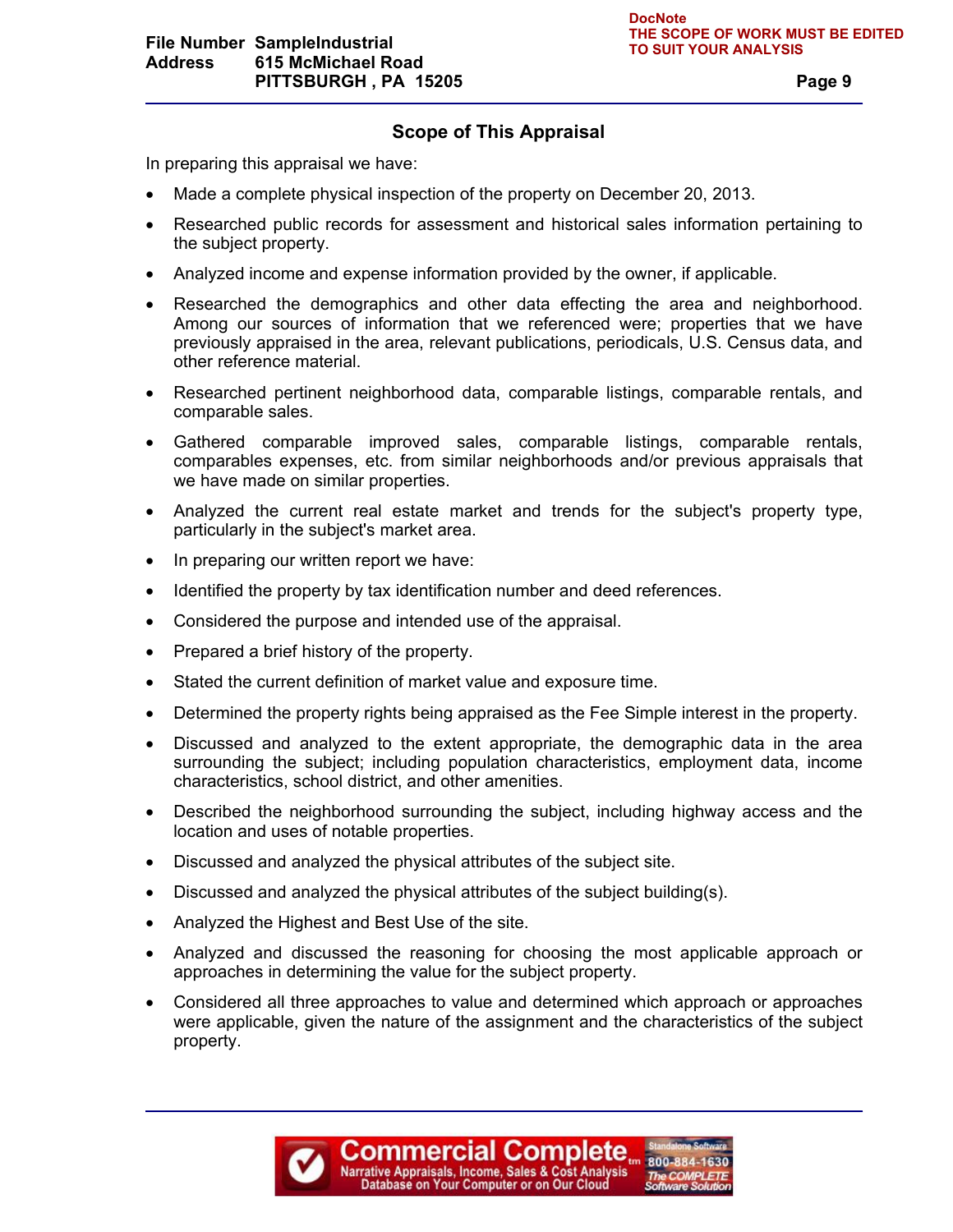- Thoroughly discussed and documented our value conclusions by the applicable approach and/or approaches.
- · Analyzed and discussed the Reconciliation of the applicable approaches and final conclusions of values.
- Stated the Assumptions and Limiting Conditions upon which this report was based.

# **Identification of the Appraised Property**

The property being appraised is a OFFICE/WAREHOUSE type property. It is located at 615 McMichael Road in the city of PITTSBURGH, County of Allegheny, in the state of PA.<br>It is identified on the county records as tax identification number 0265F00004000000.

# **Purpose of the Appraisal**

The purpose of this appraisal is to estimate the "as is" market value of the property interest(s) specified in this report as of the effective date of this appraisal. The "as is" value is defined as the market value of the property as it actually exists on the date of the appraisal, with no contingencies. The appraised value assumes that if the property were sold, it would be sold in its existing condition, subject only to the Assumptions and Limiting Conditions listed in this report.

# **Intended Use of the Appraisal**

The appraiser has been engaged by First National Bank, the client for this appraisal and also the intended user. The appraiser(s) have been informed that the appraisal will be used for the sole purpose of assisting the client in determining value for underwriting a real estate loan. Therefore, the intended use of this appraisal is to assist our client, First National Bank, in the determination of market value for underwriting purposes.

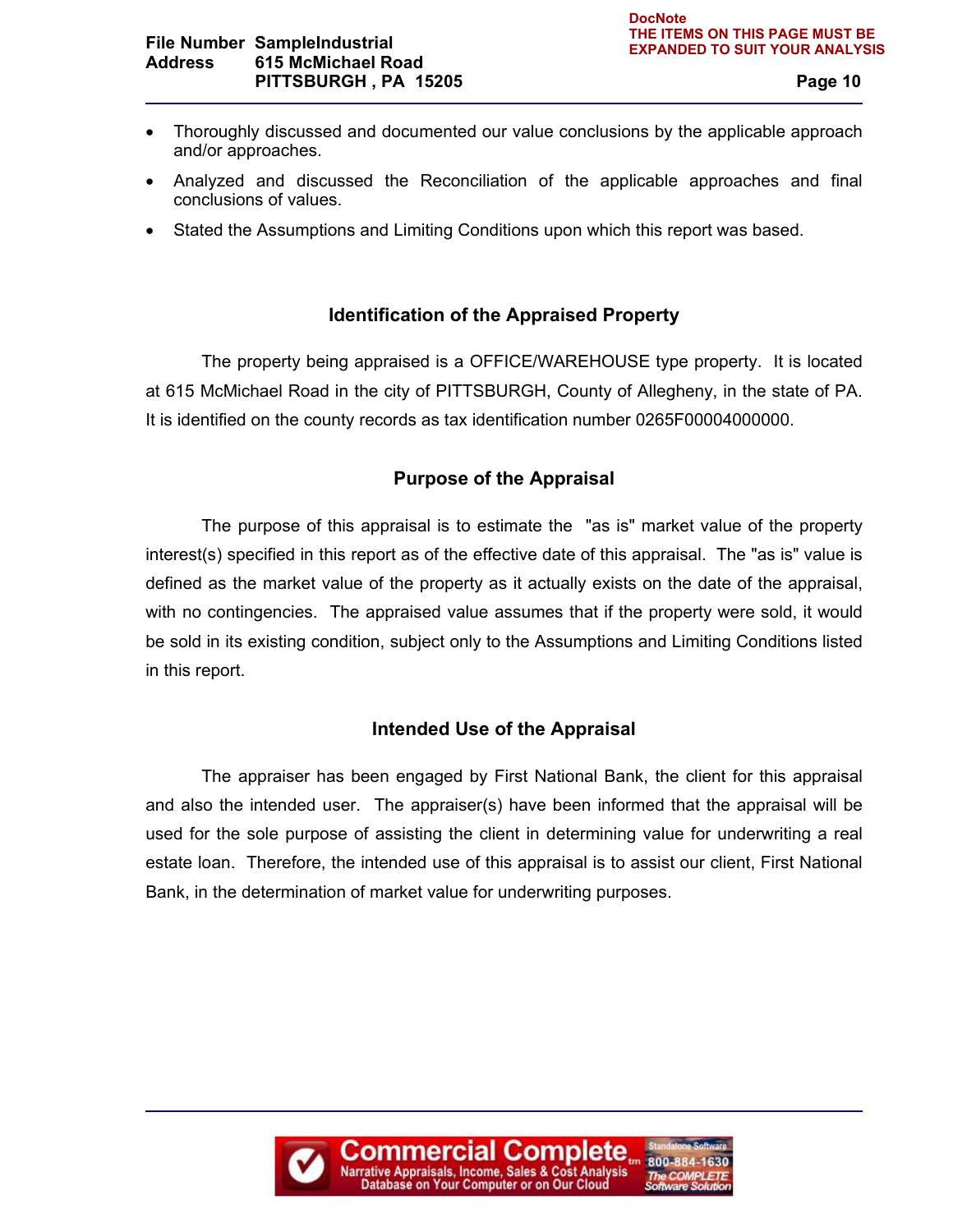# **USPAP Reporting Options**

To develop the opinion of value as per the request of our client First National Bank, the appraiser performed an appraisal in an **Appraisal Report** format according to the guidelines set forth below by the 2014-2015 edition of the Uniform Standards of Professional Appraisal Practice (USPAP) of the Appraisal Foundation.

### **ADVISORY OPINION 11 <sup>2</sup> STANDARDS RULES 2-2 AND 8-2 REPORT COMPARISON CHART**

The essential difference between the two options is in the use and application of the terms "state" and "summarize." "State" is used to connote a minimal presentation of information. "Summarize" is used to connote an expanded presentation of information.

|       | (a) Appraisal Report                                                                                                                                                                                                                                                     | (b) Restricted Appraisal Report                                                                                                                                                                                                                                                                                                                      |
|-------|--------------------------------------------------------------------------------------------------------------------------------------------------------------------------------------------------------------------------------------------------------------------------|------------------------------------------------------------------------------------------------------------------------------------------------------------------------------------------------------------------------------------------------------------------------------------------------------------------------------------------------------|
| j.    | state the identity of the client and any intended users,<br>by name or type;                                                                                                                                                                                             | state the identity of the client by name or type; and state<br>a prominent use restriction that limits use of the report to<br>the client and warns that the rationale for how the<br>appraiser arrived at the opinions and conclusions set<br>forth in the report may not be understood properly<br>without additional information in the workfile: |
| ii.   | state the intended use of the appraisal;                                                                                                                                                                                                                                 | state the intended use of the appraisal;                                                                                                                                                                                                                                                                                                             |
| iii.  | summarize information sufficient to identify the real<br>estate or personal property involved in the appraisal,<br>including the physical and economic<br>property<br>characteristics relevant to the assignment;                                                        | state information sufficient to identify the real estate or<br>personal property involved in the appraisal;                                                                                                                                                                                                                                          |
| iv.   | state the property interest appraised;                                                                                                                                                                                                                                   | state the property interest appraised;                                                                                                                                                                                                                                                                                                               |
| v.    | state the type and definition of value and cite the source<br>of the definition;                                                                                                                                                                                         | state the type and definition of value and cite the source<br>of the definition;                                                                                                                                                                                                                                                                     |
| vi.   | state the effective date of the appraisal and the date of<br>the report;                                                                                                                                                                                                 | state the effective date of the appraisal and the date of<br>the report:                                                                                                                                                                                                                                                                             |
| vii.  | summarize the scope of work used to develop the<br>appraisal;                                                                                                                                                                                                            | state the scope of work used to develop the appraisal;                                                                                                                                                                                                                                                                                               |
| viii. | summarize the information analyzed, the appraisal<br>methods and techniques employed, and the reasoning<br>that supports the analyses, opinions, and conclusions;<br>exclusion of the sales comparison approach, cost<br>approach, or income approach must be explained; | state the appraisal methods and techniques employed,<br>state the value opinions(s) and conclusions(s) reached<br>and reference the workfile; exclusion of the sales<br>comparison approach, cost approach, or income<br>approach must be explained;                                                                                                 |
| ix.   | state the use of the property existing as of the date of<br>value and the use of the real estate or personal property<br>reflected in the appraisal;                                                                                                                     | state the use of the property existing as of the date of<br>value and the use of the real estate or personal property<br>reflected in the appraisal;                                                                                                                                                                                                 |
| х.    | when an opinion of highest and best use or the<br>appropriate market or market level was developed by<br>the appraiser, summarize the support and rationale for<br>that opinion;                                                                                         | when an opinion of highest and best use or appropriate<br>market or market level was developed by the appraiser.<br>state that opinion:                                                                                                                                                                                                              |
| xi.   | Clearly and conspicuously state all extraordinary<br>assumptions and hypothetical conditions; and that their<br>use might have affected the assignment results; and                                                                                                      | Clearly and conspicuously state all extraordinary<br>assumptions and hypothetical conditions; and that their<br>use might have affected the assignment results; and                                                                                                                                                                                  |
| xii.  | include a signed certification in accordance with the<br>Standards Rule 2-3 or 8-3.                                                                                                                                                                                      | include a signed certification in accordance with the<br>Standards Rule 2-3 or 8-3.                                                                                                                                                                                                                                                                  |

<sup>2</sup> USPAP Advisory Opinions 2014-2015 Edition, the Appraisal Foundation, A-24

**nercial Complete** 

800-884-1

**The COM** 

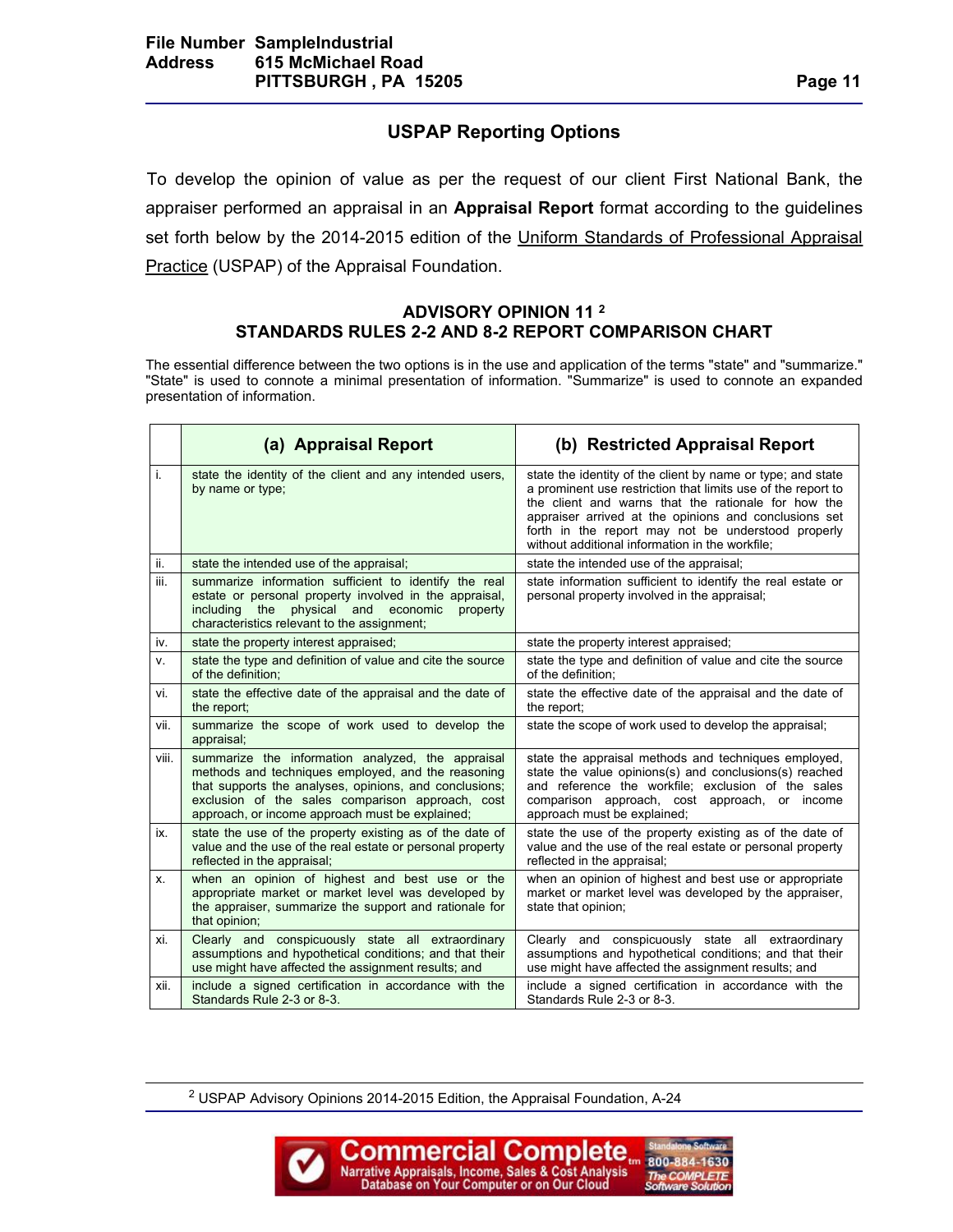# **Definition of Value**

A current definition of Market Value as cited in USPAP Advisory Opinion 22 (AO-22) is:<sup>3</sup>

*The most probable price which a property should bring in a competitive and open market under all conditions requisite to a fair sale, the buyer and seller, each acting prudently, knowledgeably and assuming the price is not affected by undue stimulus. Implicit in this definition is the consummation of a sale as if a specified date and the passing of title from seller to buyer under conditions whereby:*

- Buyer and seller are typically motivated;
- Both parties are well informed or well advised and acting in what they consider their own best interests.
- · A reasonable time is allowed for exposure in the open market.
- · Payment is made in terms of cash in U. S. dollars or in terms of financial arrangements comparable thereto; and
- The price represents the normal consideration for the property sold unaffected by special or creative financing or sales concessions granted by anyone associated with the sale.

According to USPAP Advisory Opinion 22, this definition

*… is from regulations published by federal regulatory agencies pursuant to Title XI of the Financial Institutions Reform, Recovery, and Enforcement Act (FIRREA) of 1989 between July 5, 1990, and August 24, 1990, by the Federal Reserve System (FRS), National Credit Union Administration (NCUA), Federal Deposit Insurance Corporation (FDIC), the Office of Thrift Supervision (OTS), and the Office of Comptroller of the Currency (OCC). This definition is also referenced in regulations jointly published by the OCC, OTS, FRS, and FDIC on June 7, 1994, and in the Interagency Appraisal and Evaluation Guidelines, dated October 27, 1994.*

Exposure Time assumes that:<sup>4</sup>

- The subject property would sell at the appraised value(s) as of the effective date(s) of the appraisal.
- ·
- The subject property was on the market for a reasonable time prior to the date of value and that the terms of sale are typical of other properties of its type that have sold as confirmed by exposure times of comparable sales.
	- <sup>3</sup> **2014-2015 USPAP PUBLISHED BY THE APPRAISAL FOUNDATION / DEFINITIONS**
	- **VALUE**: the monetary relationship between properties and those who buy, sell, or use those properties. Comment: Value expresses an economic concept. As such, it is never a fact but always an opinion of the worth of a property at a given time in accordance with a specific definition of value. In appraisal practice, value must always be qualified for example, market value, liquidation value, investment value.

4 **ibid.**

**EXPOSURE TIME:** estimated length of time that the property interest being appraised would have been offered on the market prior to the hypothetical consummation of sale at market value on the effective date of the appraisal.

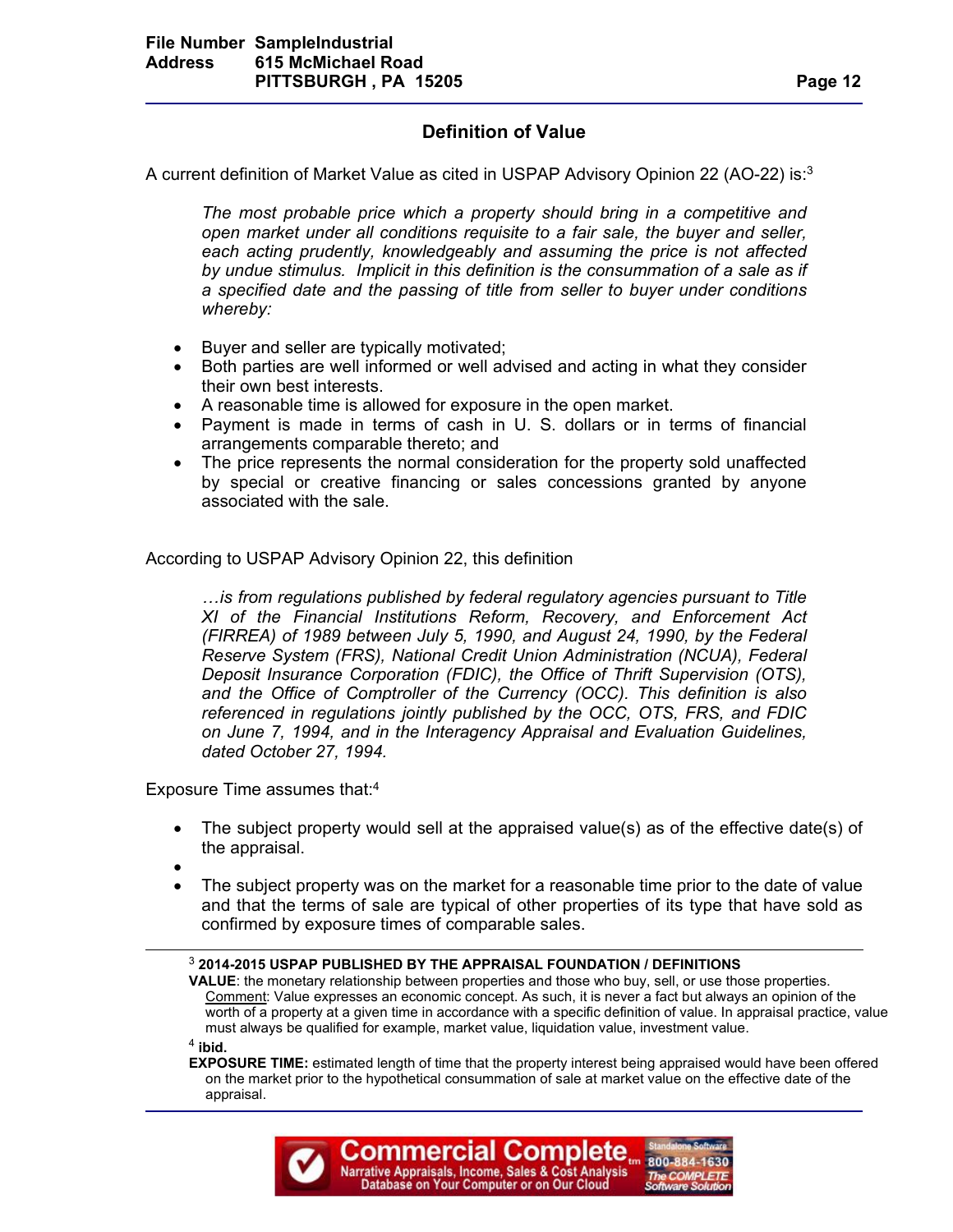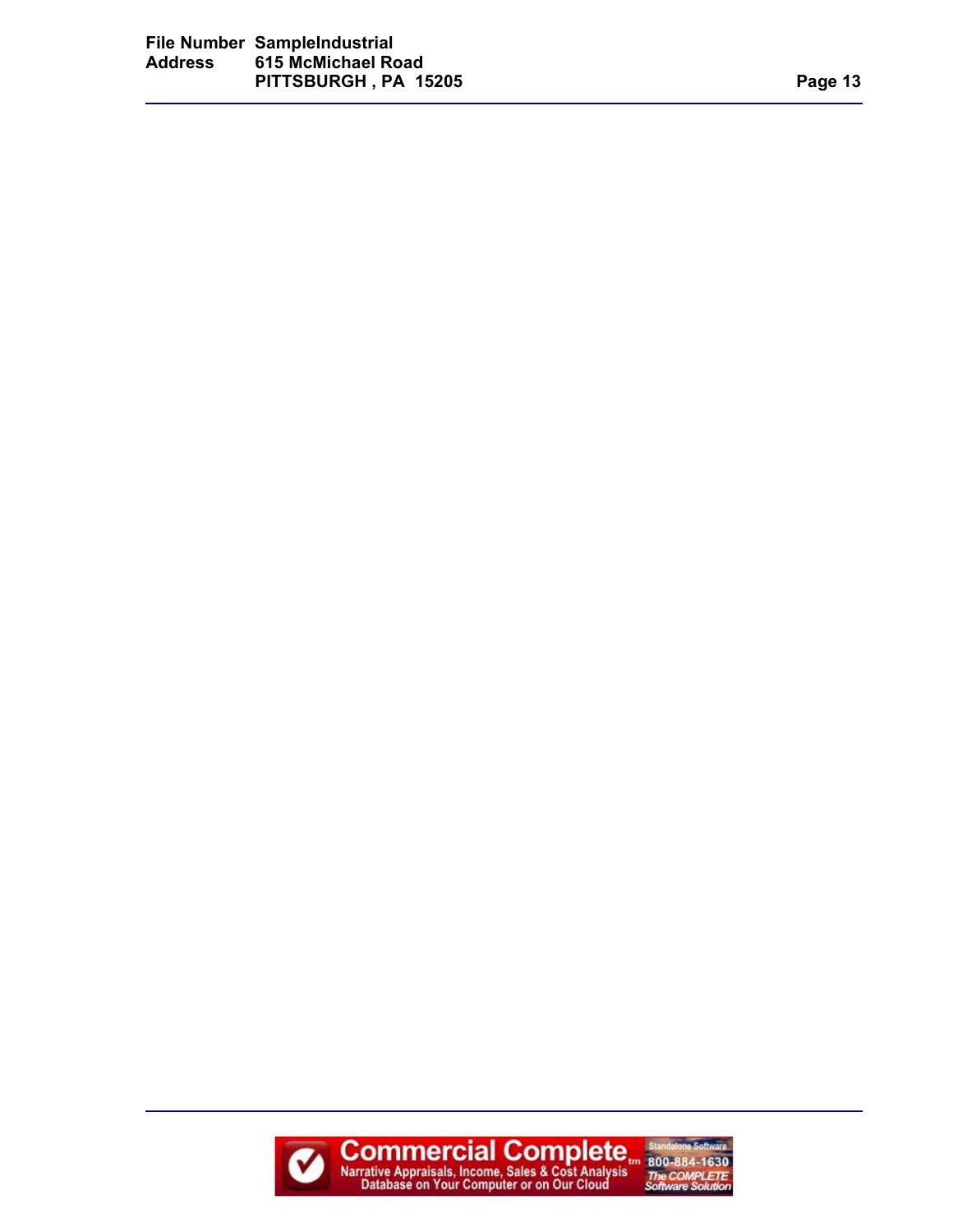# **Property Rights Appraised**

The property rights being appraised consist of the Fee Simple Estate of the subject property. A Fee Simple Estate is defined as:

*Absolute ownership unencumbered by any other interest or estate, subject only to the limitations imposed by the governmental powers of taxation, eminent domain, police power, and escheat.* <sup>5</sup>

The value of the Fee Simple Estate is, therefore, impacted by its current zoning, tax status, condemnation proceedings, public easements, and environmental legislation. The Fee Simple Estate encompasses all rights of ownership not limited by government, including the right of occupancy (use), the right to lease and receive rents, the right of conveyances to another, etc. This interest is analogous to the total "bundle of rights", each of which may be severed and conveyed by the Fee Simple owner. The Fee Simple Estate may be severed into various partial or fractional interests, including the leased fee and leasehold interests. The Fee Simple Estate is the sum of the leased fee and all leasehold interests.

# **Personal Property is Excluded from this Appraisal**

Any movable equipment, furnishings, and fixtures necessary to the operation of this property were not included in the value of the real estate. If necessary to the operation of the real estate as a hotel, personal care residence, etc., and a value is required by the client, the personal property has been allocated separately.

#### Personal property is defined as follows:

*Personal property is, generally, movable items - that is, those not permanently affixed to and part of the real estate. Thus personal property is not endowed with the rights of real property ownership. Examples of personal property are furniture and furnishings that are not built into the structure, such as refrigerators and freestanding shelves.<sup>6</sup>*

<sup>5</sup> *The Appraisal of Real Estate, 13th. Edition* (Appraisal Institute, Chicago, Il., 2008), p. 114 6 *ibid.,* p. 7

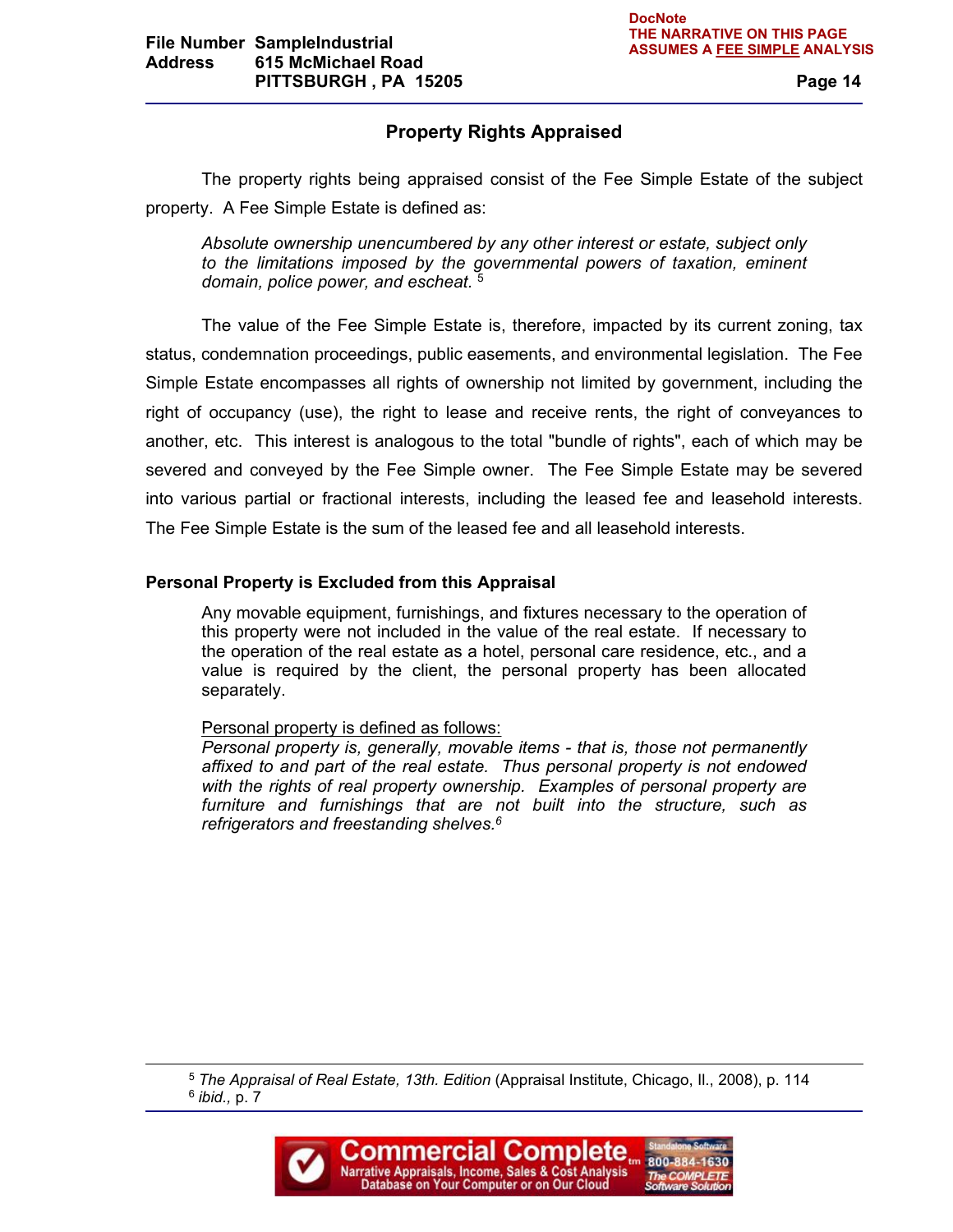# **FACTUAL DATA**

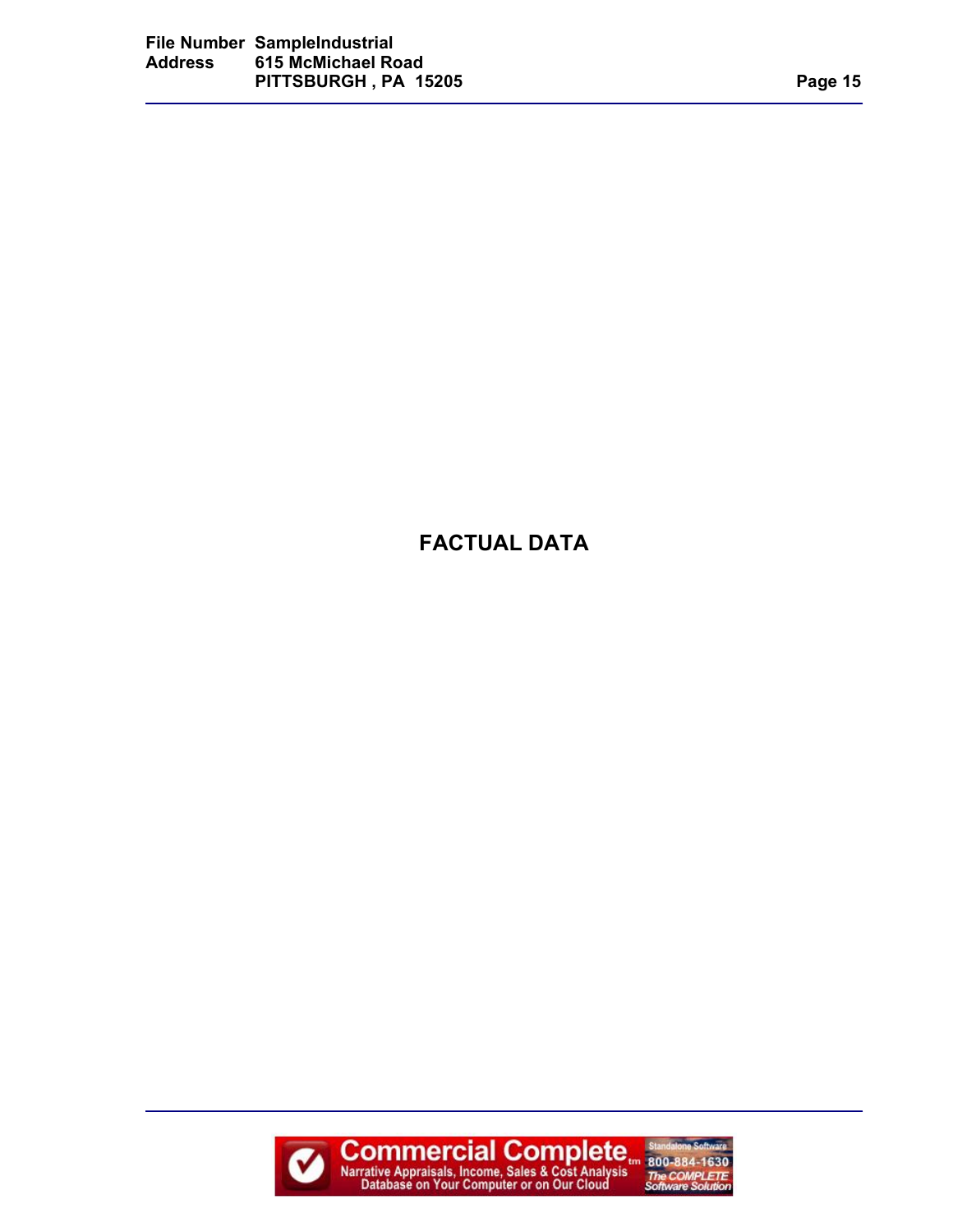# **Brief History of the Property**

According to Allegheny County records, the subject property, tax identification number 0265F00004000000, is owned by GHOSTLY PEARL LP. The present owner purchased the property on November 17, 2006 from DELUXE FINANCIAL SERVICES INC for a consideration of \$1,600,000. No other transfers of the property appeared on the public record in the last three years.

To the best of our knowledge, on the date of this appraisal, the subject property was not listed for sale, nor were there any other types of options or agreements that would affect the market value.

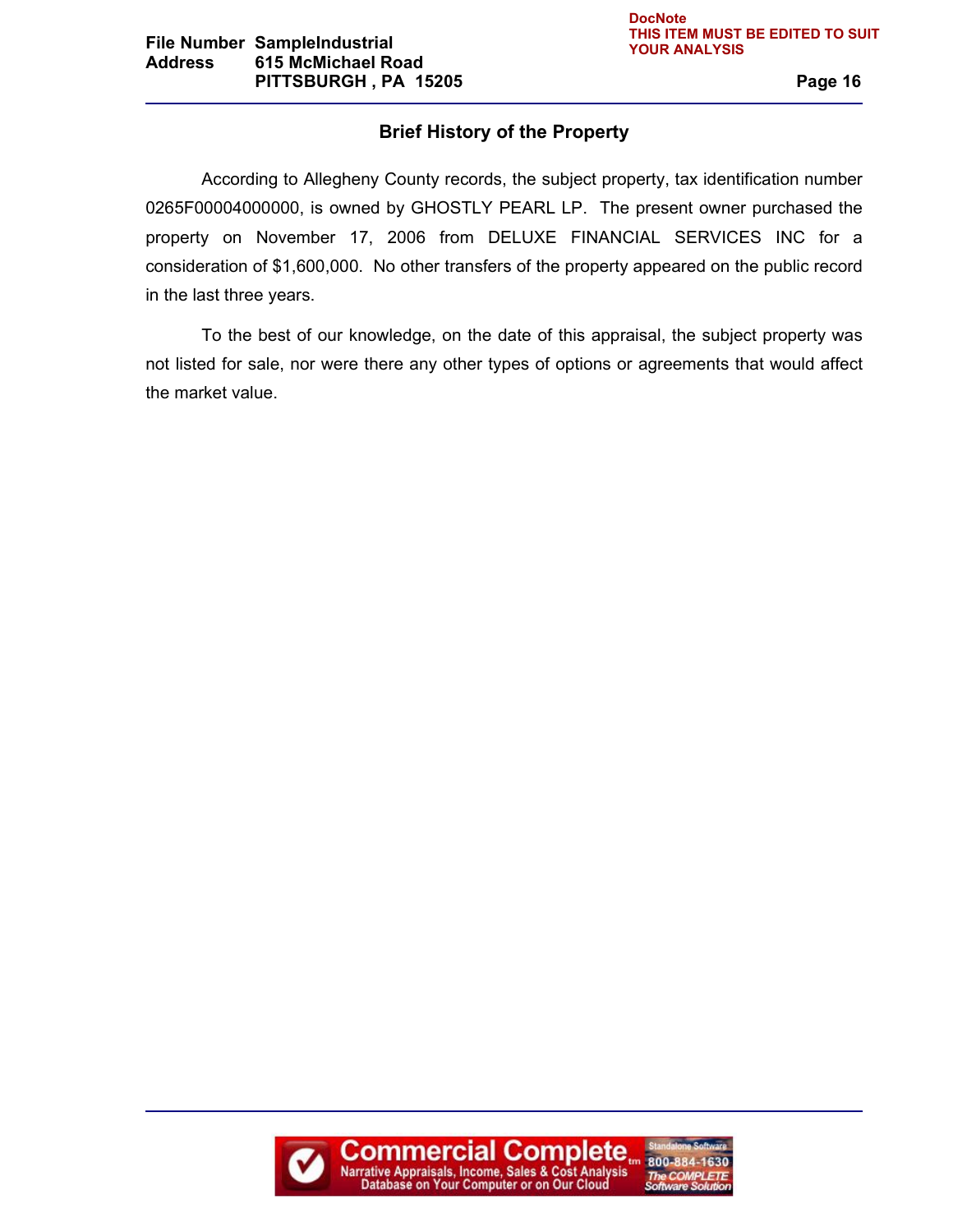**Area Map DocNote**

**INSERT OR PASTE THE MAP IN THE SHADED RECTANGLE**

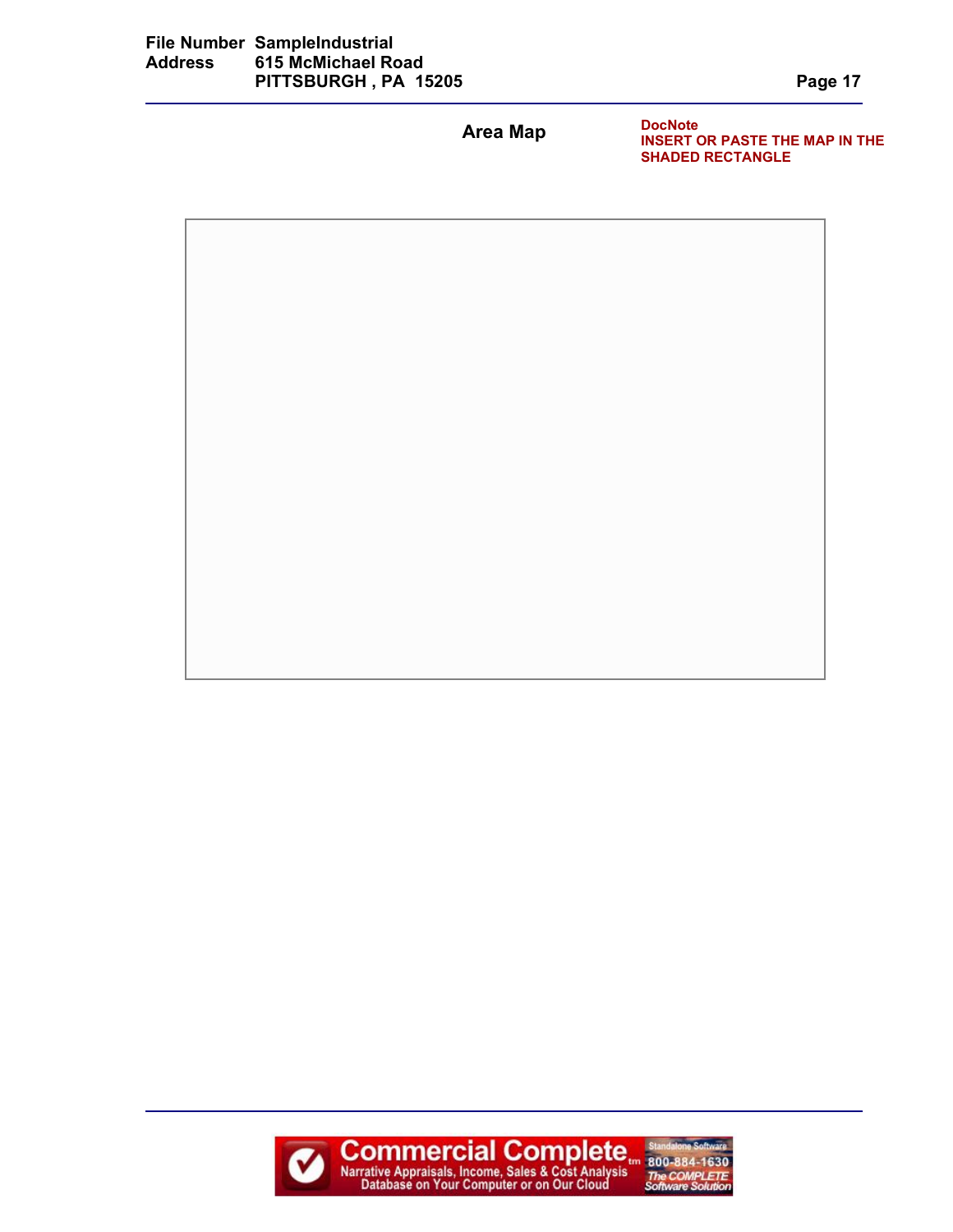# **Description of the Neighborhood**

A neighborhood is defined as:

*A group of complementary land uses; a congruous grouping of inhabitants, buildings, or business enterprises.<sup>7</sup>*

*Neighborhood boundaries may be well defined by natural or man-made barriers or they may be less well defined and measured by a change in land use, change in the character of the inhabitants or any other distinctive trait that separates uses or groups of inhabitants. The following paragraphs list the predominant characteristics of the neighborhood.*

#### **Location**

The subject property is located on 615 McMichael Road in PITTSBURGH, PA.

#### **Access and Highways**

The subject neighborhood is most easily reached by

#### **Neighborhood Boundaries**

The neighborhood

#### **Neighborhood Improvements**

The neighborhood

#### **Neighborhood Stability**

Neighborhoods generally experience a four-stage life cycle that includes growth, stability, decline, and revitalization. The subject neighborhood would be described as being in a period of

#### **Detrimental Features**

No major detrimental features were noted that would adversely affect the value of the subject property in the foreseeable future.

<sup>7</sup> *The Appraisal of Real Estate, 13th. Edition* (Appraisal Institute, Chicago, Il., 2008), p. 55

ercial Complete

 $800 - 8$ 

The COA

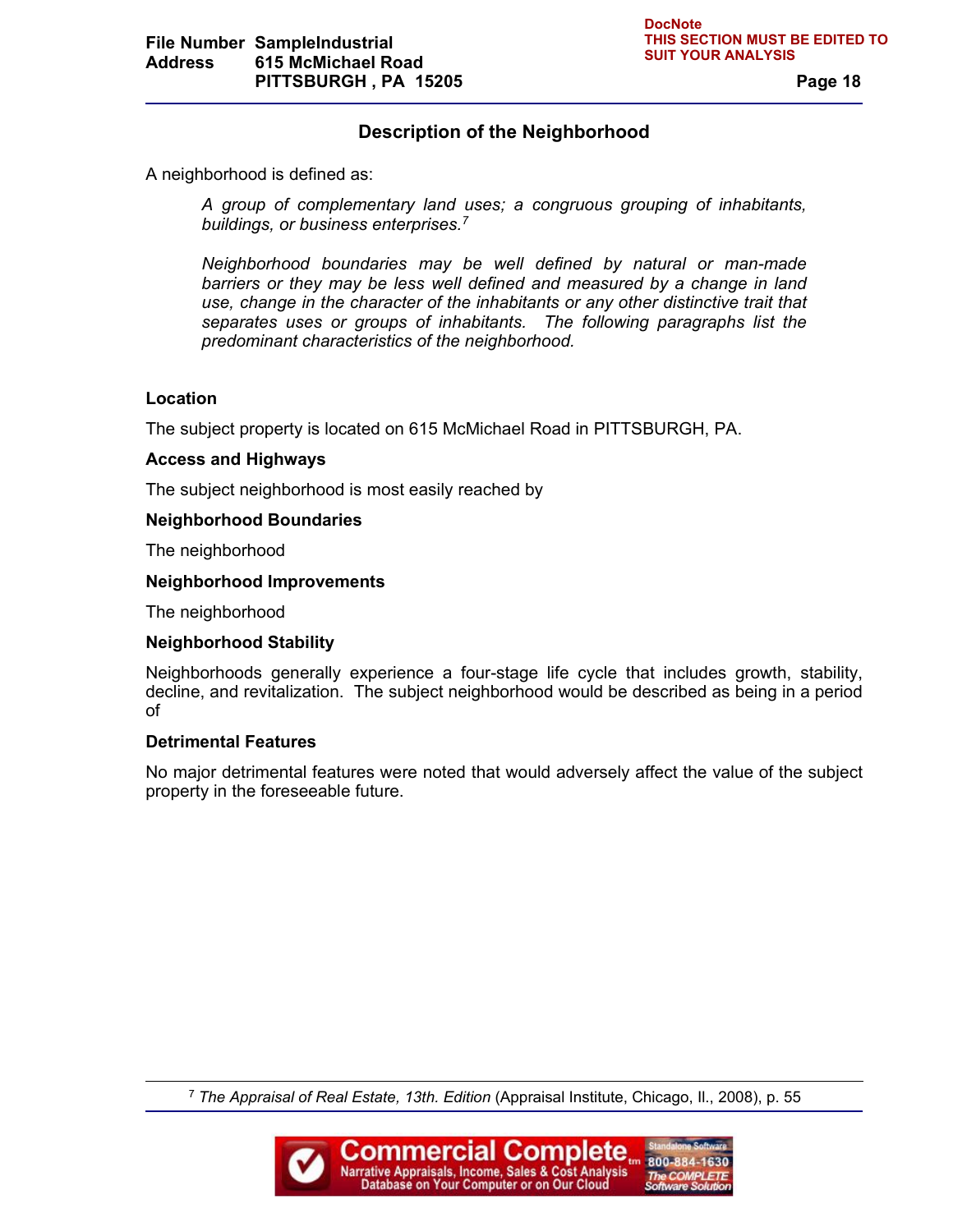# **Neighborhood Map DocNote**<br> **NABP DOCNOTE**

**INSERT OR PASTE THE MAP IN THE SHADED RECTANGLE**

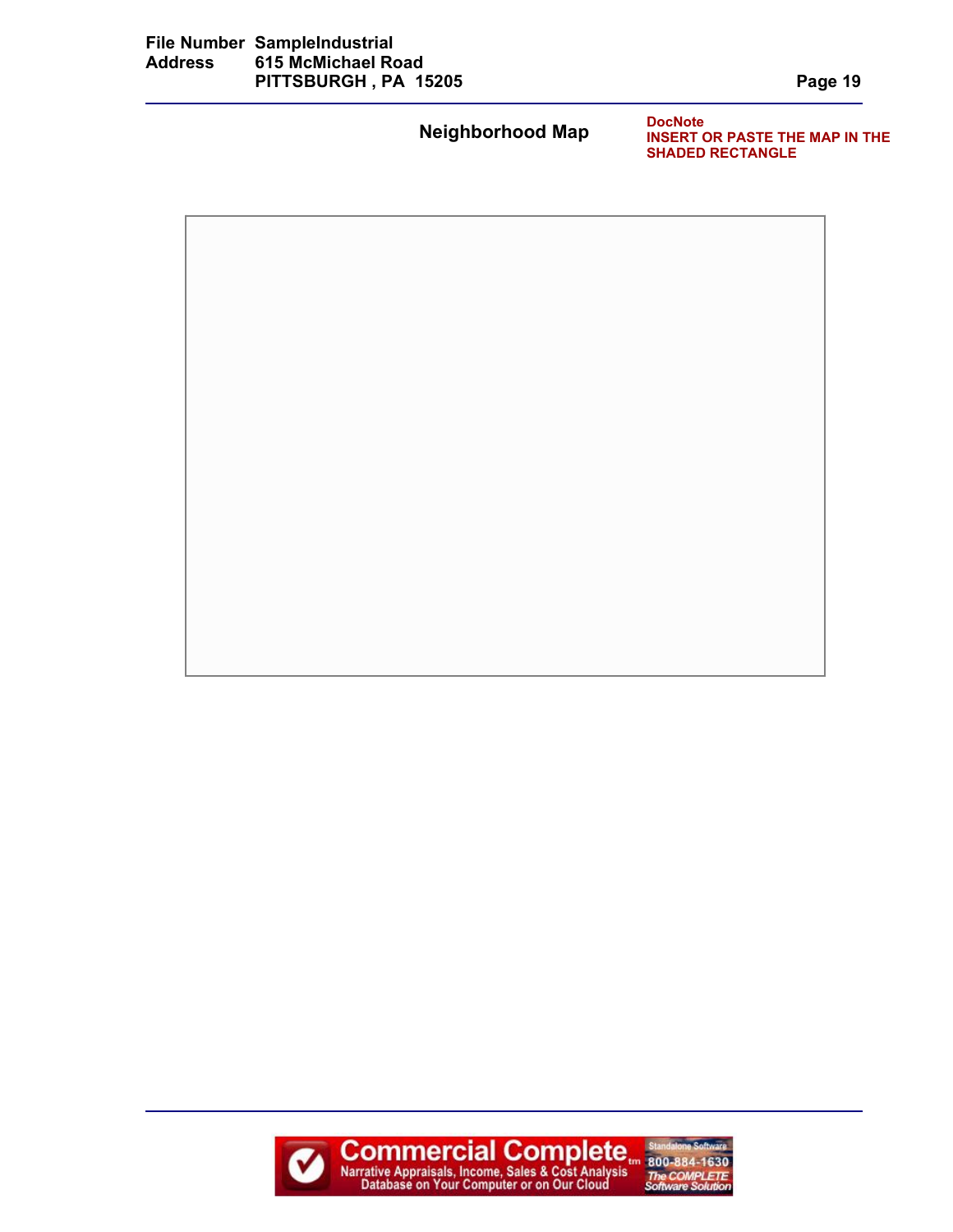



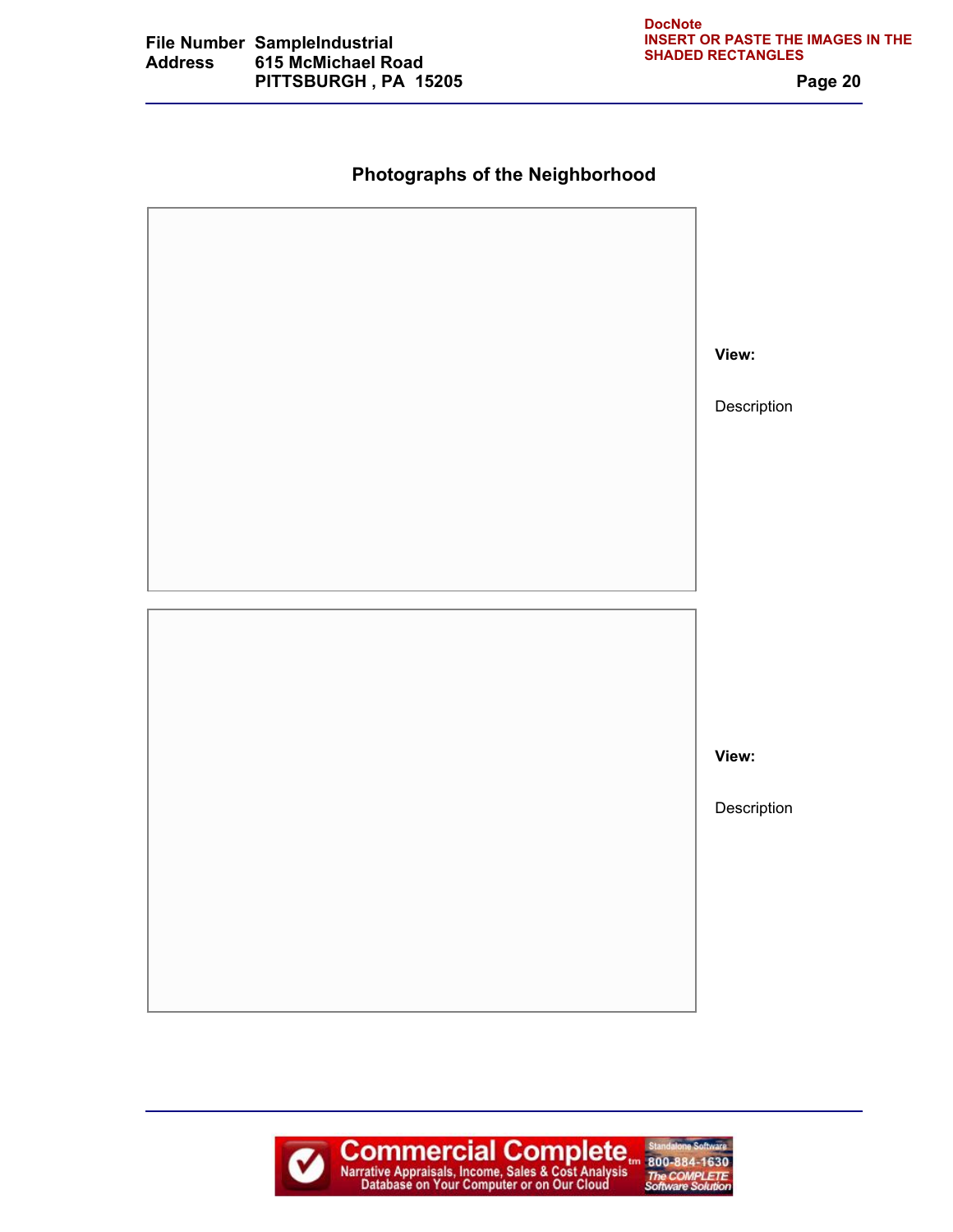



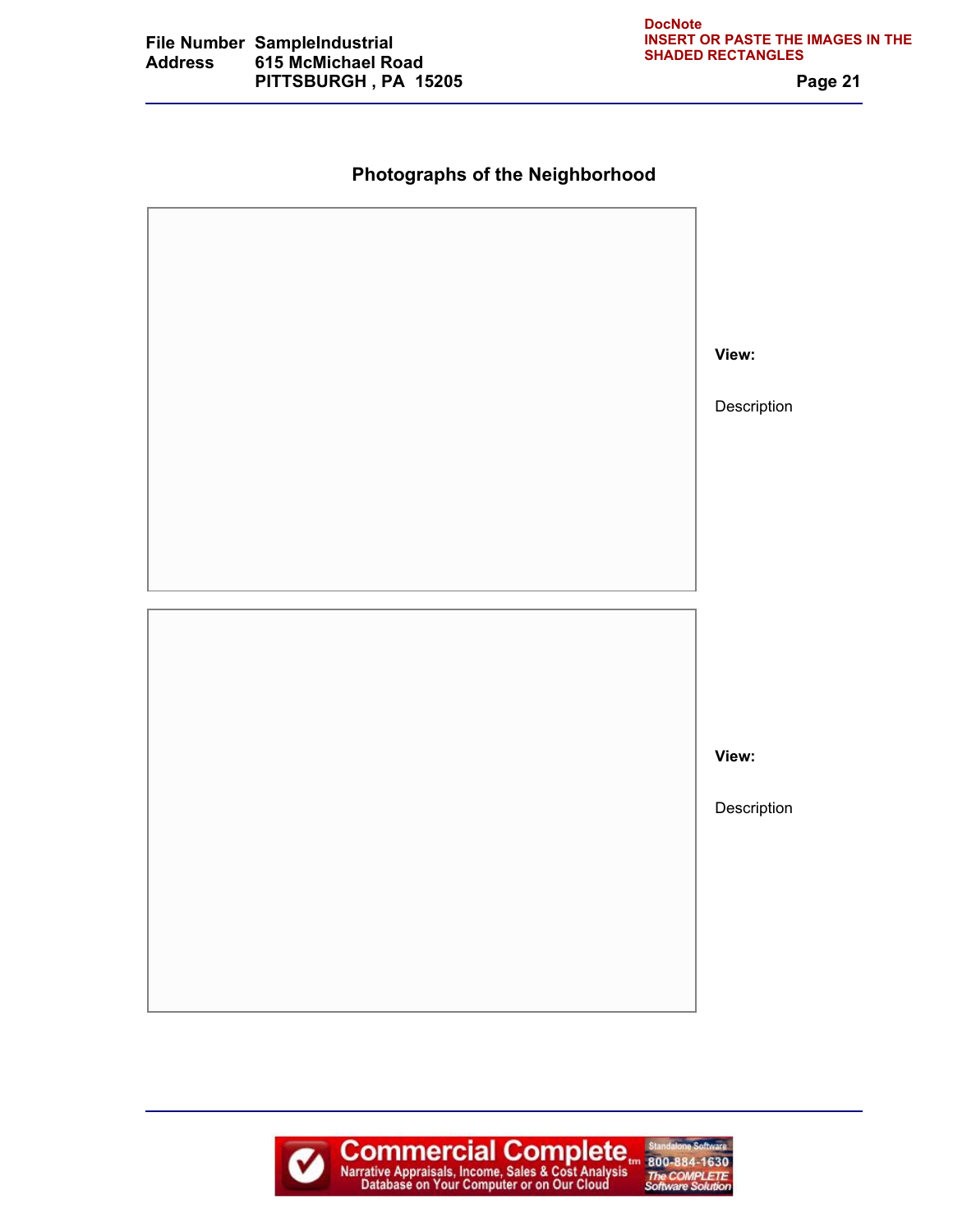# **Description of the Site**

The major objective of site analysis is to gather all of the facts pertinent to an evaluation and commentary of it Highest and Best Use. Other objectives include use as the basis for an analysis of comparable sales and allocation of value in the Cost Approach. The examination of these facts is an important step in assessing the appropriateness of the subject site for its intended use. Further, its location and physical attributes are significant factors in determining its likelihood of economic feasibility for this use.

The following description was prepared after a physical inspection of the site on December 20, 2013, a review of the deed, and reference to County assessment records. We have assumed that the dimensions obtained from these sources and relied upon in this report are essentially correct. No current survey was provided.

#### **Summary**

| 0265F00004000000                      |
|---------------------------------------|
| 400 Front Feet                        |
| 7.5666 acres - 90.00% useable         |
| <b>Mostly Rectangular</b>             |
| Average                               |
| Average                               |
| Commercial                            |
| No                                    |
|                                       |
| 75                                    |
| None noted from a physical inspection |
| Gas, Electric, Water, Sewer           |
| Lot improvements consist of           |
|                                       |

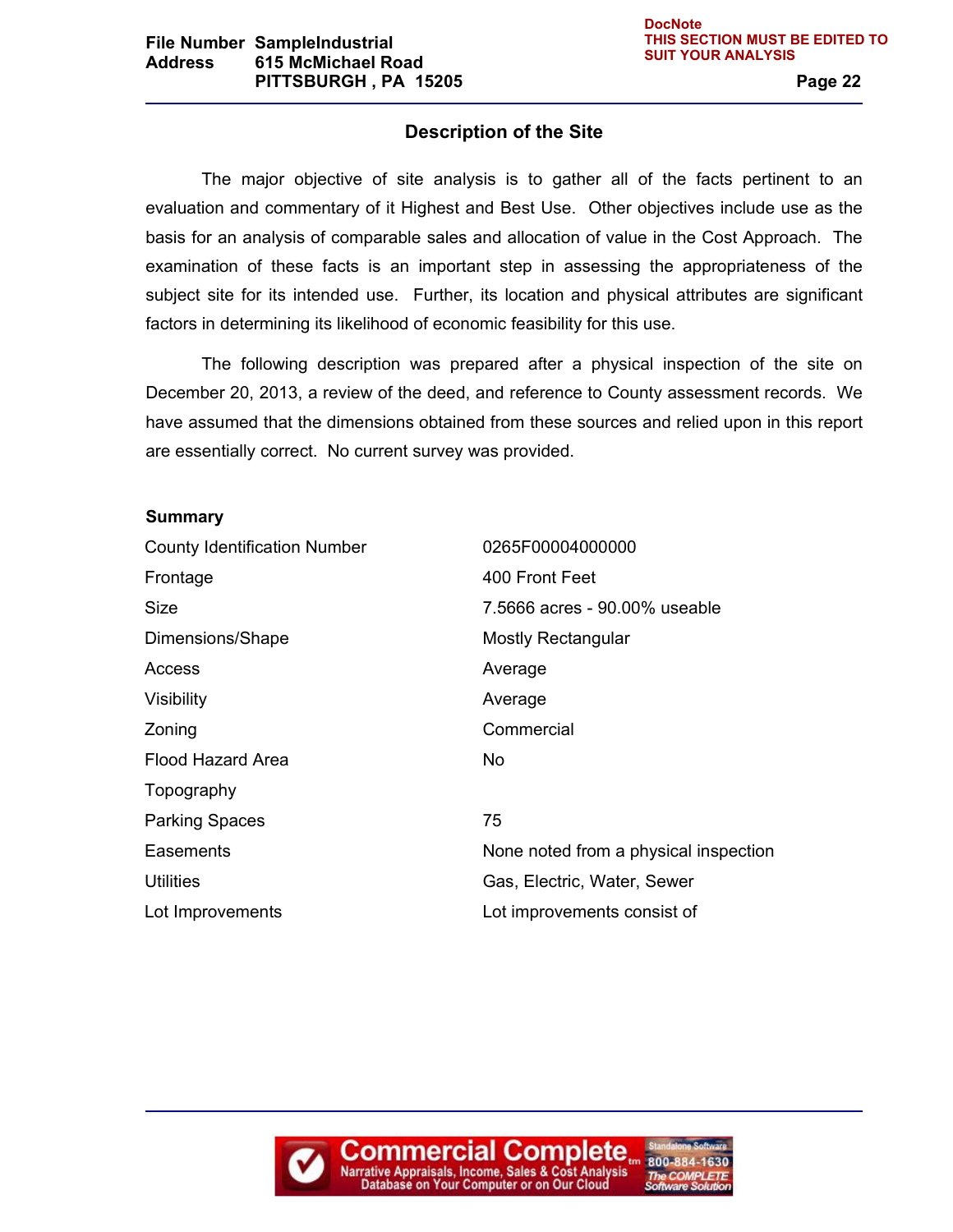

# **Photographs of the Site**

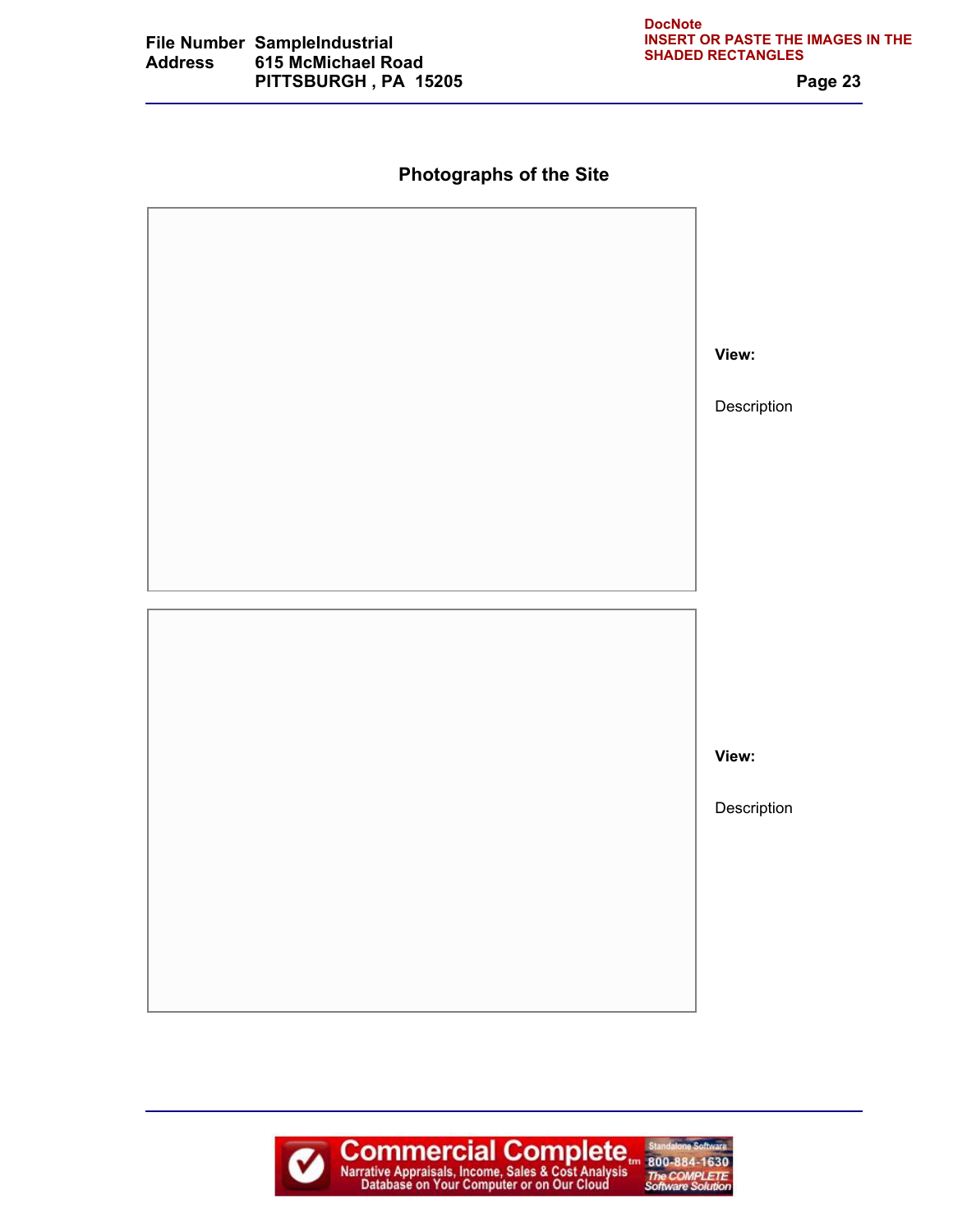

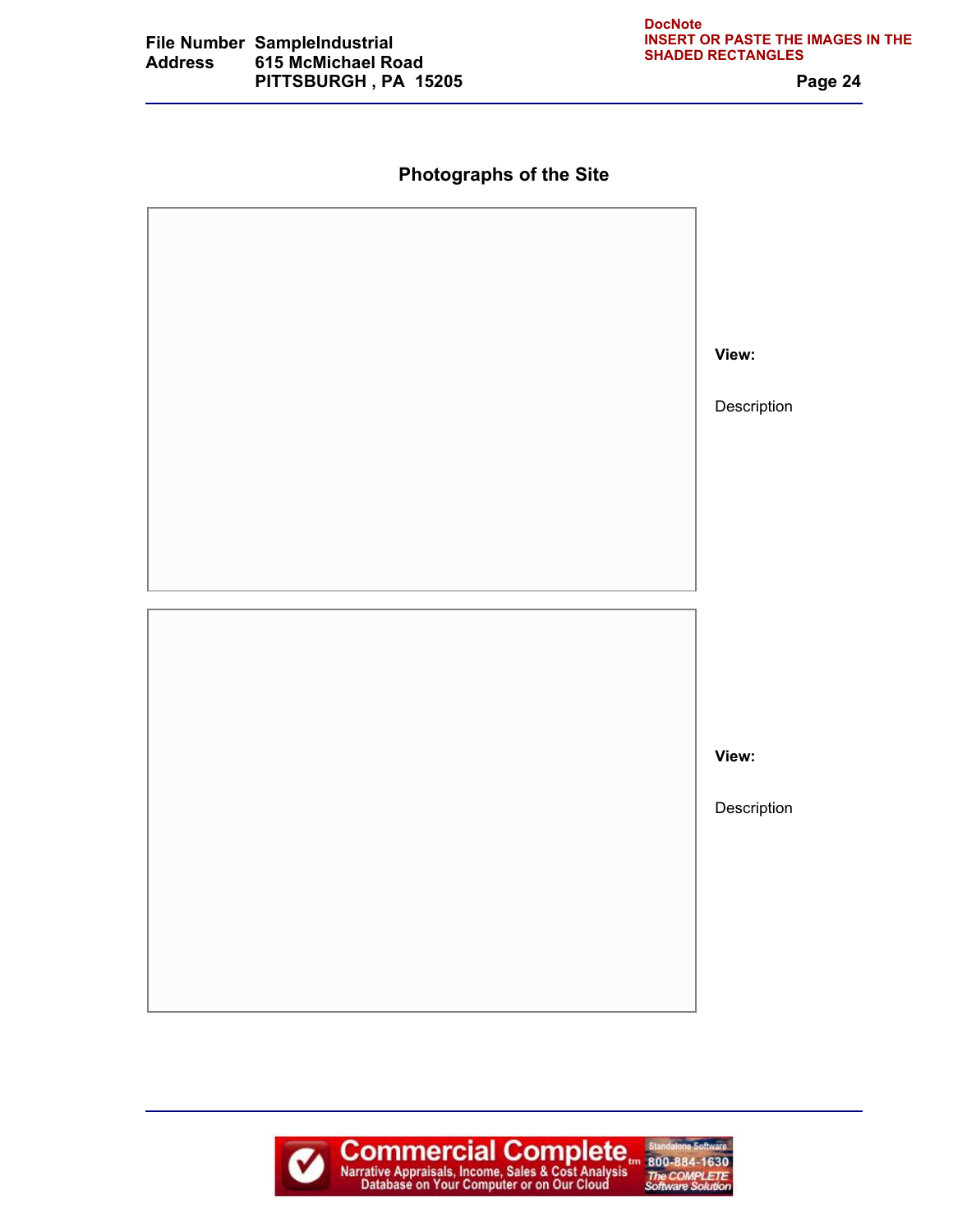# **Description of the Improvements**

The subject is improved with a 1 story OFFICE/WAREHOUSE building. It is known as the SAMPLE-THIS IS NOT AN APPRAISAL. The following description was made after a physical inspection of the building on December 20, 2013. Overall, the construction most closely resembles the basic construction features of a building defined by Marshall Valuation Service as follows:

*Class C buildings are characterized by masonry or reinforced concrete (including tilt-up construction). The walls may be load bearing, i.e, supporting roof and upper floor loads, or non-bearing with concrete, steel, or wood columns, bents or arches supporting the load. Floors and roofs are supported on wood or steel joists or trusses, or the floor may be a concrete slab on the ground. Upper floors may be of concrete plank, steel deck, or wood. Bearing walls are frequently strengthened by concrete bond beams and pilasters.<sup>8</sup>*

In addition, we have determined that the building is of "average" construction, defined by Marshall Valuation Service as follows:

*Average Quality buildings constitute the largest group of buildings constructed, approximately fifty percent of all buildings. These are generally buildings designed for maximum economic potential without some of the pride of ownership or prestige amenities of higher quality construction. They are of good standard code construction with simple ornamentation and finishes.*<sup>9</sup>

<sup>8</sup> Marshall Valuation Service, Section 1, p.4 and 8

<sup>9</sup> Marshall Valuation Service, Quality of Construction, Section 1, p.11

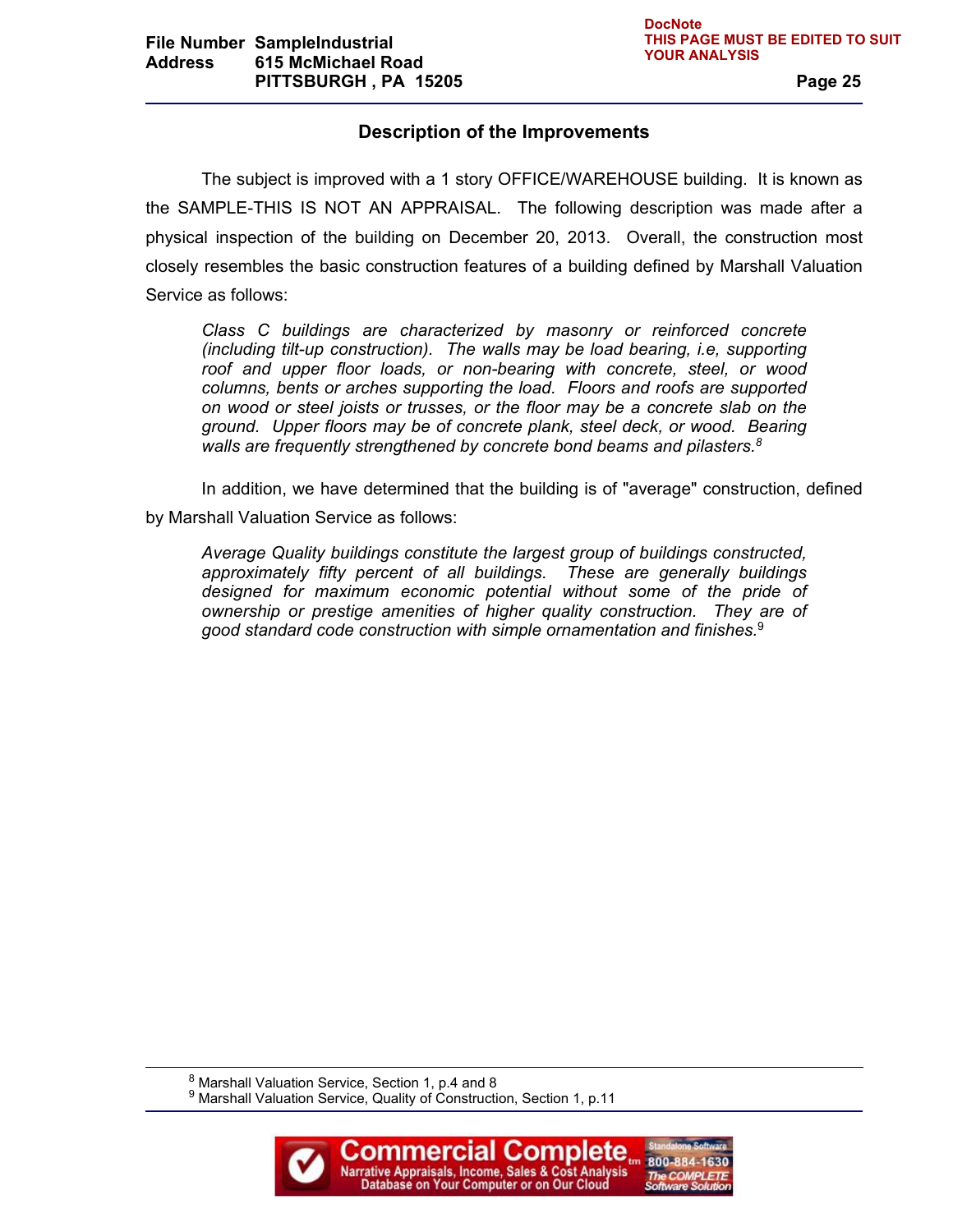#### **Floor Plan**

The subject is a 1 story OFFICE/WAREHOUSE building.

#### **Overall Condition**

Overall, the improvements are in Average condition.

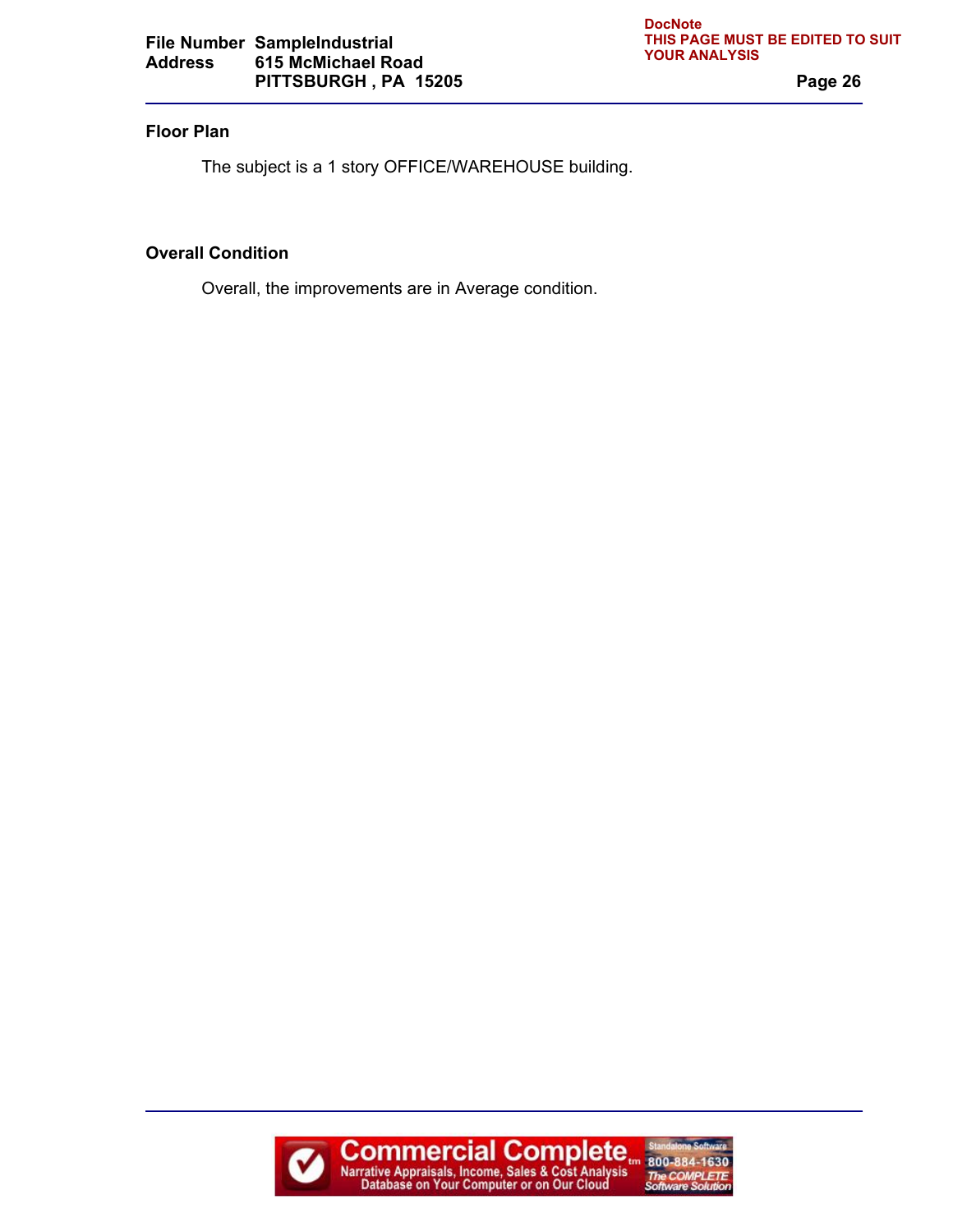



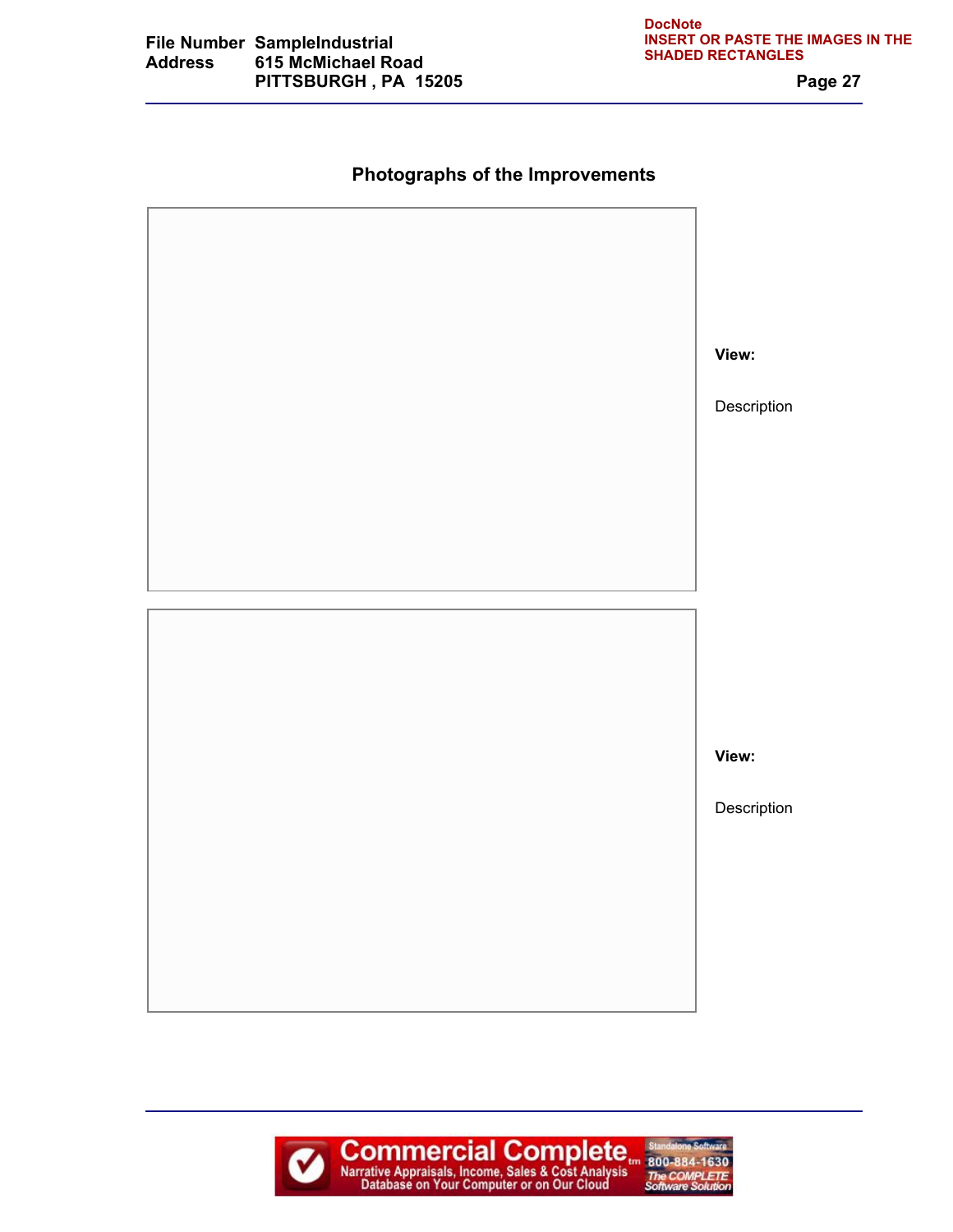

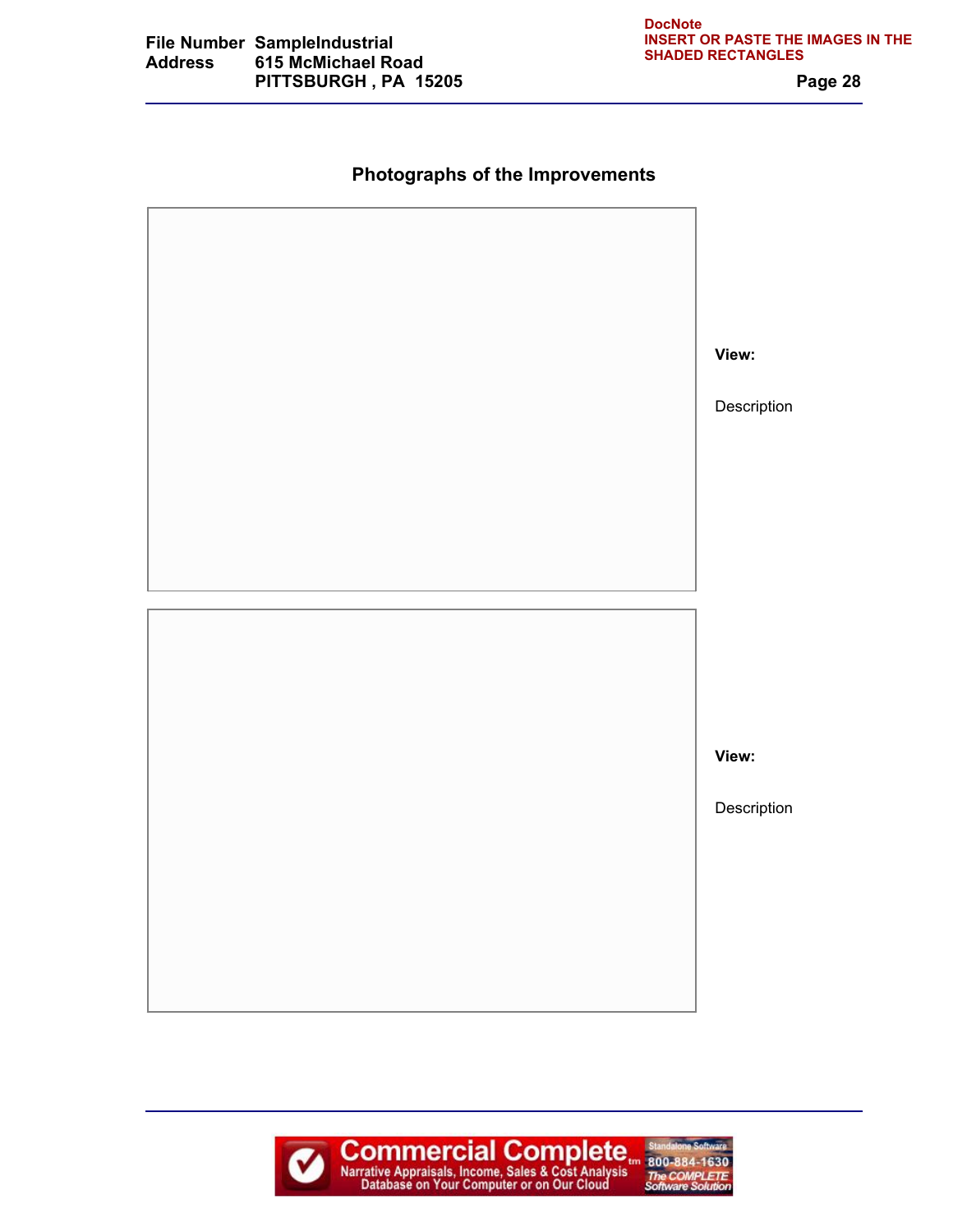# **VALUATION ANALYSIS**

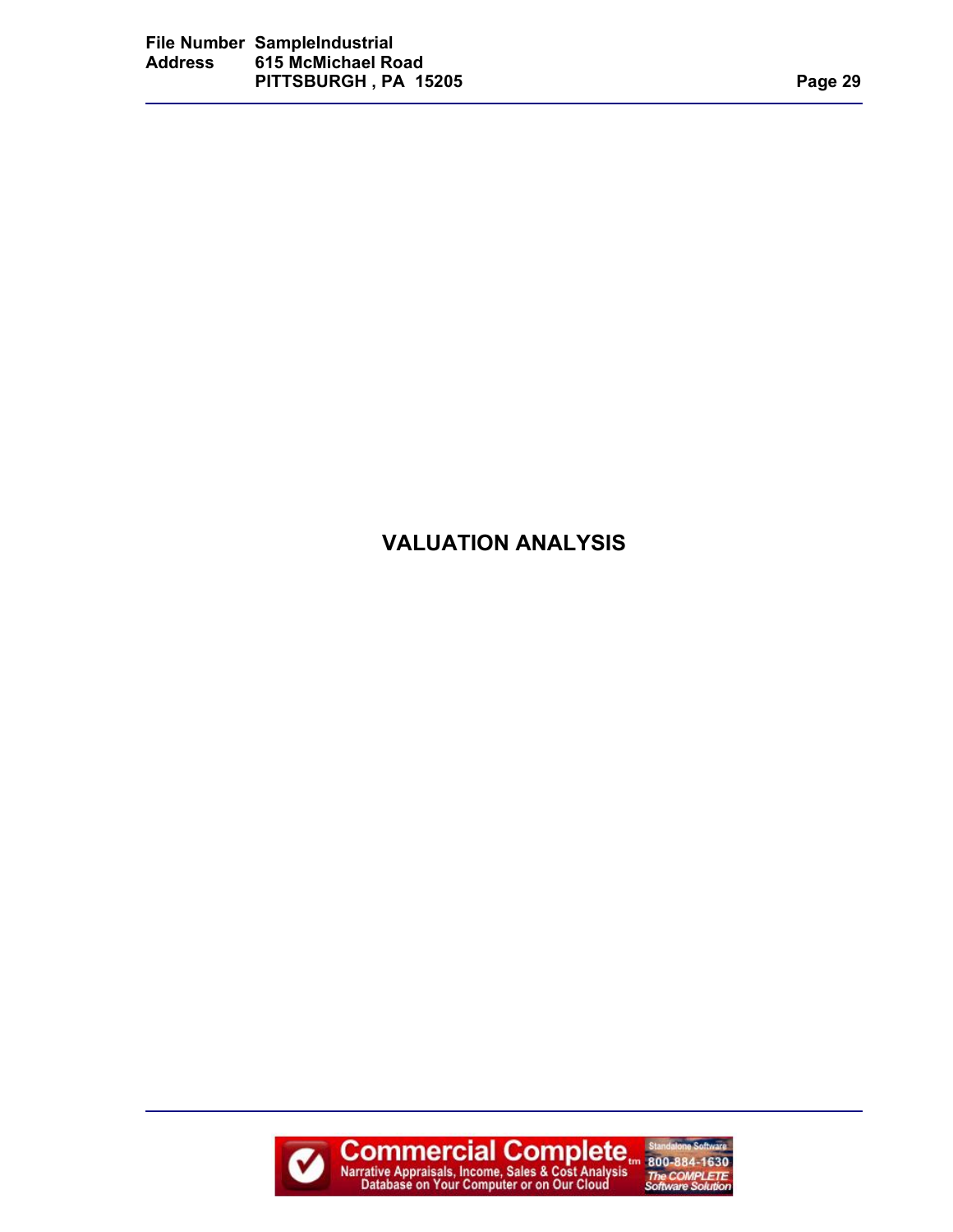# **Highest and Best Use**

Definition of Highest and Best Use

*Highest and Best Use is defined as: "the reasonable and probable use that supports the highest present value, as defined, as of the date of the appraisal." Alternatively, it is defined as "The use from among reasonably probable and legal alternative uses, found to be physically possible, appropriately supported, financially feasible, and that results in the highest present land value." <sup>10</sup>*

Therefore, to be considered the Highest and Best Use, the property should be among those probable uses that are legally permissible and conform to current zoning laws, physically adapted for the size and configuration of the property, appropriate because of location and/or other factors, and economically capable of producing a competitive return on capital invested.

According to accepted appraisal standards, there are two classifications of Highest and Best Use. These are the Highest and Best Use of the site as vacant and the Highest and Best Use of the site as improved.<sup>11</sup> The question in an analysis of this type is, what use from among the most likely uses is most viable?

While some believe there is only one Highest and Best Use for a property, a more practical approach is to recognize that there may be several economically feasible alternatives. The decision then becomes an analysis of which of the probable alternative uses will result in the maximum value based upon investment returns.

In determining the Highest and Best Use for the subject site, we have analyzed the probable uses of the subject property based upon the criteria of being legally permissible, physically possible, financially feasible and maximally productive. We first eliminated those uses that were obviously not suitable for this property either because of zoning or physical incompatibility. We then considered those uses that would have a reasonable probability of being the Highest and Best Use based upon current zoning and physical adaptability. Finally, we chose that use or uses that appeared to best fit the criteria of being financially feasible and maximally productive.

al Complete:

 $800 - 8$ 

**The COM** 



<sup>10</sup> *The Appraisal of Real Estate, 12th. Edition* (Appraisal Institute, Chicago, Il., 2001), p.305 <sup>11</sup> *ibid.,* p.244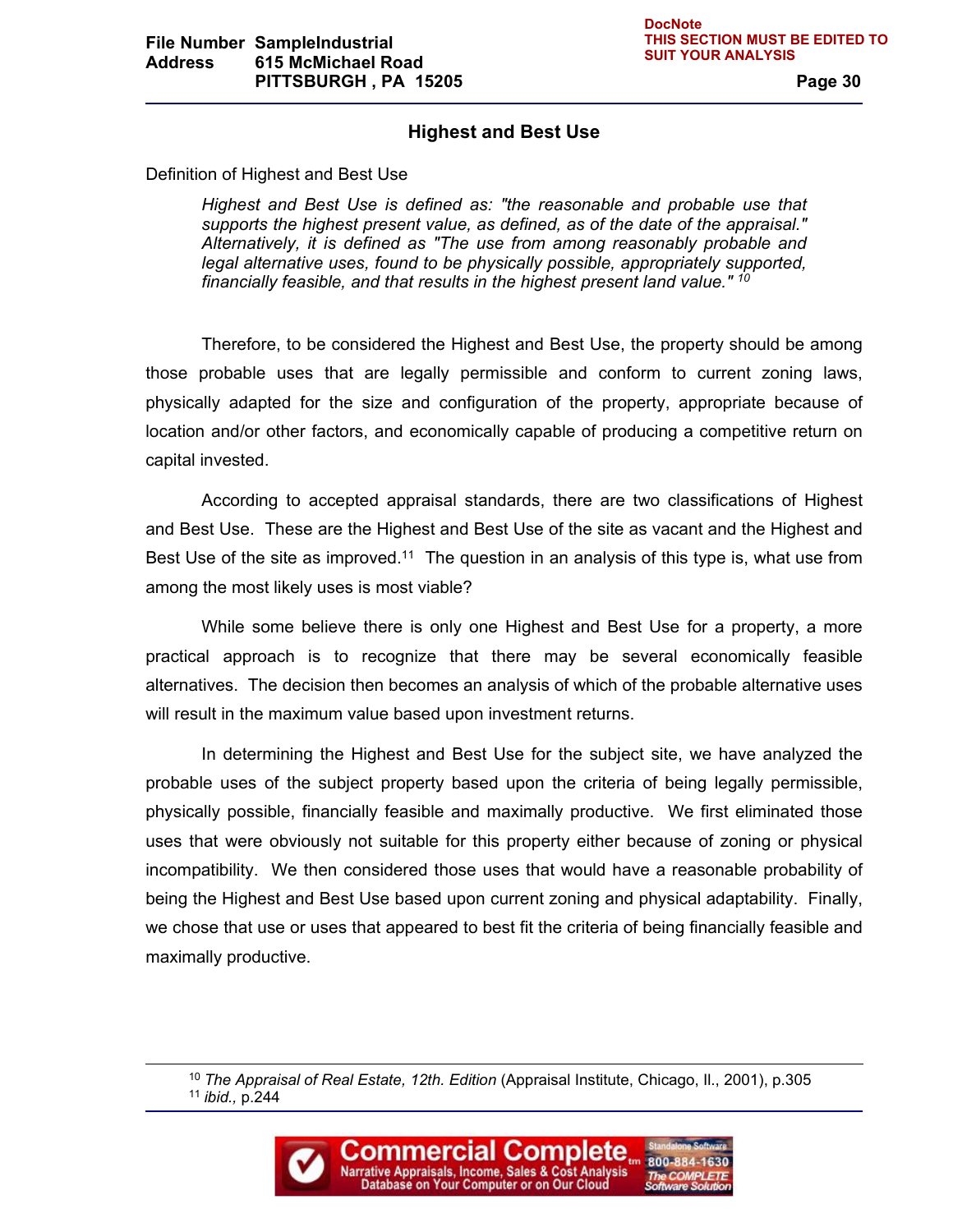# **Four Stages of Analysis**

In estimating highest and best use, there are four criteria to consider.

- · **Physically Possible** what uses are physically possible for the site and/or improvements?
- · **Legally Permissible** what uses are permitted by zoning, deed, or other legal restrictions on the development of the site?
- · **Financially Feasible** (Supply and Demand) which possible and permissible uses will produce a positive net return to the owner of the property?
- **Maximally Productive** among the feasible uses, which use will produce the highest net return or the highest present worth?

In addition to these four criteria, this analysis also seeks to determine:

- If the land should be developed immediately or left vacant
- · The type of improvement that should be constructed on the site, and
- · Whether the existing improvements continue to contribute to the overall market value, or should they be altered to increase market value or removed and the site redeveloped.

#### **Highest and Best Use - As Vacant**

Definition of Highest and Best Use of Land or Site - As Vacant

*Among all reasonable, alternative uses, the use that yields the highest present land value, after payments are made for labor, capital, and coordination. The use of the property based upon the assumption that the parcel of land is vacant or can be made vacant by demolishing any improvements.*

#### *Legally Permissible - As Vacant*

The test of legal permissibility is analyzed first because it immediately eliminates a number of uses. This analysis involves a review of such items as private deed restrictions, zoning regulations, historic district controls, and environmental regulations that affect the development of the site and the improvements. Primary emphasis was placed on the current zoning regulations in order to determine potential legal uses.

There are several legally permitted and conditional uses for the subject. The subject is zoned Commercial. There were no adverse legal restrictions discovered or made known to the appraiser during this analysis. The site meets the criteria test for legal permissible uses.

**Commercial Complete...** 

 $800 - 8$ 

The COM

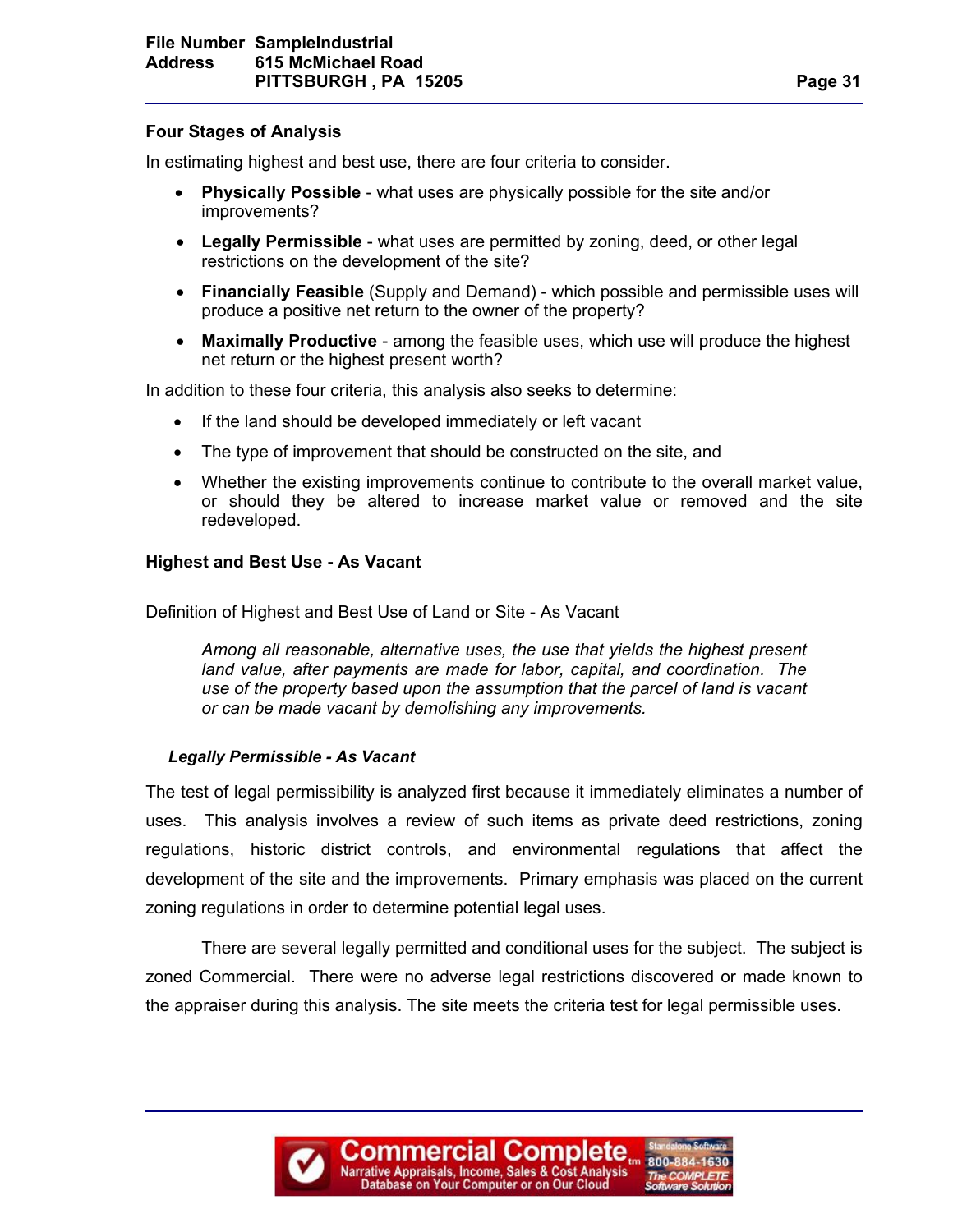#### *Physically Possible - As Vacant*

This involves a review and analysis of the physical characteristics of the site such as the size, shape, accessibility, topography, available utilities, frontage, depth, assemblage, traffic patterns, etc. This analysis further narrows the potential uses of the site.

All utilities are available in adequate quantity to serve several legally permissible uses. The frontage street is in average condition. A range of legally permissible uses is physically possible for the site.

# *Financially Feasible - As Vacant*

This section tests the hypotheses of those uses that are legally and physically possible. After the first two requirements are analyzed, the financial feasibility of incomeproducing properties focuses on market value indications using a valuation method from the Income Approach placed against the costs of construction of the legally and physically permissible uses.

Market rents are analyzed against vacancy, operating expenses, and the overall capitalization rate required to attract the typical investor. If the difference of the market value indication exceeds the construction costs, plus the necessary entrepreneurial incentive necessary to attract the typical investor, the use is considered financially feasible.

If the indication is less than the costs, not including the entrepreneurial incentive, the use is not considered feasible. The extent of this analysis further narrows the possible uses that will generate the highest net return to the land.

Data presented in the Income Approach section of this appraisal, if applicable, indicates that the subject would meet the test of financially feasible. Therefore, we conclude that at this time the present use of the subject property financially feasible. Other uses would be unlikely because the site is zoned Commercial.

# *Maximally Productive - As Vacant*

After the financial feasibility analysis, the use that results in the relatively highest residual land value, consistent with the appropriate rates of return by the market, is considered the highest and best use. However, the exact use that results in the maximum profitability of the site is somewhat subjective, although it can reasonably be narrowed. Maximum profitability is heavily determined by the individual purchaser or investor of the site.

**cial Complete** 

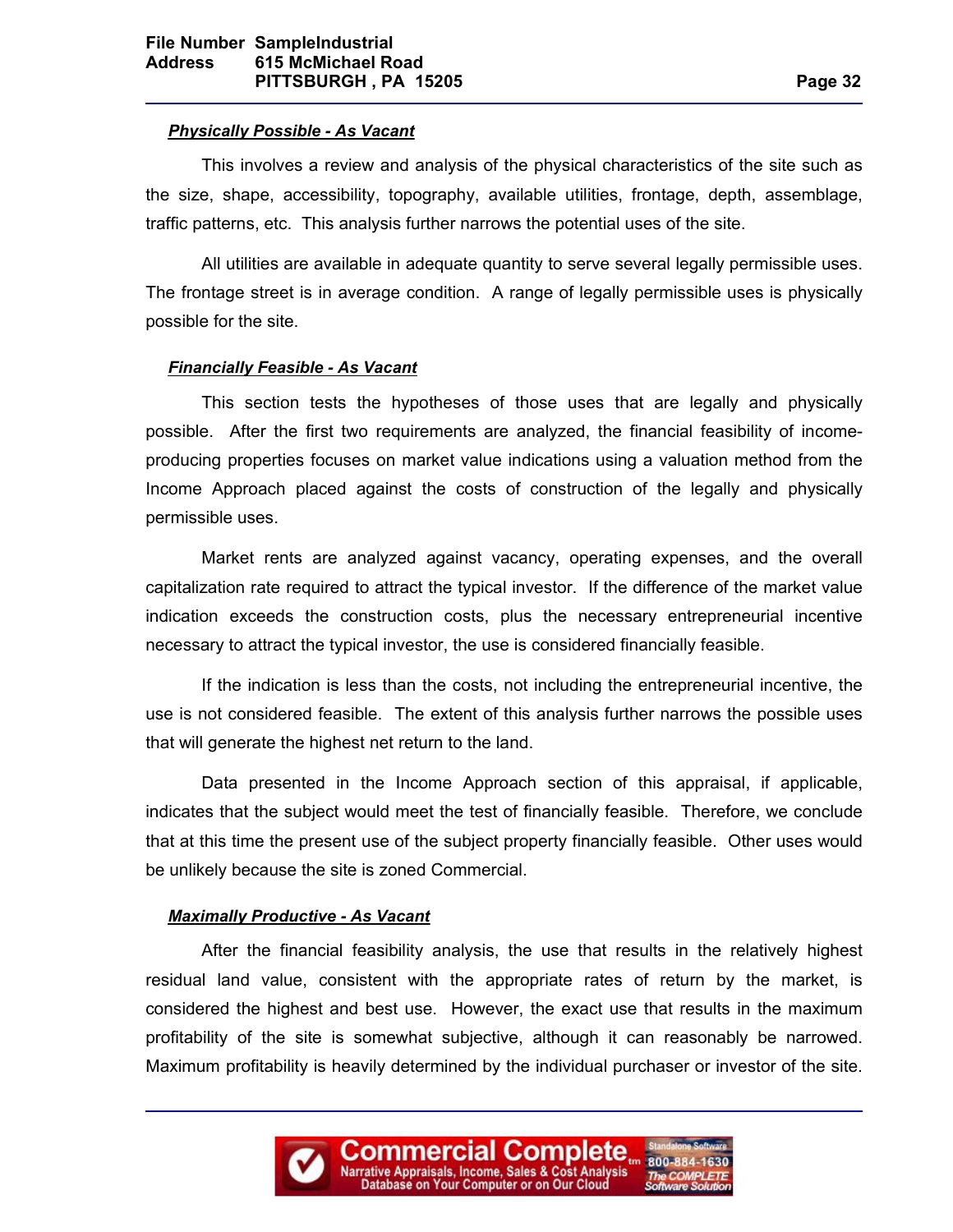Nonetheless, the use for the site should be consistent with the existing and projected land uses within the neighborhood. At this time we conclude that the present use would be the maximally productive use of the land as vacant.

#### *Conclusion - Highest and Best Use - As Vacant*

Considering all of the above, the highest and best use of the site as though vacant is its present use.

Present Use: OFFICE/WAREHOUSE

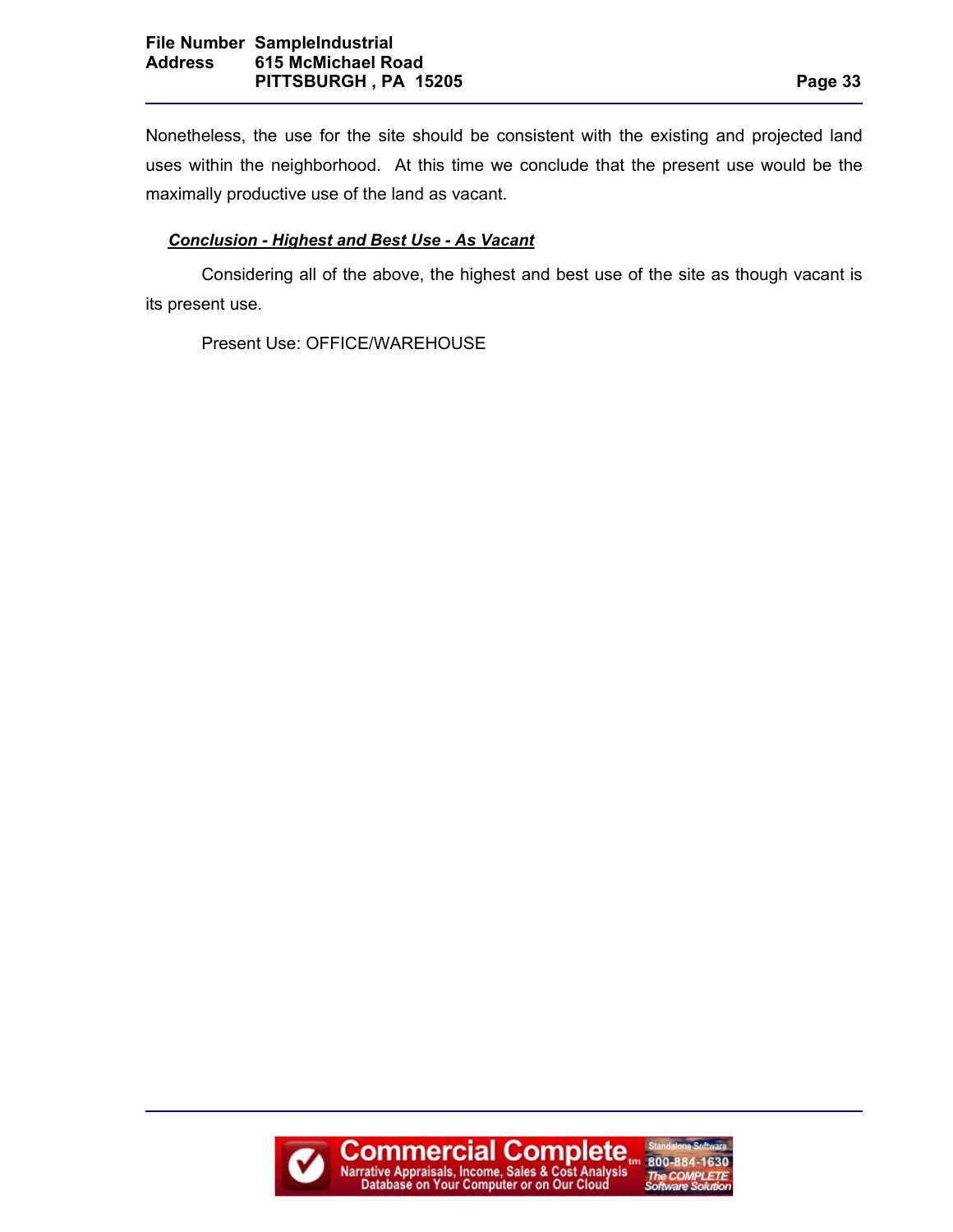# **Highest and Best Use - As Improved**

In analyzing the Highest and Best Use of the site as improved, the same criteria used in analyzing the site as vacant were used and it was determined that the Highest and Best Use of the site is as it is currently improved.

# *Description of the Ideal Improvement*

The ideal improvement may be better described as the "optimal" improvement because it presents an image of the best structure that can be constructed on the site with slight allowances for variations within market parameters. At this time a development which would maximize the density and parking requirements would be the optimal development for this site.

# *Definition of Highest and Best Use - As Improved*

*The use that should be made of a property as it exists. An existing property should be renovated or retained so long as it continues to contribute to the total market value of the property, or until the return from a new improvement would more than offset the costs of demolishing the existing building and constructing a new one.* 

#### *Legally Permissible - As Improved*

This analysis determines whether the current building is legally permissible for the current and follow-on users, addressing whether or not the structure is conforming or nonconforming.

The subject property is zoned Commercial and its present use appears to be a use the meets the current zoning requirements, or a legal, non-conforming use.

We are not aware of any restrictions such as moratoriums on development, ground leases, master plans, historic district controls, deed covenants, environmental regulations, building codes, fire regulations, title restrictions, and/or zoning regulations that would render the current use illegal. However, should the current use of the property prove to be illegal, we reserve the right to alter, amend, and/or rescind the appraisal.

ommercial Complete

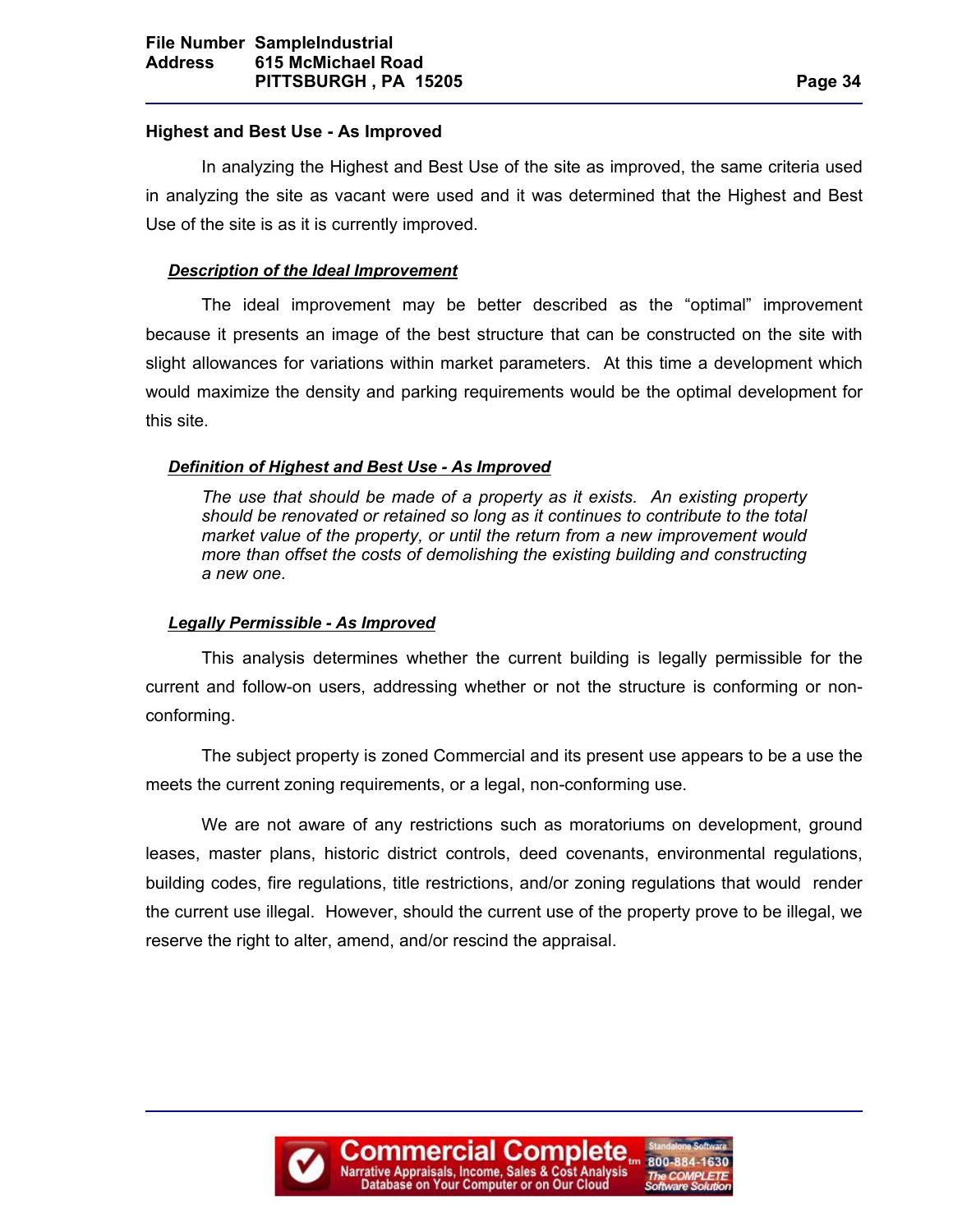#### *Physically Possible - As Improved*

This analysis addresses the physical construction, condition, and functional utility of the existing improvements and significant deviancy from the market standards and/or the ideal improvement. Such items as over-improvements, under-improvements, and superadequacies are identified and their impact on the property's market value addressed.

The subject improvements were discussed in detail in the Description of Improvements section. The building's layout is physically possible for the existing and follow-on users. The construction quality of the improvements is rated average. No adverse issues of functional utility were noted and the current use is concluded to meet the criteria of physically possible.

#### *Financially Feasible - As Improved*

The financial feasibility of the improvement considers the results of the indications of market value against the land's market value indication as vacant. If the indications to market value exceed the land value, the improvement is generally considered financially feasible. However, additional analysis needs to address such items as whether the improvement's use and market value could be enhanced by renovation, curing deferred maintenance, reconstructing below market leases to market rates, etc.

The improvements reflect an effective age of 25 years. No further immediate renovation is anticipated to be required in order to maintain the financial feasibility of the subject in its current use as a OFFICE/WAREHOUSE.

The existing building conforms to the current zoning ordinance or is a legal, nonconforming use and the local area exhibits a healthy market demand for this property type. Modifications to the property beyond adequate maintenance will not increase the market value of the property and do not justify capital expenditures. Thus the use of the improvements meets the criteria of financial feasibility. The final market value conclusion indicates that the improvements significantly exceed the site value. Demolition or renovation of the existing improvements to construct the "ideal" or "optimal" improvement is not concluded to be feasible.

#### *Maximally Productive - As Improved*

The last step of this analysis is the determination of the maximum profitability of existing/proposed improvement. This considers the elements of the three previous tests

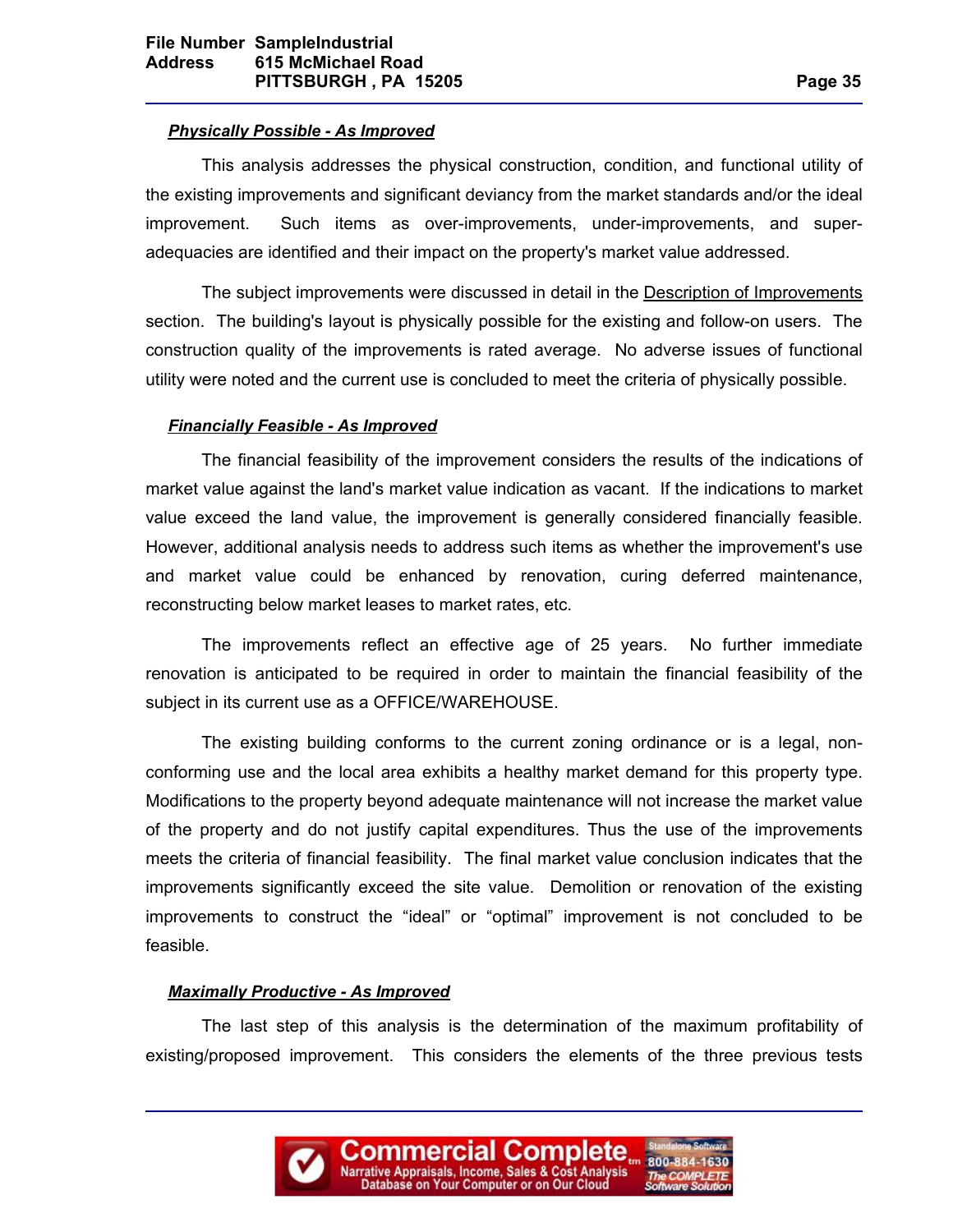together with the associated risk level in the market for the subject property. Any additional capital expenditures that would enhance the subject's market value should also be addressed.

The improvements add value to the overall property. A proper maintenance program should extend the economic life of the building. From this analysis, no other alternative use is concluded to produce a higher net operating income or higher relative residual land value over time than the existing improvements.

# **Conclusion - Highest and Best Use as Improved**

We have considered Highest and Best Use in the context of the above and have concluded that the Highest and Best Use of the site as improved is its current use. This use meets all of the criteria of Highest and Best Use including being legally permissible and conforming to current zoning laws, improvements physically adapted for the size and configuration of the property, appropriate because of location and/or other factors, and economically capable of producing a competitive return on capital invested at the appraised value(s).

This appraisal is subject to the owner having all applicable permits from local authorities, state authorities and other bodies that have jurisdictional authority.over the subject property..

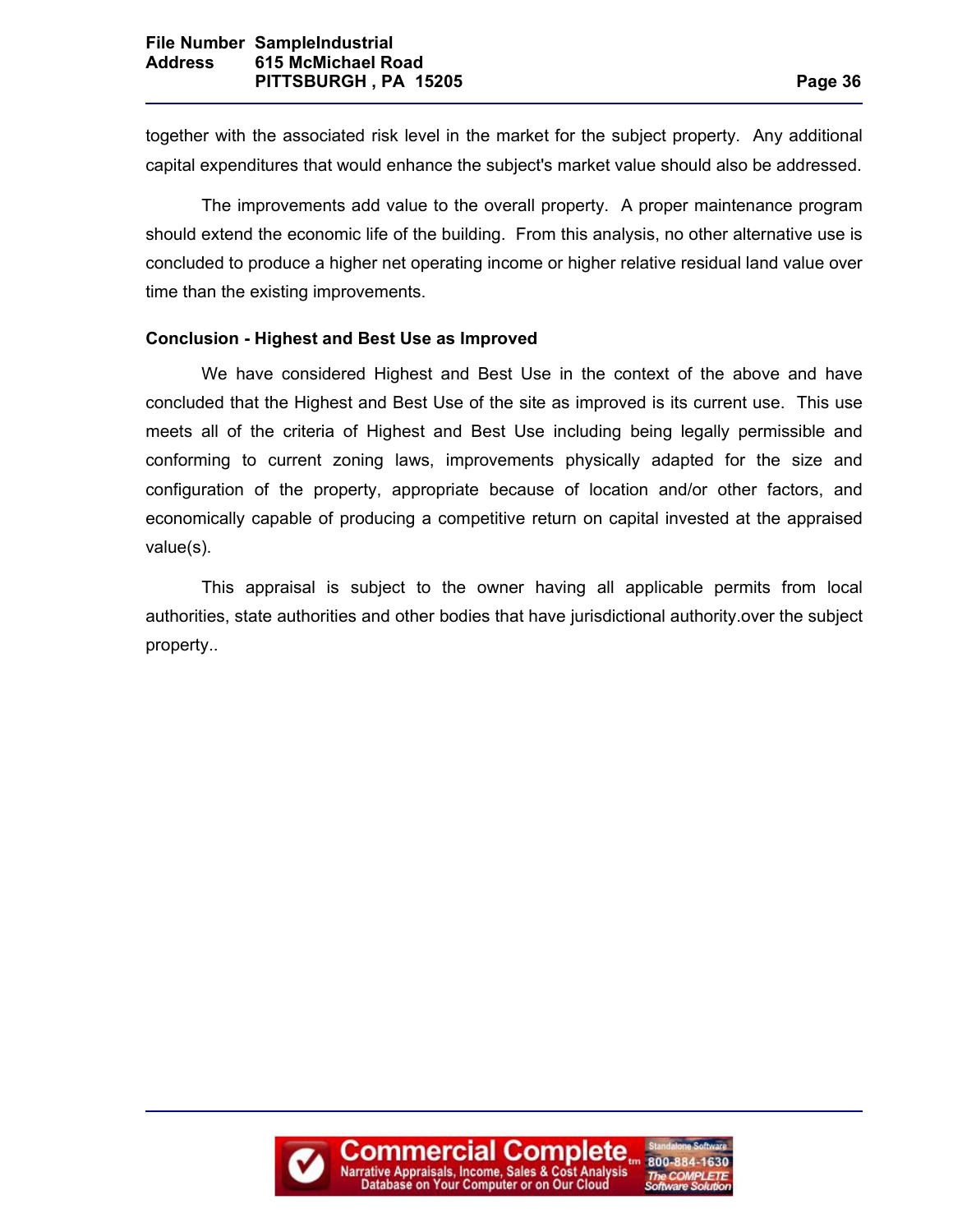### **Method of Procedure**

Having determined that the Highest and Best Use of the subject property is at its present use, we proceeded with our analysis. This included a review of the market and an assessment of the potential demand for similar properties. Finally, we estimated the Market Value of the subject property using the applicable approaches to value.

**The Valuation Process** - The valuation process is a systematic approach that identifies the appraisal problem, analyzes a property's characteristics, and generally engages three common valuation methods to form an opinion of market value.

The steps in the valuation process include: 12

- Identification of the problem
- Scope of work determination
- · Data Collection and Property Description
- · Data Analysis
- Site Value Opinion
- · Application of the Approaches to Value
- Reconciliation of Value indicators and final Opinion of Value
- · Report of Defined Value

There are three generally accepted approaches to value in the appraisal of real property. These are summarized as follows.

The **Income Approach** consists of estimating the potential annual gross income using actual or market derived rentals. Deducted from this amount, to arrive at a projected net income, are projected vacancy, annual expenses, and an estimated reserve for replacement. The resulting net income is capitalized into value.

The **Sales Comparison Approach** consists of analyzing the sale of comparable properties within the immediate area and/or in similar locations by a comparison of their respective similarities and differences. A judgment is then made as to the value of the subject property, based upon the adjusted values.

The **Cost Approach** consists of estimating the cost new of the building improvements, deducting depreciation from all sources, and adding the value of the land and lot improvements. It is often the most difficult approach to apply to existing buildings because of the problem encountered in accurately estimating depreciation.

**Imercial Complete** 

800-88

ouu-so4-10.<br>The COMPLE<br>Software Solut

<sup>&</sup>lt;sup>12</sup> The Appraisal of Real Estate 13th Edition, Pages 129 and 131 Appraisal Institute

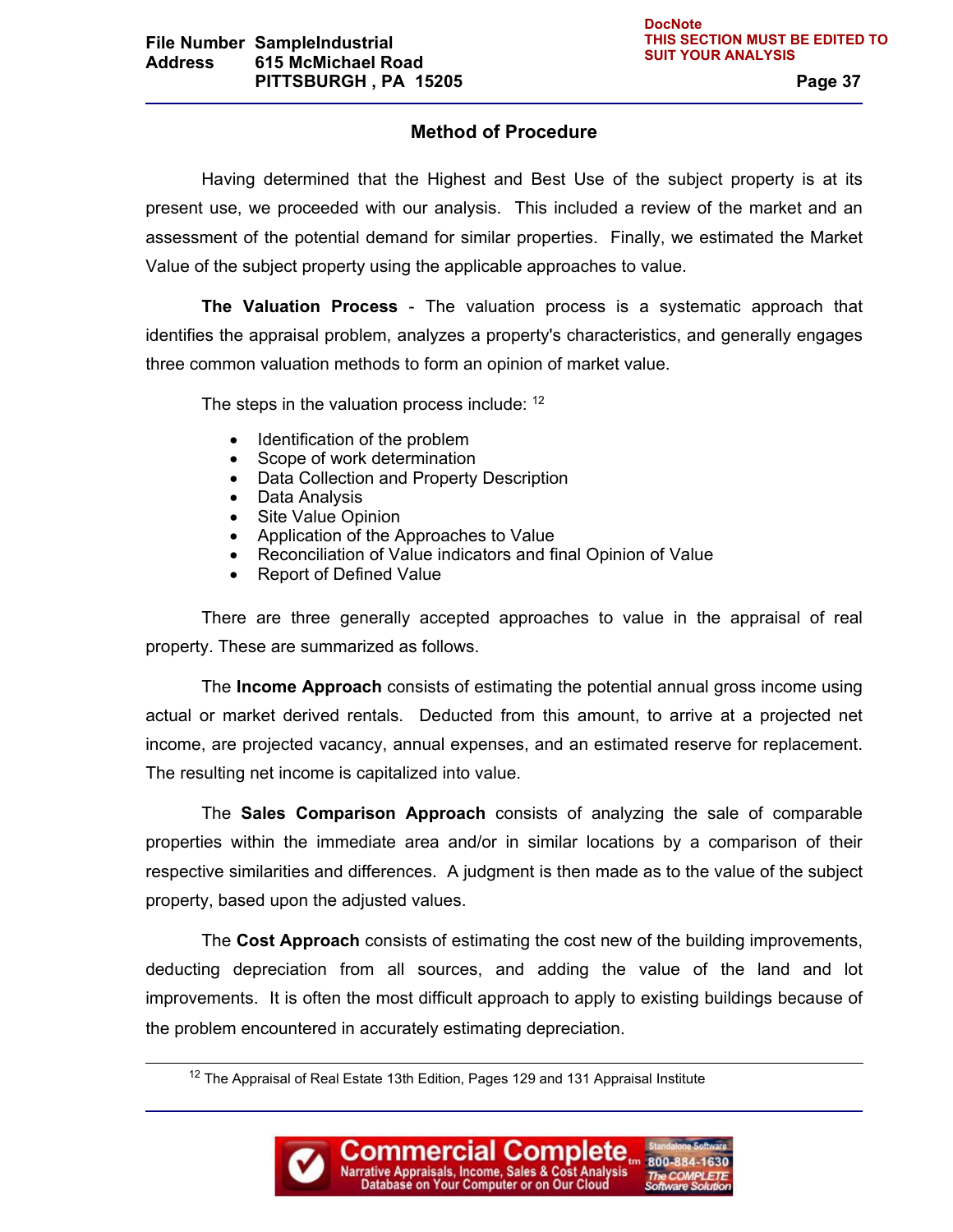All three approaches were considered and developed.

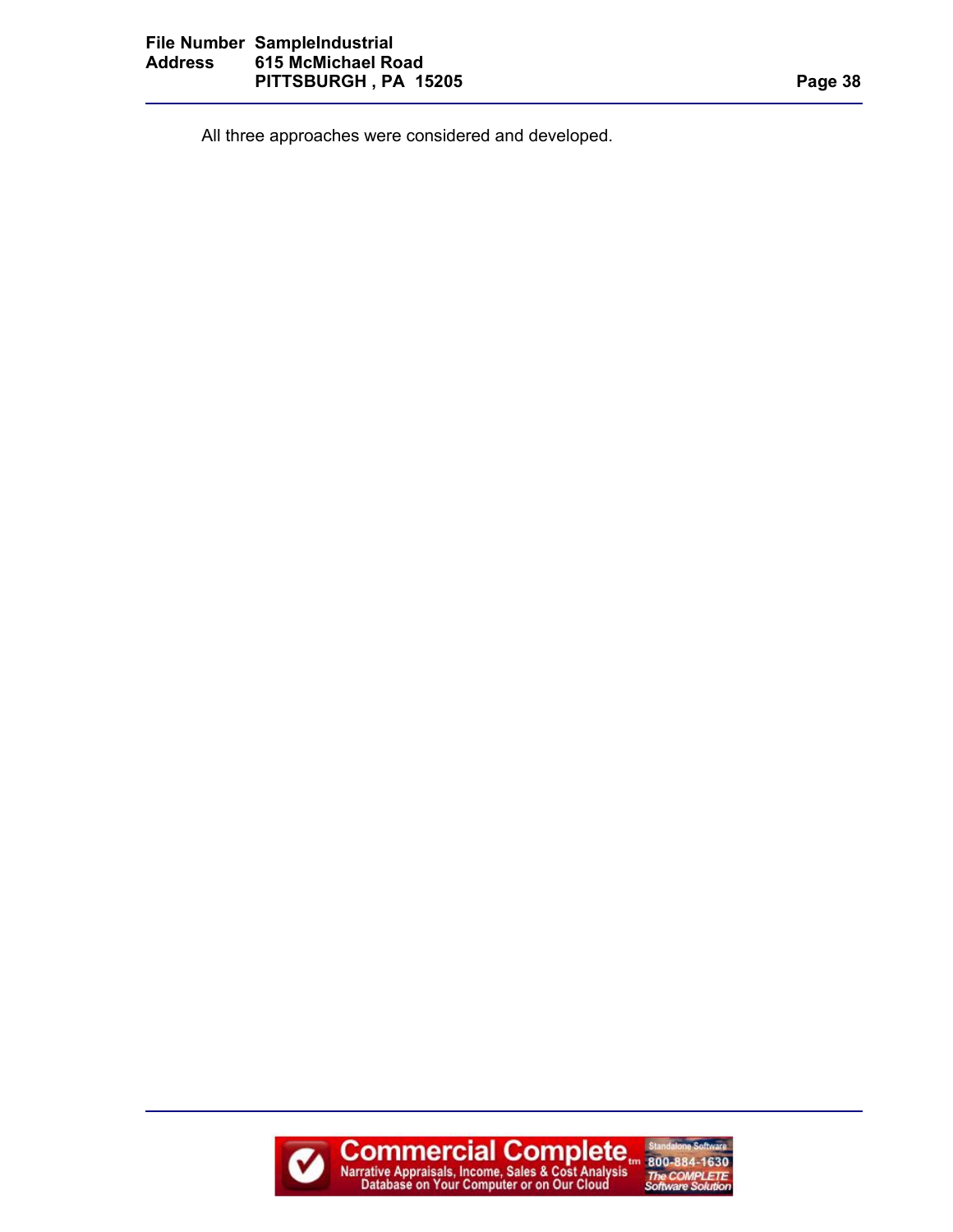### **INCOME APPROACH**

The Income Approach considers the return on Investment and is similar to the method that investors typically use to make their investment decisions. It is most directly applicable to income producing property because the expectation of income is the primary motivating factor for the purchase of real estate. Other important considerations are leverage, tax advantages through depreciation, and pride of ownership. In addition, the investor also benefits from equity build-up due to mortgage loan amortization and potential increases in value.

The Income Approach consists of first estimating the probable annual gross income, based upon actual leases or market rentals. From this amount is deducted an allowance for vacancy and rent loss, based upon the property's historical operating experience and/or future projections. Next, all expenses attributable to the real estate are deducted. Also deducted, when appropriate, is a Reserve for Replacement of short-lived components that would normally be replaced during the investment holding period. The resulting net income is then converted into value by capitalization.

#### **Gross Income Estimate - \$348,080**

To verify that the subject's projected rentals are at market and to arrive at a projected gross income, we made an examination of the rentals of other similar buildings in the market area. We evaluated the area's rental environment, market orientation, and comparable rental facilities. Our investigation was limited to properties that were similar in style and/or age and had tenant appeal similar to that of the subject property.

It is our determination, after reviewing the general market and studying competitive facilities, that the current rentals are at market. Based upon current rentals, potential gross income for the first year of our analysis, before an allowance for vacancy and rent loss, amounts to \$348,080.

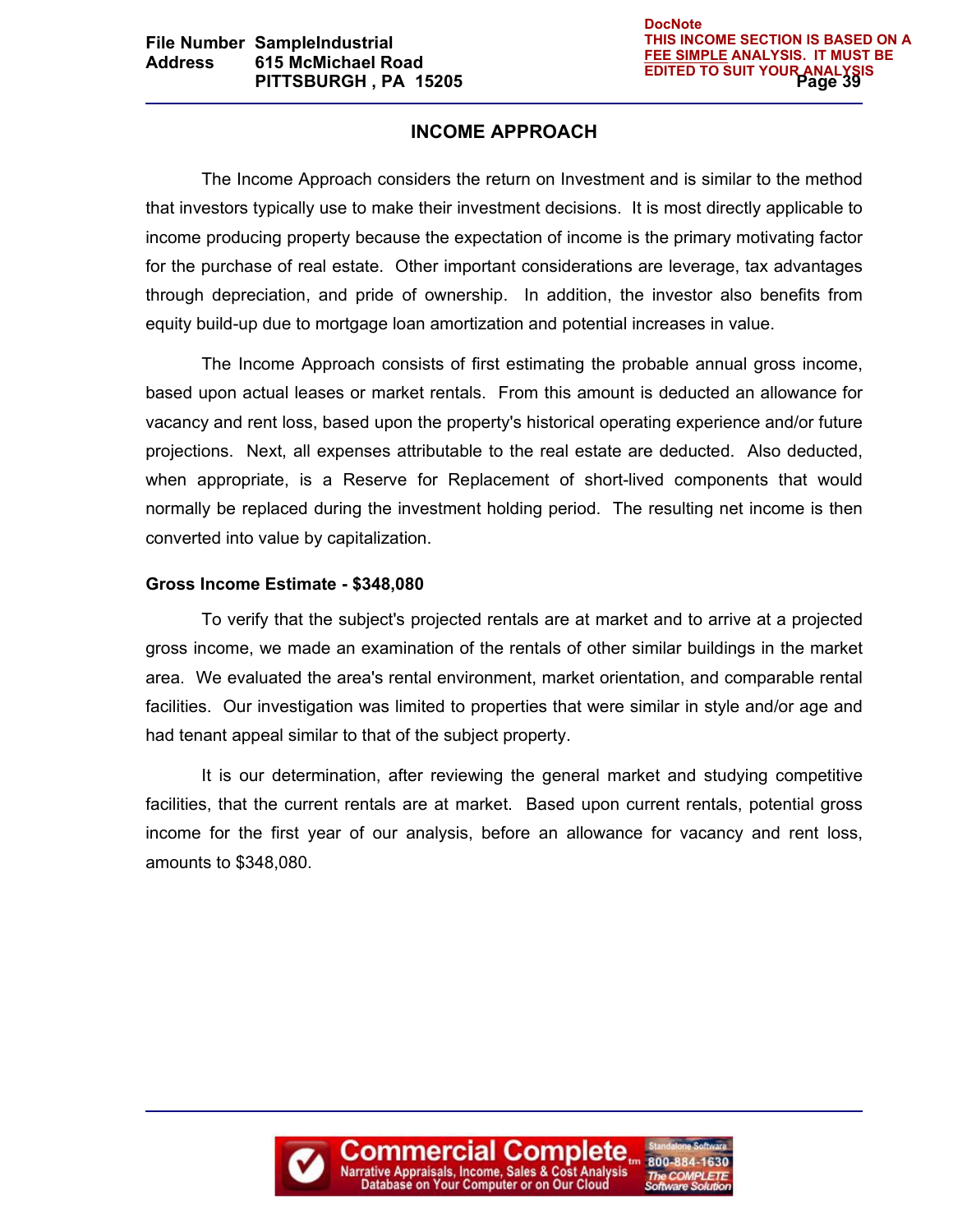

#### **Vacancy and Rent Loss - \$20,885**

Even when a building is fully occupied as of the date of the appraisal, it is prudent to anticipate some rent loss over the projection period in order to estimate "stabilized" occupancy. Based upon our analysis of the current rental market and the historical rent loss of the subject, a "stabilized" frictional vacancy rate for the subject property is projected at 6.00% of gross income, or \$20,885.

#### **Effective Gross Income - \$327,195**

Deducting the stabilized vacancy and rent loss of \$20,885 leaves an Effective Gross Income of \$327,195.

ommercial Complete

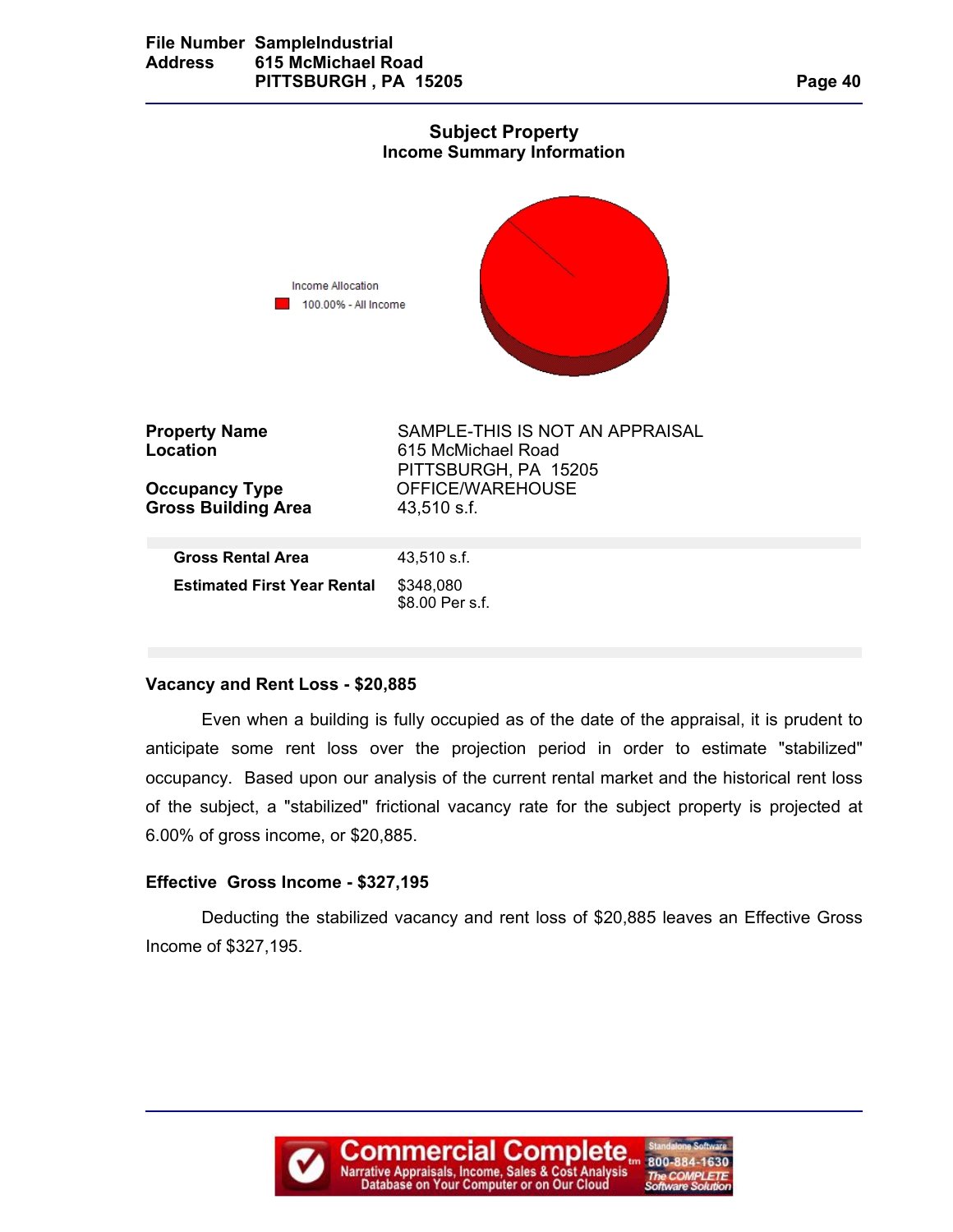#### **Stabilized Market Income Schedule**

#### ANALYSIS DATE: 1/2/2014

| Income Item                                                          | Gross<br><b>Units</b> | <b>Income</b><br>Per Year           | Income<br><b>Per Unit</b> | Unit of<br><b>Measure</b> |
|----------------------------------------------------------------------|-----------------------|-------------------------------------|---------------------------|---------------------------|
| Income-All Tenants<br><b>Total Units</b>                             | 43,510<br>43.510      | 348,080                             | 8.00                      | s.f.                      |
| Total Income<br>Vacancy/Credit Loss<br><b>Effective Gross Income</b> |                       | \$348,080<br>$-20,885$<br>\$327,195 |                           |                           |

#### **Estimate of Expenses - \$107,974**

To arrive at a projected Stabilized Net Income, it is necessary to deduct those expenses that are typical and recurring for the subject property. These are expenses paid for by the owner and relate directly to the operation of the real estate. The expenses used in this income analysis were determined after reviewing expenses of the subject property in prior years and comparing the subject's reported expenses with those of other similar properties. Industry ratios and historical expense patterns for similar property types were also considered.

After considering all of the above, a projection of expenses was made. Stabilized expenses for the subject property were estimated at \$107,974.

In our analysis of expenses, we found that certain items fell either above or below what is considered normal for a property of this type. This is not unusual because individual line item expenses vary, depending upon such factors as region, economy, uniqueness of the property, etc. Also, each owner allocates line item expenses differently, which accounts for variances when comparing certain line items in this income analysis to those reported.

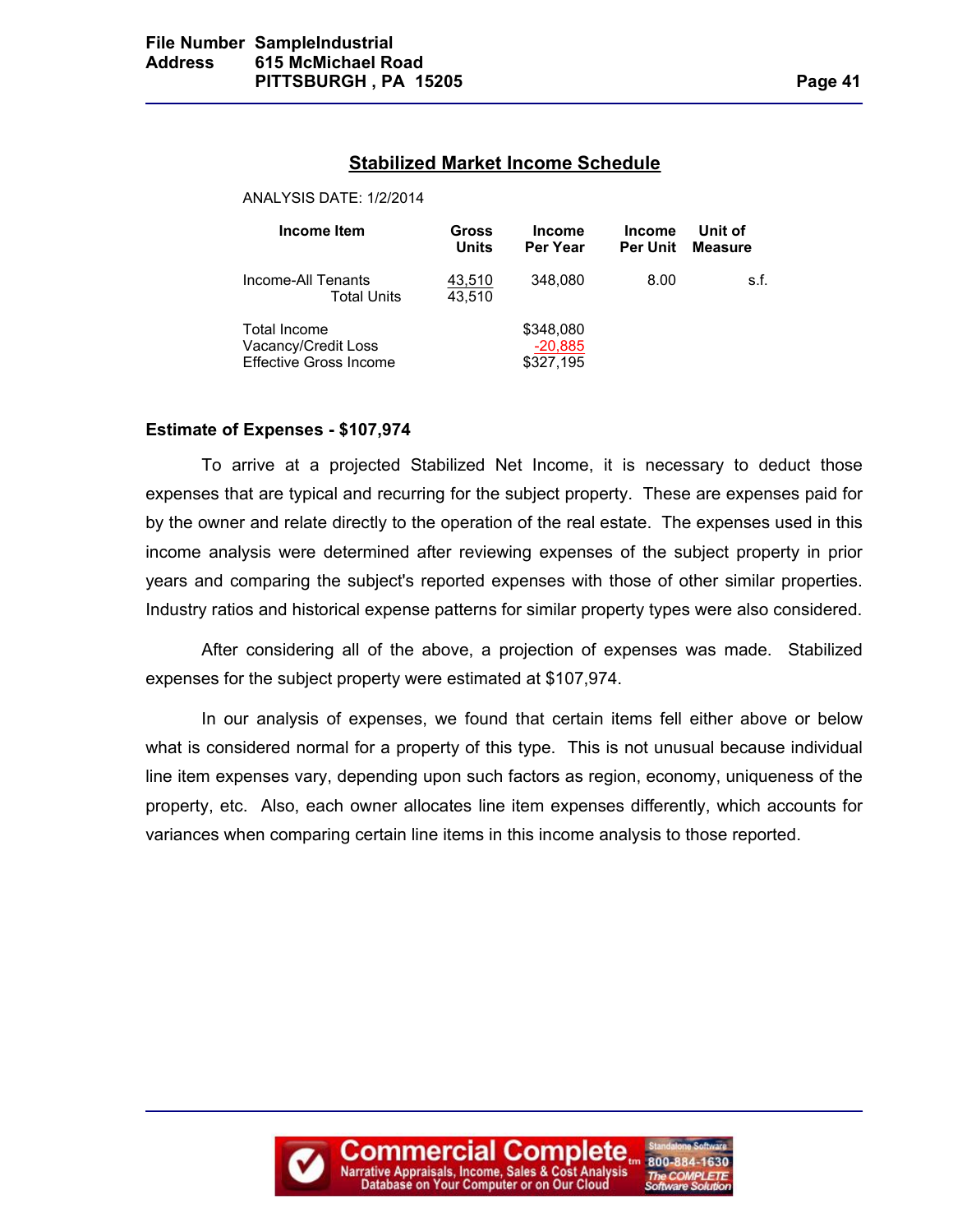

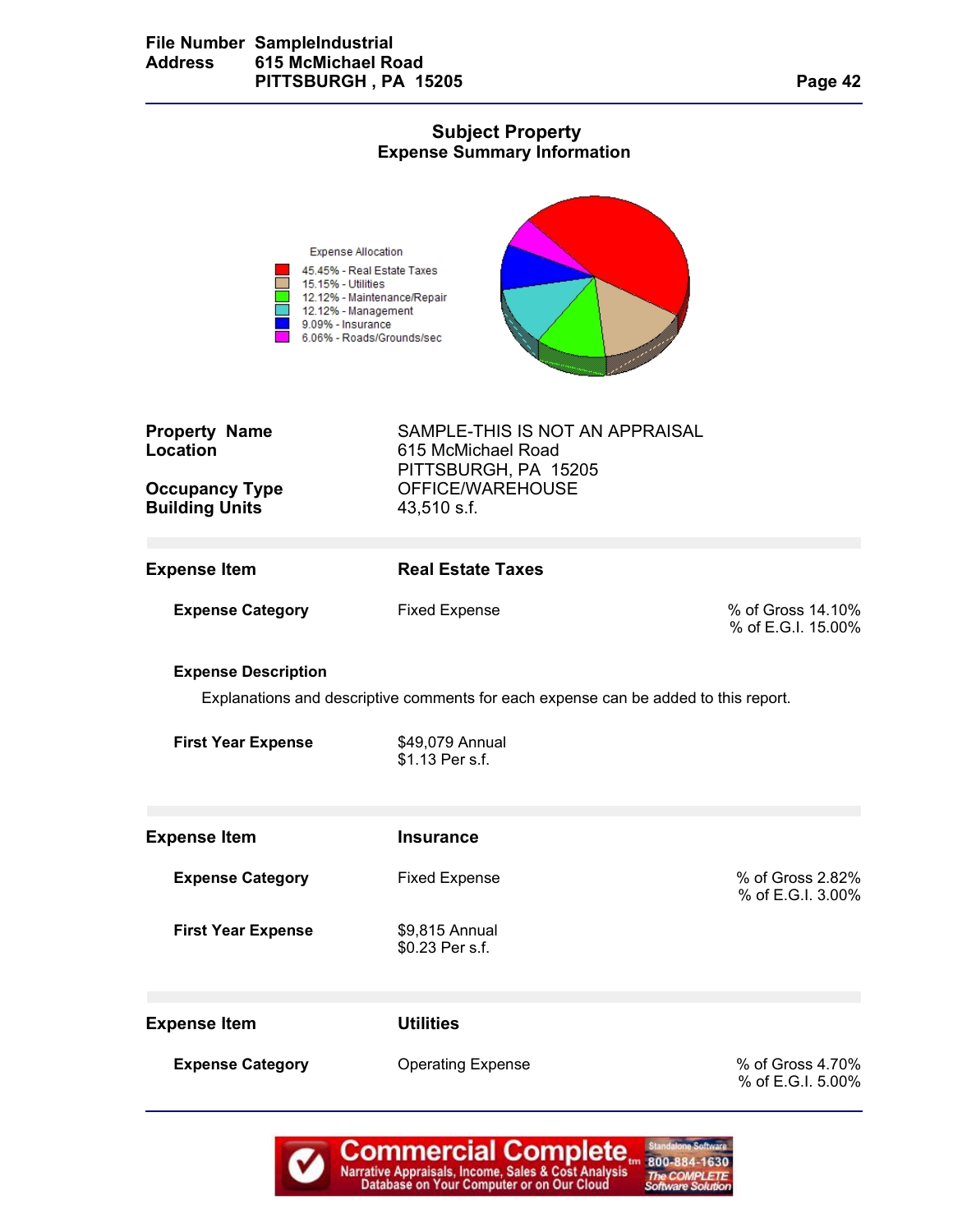| <b>First Year Expense</b>  | \$16,359 Annual<br>\$0.38 Per s.f.                                                  |                                         |
|----------------------------|-------------------------------------------------------------------------------------|-----------------------------------------|
| <b>Expense Item</b>        | <b>Maintenance/Repair</b>                                                           |                                         |
| <b>Expense Category</b>    | <b>Operating Expense</b>                                                            | % of Gross 3.76%<br>% of E.G.I. 4.00%   |
| <b>First Year Expense</b>  | \$13,087 Annual<br>\$0.30 Per s.f.                                                  |                                         |
| <b>Expense Item</b>        | Roads/Grounds/sec                                                                   |                                         |
| <b>Expense Category</b>    | <b>Operating Expense</b>                                                            | % of Gross 1.88%<br>% of E.G.I. 2.00%   |
| <b>First Year Expense</b>  | \$6,543 Annual<br>\$0.15 Per s.f.                                                   |                                         |
| <b>Expense Item</b>        | <b>Management</b>                                                                   |                                         |
| <b>Expense Category</b>    | <b>Operating Expense</b>                                                            | % of Gross 3.76%<br>% of E.G.I. 4.00%   |
| <b>First Year Expense</b>  | \$13,087 Annual<br>\$0.30 Per s.f.                                                  |                                         |
| <b>Expense Item</b>        | <b>Total Annual Expenses</b>                                                        |                                         |
|                            |                                                                                     | % of Gross 31.02%<br>% of E.G.I. 33.00% |
| <b>Expense Description</b> |                                                                                     |                                         |
|                            | Explanations and descriptive comments for each expense can be added to this report. |                                         |

**First Year Expense** \$107,974 Annual \$2.48 Per s.f.



630

800-884-193<br>The COMPLET<br>Software Soluti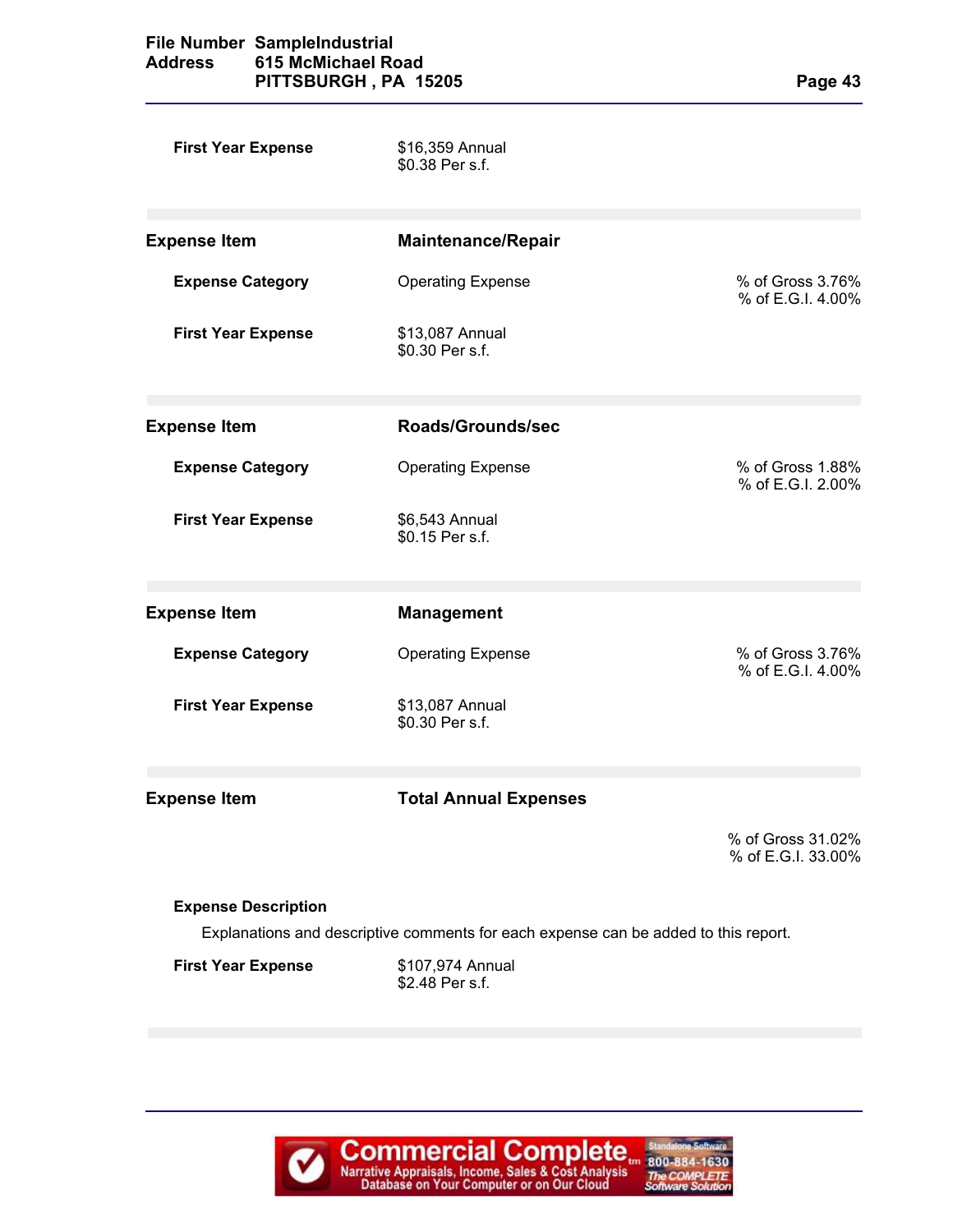#### **Projected Net Income - \$219,221**

Deducting the total estimated stabilized expenses from Effective Gross Income of \$327,195 leaves a Net Income for the subject property of \$219,221.

#### **Stabilized Market Income Statement**

|                        |           | Amount % of Gross |
|------------------------|-----------|-------------------|
| <b>Gross Income</b>    |           |                   |
| Total Income           | \$348,080 | 100.00%           |
| Vacancy / Credit Loss  | $-20,885$ | $-6.00%$          |
| Effective Gross Income | \$327,195 | 94.00%            |
|                        |           |                   |
| Fixed                  |           |                   |
| Real Estate Taxes      | 49,079    | 14.10%            |
| Insurance              | 9,816     | 2.82%             |
| <b>Operating</b>       |           |                   |
| Utilities              | 16,360    | 4.70%             |
| Maintenance/Repair     | 13.088    | 3.76%             |
| Roads/Grounds/sec      | 6,544     | 1.88%             |
| Management             | 13,088    | 3.76%             |
|                        |           |                   |
| <b>Total Expenses</b>  | \$107.974 | 31.02%            |
|                        |           |                   |
| <b>NET INCOME</b>      | \$219.221 | 62.98%            |



630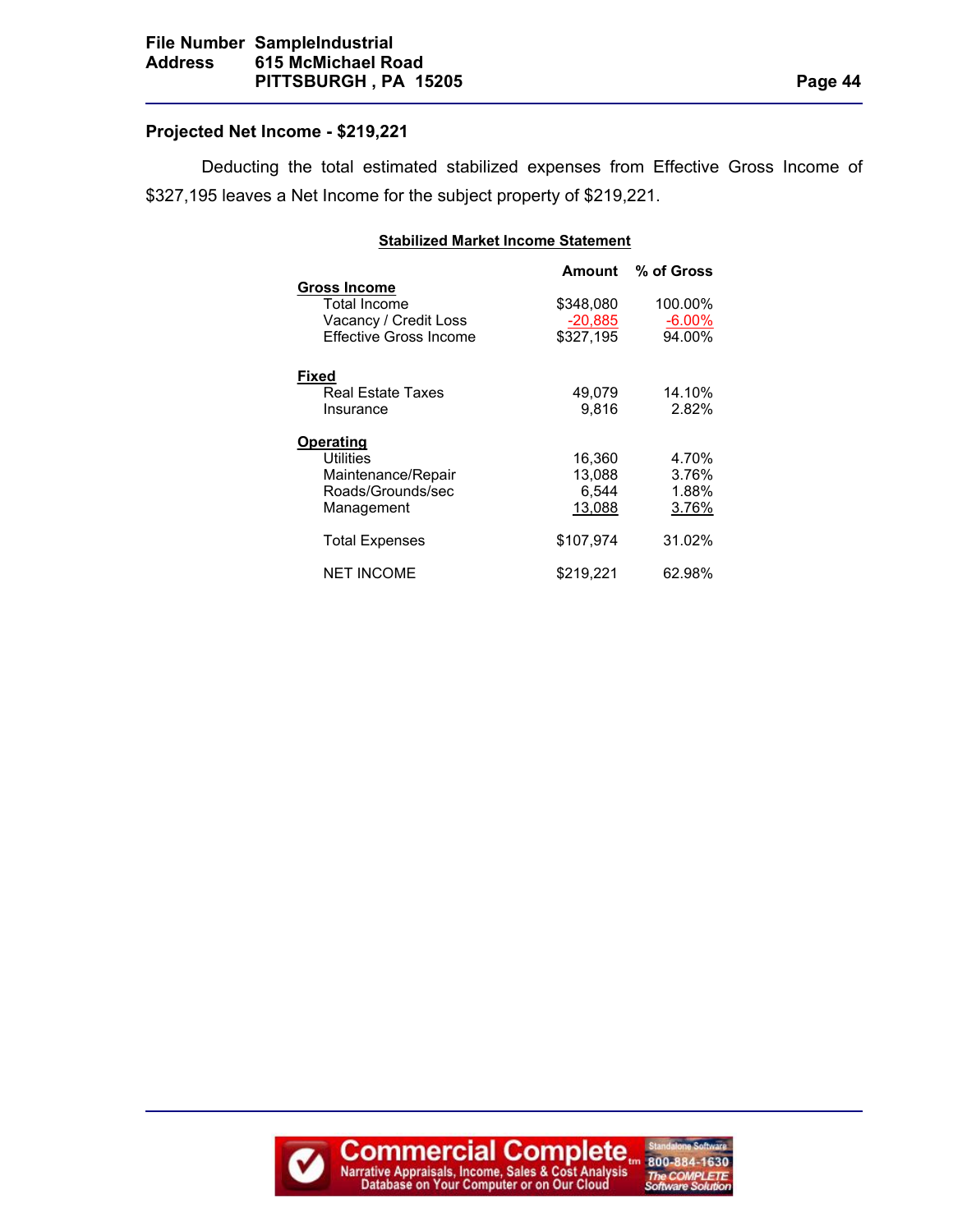#### **Capitalization of Net Income**

Capitalization is the process of converting into present value (or obtaining the present worth of) a series of anticipated future periodic installments of net income. It is the procedure of expressing such anticipated future benefits of ownership in dollars and processing them into a present worth at a rate that is attracting purchase capital to competitive investments.

The methods of capitalization are Yield Capitalization and Direct Capitalization.<sup>13</sup>

#### Yield Capitalization

In yield capitalization, the relationship between several years' stabilized income and a reversionary value at the end of a designated period is reflected in a yield rate. The most common application of yield capitalization is discounted cash flow analysis.

#### Direct Capitalization

In direct capitalization, the relationship between one year's income and value is reflected in either a capitalization rate or an income multiplier.

The Direct Capitalization method, using a rate abstracted from the market was not used because there was insufficient income and expense data available for the known comparable sales. Detailed income and expense histories are vital to abstracting a capitalization rate that is reliable.

We have chosen a yield capitalization method in our analysis of income. Two generally accepted methods of yield capitalization are the **Mortgage Equity Technique** and the **Discounted Cash Flow Method**. In all methods of yield capitalization, the future benefits that will be derived from a property are discounted to their present worth to estimate a "present value". The benefits typically considered consist of periodic net income, the growth in periodic net income, the equity build-up through mortgage loan amortization, and the reversion of the sales proceeds in excess of the mortgage loan balance and other costs at the end of the term. The rate at which these cash flows and reversion are discounted to a present value is designated by various analogous terms. Among them are the Equity Yield Rate, the Internal Rate of Return (IRR) and the Discount Rate. IRR is considered by many financial analysts to be the most comprehensive measure of financial benefits that will be received by the investor during the period of ownership.

ommercial Complete<sub>...</sub>

800-88

**The COM** 



<sup>13</sup> *The Appraisal of Real Estate, 12th. Edition* (Appraisal Institute, Chicago, Il., 2001), p. 64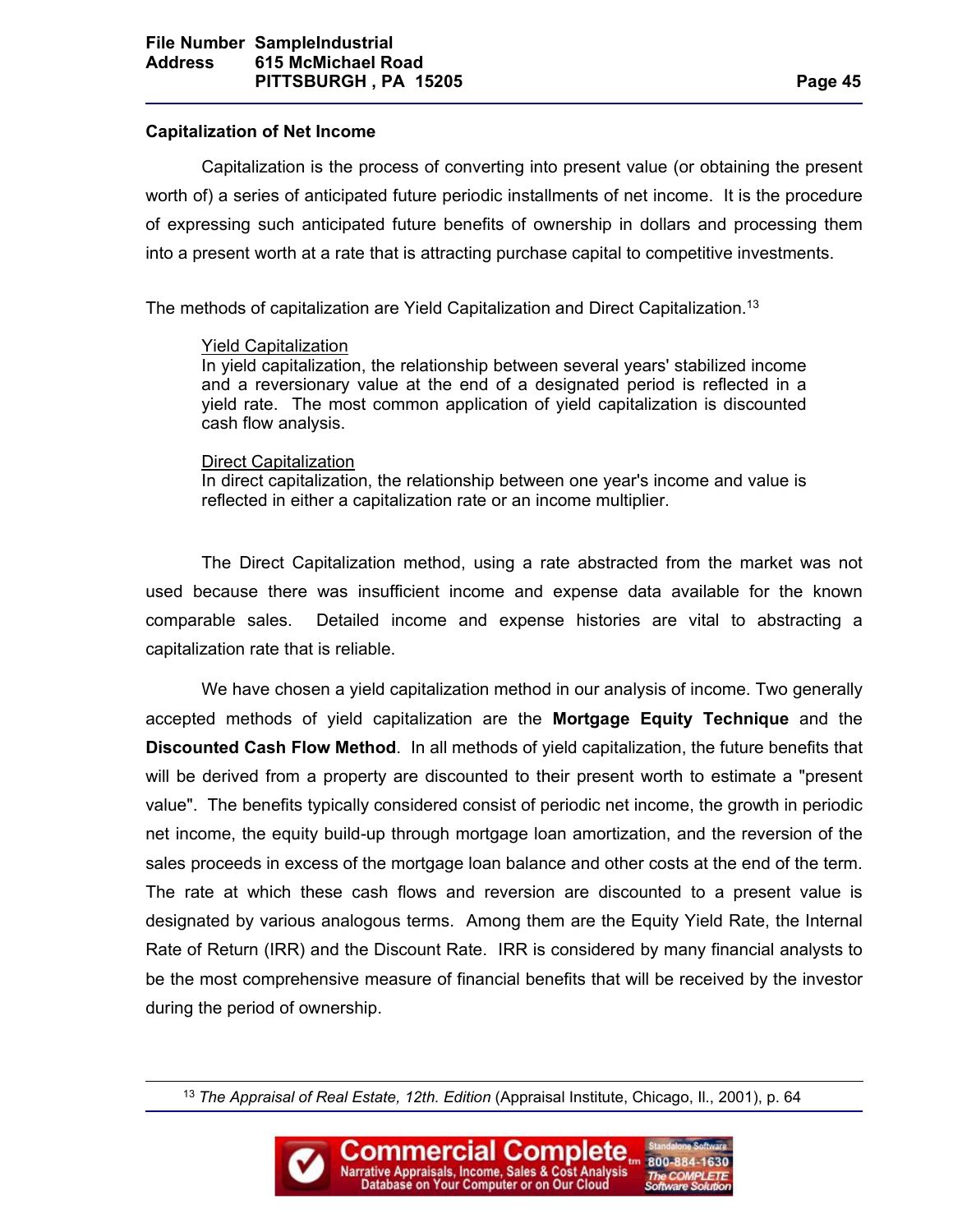#### **Mortgage Equity Technique**

A capitalization rate was developed using the Advanced Mortgage Equity Technique. This is an accepted technique when net income is projected to be stable, beginning in the first year of the analysis. In this method, individual components of the capitalization rate are mathematically derived and an overall rate capitalization rate is calculated. This rate is then applied to stable net income to determine the value.

In order to develop the capitalization rate using the Advanced Mortgage Equity Technique, the following projections were made:

| <b>Projected Holding Period</b>   | 7 years  |  |
|-----------------------------------|----------|--|
| Loan Ratio                        | 70.00%   |  |
| Loan Term                         | 25 years |  |
| Loan Interest Rate                | 6.50%    |  |
| <b>Investor Equity Portion</b>    | 30.00%   |  |
| <b>Required Investor Yield</b>    | 10.00%   |  |
| Growth Rate in Value per year     | n/a      |  |
| Growth Rate in Income per year    | n/a      |  |
| Soft Costs in addition to Equity  | 2.00%    |  |
| Selling Expenses in Terminal Year | 6.00%    |  |

#### **Final Value by the Income Approach**

A capitalization rate of 8.67% was developed using the projections above. Applying this rate to the subject property's Stabilized Net Income of \$219,221 indicates a value by the Advanced Mortgage Equity Technique of \$2,528,501 (\$219,221 / 8.67%). This value has been rounded to \$2,525,000.

### **Final Value by the Income Approach**

### **Two Million Five Hundred Twenty Five Thousand Dollars**

**\$2,525,000**

**Complete** 

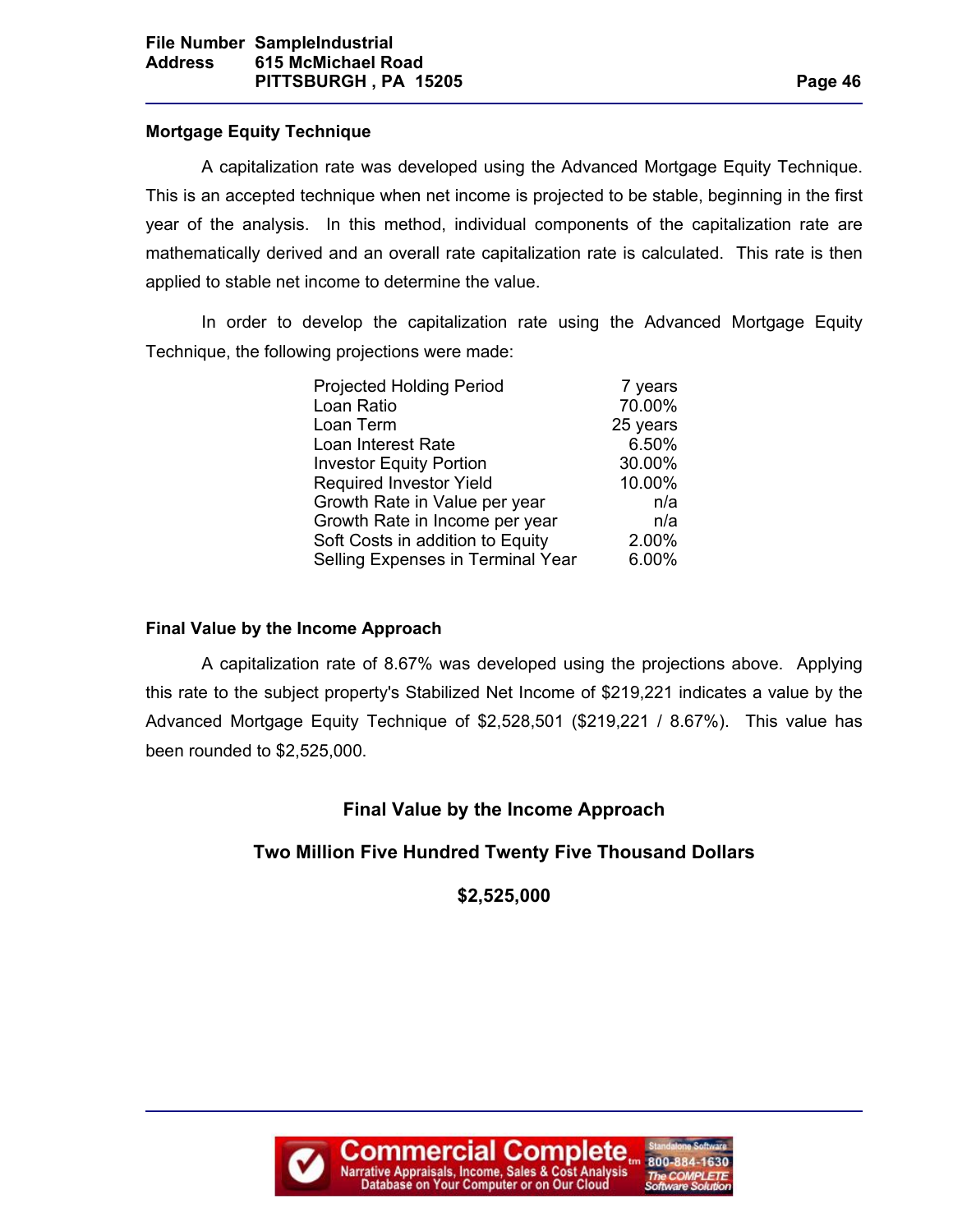### **Supporting Income Documentation**

On the pages that follow are presented various reports and calculations that document our analysis of the income for the subject property. Also included is a discussion of the pertinent factors and mathematical techniques that were employed.

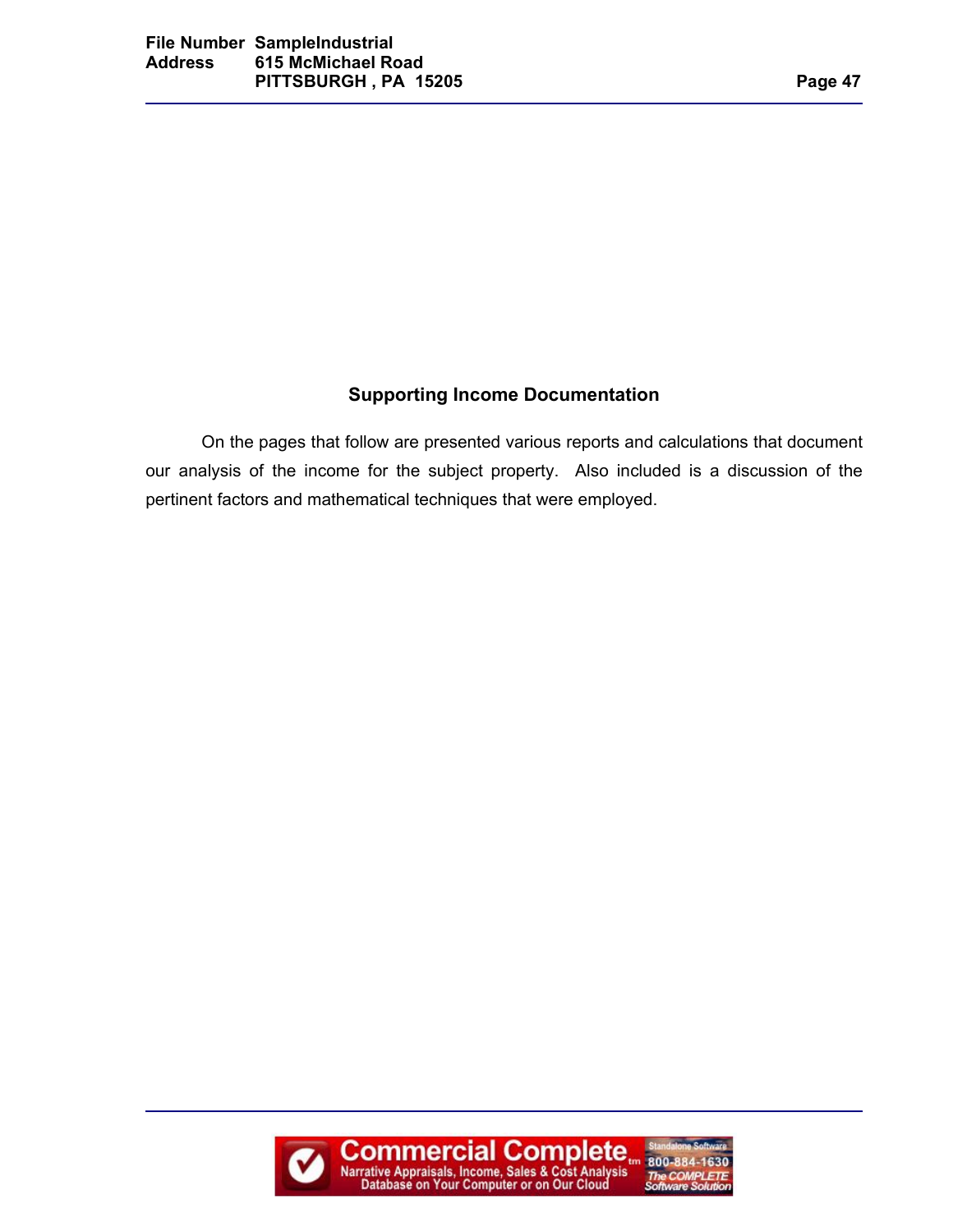### **Rent Comparable 1 Datasheet**

#### **Property Identification**

Property Type **Industrial**<br>Property Name **SERCO** Property Name<br>Street Address County<br>Latitude Longitude [-80.083168]

405 Keystone Dr City, State, Zip Code Cranberry Township, PA 15086 Community Thorn Hill Industrial Prk [40.661262] Tax Map No. 130-4F110-14C23-0000



#### **Assessment Data Property Summary**

| Assessed Land Value         | \$2,000 |
|-----------------------------|---------|
| Assessed Building Value     | \$6,000 |
| <b>Assessed Total Value</b> | \$8,000 |

Grantor **Robinson Properties, L.P.** Grantee STAG IV PGH 2 LLC Sale Price \$8,078,955 Sale Date 2/14/2008

#### **Typical Lease**

Space Classification B Occupancy Type Warehouse/Office Typical Rental Area 148,000 Paid by Tenant NNN Lease Base Rate \$5.85 Lease Effective Rate \$7.50

### **Data Source**

Data Source CoStar Data Source ID No. 6210580

#### **Property Description**

This warehouse/distribution building has a concrete panel exterior with structural steel frame, EPDM roof and a clear ceiling height of 26 feet. Also 31 exterior loading dock doors and 1 10'x10' drive-in door.

According to the listing agent, the building was constructed in 1999. SERCO, a mail transport equipment service center occupied the building as a tenant at the time of sale, but closed its business in February of 2010. The building is now vacant and offered for lease at \$5.85 per s.f. NNN.

#### **Notes**

At the time of sale, the building was occupied by SERCO, a mail transport equipment company. In February of 2010. SERCO closed their business and the property is offered for lease at \$5.85 per s.f.

7,980 office



|                         |                 | $\cdots$             |              |  |
|-------------------------|-----------------|----------------------|--------------|--|
| Assessed Land Value     | \$2,000,000     | General Location     | Suburban     |  |
| Assessed Building Value | \$6,000,000     | Number of Structures |              |  |
| Assessed Total Value    | \$8,000,000     | Number of Stories    |              |  |
|                         |                 | Gross Building Area  | 148,065 s.f. |  |
| <b>Land Data</b>        |                 | Net Building Area    | 148,065 s.f. |  |
| Land Area - s.f.        | 740,389         | Economic Life        | 50           |  |
| Area - acres            | 16.997          | Year Built           | 10           |  |
| Useable %               | 100.00%         | Actual Age           | 10           |  |
| Shape                   | Irregular       | Effective Age        | 10           |  |
| Zoning                  | LI, Township    | Price per Gross s.f. | \$54.56      |  |
|                         |                 | Price per Net s.f.   | \$54.56      |  |
| <b>Sale Data</b>        |                 | Footprint            | 148,065      |  |
| Deed Bk Vol., Page      | 200802150003063 | Land/Building Ratio  | 5.00 to 1    |  |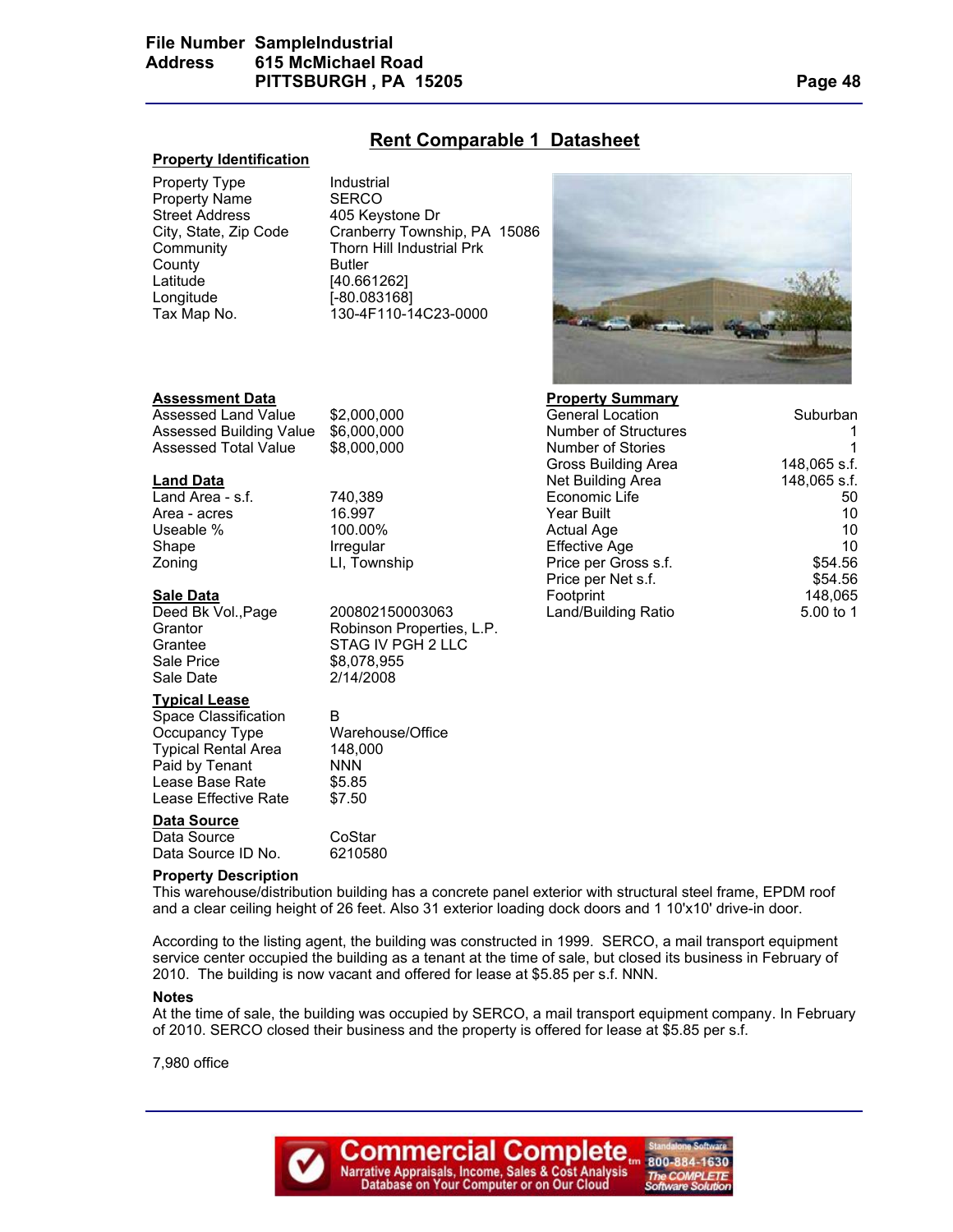County **Allegheny**<br>
Latitude [40.508780 Latitude [40.5087808441217] Longitude [-80.23625382884]<br>Tax Map No. 6806-H-00390

Property Type Warehouse / Office / Flex<br>
Property Name Cargo Corporate Center Cargo Corporate Center Street Address 1120 Stevenson Mill Rd City, State, Zip Code Moon Township, PA 15108  $0806 - H - 00390$ 

**Rent Comparable 2 Datasheet**



Year Built 1992

Parking Spaces

# **Land Data**<br> **Land Area - s.f.** 261.360 **Property Summary**<br> **Property Summary**

Land Area - s.f. 261,360 201.360 Number of Structures 1<br>Area - acres 6.000 6.000 Number of Stories 1 Area - acres 6.000 6.000 Number of Stories 1<br>
Useable % 100.00% Parking Spaces 424

#### **Sale Data**

Sale Date 7/16/1996

#### **Typical Lease**

Space Classification B<br>
Paid by Tenant Triple Net Paid by Tenant Triple<br>
Lease Effective Rate \$8.00 Lease Effective Rate

#### **Data Source**

Data Source **Allegheny County**<br>
Data Source ID No. 6383581 Data Source ID No.

**Notes**

Submarket Name: West Pittsburgh Ind

Grantee WAITE KOKKILA LAND PARTNERSHIP Sale Price \$258,500

Contact Name Moon Clinton Rental

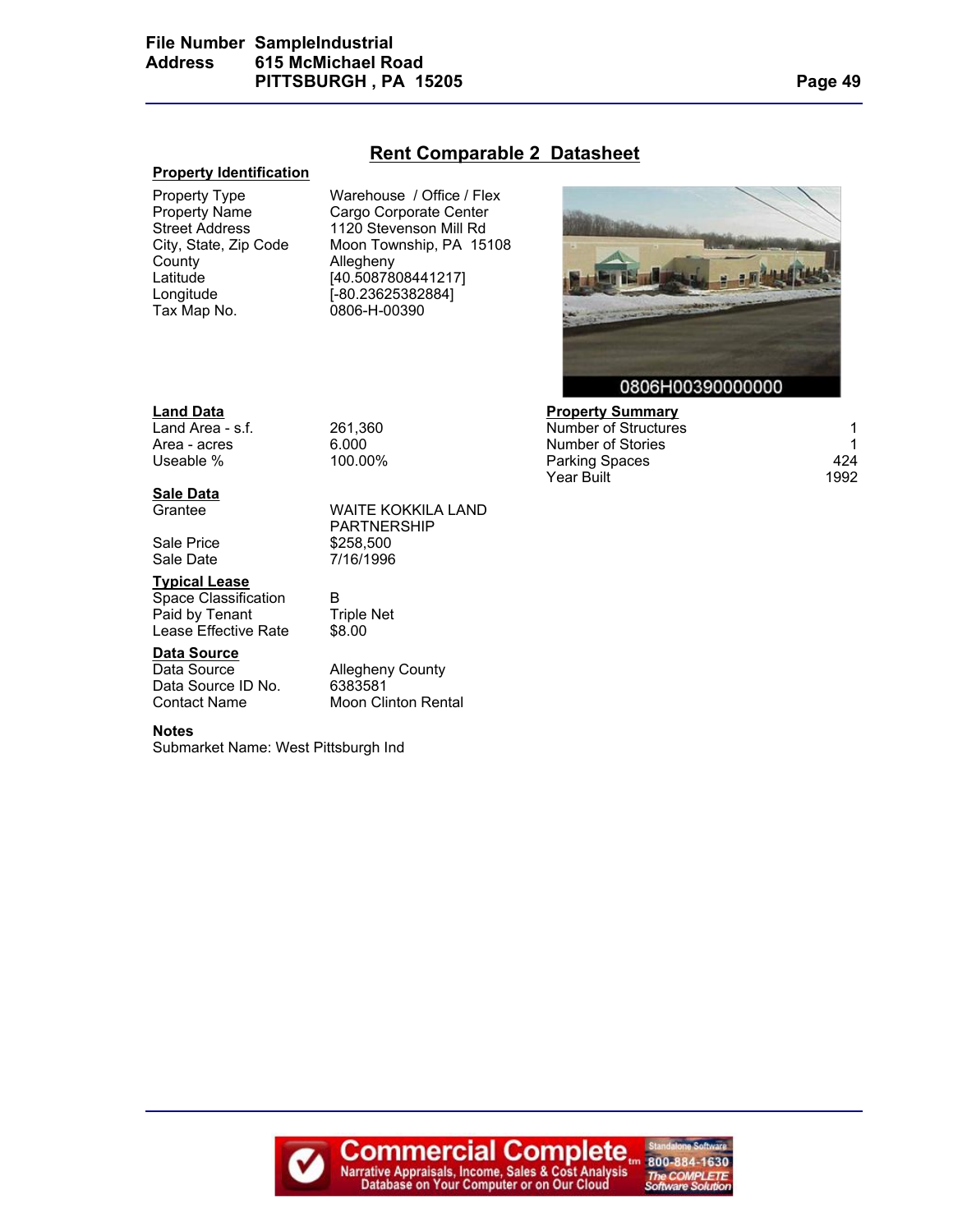Property Type Warehouse/Flex<br>Property Name Imperial Busines City, State, Zip Code County Allegheny<br>
Latitude [40.39111] Latitude [40.391111]<br>
Longitude [-80.198889]

**Imperial Business Park** Street Address 301-308 High Tech Dr<br>City, State, Zip Code Oakdale, PA 15071 **Community Community** Imperial Business Park<br>
County County Allegheny  $[-80.198889]$ 

**Rent Comparable 3 Datasheet**



Lease Effective Rate \$7.50

Allegheny County<br>69107

Moon Clinton Rental

# **Data Source**

Data Source ID No.<br>Contact Name

#### **Notes**

Submarket Name: Parkway West Corridor Ind

**Land Data**<br> **Property Summary**<br> **Property Summary**<br> **Property Summary**<br> **Property Summary** Useable % 100.00% Number of Structures 1<br>
2011 2012 2011 2011 100.00% Number of Stories 1 Number of Stories 1<br>Gross Building Area 187,000 s.f. Gross Building Area Net Building Area 187,000 s.f. **Typical Lease** 50 Space Classification and Carrier Community Community Pear Built 1990 1990 Occupancy Type Rentals \$7.50 To \$8.50+ Actual Age 65 Actual Age 65 Paid by Tenant Full Service Gross Effective Age 5

 $800 - 8$ 

The COI

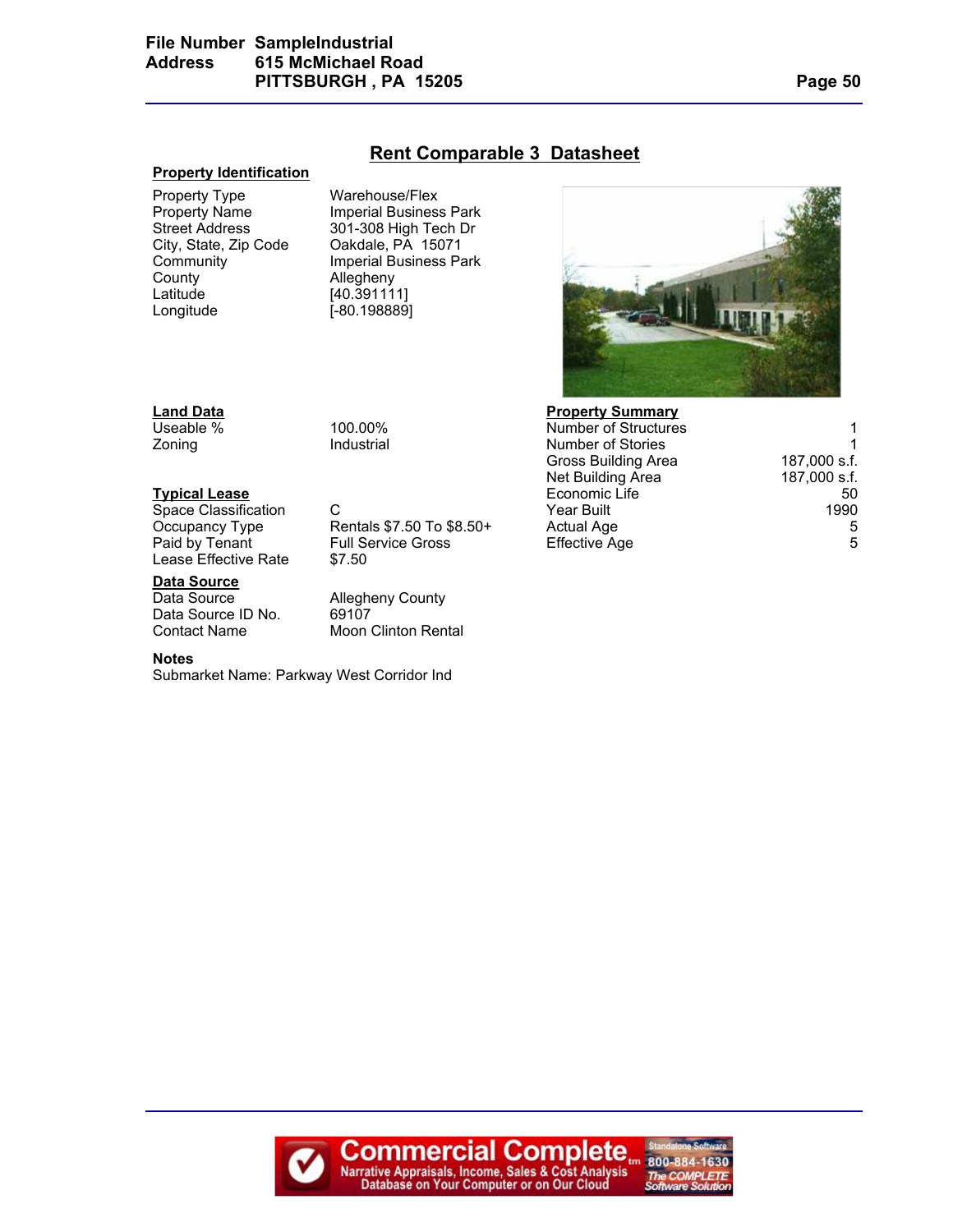|                                                                                                      |                                                                                                                                                                                                                                                  | <b>Rent Comparison Grid</b>                                                                                                                                                                                                                 |                                                   |                                                                     |
|------------------------------------------------------------------------------------------------------|--------------------------------------------------------------------------------------------------------------------------------------------------------------------------------------------------------------------------------------------------|---------------------------------------------------------------------------------------------------------------------------------------------------------------------------------------------------------------------------------------------|---------------------------------------------------|---------------------------------------------------------------------|
|                                                                                                      | Subject                                                                                                                                                                                                                                          | Comparable 1                                                                                                                                                                                                                                | Comparable 2                                      | Comparable 3                                                        |
|                                                                                                      |                                                                                                                                                                                                                                                  |                                                                                                                                                                                                                                             | 0806H00390000000                                  |                                                                     |
| Reference Number<br>Property Name                                                                    | SampleIndustrial<br>SAMPLE-THIS IS NOT AN<br><b>APPRAISAL</b>                                                                                                                                                                                    | <b>SERCO</b>                                                                                                                                                                                                                                | Cargo Corporate Center                            | <b>Imperial Business Park</b>                                       |
| <b>Street Address</b><br>City, State, Zip Code                                                       | 615 McMichael Road<br>PITTSBURGH, PA 15205                                                                                                                                                                                                       | 405 Keystone Dr<br>Cranberry Township, PA<br>15086                                                                                                                                                                                          | 1120 Stevenson Mill Rd<br>Moon Township, PA 15108 | 301-308 High Tech Dr<br>Oakdale, PA 15071                           |
| Tax Map No.                                                                                          | 0265F00004000000                                                                                                                                                                                                                                 | 130-4F110-14C23-0000                                                                                                                                                                                                                        | 0806-H-00390                                      |                                                                     |
| Space Classification<br>Occupancy Type<br><b>Typical Rental Area</b><br>Paid by Tenant<br>Lease Date |                                                                                                                                                                                                                                                  | в<br>B<br>Warehouse/Office<br>148,000<br><b>NNN</b><br>1/1/2010                                                                                                                                                                             | B<br><b>Triple Net</b>                            | Rentals \$7.50 To \$8.50+<br><b>Full Service Gross</b><br>9/22/2009 |
| <b>Lease Effective Rate</b>                                                                          |                                                                                                                                                                                                                                                  | \$7.50                                                                                                                                                                                                                                      | \$8.00                                            | \$7.50                                                              |
| <b>COMMENTS</b>                                                                                      | The grid options in<br>Commercial Complete offer<br>rich and powerful ways to<br>analyze comps and present<br>your conclusions.<br>More than 1,000<br>combinations are available.<br>that can be easily selected<br>from a simple control panel. | The subject contains 43,510<br>s.f. of warehouse space with<br>15% finished offices. It is<br>currently designed to<br>accomodate a single tenant.<br>Comparable 1 is a large<br>warehouse building that is<br>occupied by a single tenant. |                                                   |                                                                     |
|                                                                                                      |                                                                                                                                                                                                                                                  |                                                                                                                                                                                                                                             |                                                   |                                                                     |

#### **ADJUSTMENTS**

| <b>Quality of Space</b>        | 15% Finished   | 15% Finished                                                                                                                                                                                                                   |          |          |
|--------------------------------|----------------|--------------------------------------------------------------------------------------------------------------------------------------------------------------------------------------------------------------------------------|----------|----------|
|                                |                | $0.00\%$                                                                                                                                                                                                                       | $0.00\%$ | $0.00\%$ |
| <b>Condition of Space</b>      | Eff.Age 25 yrs | Similar                                                                                                                                                                                                                        |          |          |
|                                |                | $0.00\%$                                                                                                                                                                                                                       | $0.00\%$ | $0.00\%$ |
| <b>Utilities</b>               | Paid by Tenant | Paid by Tenant                                                                                                                                                                                                                 |          |          |
|                                |                | $0.00\%$                                                                                                                                                                                                                       | $0.00\%$ | 0.00%    |
| <b>Real Estate Taxes</b>       | Paid by Tenant | Paid by Tenant                                                                                                                                                                                                                 |          |          |
|                                |                | $0.00\%$                                                                                                                                                                                                                       | $0.00\%$ | $0.00\%$ |
| <b>Operating Expenses</b>      | Paid by Tenant | Paid by Tenant                                                                                                                                                                                                                 |          |          |
|                                |                | $0.00\%$                                                                                                                                                                                                                       | $0.00\%$ | $0.00\%$ |
| Adj. Lease Effective Rate      |                | \$7.50                                                                                                                                                                                                                         | \$8.00   | \$7.50   |
| <b>Total Gross Adjustments</b> |                | $0.00\%$                                                                                                                                                                                                                       | $0.00\%$ | $0.00\%$ |
| <b>Total Net Adjustments</b>   |                | $0.00\%$                                                                                                                                                                                                                       | $0.00\%$ | $0.00\%$ |
|                                |                | Recording the considering the conditions of the CRIST Add Microsoft in Individual according to according the form distribution and complete the distribution of the distribution of the distribution of the condition of the c |          |          |

Commercial Complete manuscular standalone Software<br>
Narrative Appraisals, Income, Sales & Cost Analysis<br>
Database on Your Computer or on Our Cloud<br>
Software Solution

Percentages are provided as a guide and include a Time Adj. if applied. Individual percentages may not add up due to rounding and compounding.

Indicated Rental

**Mean Value**

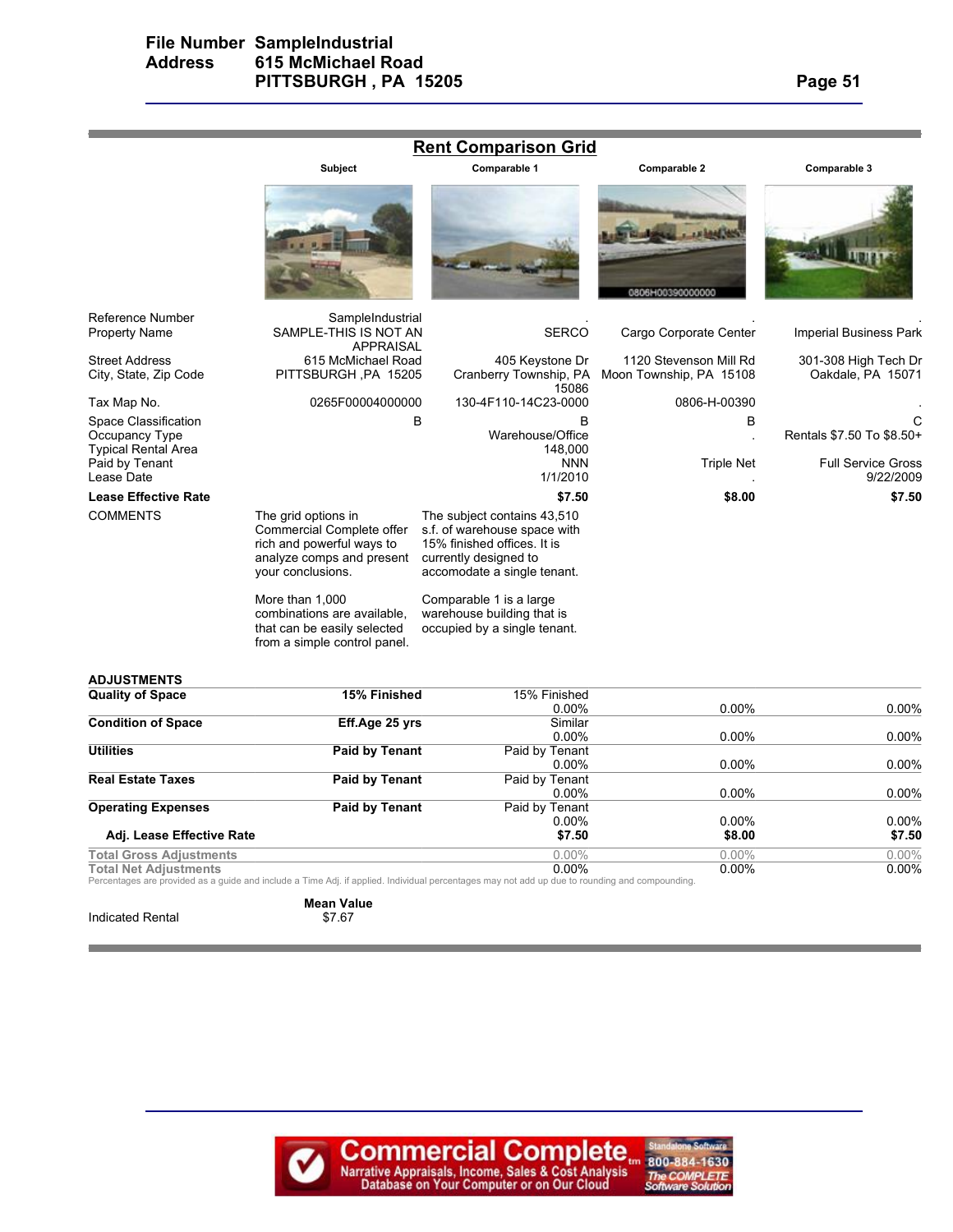# **Rent Comparables Map DocNote**

**INSERT OR PASTE THE MAP IN THE SHADED RECTANGLE**

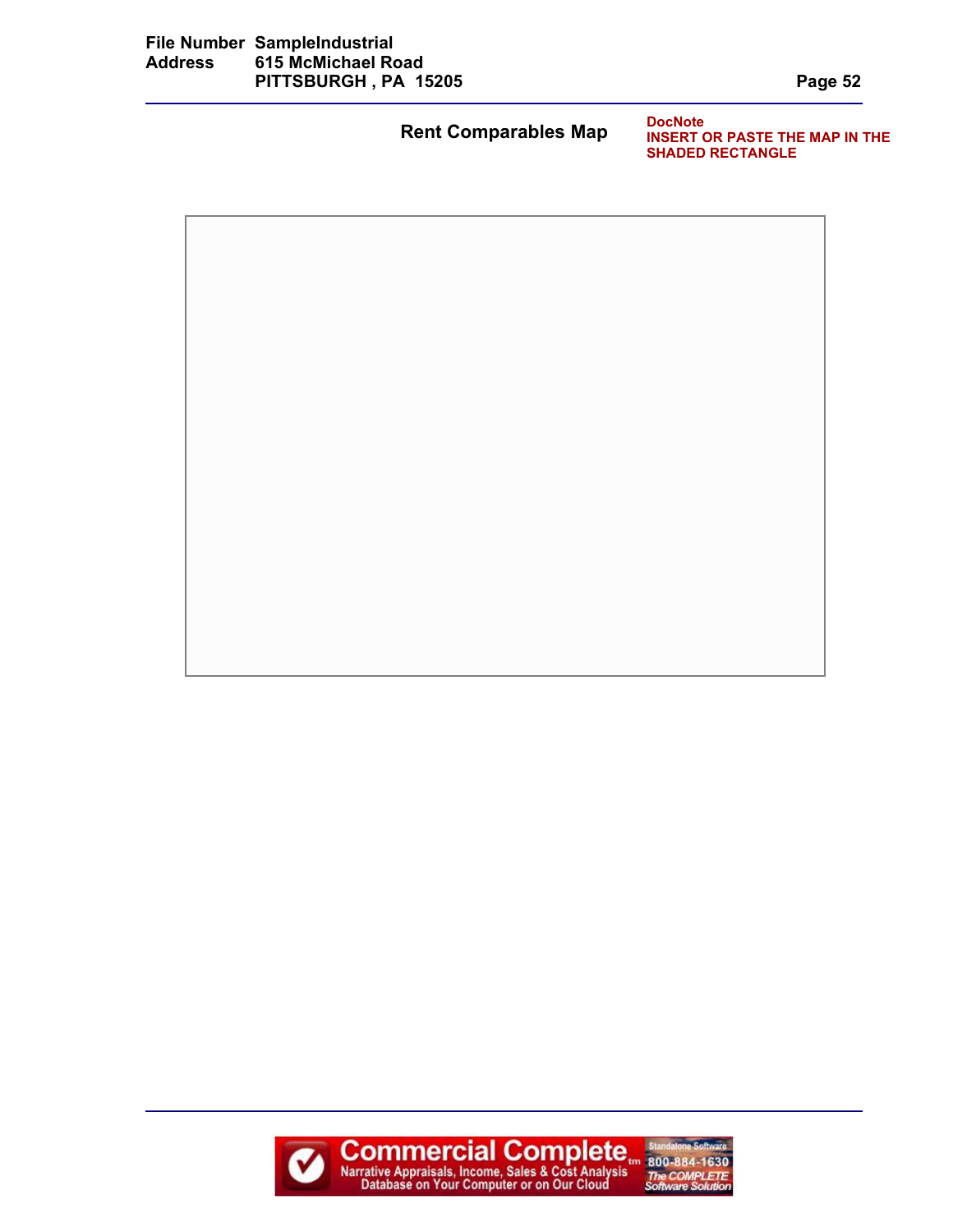#### **Stabilized Market Income Statement**

|                                                                                        |                                   | Amount % of Gross             |
|----------------------------------------------------------------------------------------|-----------------------------------|-------------------------------|
| <b>Gross Income</b><br>Total Income<br>Vacancy / Credit Loss<br>Effective Gross Income | \$348,080<br>-20,885<br>\$327,195 | 100.00%<br>$-6.00%$<br>94.00% |
| Fixed<br>Real Estate Taxes                                                             | 49,079                            | 14.10%                        |
| Insurance                                                                              | 9,816                             | 2.82%                         |
| <b>Operating</b>                                                                       |                                   |                               |
| Utilities<br>Maintenance/Repair                                                        | 16,360<br>13.088                  | 4.70%<br>3.76%                |
| Roads/Grounds/sec<br>Management                                                        | 6,544<br>13,088                   | 1.88%<br>3.76%                |
|                                                                                        |                                   |                               |
| <b>Total Expenses</b>                                                                  | \$107,974                         | 31.02%                        |
| <b>NET INCOME</b>                                                                      | \$219.221                         | 62.98%                        |

#### **CAPITALIZATION**

Stabilized Net Income divided by Capitalization Rate = Value \$219,221 divided by  $8.67\% = $2,528,501$ 



630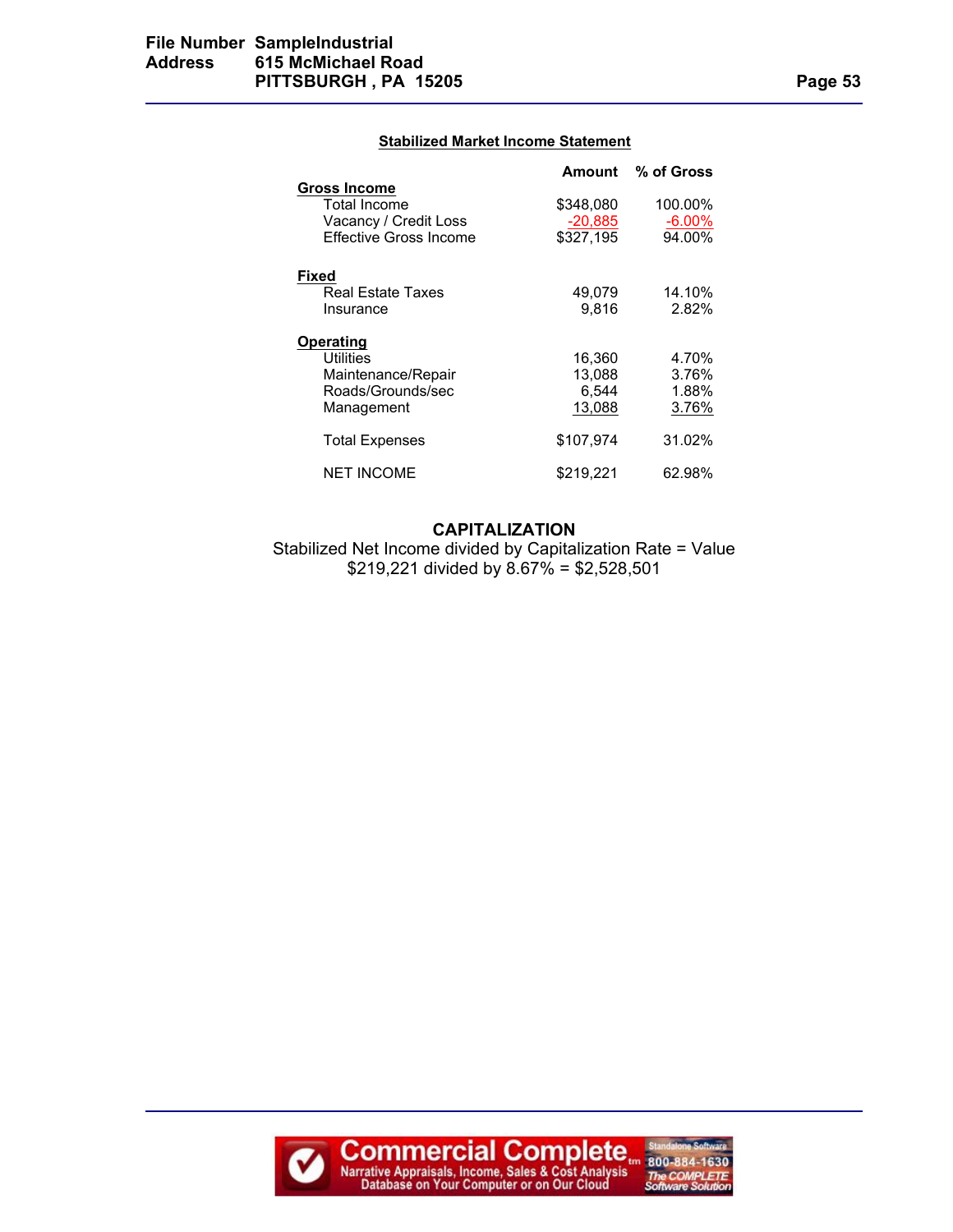### **Advanced Mortgage Equity Calculation**

ANALYSIS DATE: 1/2/2014

#### **Input Variables**

| <b>Projected Holding Period</b>    | 7 Years   |  |
|------------------------------------|-----------|--|
| Loan Ratio 1                       | 70.00%    |  |
| Interest Rate                      | 6.50%     |  |
| Loan Term                          | 25 Years  |  |
| <b>Investor Equity Portion</b>     | 30.00%    |  |
| Required Investor Yield (IRR)      | 9.999%    |  |
| Growth Rate in Value per Year      | $0.000\%$ |  |
| Growth Rate in Net Income per Year | $0.000\%$ |  |
| Soft Costs in Addition to Equity   | 2.000%    |  |
| Selling Expenses: Terminal Year    | 6.000%    |  |

#### **CALCULATION**

| Loan 1 x Constant (.70000 x 0.081025)<br>Equity x Required Yield (.30000 x 0.099987) | 0.0567174<br>0.0299961<br>0.0867135 |
|--------------------------------------------------------------------------------------|-------------------------------------|
| LESS Credit for Equity Build-up                                                      |                                     |
| RATIO x %PAID OFF x SINKING FUND<br>Loan 1 70.00   0.1416<br>BASIC RATE 0.0762674    | 0.105410 -0.0104461                 |
| ADD Amortization of Soft Costs (2.00 x 0.20540)                                      | 0.0041079<br>0.0803753              |
| ADD Depreciation Factor                                                              | 0.0063246                           |
| CAP RATE AT STABLE OPERATION                                                         | 0.0866999                           |
| <b>OVERALL RATE - ROUNDED TO</b>                                                     | 8.67%                               |

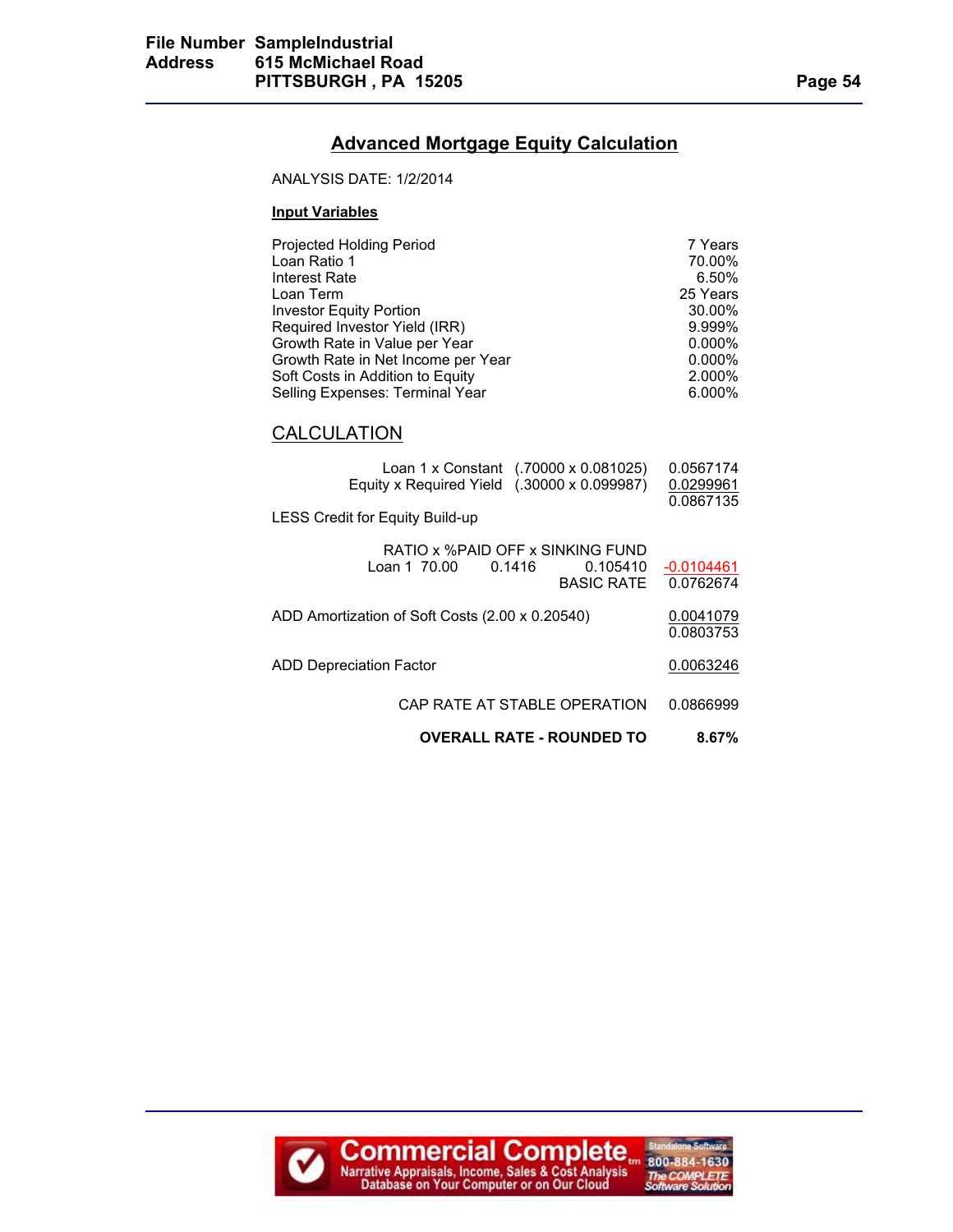To check the accuracy of the mathematical calculations applied in the Advanced Mortgage Equity Technique, we performed a discounted cash flow analysis, using the same assumptions and variables. Our Discounted Cash Flow Method begins by selecting a "target" IRR. Then the present value of the cash flows is calculated. Several iterations of the calculations are performed until the IRR is found that will equate the present value of the cash flows with the value that was calculated using the Mortgage Equity Technique. There is only one IRR that will produce this result.

Since both the Discounted Cash Method and the Mortgage Equity Technique are methods of "yield capitalization", both utilize the same assumptions as to holding period, mortgage interest rates, income growth rates, etc. Therefore, the Required IRR that was used in the Mortgage Equity Technique and the IRR that is calculated using the Discounted Cash Flow Method should be identical, if calculated properly. Moreover, because each method is independently calculated, one serves to check the other. The results of our discounted cash flow analysis are presented on the following page. They indicate that the mathematical calculations applied in the Mortgage Equity Technique are correct.

### Discounted Cash Flow Methodology

Because we have assumed that the typical investor in the subject property would finance the property at the best prevailing mortgage terms, we discounted the cash flows rather than the net incomes during the projection period. This method recognizes that the typical investor would be most concerned with the "yield" on equity, based upon the annual cash flows; that is, actual cash available after all expenses and debt service. The present value of these total cash flows is equal to the total investment, including closing costs.

Using the subject property as an example, the present value of the discounted cash flows of the equity portion of the investment is \$809,120, which is equal to the sum of the cash equity of \$758,550 and closing costs of \$50,570. Therefore, if we divide the present value of the investment - \$809,120 by the percentage of the equity 32.00% (Cash Equity = 30.00% and Soft Costs = 2.00%), the result is the present value of the property, \$2,528,501 (\$809,120/32.00%).

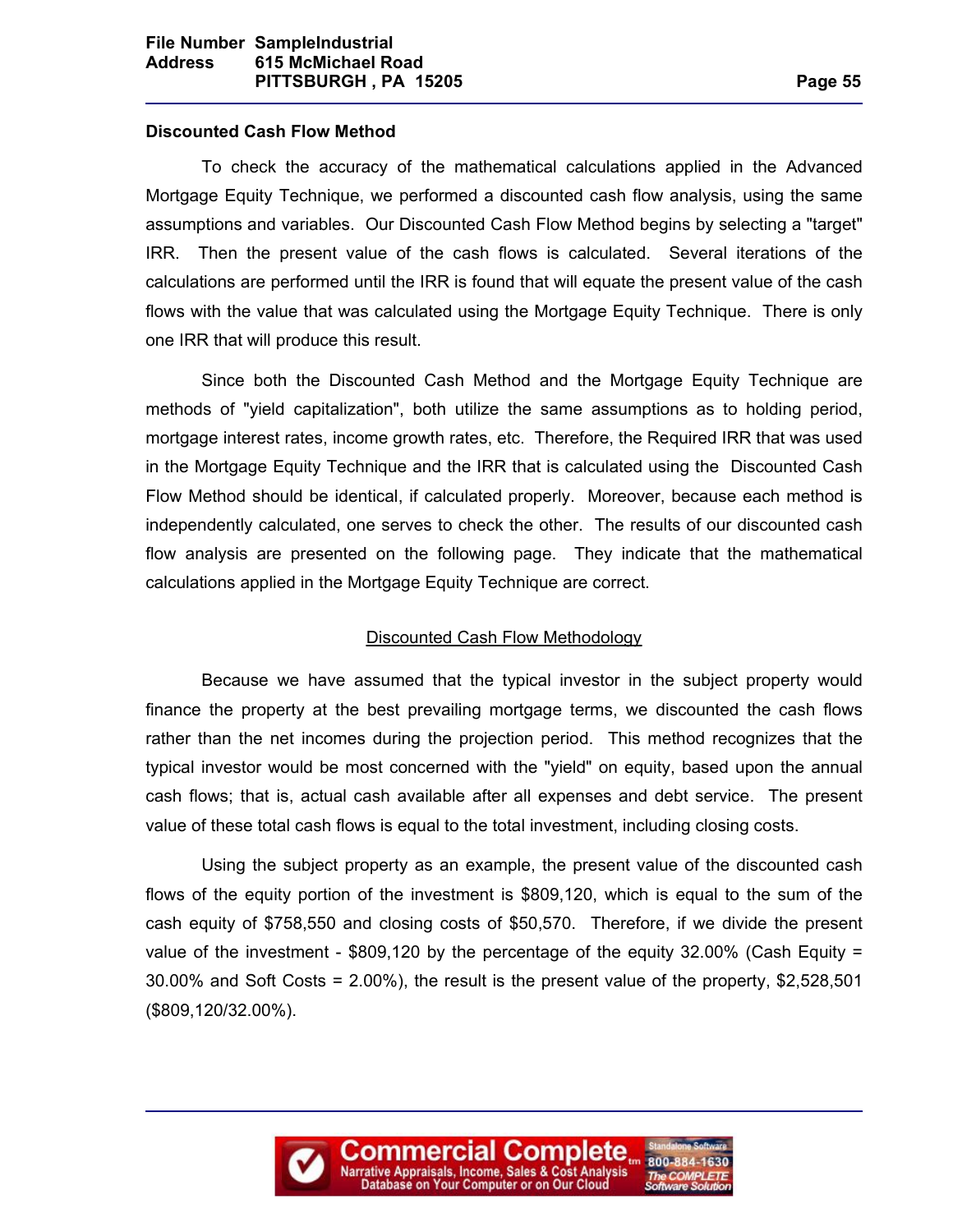### **Projected Cash Flow Analysis**

#### ANALYSIS DATE: 1/2/2014

| <b>Indicated Value</b><br>Less Loans 70.00%<br>Equity<br>Soft Costs: 2.00%<br><b>Total Investment</b> | \$2,528,501<br>1,769,951<br>758,550<br>50,570<br>\$809,120 |                   |                   |                   |                   |                   |                   |  |
|-------------------------------------------------------------------------------------------------------|------------------------------------------------------------|-------------------|-------------------|-------------------|-------------------|-------------------|-------------------|--|
|                                                                                                       | Year 1<br>01-2014                                          | Year 2<br>01-2015 | Year 3<br>01-2016 | Year 4<br>01-2017 | Year 5<br>01-2018 | Year 6<br>01-2019 | Year 7<br>01-2020 |  |
| <b>Cash Flows</b>                                                                                     |                                                            |                   |                   |                   |                   |                   |                   |  |
| <b>Total Income</b>                                                                                   | 348,080                                                    | 348,080           | 348,080           | 348,080           | 348,080           | 348,080           | 348,080           |  |
| Vac / Credit Loss                                                                                     | $-20,885$                                                  | $-20,885$         | $-20,885$         | $-20,885$         | $-20,885$         | $-20,885$         | $-20,885$         |  |
| <b>Effective Gross</b>                                                                                | 327,195                                                    | 327,195           | 327,195           | 327,195           | 327,195           | 327,195           | 327,195           |  |
| <b>Total Expenses</b>                                                                                 | 107,974                                                    | 107,974           | 107,974           | 107,974           | 107,974           | 107,974           | 107,974           |  |
| Net Income                                                                                            | 219,221                                                    | 219,221           | 219,221           | 219,221           | 219,221           | 219,221           | 219,221           |  |
| Interest Expense                                                                                      | $-114,187$                                                 | $-112,229$        | $-110,141$        | $-107,913$        | $-105,536$        | $-102,999$        | $-100,293$        |  |
| Loan Amortization                                                                                     | $-29,223$                                                  | $-31,181$         | $-33,269$         | $-35,497$         | $-37,874$         | $-40,411$         | $-43,117$         |  |
| Cash Flow                                                                                             | 75,811                                                     | 75,811            | 75,811            | 75,811            | 75,811            | 75,811            | 75,811            |  |
|                                                                                                       |                                                            |                   |                   |                   |                   |                   |                   |  |
| Cash on Cash Yield                                                                                    | 9.37%                                                      | 9.37%             | 9.37%             | 9.37%             | 9.37%             | 9.37%             | 9.37%             |  |
| Debt Coverage Ratio                                                                                   | 1.53                                                       | 1.53              | 1.53              | 1.53              | 1.53              | 1.53              | 1.53              |  |
| Reversion - Proceeds of Sale at the end of 7 Years                                                    |                                                            |                   |                   |                   |                   |                   |                   |  |
| <b>Future Sale</b>                                                                                    | \$2,528,501                                                |                   |                   |                   |                   |                   |                   |  |
| Sale Costs: 6.00%                                                                                     | $-151,710$                                                 |                   |                   |                   |                   |                   |                   |  |
| Less Loans                                                                                            | 1,519,379                                                  |                   |                   |                   |                   |                   |                   |  |
| Reversion                                                                                             | \$857,412                                                  |                   |                   |                   |                   |                   |                   |  |
| <b>Internal Rate of Return: 7 Year Holding Period</b>                                                 |                                                            |                   |                   |                   |                   |                   |                   |  |
| Initial Investment                                                                                    | $-809.120$                                                 |                   |                   |                   |                   |                   |                   |  |
| Cash Flow                                                                                             | 75,811                                                     | 75,811            | 75,811            | 75,811            | 75,811            | 75,811            | 75,811            |  |
| Reversion                                                                                             |                                                            |                   |                   |                   |                   |                   | 857,412           |  |
| INTERNAL RATE OF RETURN 9.999%                                                                        |                                                            |                   |                   |                   |                   |                   |                   |  |
|                                                                                                       |                                                            |                   |                   |                   |                   |                   |                   |  |
| Present Value of Cash Flows using a Discount Rate of 9.999%<br>Cash Flow                              | 75.811                                                     | 75,811            | 75,811            | 75,811            | 75,811            | 75,811            | 75,811            |  |
| Reversion                                                                                             |                                                            |                   |                   |                   |                   |                   | 857,412           |  |
|                                                                                                       |                                                            |                   |                   |                   |                   |                   | 933,222           |  |
| <b>Present Value</b>                                                                                  |                                                            |                   |                   |                   |                   |                   |                   |  |
| <b>Discount Factor</b>                                                                                | 0.909102                                                   | 0.826466          | 0.751342          | 0.683046          | 0.620958          | 0.564514          | 0.513201          |  |
| <b>Present Value</b>                                                                                  | 68,920                                                     | 62,655            | 56,960            | 51,782            | 47,075            | 42,796            | 478,931           |  |
|                                                                                                       |                                                            |                   |                   |                   |                   |                   |                   |  |

P V of CASH FLOWS \$809,119 approximates Initial Investment of \$809,120, based upon a value of \$2,528,501



630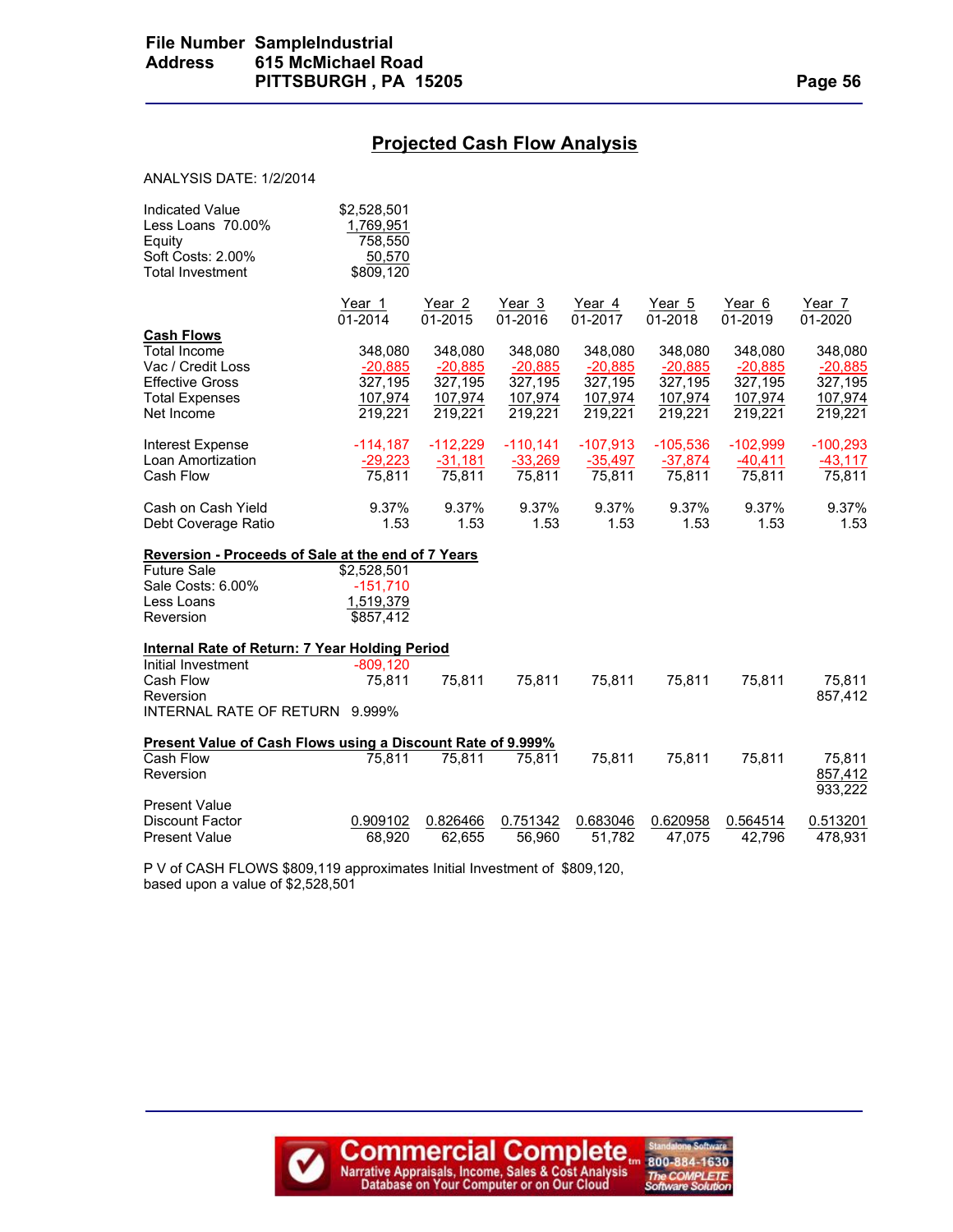#### **Net Present Value Analysis**

As a final proof of the calculations performed in both the Mortgage Equity Technique and the Discounted Cash Flow Method, we performed a Net Present Value analysis of the cash flows, using the same Required IRR of 10.00% and Holding Period of 7 years. The net present value of the cash flows, i.e. the Present Value of the cash flows less Initial Cash Investment, is near zero. This verifies that the calculations used in the other methods are correct.

#### **Proof of Yield on Equity**

|                        |            | Required Rate of Return            | 9.999%         |
|------------------------|------------|------------------------------------|----------------|
|                        |            | <b>Holding Period</b>              | 7 Years        |
|                        |            |                                    |                |
| <b>Original Equity</b> | Ratio      | Value                              |                |
| Equity                 | 0.30000    | \$2,528,501                        | \$758,550      |
| Soft Costs             | 0.02000    | \$2,528,501                        | 50,570         |
|                        |            | Initial Cash Investment            | \$809,120      |
|                        |            |                                    |                |
| <b>Terminal Equity</b> |            | Resale Value                       | \$2,528,501    |
|                        |            | Loan Balance                       | $-1,519,379$   |
|                        |            | Sale Expenses                      | $-151,710$     |
|                        |            | Net Reversion                      | \$857,412      |
| <b>PROOF</b>           |            |                                    |                |
| Year                   | Cash Flow  | <b>Present Value Factor</b>        | Present        |
|                        |            | @ 9.999%                           | Value          |
|                        |            |                                    |                |
| 1                      | 75,810.77  | 0.9091017                          | 68,919.70      |
| $\frac{2}{3}$          | 75,810.77  | 0.8264660                          | 62,655.03      |
|                        | 75,810.77  | 0.7513417                          | 56,959.79      |
| 4                      | 75,810.77  | 0.6830460                          | 51,782.24      |
| $\frac{5}{6}$          | 75,810.77  | 0.6209583                          | 47,075.33      |
|                        | 75,810.77  | 0.5645143                          | 42,796.26      |
| $\overline{7}$         | 75,810.77  | 0.5132009                          | 38,906.15      |
| <b>Net Reversion</b>   | 857,411.69 | 0.5132009                          | 440,024.40     |
|                        |            | <b>Present Value of Cash Flows</b> | 809,118.94     |
|                        |            | Initial Cash Investment            | $-809, 120.25$ |
|                        |            | <b>Net Present Value</b>           | $-1.31$        |

800-

CO

ANALYSIS DATE: 1/2/2014

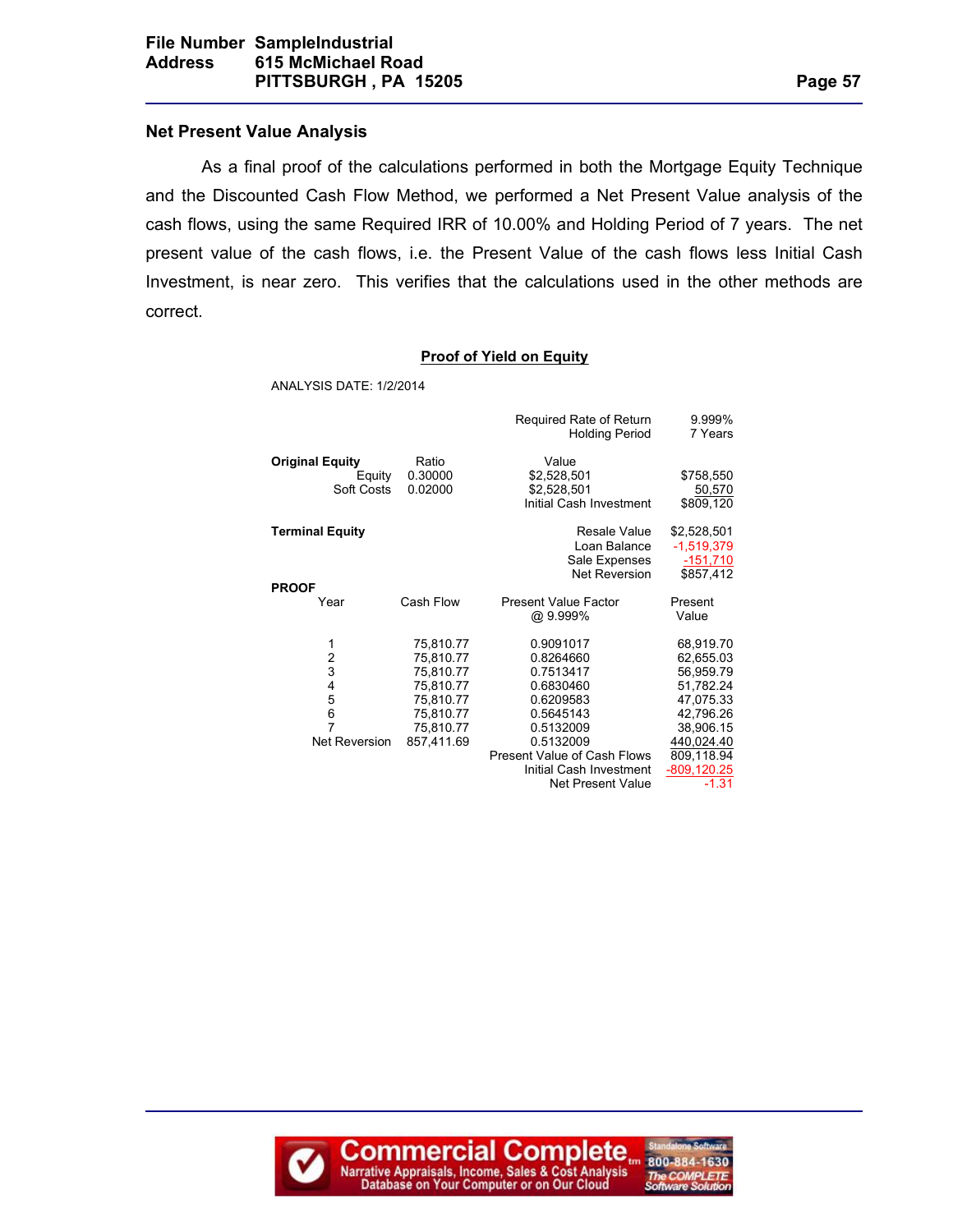#### **Yield Analysis**

To examine the effect upon value of different Internal Rates of Return, we selected a range of yield rates above and below the Internal Rate of Return of 10.00% that was used to calculate the final estimate of value by the Income Approach of \$2,528,501. Applying the same mathematical analysis, but using this selected range of Internal Rates of Return, the results are presented below.

### **Yield Range Analysis**

ANALYSIS DATE: 1/2/2014

#### **Input Variables**

| Projected Holding Period           | 7 Years           |  |
|------------------------------------|-------------------|--|
| Loan Ratio 1                       | 70.00%            |  |
| Interest Rate                      | 6.50%             |  |
| Loan Term                          | 25 Years          |  |
| <b>Investor Equity Portion</b>     | 30.00%            |  |
| Yield Range Analyzed (IRR)         | 6.999% to 12.999% |  |
| Growth Rate in Value per Year      | $0.000\%$         |  |
| Growth Rate in Net Income per Year | $0.000\%$         |  |
| Soft Costs in Addition to Equity   | 2.000%            |  |
| Selling Expenses: Terminal Year    | 6.000%            |  |

| <b>Selected</b><br>IRR | <b>Indicated</b><br>Value | <b>Required</b><br><b>Equity</b> | D.C.R. |  |
|------------------------|---------------------------|----------------------------------|--------|--|
| 7.00%                  | 2,850,495                 | 912.158                          | 1.36   |  |
| 7.50%                  | 2.791.213                 | 893.188                          | 1.38   |  |
| 8.00%                  | 2.734.360                 | 874.995                          | 1.41   |  |
| 8.50%                  | 2.679.793                 | 857.534                          | 1.44   |  |
| $9.00\%$               | 2.627.374                 | 840.760                          | 1.47   |  |
| 9.50%                  | 2.576.982                 | 824.634                          | 1.50   |  |
| 10.00%                 | 2,528,501                 | 809,120                          | 1.53   |  |
| 10.50%                 | 2,481,818                 | 794,182                          | 1.56   |  |
| 11.00%                 | 2.436.845                 | 779.790                          | 1.59   |  |
| 11.50%                 | 2,393,485                 | 765.915                          | 1.61   |  |
| 12.00%                 | 2,351,647                 | 752,527                          | 1.64   |  |
| 12.50%                 | 2,311,261                 | 739,603                          | 1.67   |  |
| 13.00%                 | 2,272,248                 | 727.119                          | 1.70   |  |

 $800 - 8$ 

CO

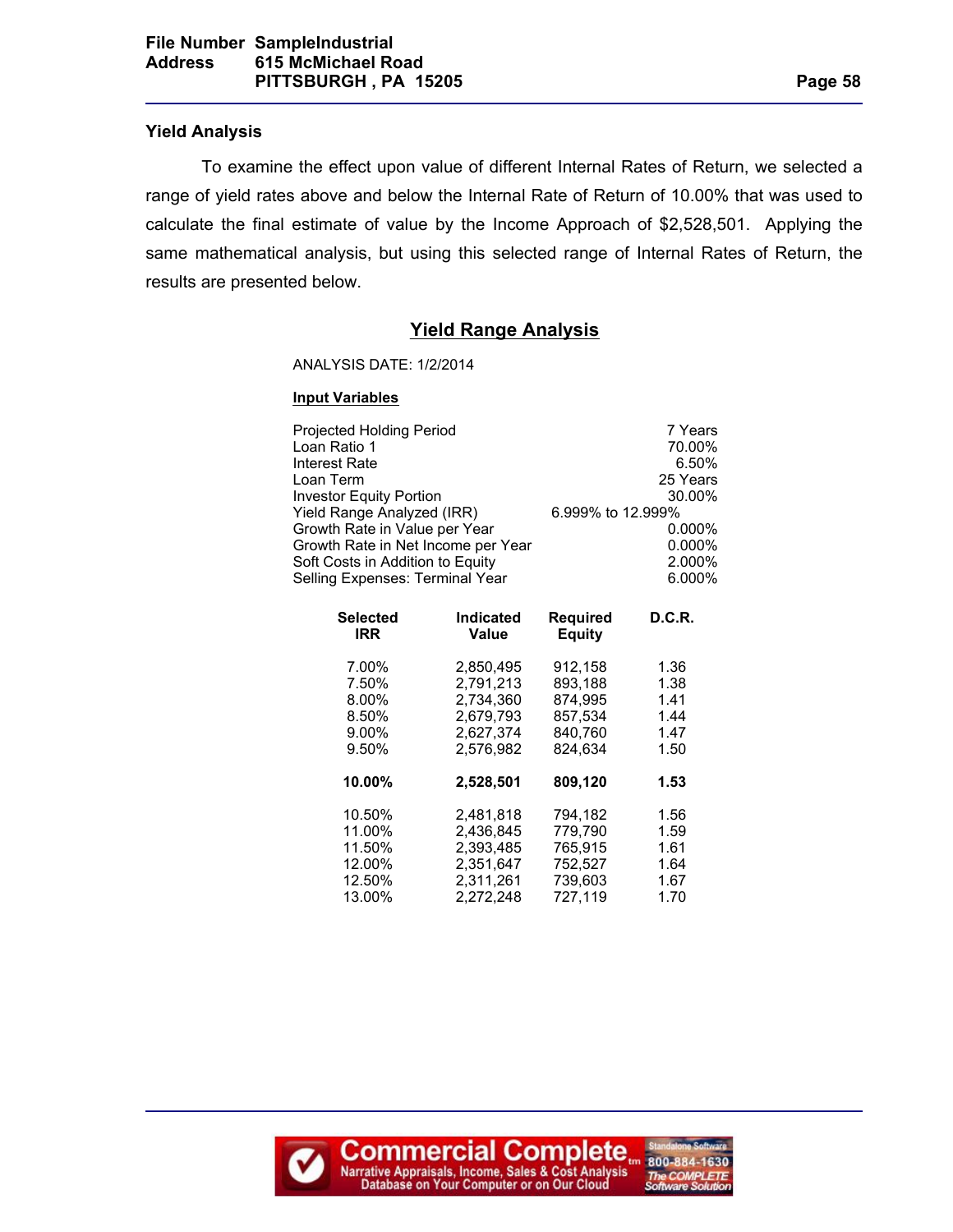#### **Debt Coverage Ratio**

The Debt Coverage Ratio is often considered by lenders when underwriting a loan secured by an income producing property. The formula for the DCR is:

Net Income / Annual Debt Service = Debt Coverage Ratio

Based upon a stabilized net income of \$219,221 and an annualized loan payment that is based upon a Loan to Value Ratio of 70.00% of value, the indicated DCR for the first year of our analysis is 1.53.

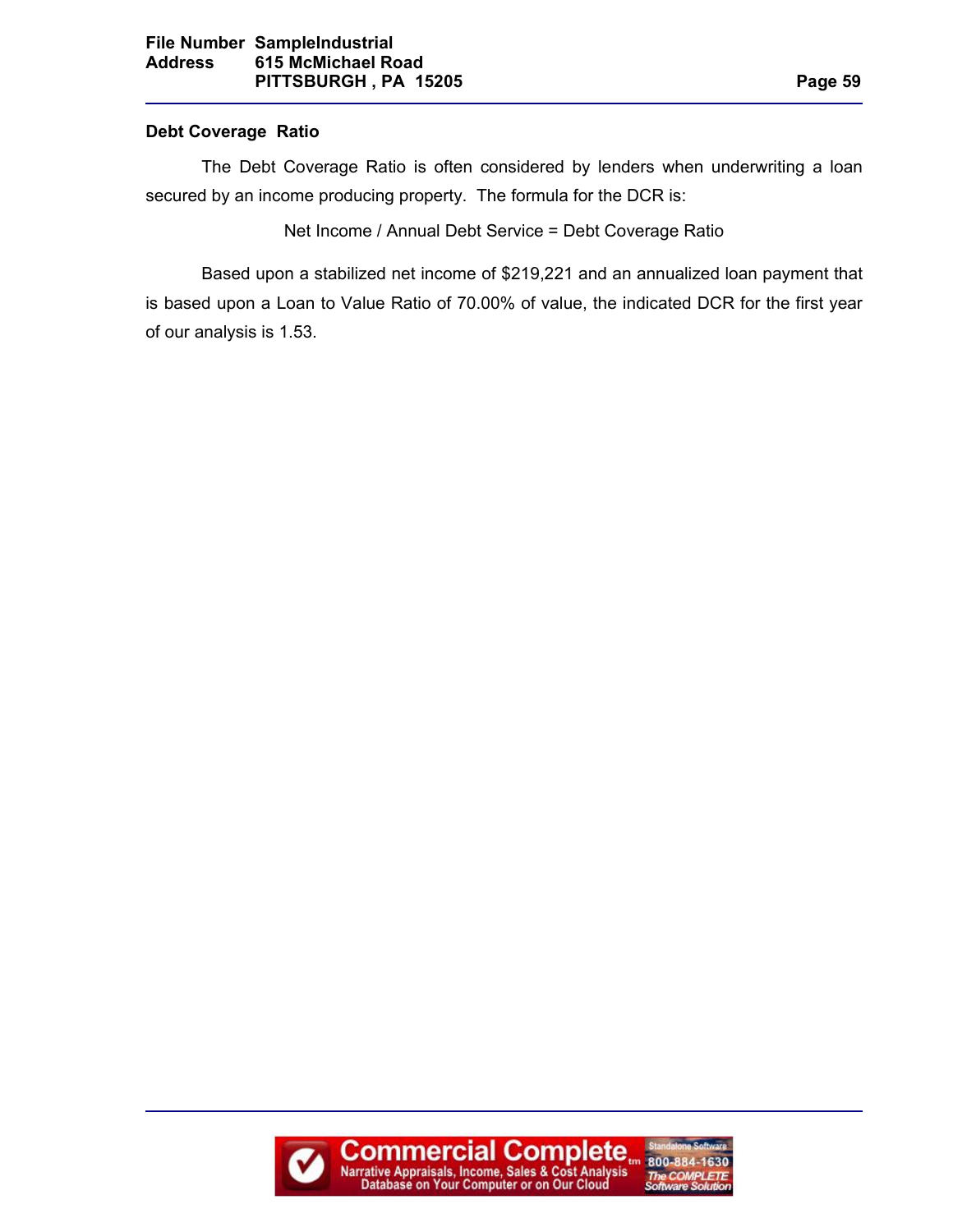### **SALES COMPARISON APPROACH**

The **Sales Comparison Approach** consists of comparing the subject property with sales of similar properties that have sold. It is based upon the principle of substitution and implies that a prudent investor will not pay more for an existing property than he will to buy an identical substitute property.

#### **Direct Comparison Method**

In the direct comparison method, comparable sales are chosen that are most similar to the property being appraised in location, physical characteristics and amenities. Adjustments are then made for observed differences in items such as financing and market conditions (time). Physical characteristics such as lot size and value; building size and age; and condition are then compared. A judgment is then made as to the market value indicated by the adjusted sales prices.

We made a diligent search for comparable sales of similar buildings. As expected, transfers of properties similar to the subject were infrequent in the immediate area. Therefore, it was necessary to broaden our search to other similar locations. Even with this expanded search, we found sales of this size and type of property to be infrequent over the last several years. The sales finally chosen were determined to be the most comparable considering location, time of sale, size, and age of the buildings.

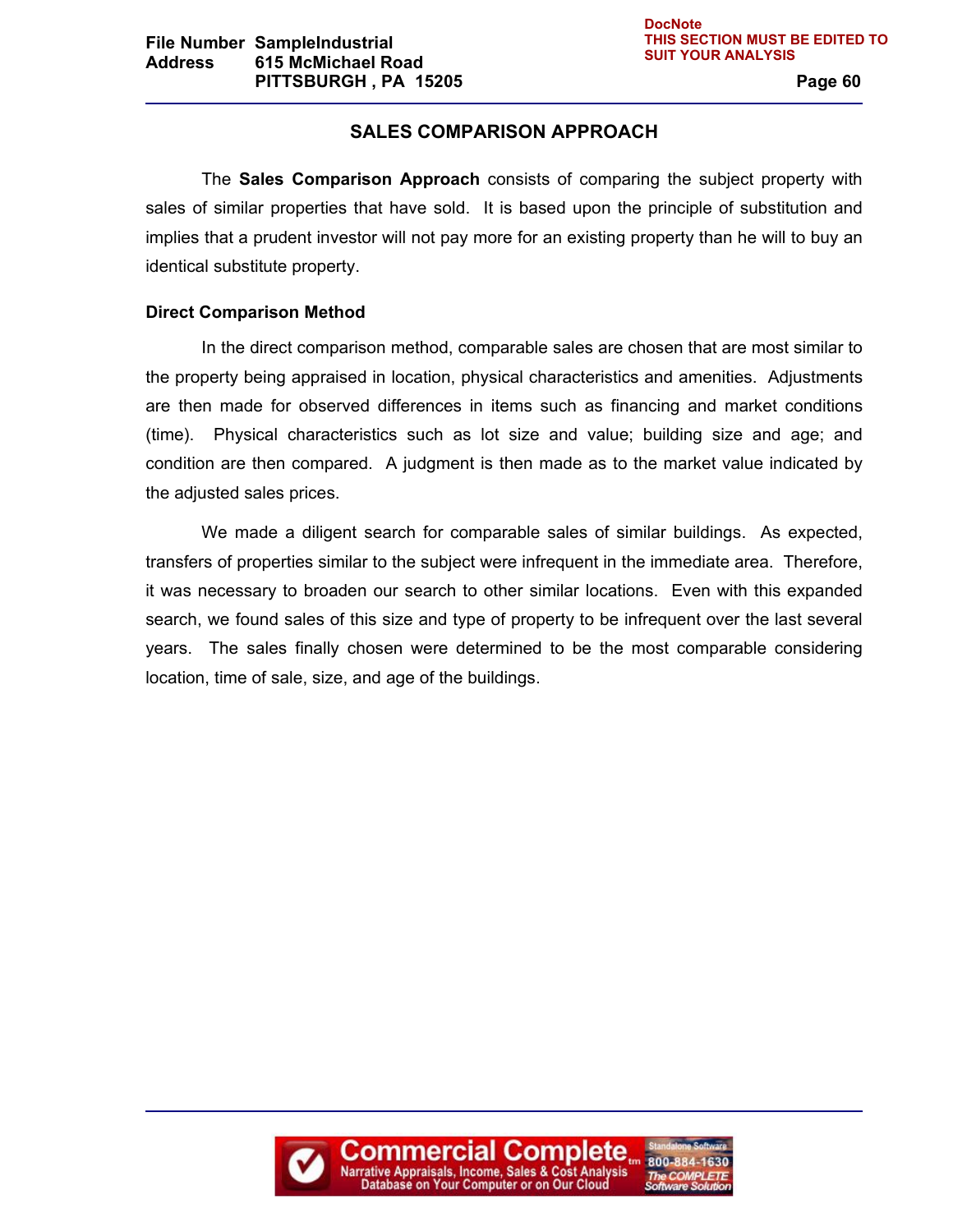#### **Analysis of the Adjustments**

The following is a discussion of the adjustments that have been considered and applied, where appropriate, to the price indications of the comparable sales.

#### *Unit of Comparison*

The price per unit method is chosen and used in comparing the market sales with the subject.

#### *Elements of Comparison*

According to *The Appraisal of Real Estate*, there are ten basic elements of comparison that should always be considered in the analysis of the sales comparison approach. These are identified as:

- Real property right conveyed
- · Financing terms
- · Conditions of the sale
- · Expenditures immediately after sale
- · Market Conditions
- · Location
- · Physical characteristics
- · Economic characteristics
- · Use
- · Non-realty components of value

The adjustments for the comparable sales are presented on the Sales Comparison Grid that follows later in this section. Adjustments were based, when possible, on market extracted data, paired sales analysis, and data from previous appraisal assignments.

#### *Real Property Rights Conveyed*

A transaction price is predicated upon the real property interest conveyed in the transaction. The subject is analyzed in fee simple estate. The subject and all the comparable sales are fee simple sales with no adjustments required.

#### *Financing*

The transaction price of one property may differ from that of an identical property due to different financing or favorable financing arrangements.

Except as noted in the Sales Comparison Grid, no financing data was available and

The COM

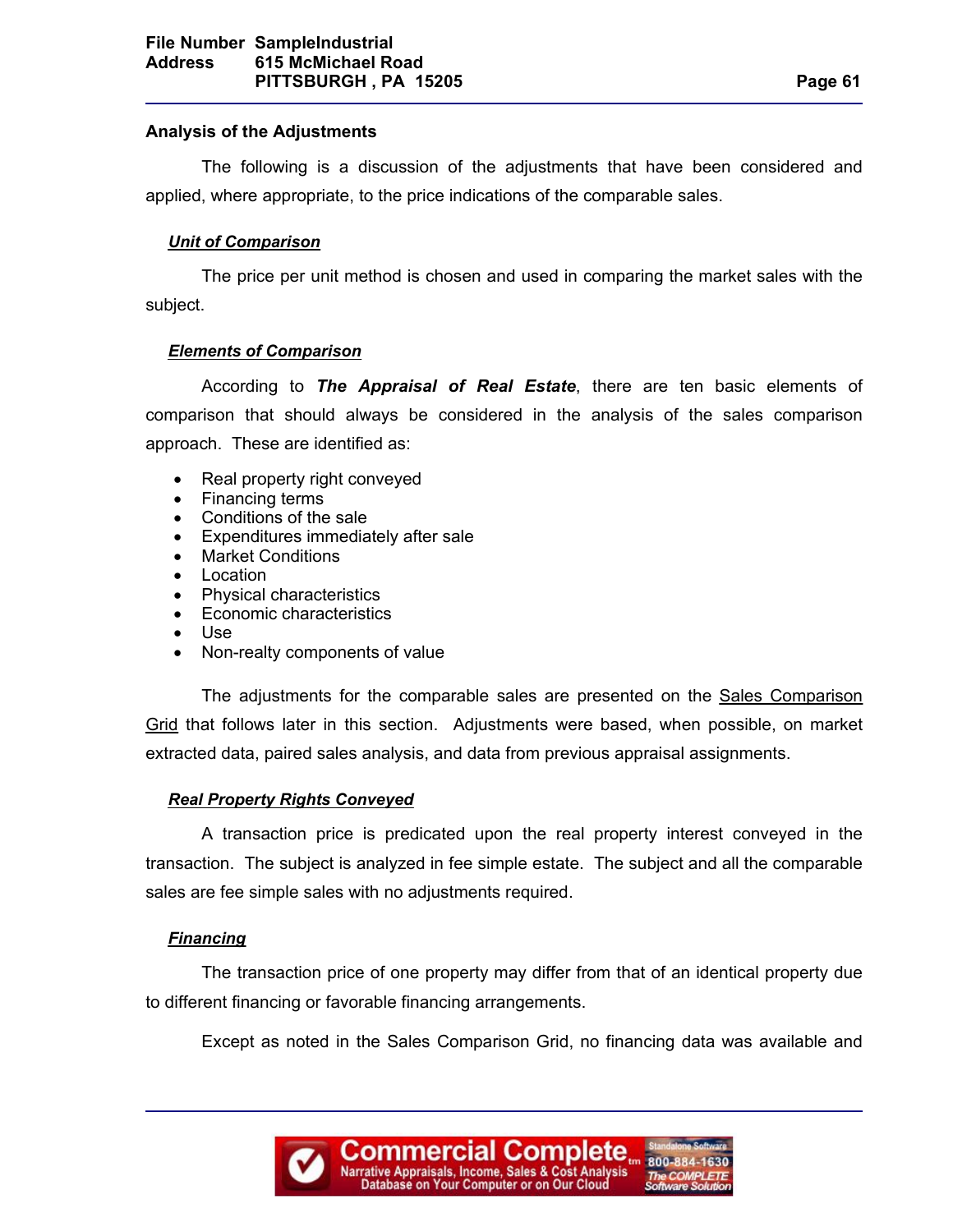the comparables were presumed to have sold on an all cash basis to the seller or financing that did not influence the sales price. No adjustments are required.

#### *Conditions of Sale*

When the conditions of sale are atypical, the result may be a sales price that is higher or lower than a normal market transaction.

Except as noted in the Sales Comparison Grid, According to the market participants interviewed or other sources, all of the sales were arm's length transactions and considered to be typical market acquisitions. None of the sources indicated that the sales were distressed and we have presumed that the buyers and sellers were acting in their own best interests. No adjustments were required.

There were no indications of special conditions that impacted any of the transactions.

#### *Immediate Expenditures*

This category typically includes expenditures for immediate capital outlays for items such as deferred maintenance.

Except as noted in the Sales Comparison Grid, we are not aware of any immediate expenditures for the comparable sales.

#### *Market Conditions*

Changes in market conditions may be necessary to reflect the market trends since the sales transaction dates. Ideally, a sale and re-sale of a property unaffected by other changes is considered a good indicator or appreciating or depreciating conditions.

Except as noted in the Sales Comparison Grid and discussed elsewhere in this report, we have concluded that no specific market trend can be discerned and no adjustment for Market Conditions is warranted at this time.

#### *Location*

This adjustment accounts for differences in factors that affect the physical location of the sales compared to the subject. Such factors that affect location may include nearby drawing powers, arterial streets, interstate interchange locations, demographics, etc.

The subject and the sales reported are considered to have competitive locations in their neighborhood. Therefore, no adjustments were made.

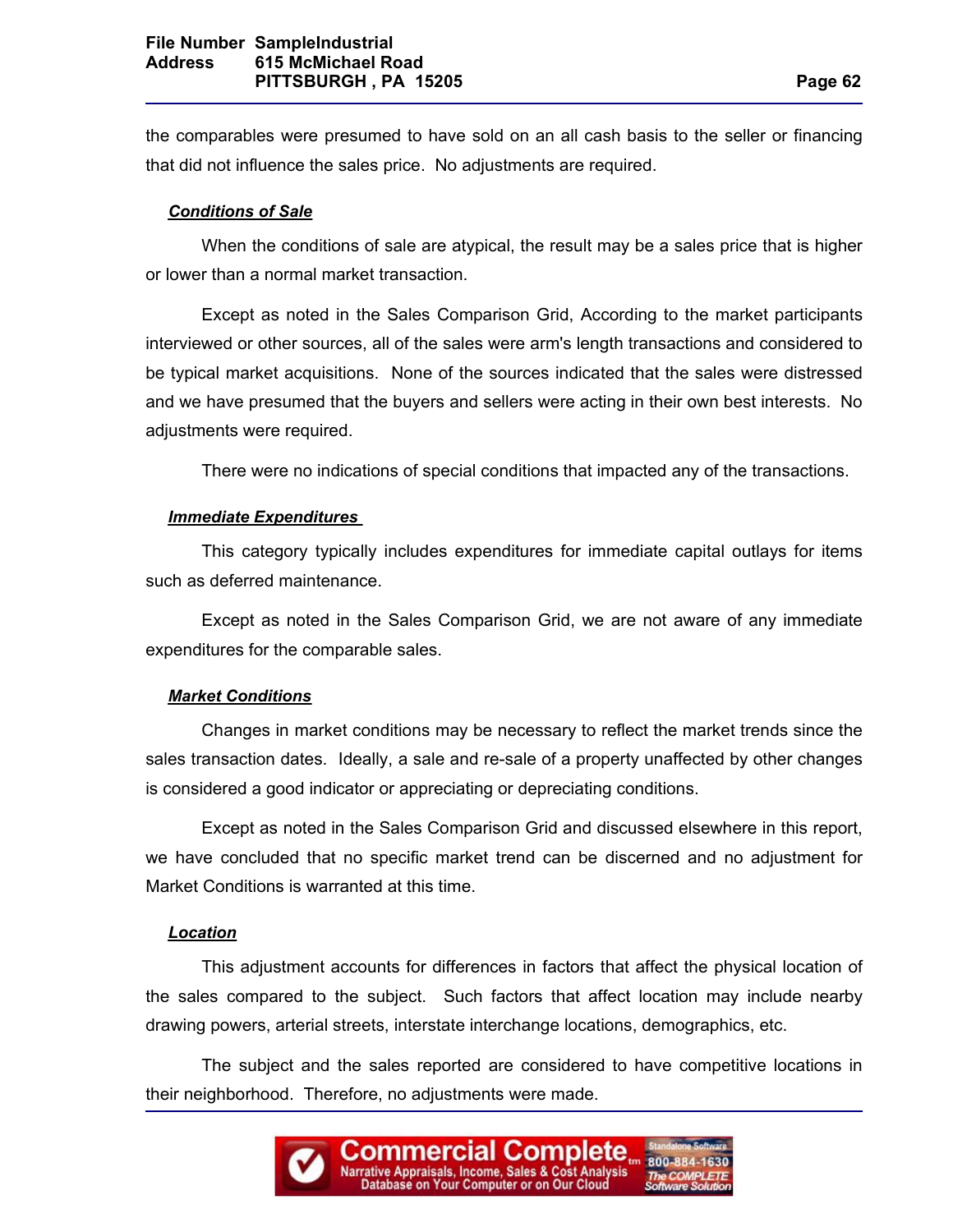#### *Physical Characteristics*

All comparables selected had similar physical characteristics and construction features.

Adjustments were made, where appropriate, for differences in physical characteristics and construction features of the subject and each comparable.

#### *Age/Condition*

Adjustments were made, where appropriate, for differences in the age and condition of the subject and each comparable.

#### *Zoning/Uses*

Zoning is one of the primary factors in determining the highest and best use of a property. Zoning is typically given significant consideration in choice of comparable properties. Adjustments are warranted when the difference in utility is supported from the market data.

Except as noted in the Sales Comparison Grid, all of the comparable sales have the same or competitive zoning and no measurable differences were concluded.

#### *Non-Realty Items (FF&E)*

Non-realty components of value may include fixtures, furniture, equipment, etc. that are included in the sale but do not constitute real estate. These components should be analyzed separately from the realty.

None of the sales are known to have included FF&E or other non-realty items and no adjustments were necessary.

#### **Adjustment Commentary**

Adjustments were based, where possible, on paired sales analysis from within and outside the data set. In those instances where sufficient data was not available, best judgment was used to make reasonable and appropriate adjustments as warranted, although the magnitude of those adjustments may not necessarily be reflected in the market. Every effort was made to base the adjustments on quantified empirical or reasonably inferred market data.

**nmercial Complete** 

Database on Your Computer or on Our Cloud

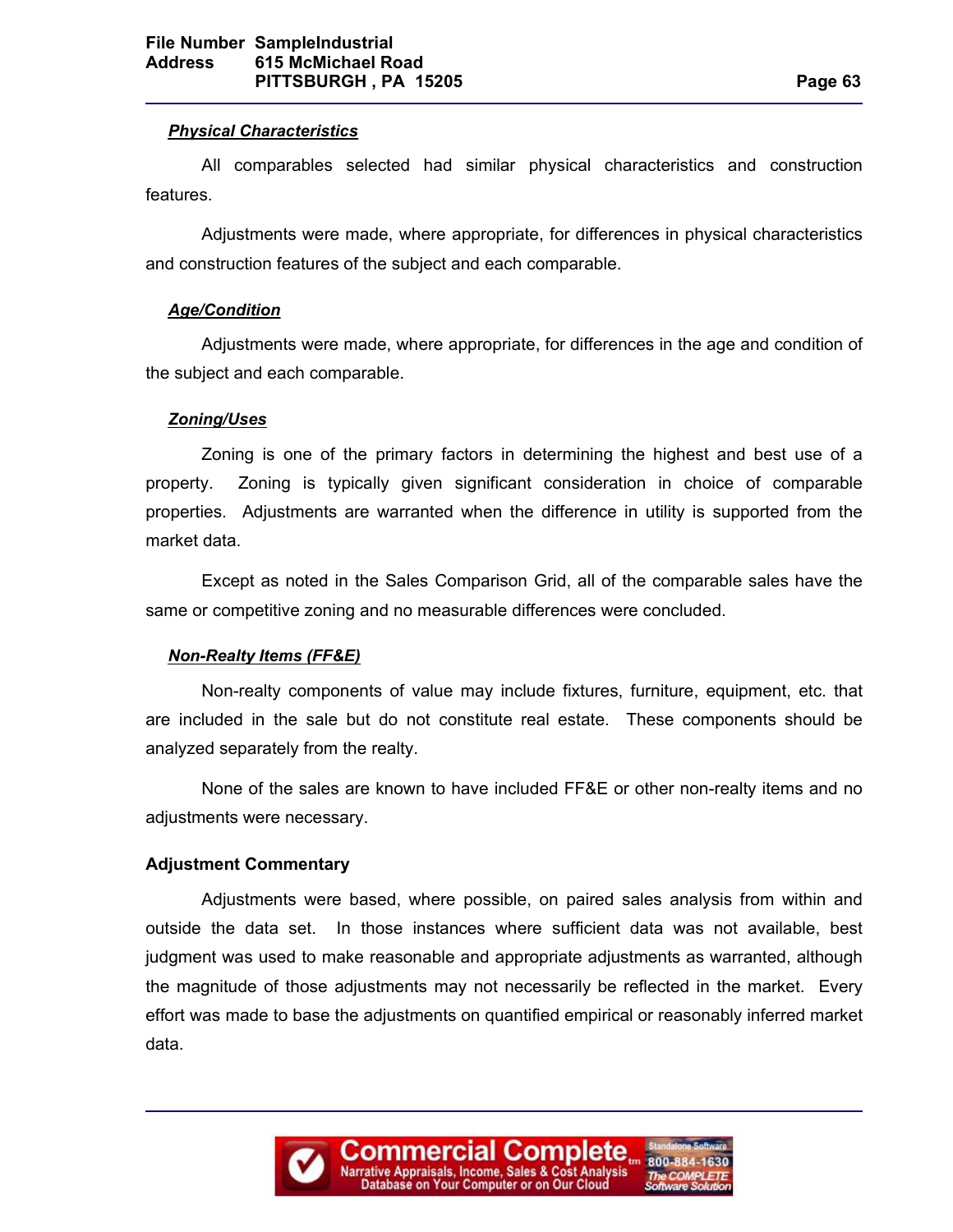#### **Final Value by the Sales Comparison Approach**

After analyzing the available comparable sales and selecting those considered most comparable, appropriate adjustments were made to the sale price of each. The value of the subject, as indicated by these sales was determined to be \$2,400,000, rounded.

### **Final Value by the Sales Comparison Approach**

### **Two Million Four Hundred Thousand Dollars**

**\$2,400,000**

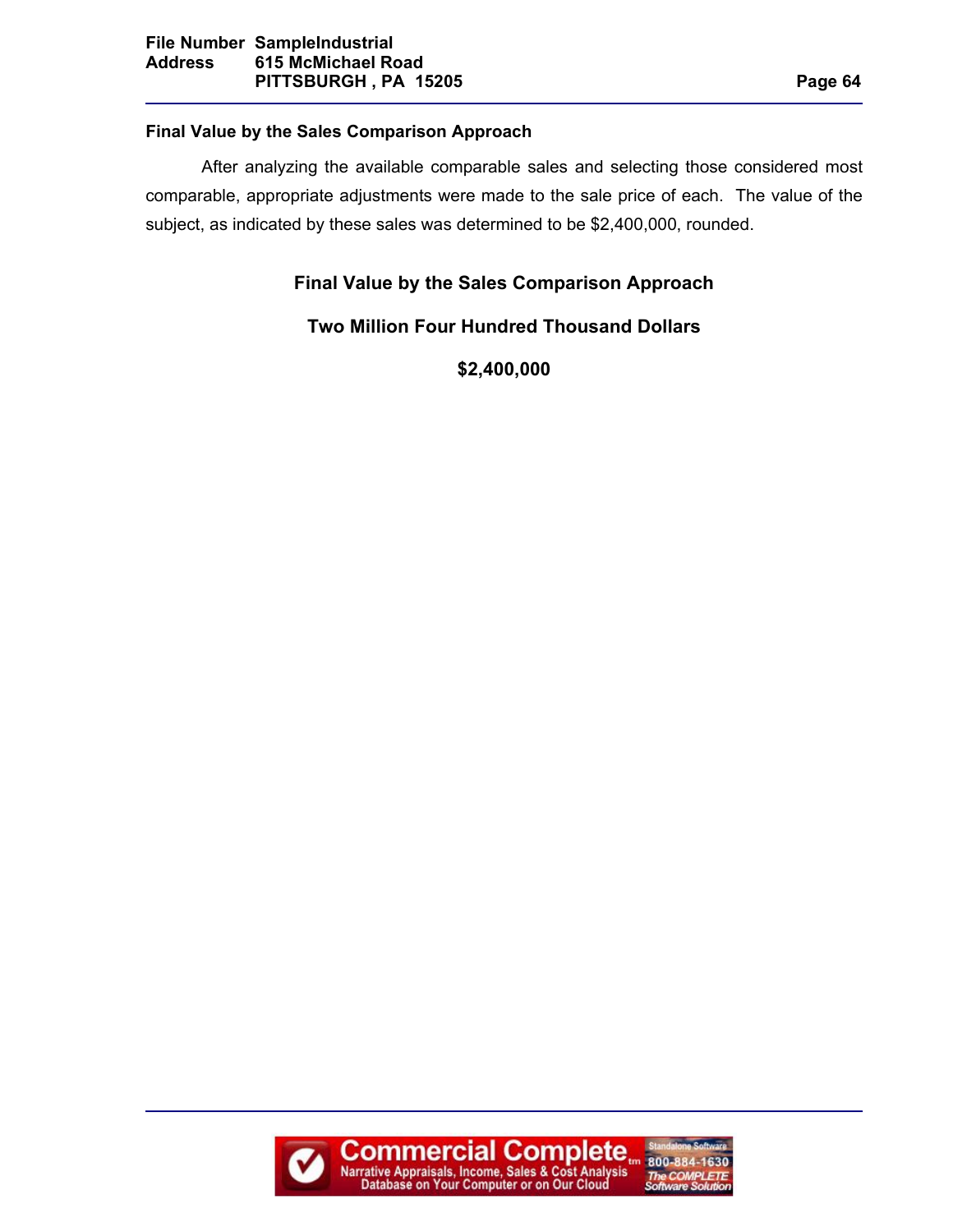## **Supporting Sales Comparison Documentation**

On the pages that follow are presented various reports and calculations that document our Sales Comparison analysis for the subject property.

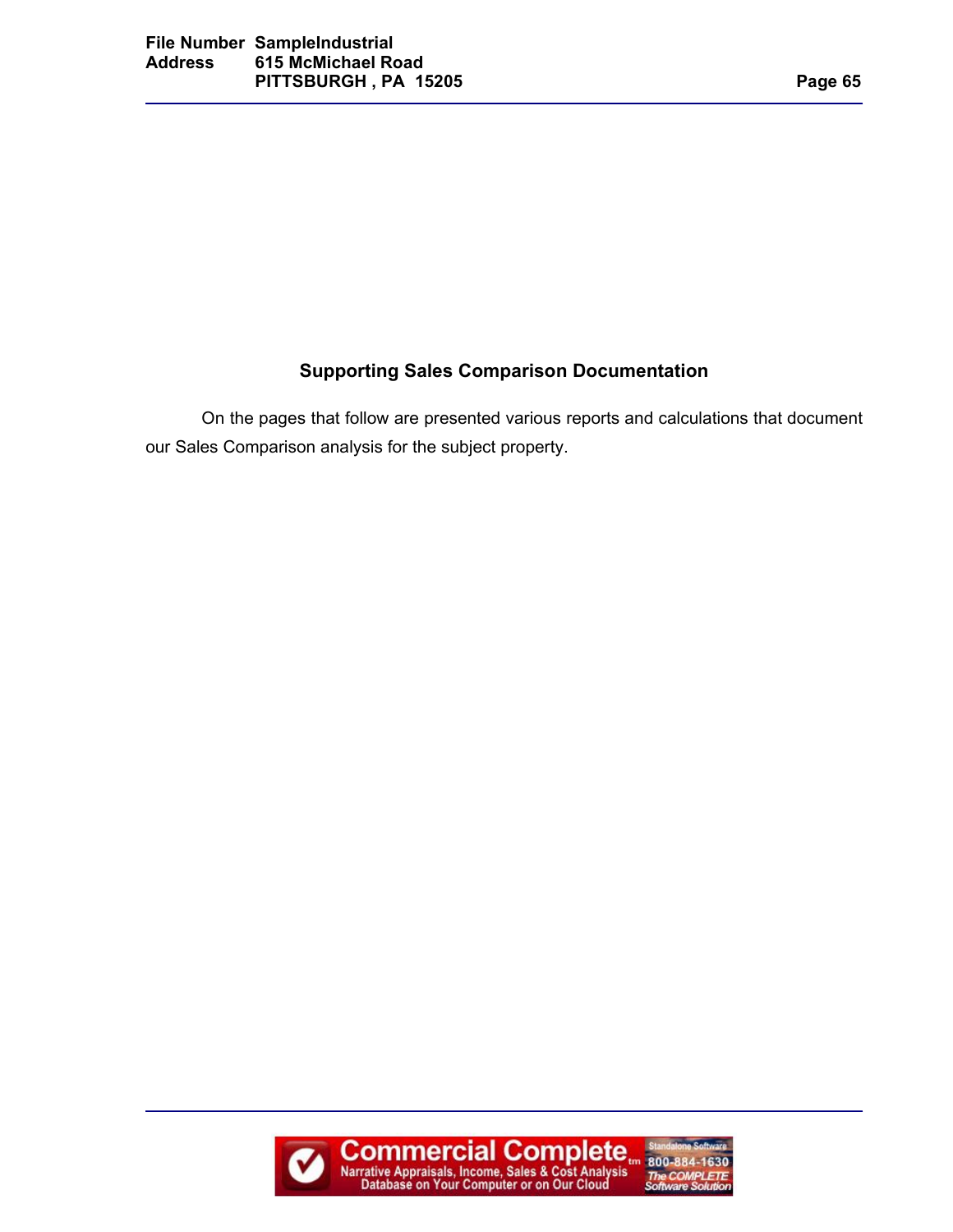#### **Subject Property Datasheet**



Property Name SAMPLE-THIS IS NOT AN

#### **Assessment Data**

Assessed Land Value \$823,100 Assessed Building Value \$1,161,900 **Estimated Income** Assessed Total Value

Land Area - s.f. 329,601<br>Area - acres (31.02%) -107,567 Useable % 90.00% Front Feet 400 Zoning Commercial

APPRAISAL

#### **Sale Data**

Deed Bk Vol., Page 13061, 473

Shape Mostly Rectangular

Grantor DELUXE FINANCIAL

#### **Property Identification**<br> **Property Summary**<br> **Property Summary**<br> **Property Summary**<br> **Property Summary**<br> **Property Summary** Reference Number SampleIndustrial General Location Suburban<br>
Property Type OFFICE/WAREHOUSE Number of Structures 1 OFFICE/WAREHOUSE Number of Structures 1<br>Plex Space 1 Number of Stories 1 Property Sub-Type Flex Space Number of Stories 1 No. of Units 8 Street Address 615 McMichael Road Parking Spaces 75 City, State, Zip Code PITTSBURGH, PA 15205 Building Style Flex Flex Community **Robinson** Robinson Gross Building Area 43,510 s.f. School District Montour Montour Net Building Area 43,510 s.f. County Allegheny Economic Life 50<br>Latitude [40.4402600008425] Year Built 67 Latitude [40.4402600008425] Year Built 67 Longitude [-80.1411410236196] Actual Age 30 Flood Information 100 No 100 Effective Age 100 Price per Gross s.f. 100 256577<br>Tax Map No. 10265F00004000000 Price per Gross s.f. 100 \$36.77 Price per Gross s.f. 699 \$36.77<br>Price per Net s.f. \$36.77 Price per Net s.f. **Assessment Notes Contract Contract Price**/Unit **Contract Price/Unit 5200.000** 123-123-123 Price per F.F. \$4,000 433-433-343 Footprint 43,510 Land/Building Ratio 7.58 to 1

| Assessed Total Value | \$1.985.000 | Gross Income        | \$348,080  |  |
|----------------------|-------------|---------------------|------------|--|
|                      |             | Vacancy Rate (%)    | $6.00\%$   |  |
| Land Data            |             | Effec.Gross Income  | 327.195    |  |
| Land Area - s.f.     | 329.601     | Expenses $(31.02%)$ | $-107.974$ |  |
| Area - acres         | 7.567       | Net Income          | \$219.221  |  |

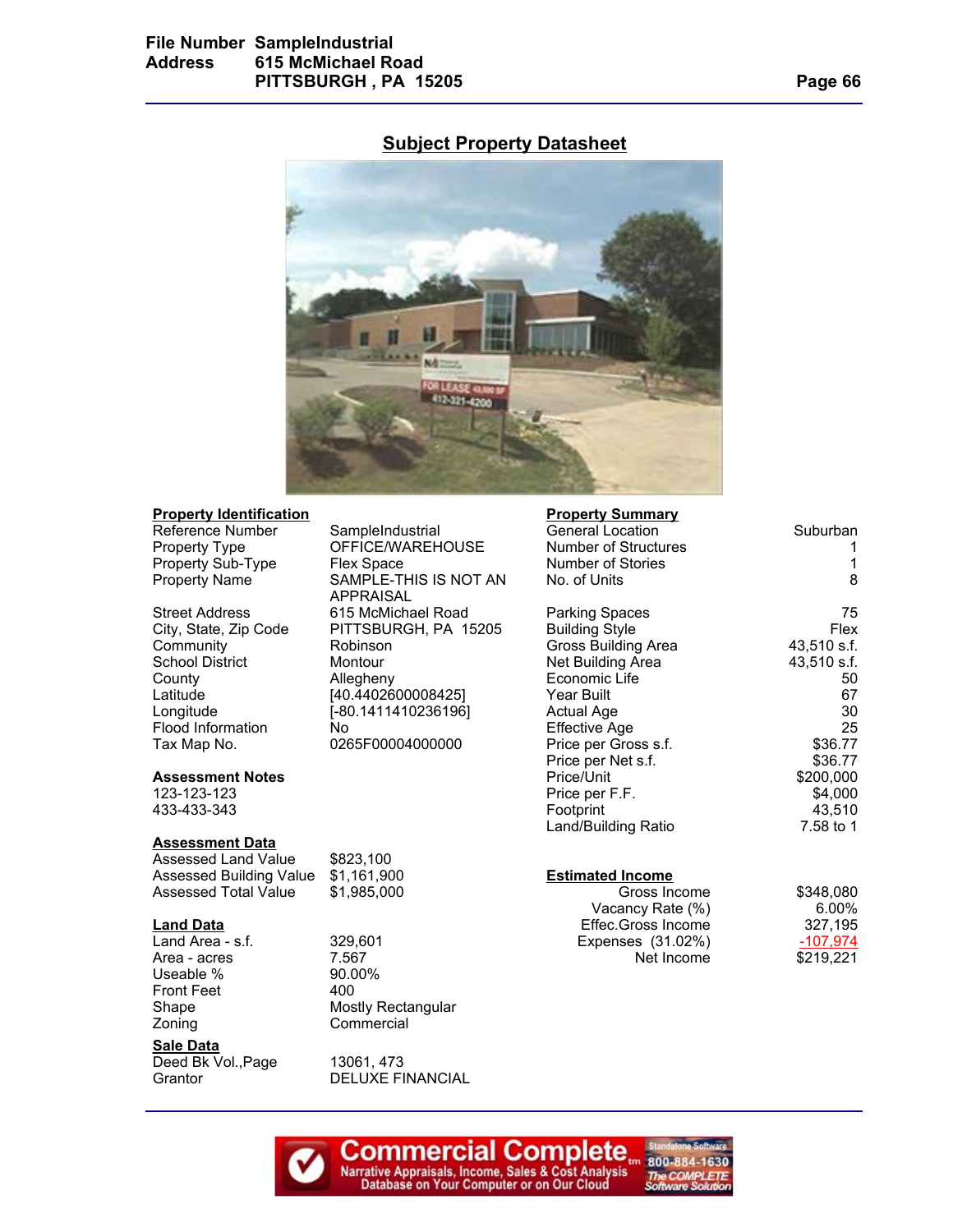|                                     | <b>SERVICES INC</b>     |
|-------------------------------------|-------------------------|
| Grantee                             | <b>GHOSTLY PEARL LP</b> |
| Sale Price                          | \$1,600,000             |
| Sale Date                           | 11/17/2006              |
| Property Rights Conveyed Fee Simple |                         |
| Conditions of Sale                  | Arms Length             |
| <b>Financing Terms</b>              | <b>Market Terms</b>     |
| <b>Expenditures After Sale</b>      | <b>EXPENDITURES</b>     |

#### **Sale Notes**

OWNERDESC: CORPORATION STATEDESC: COMMERCIAL

Space Classification B

#### **Data Source**

| Data Source  | <b>Allegheny County</b> |
|--------------|-------------------------|
| Contact Name | Moon Clinton            |

#### **Property Description**

Class A Flex space with 14'6' clear ceiling height and 100% HVAC. Three 8' x 9' loading docks. 5 parking spaces per 1,000 s.f. Fully sprinkled, 2000 AMP service.



The COM

630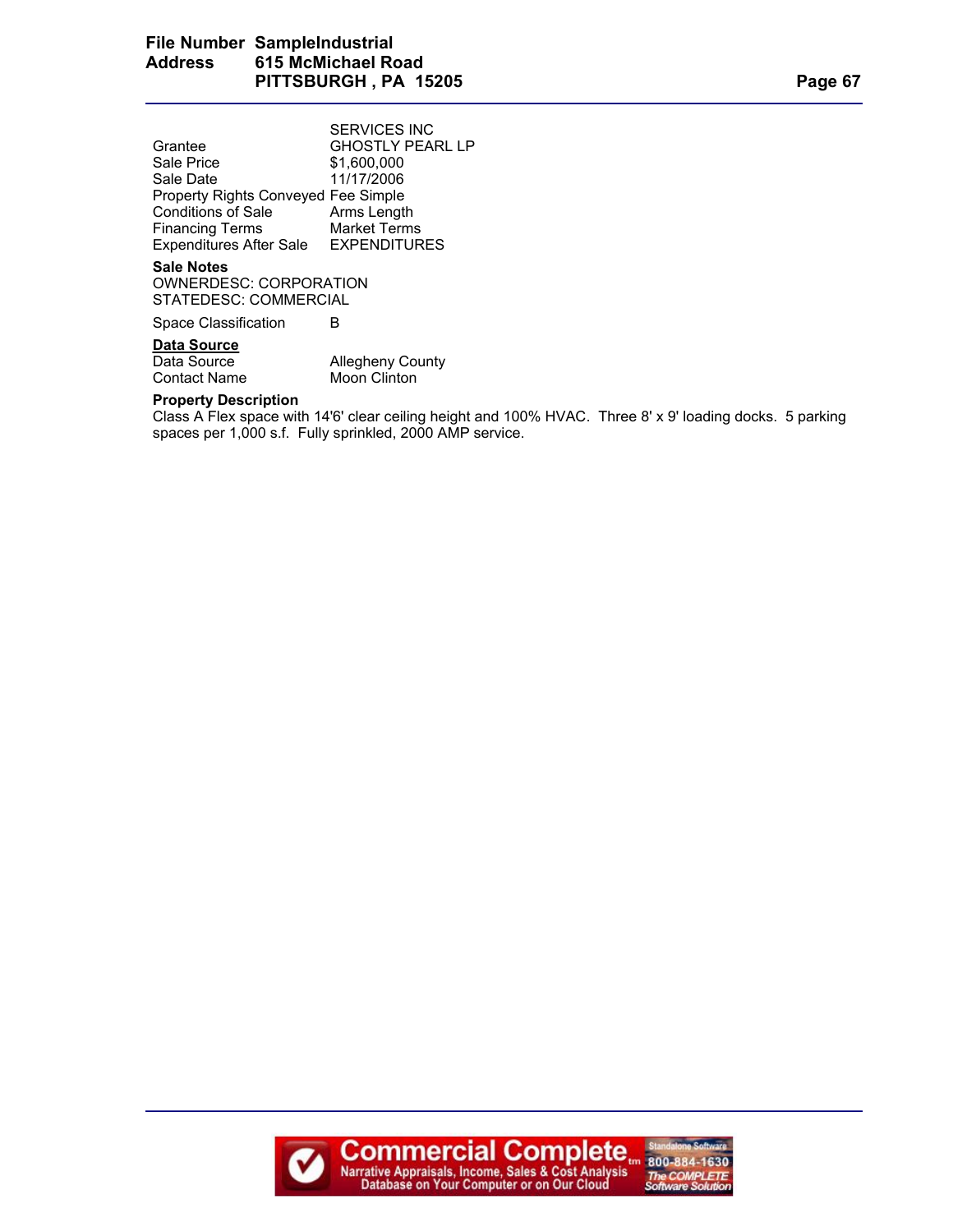#### **Subject Property Datasheet**

(continued)

| <b>Building 1</b>           |             |                   |                     |  |
|-----------------------------|-------------|-------------------|---------------------|--|
| <b>Parcel Information</b>   |             | Water             | Public              |  |
| Land Area-s.f.              | 329,601     | Sewerage          | Public              |  |
| Land Area - Acres           | 7.567       | Gas               | People's Gas        |  |
| FrontFeet                   | 400         | Electric          | Duquesne Light      |  |
| Useable %                   | 90.00       | Topography        | <b>Fairly Level</b> |  |
| <b>Land Value</b>           | \$500,000   | Shape             | Mostly Rectangular  |  |
| Land Value - Per S.F.       | \$1.52      | Zoning            | Commercial          |  |
| Land Value - Per Acre       | \$66,080    | <b>Dimensions</b> | Various             |  |
| Improvements                |             | <b>Basement</b>   | None                |  |
| Style                       | <b>Flex</b> | Foundation        | Concrete            |  |
| <b>Construction Quality</b> | Average     | Frame             | Concrete Block      |  |
| Condition                   | Average     | Exterior          | <b>Brick</b>        |  |
| Gross Building Area         | 43,510      | Roof              | Flat Built-up       |  |
| Net Building Area           | 43,510      | Electrical        | 2000 amp            |  |
| Footprint                   | 43,510      | <b>HVAC</b>       | Roof                |  |
| No. of Stories              | 1.0         | Elevator          | None                |  |
| No. of Rental Units         | 8           |                   |                     |  |
| Actual Age                  | 30          |                   |                     |  |
| Effective Age               | 25          |                   |                     |  |
| Economic Life               | 50          |                   |                     |  |
| Depreciation                | 50.00%      |                   |                     |  |

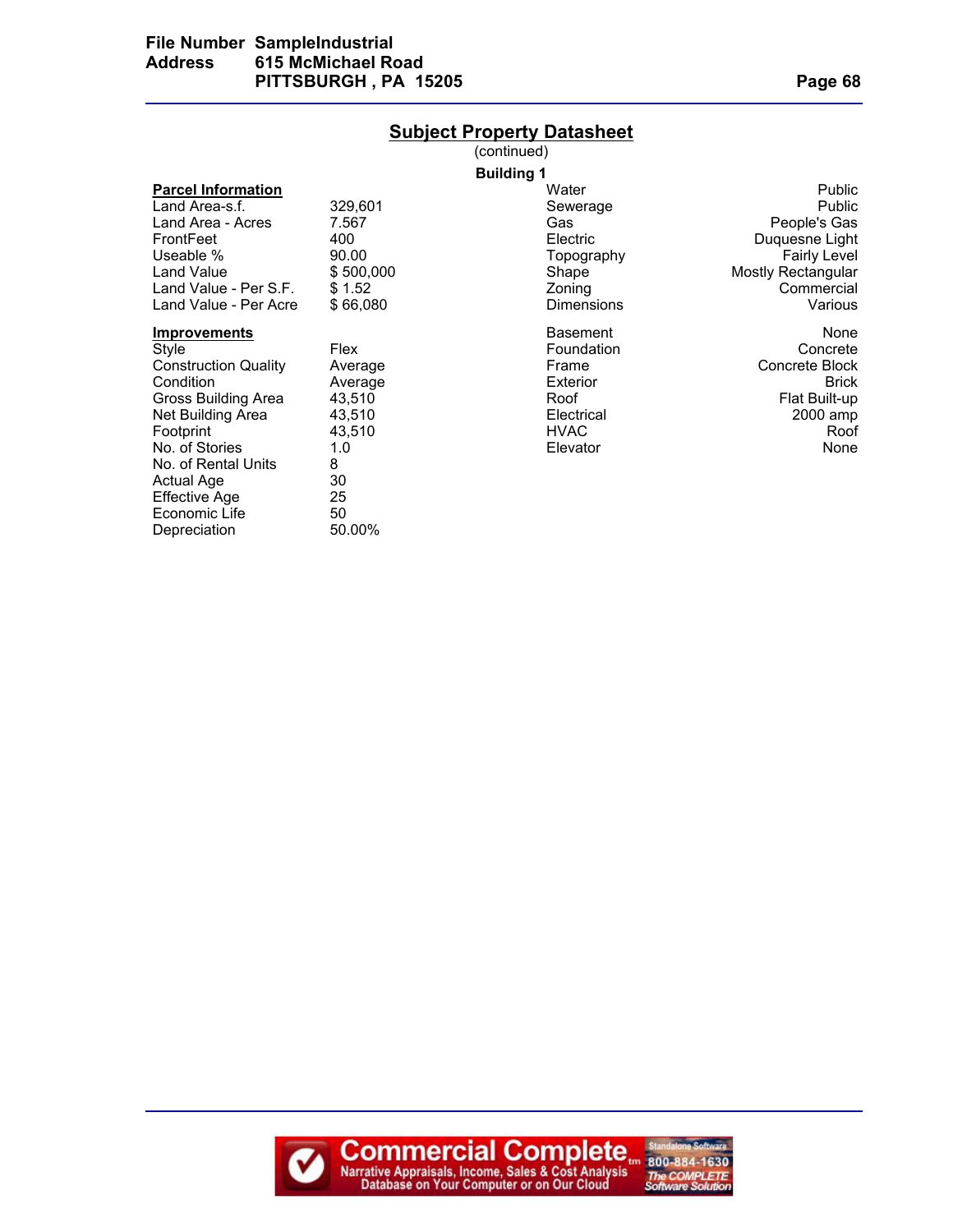# **Sales Comparable 1 Datasheet**

#### **Property Identification**

Property Type WAREHOUSE<br>Street Address 4 ZESTA DR Street Address<br>City, State, Zip Code Community Robinson School District<br>County County Allegheny<br>
Latitude [40.43935 Latitude [40.4393535048922]<br>Longitude [-80.1435279343854

PITTSBURGH, PA 15205<br>Robinson Longitude [-80.1435279343854] 0265F00308000000



0265F00308000000

E.G.I. Multiplier 3.17 Net Inc. Multiplier 5.48 Direct Caprate 18.24%

| <b>Assessment Data</b>                     |                             | <b>Property Summary</b> |               |
|--------------------------------------------|-----------------------------|-------------------------|---------------|
| Assessed Land Value                        | \$400,000                   | <b>General Location</b> | Urban         |
| <b>Assessed Building Value</b>             | \$1,050,000                 | Number of Structures    |               |
| <b>Assessed Total Value</b>                | \$1,450,000                 | Number of Stories       | 2             |
| Useable %                                  | 100.00%                     | Gross Building Area     | $30,000$ s.f. |
|                                            |                             | Net Building Area       | $30,000$ s.f. |
| Sale Data                                  |                             | Economic Life           | 55            |
| Deed Bk Vol., Page                         | 12353, 357                  | Year Built              | 29            |
| Grantor                                    | AUMA ACTUATORS INC          | Actual Age              | 29            |
| Grantee                                    | <b>ZESTA PROPERTIES LLC</b> | <b>Effective Age</b>    | 29            |
| Sale Price                                 | \$1,360,000                 | Price per Gross s.f.    | \$45.33       |
| Sale Date                                  | 2/17/2005                   | Price per Net s.f.      | \$45.33       |
| <b>Property Rights Conveyed Fee Simple</b> |                             | Footprint               | 26,231        |
| <b>Conditions of Sale</b>                  | Arms Length                 | Land/Building Ratio     | $0.00$ to 1   |
| <b>Financing Terms</b>                     | <b>Market Terms</b>         |                         |               |
| Data Source                                | <b>Allegheny County</b>     | <b>Estimated Income</b> |               |
|                                            |                             | Gross Income            | \$447,553     |
|                                            |                             | Vacancy Rate (%)        | 4.03%         |
|                                            |                             | Effec.Gross Income      | 429,523       |
|                                            |                             | Expenses (40.55%)       | $-181,503$    |
|                                            |                             | Net Income              | \$248,020     |
|                                            |                             | Gross Inc. Multiplier   | 3.04          |

#### **Notes**

Submarket Name: Parkway West Corridor Ind

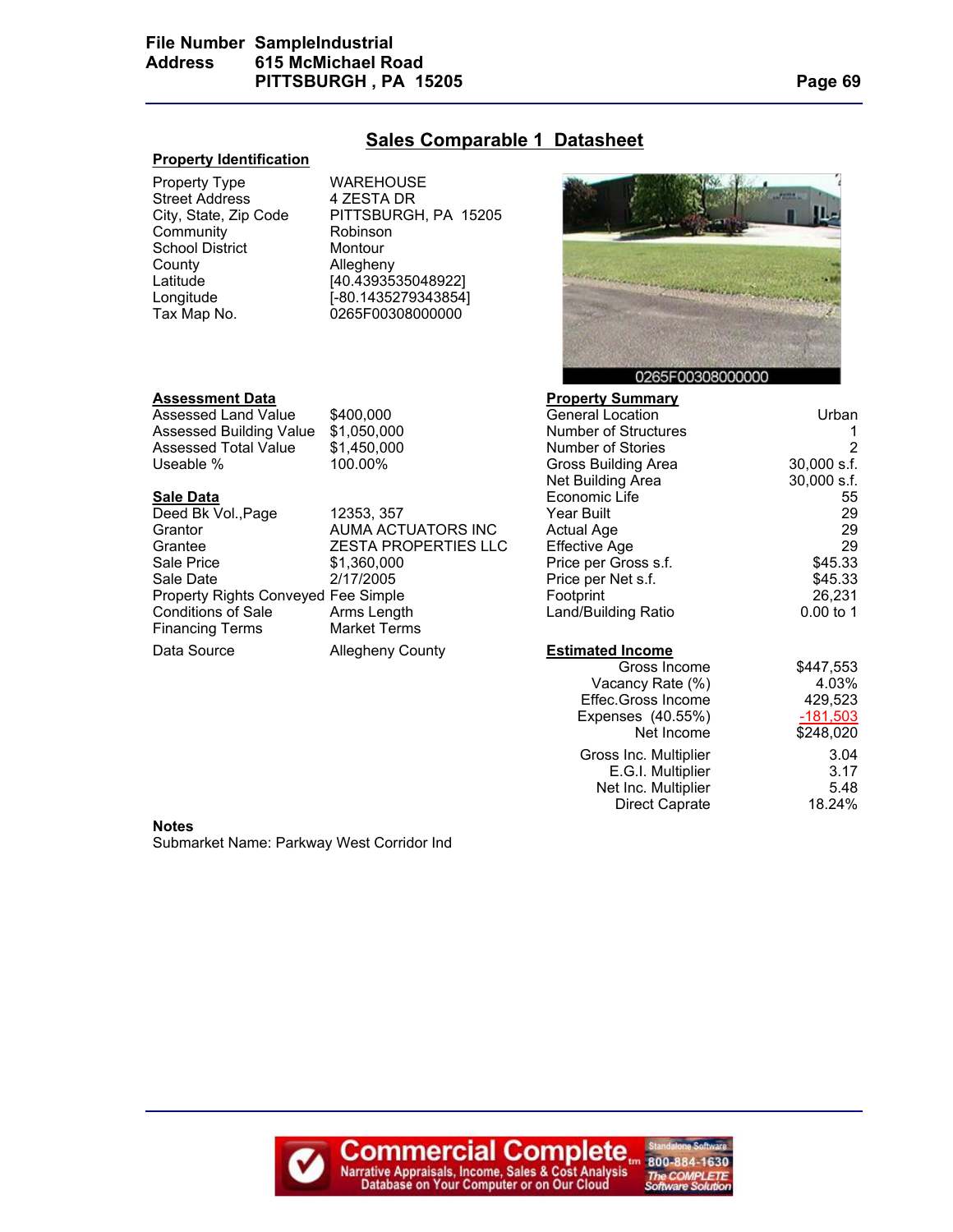Property Type **Office Warehouse** Community Robinson School District Montour<br>
Latitude [40.4411 Latitude [40.441165113935]<br>Longitude [-80.156111050625] Longitude [-80.1561110506257]

Street Address 5177 CAMPBELLS RUN RD City, State, Zip Code Robinson Township, PA 15205 0334C00070000000

**Sales Comparable 2 Datasheet**



 $800 - 8$ 

CO

| <b>Assessment Data</b>              |                         | <b>Property Summary</b>     |               |
|-------------------------------------|-------------------------|-----------------------------|---------------|
| <b>Assessed Land Value</b>          | \$47,200                | <b>General Location</b>     | Urban         |
| Assessed Building Value             | \$1,248,800             | <b>Number of Structures</b> |               |
| <b>Assessed Total Value</b>         | \$1,296,000             | Number of Stories           |               |
|                                     |                         | Gross Building Area         | 17,000 s.f.   |
| <b>Land Data</b>                    |                         | Net Building Area           | $15,000$ s.f. |
| Land Area - s.f.                    | 65,340                  | Economic Life               | 55            |
| Area - acres                        | 1.500                   | Year Built                  | 32            |
| Useable %                           | 100.00%                 | Actual Age                  | 32            |
|                                     |                         | <b>Effective Age</b>        | 25            |
| <b>Sale Data</b>                    |                         | Price per Gross s.f.        | \$50.00       |
| Deed Bk Vol., Page                  | 11311, 375              | Price per Net s.f.          | \$56.67       |
| Grantor                             | PUTT JAMES L & CAROLE A | Footprint                   | 13,259        |
|                                     | <b>PUTT</b>             |                             |               |
| Grantee                             | 2B ASSOCIATES LP        | Land/Building Ratio         | 4.93 to 1     |
| Sale Price                          | \$850,000               |                             |               |
| Sale Date                           | 11/30/2007              |                             |               |
| Property Rights Conveyed Fee Simple |                         | <b>Estimated Income</b>     |               |
| <b>Conditions of Sale</b>           | Arms Length             | Gross Income                | \$1,616,340   |
| <b>Financing Terms</b>              | <b>Market Terms</b>     | Vacancy Rate (%)            | 8.59%         |
|                                     |                         | Effec.Gross Income          | 1,477,494     |
| <b>Data Source</b>                  |                         | Expenses (44.00%)           | $-711,198$    |
| Data Source                         | <b>Allegheny County</b> | Net Income                  | \$766,296     |
| <b>Contact Name</b>                 | Moon Clinton            |                             |               |
|                                     |                         | Gross Inc. Multiplier       | 0.53          |
|                                     |                         | E.G.I. Multiplier           | 0.58          |
|                                     |                         | Net Inc. Multiplier         | 1.11          |
|                                     |                         | Direct Caprate              | 90.15%        |

#### **Notes**

Area estimate: County perimeter 13,259 s.f. Estimated office space on 2nd floor 4000 s.f. Total estimate 17,000

Inspected

Near new Settlers Ridge Shopping Center

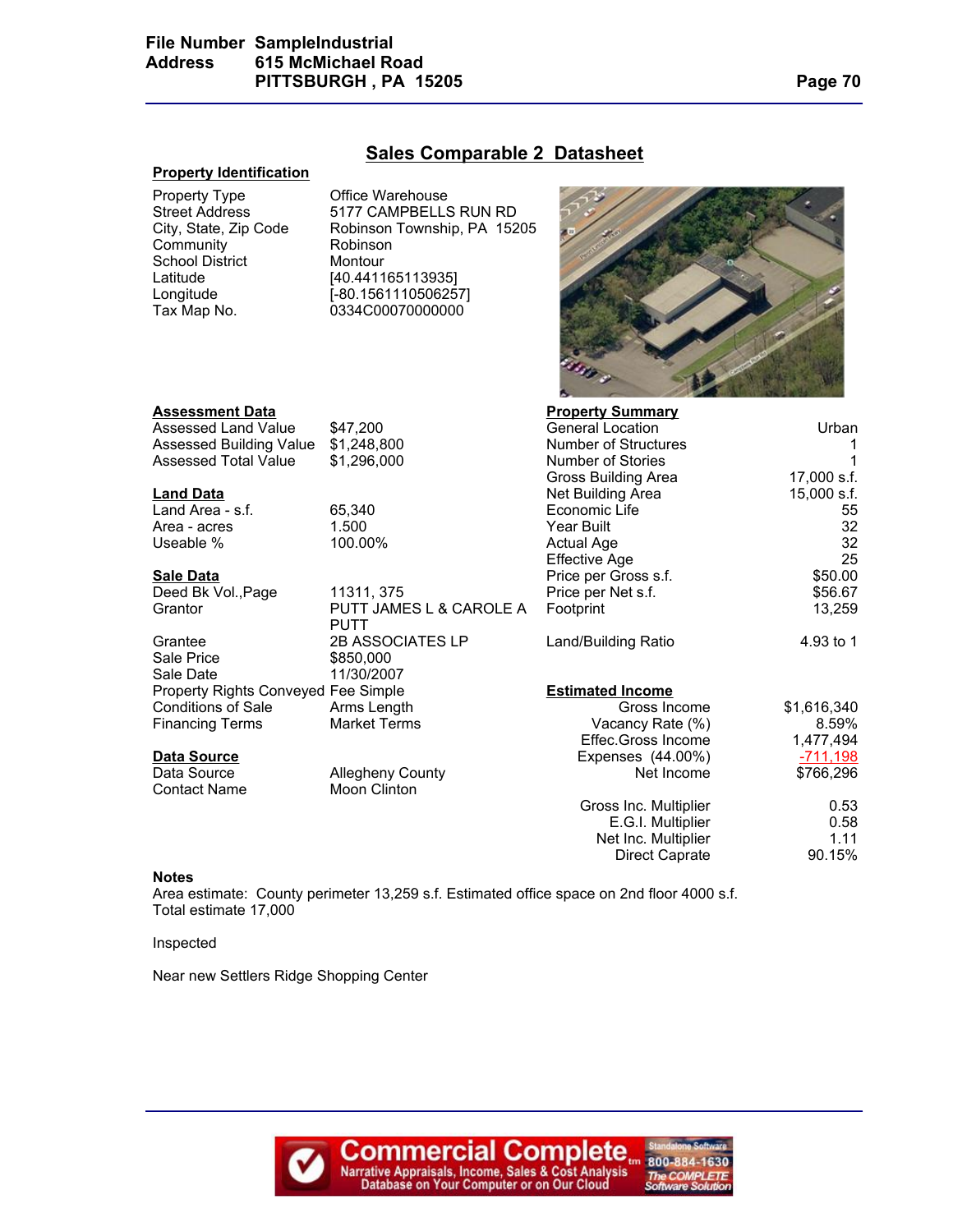Property Type Industrial<br>Property Sub-Type Warehous Property Name United Stationers City, State, Zip Code County<br>
Latitude 640.68 Longitude  $\overline{C}$ -80.1113698856947]

# Warehouse/Distribution Street Address 760 Commonwealth Dr<br>City, State, Zip Code Warrendale, PA 15086 Community RIDC Thorn Hill Ind Park [40.6842181547943] Tax Map No. 130-4F110-14E1A-0000

# **Sales Comparable 3 Datasheet**



# **Land Data**<br> **Land Area - s.f.** 370.260 **Property Summary**<br> **Property Summary**

| Land Area - s.i |
|-----------------|
| Area - acres    |
| Useable %       |
| Zoning          |

Space Classification B Occupancy Type Light Industrial Typical Rental Area 124,000 Paid by Tenant NNN Lease Base Rate \$6.00 Lease Effective Rate \$7.00

#### **Property Description**

This warehouse/distribution building has a concrete panel exterior with structural steel frame. It has 14 loading dock doors. The size of the office area could not be confirmed, but is estimated to be less than 10% of the total building area.

At the time of sale, United Stationers occupied the entire building as a tenant. Terms of the lease were not disclosed.





|                      |                           |                      | n              |
|----------------------|---------------------------|----------------------|----------------|
| <b>Sale Data</b>     |                           | Gross Building Area  | $124,000$ s.f. |
| Deed Bk Vol., Page   | 003129                    | Net Building Area    | 124,000 s.f.   |
| Grantor              | Robinson Properties, L.P. | Economic Life        | 50             |
| Grantee              | Broadway Partners 2, LLC  | Year Built           | 33             |
| Sale Price           | \$6,900,000               | Effective Age        | 12             |
| Sale Date            | 2/15/2008                 | Price per Gross s.f. | \$55.65        |
|                      |                           | Price per Net s.f.   | \$55.65        |
| <b>Typical Lease</b> |                           | Footprint            | 124.000        |
| Space Classification | В                         | Land/Building Ratio  | 2.99 to 1      |

 $800 -$ 

CO

Number of Stories 100.000 Number of Stories 100.000 Number 100.000 Number 100.000 Number 100.000 Number 100.00

Building Style Warehouse/Distributio

Parent Area - Suburban - Suburban - Suburban - Suburban - Suburban - Suburban - Suburban - Suburban - Suburban - Suburban - Suburban - Suburban - Suburban - Suburban - Suburban - Suburban - Suburban - Suburban - Suburban -Area - acres 8.500 Number of Structures 1

LI, County **Parking Spaces** 142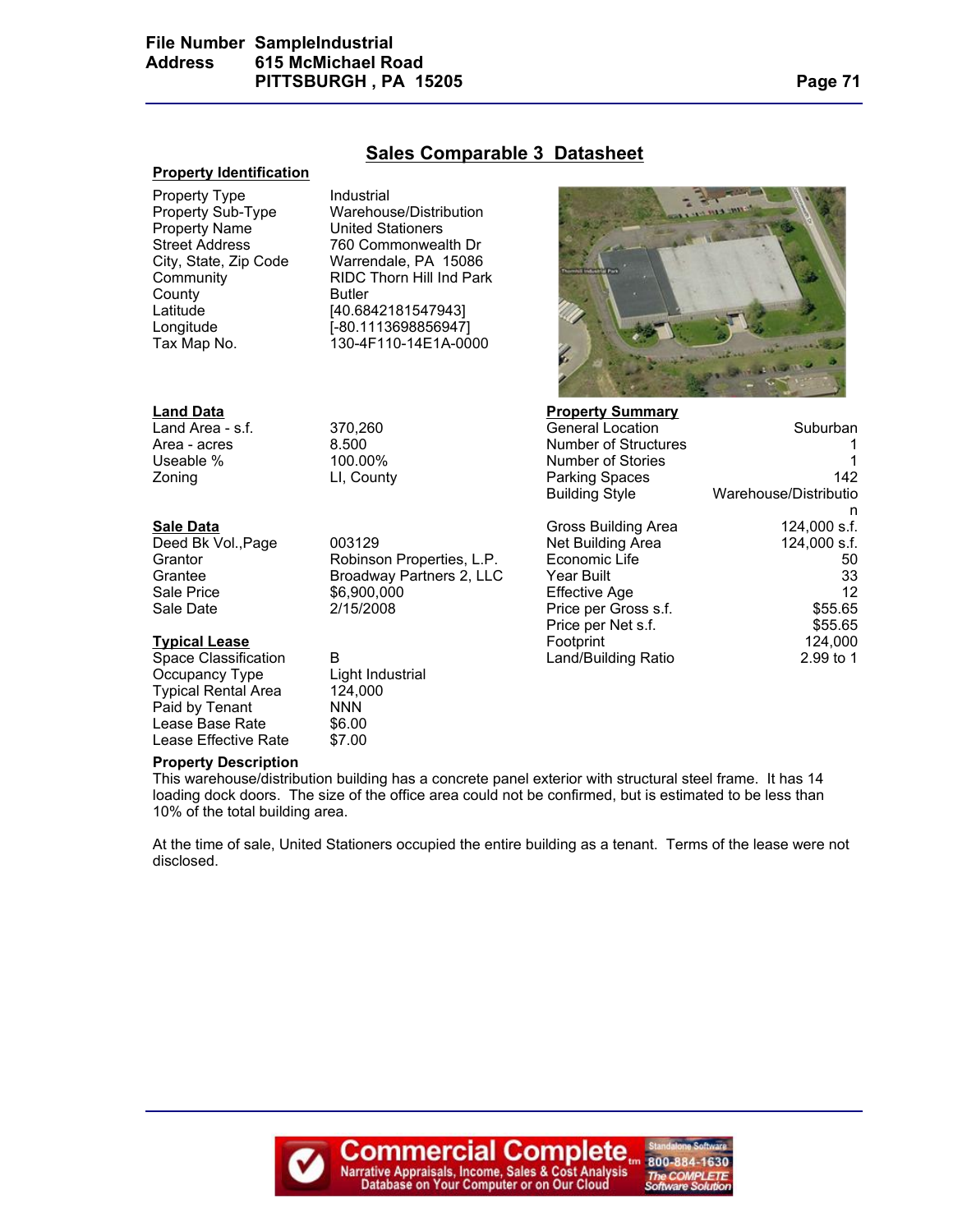Property Type **OFFICE/WAREHOUSE** Property Sub-Type Light Manufacturing City, State, Zip Code Community<br>
School District<br>
Montour School District<br>Latitude Latitude [40.4454723488705]<br>Longitude [-80.1588233698413 Longitude [-80.1588233698413]

Street Address 6350 CAMPBELLS RUN RD<br>City, State, Zip Code FRA 15205 0335P00017000000

### **Sales Comparable 4 Datasheet**



| Assessed Land Value            | \$483.500  |
|--------------------------------|------------|
| <b>Assessed Building Value</b> | \$1,209,50 |
| Assessed Total Value           | \$1,693,00 |
|                                |            |

| Land Area - s.f. | 182             |
|------------------|-----------------|
| Area - acres     | 4.1             |
| Useable %        | 10 <sub>C</sub> |

Conditions of Sale **Arms Length** Financing Terms Market Terms

Data Source **Allegheny County** 

**Notes** Google Earth  $70 \times 350 = 24,500$  $142 \times 175 = 24,850$  $60 \times 20 = 1,200$  $25 \times 70 = 1,750$  $total = 52,300$ 

County GIS  $28,543 + 24,500 = 53,043$ 

# Grantor TMI INTERNATIONAL LLC Price per Gross s<br>Grantee BCL PITTSBURGH LLC Price per Net s.f. Sale Date 12/21/2006 **Footprint** 63,043 Property Rights Conveyed Fee Simple Land/Building Ratio 3.43 to 1

#### Assessed Contract Location Contract Location Urban<br>1 1930 General Location Urban<br>1 Assessed Building Value \$1,209,500 Number of Structures 1 **Number of Stories** No. of Units 4 **Land Data Building Style Contract Contract Contract Development Building Style Contract Office/Warehouse** Land Area - s.f. 182,033 Gross Building Area 53,043 s.f. Area - Area - Area 53,043 S.f. Area 53,043 s.f. Area 53,043 s.f. Area 53,043 s.f. Area 53,043 s.f. Area 53,043 Useable % 100.00% Economic Life 55 Year Built 31 **Sale Data** 31 **Sale Data** Actual Age **31** Deed Bk Vol.,Page 13015, 126 Effective Age Effective Age 15<br>Grantor TMI INTERNATIONAL LLC Price per Gross s.f. \$67.87 Grantee BCL PITTSBURGH LLC Price per Net s.f. \$67.87 Sale Price \$3,600,000 Price/Unit \$900,000

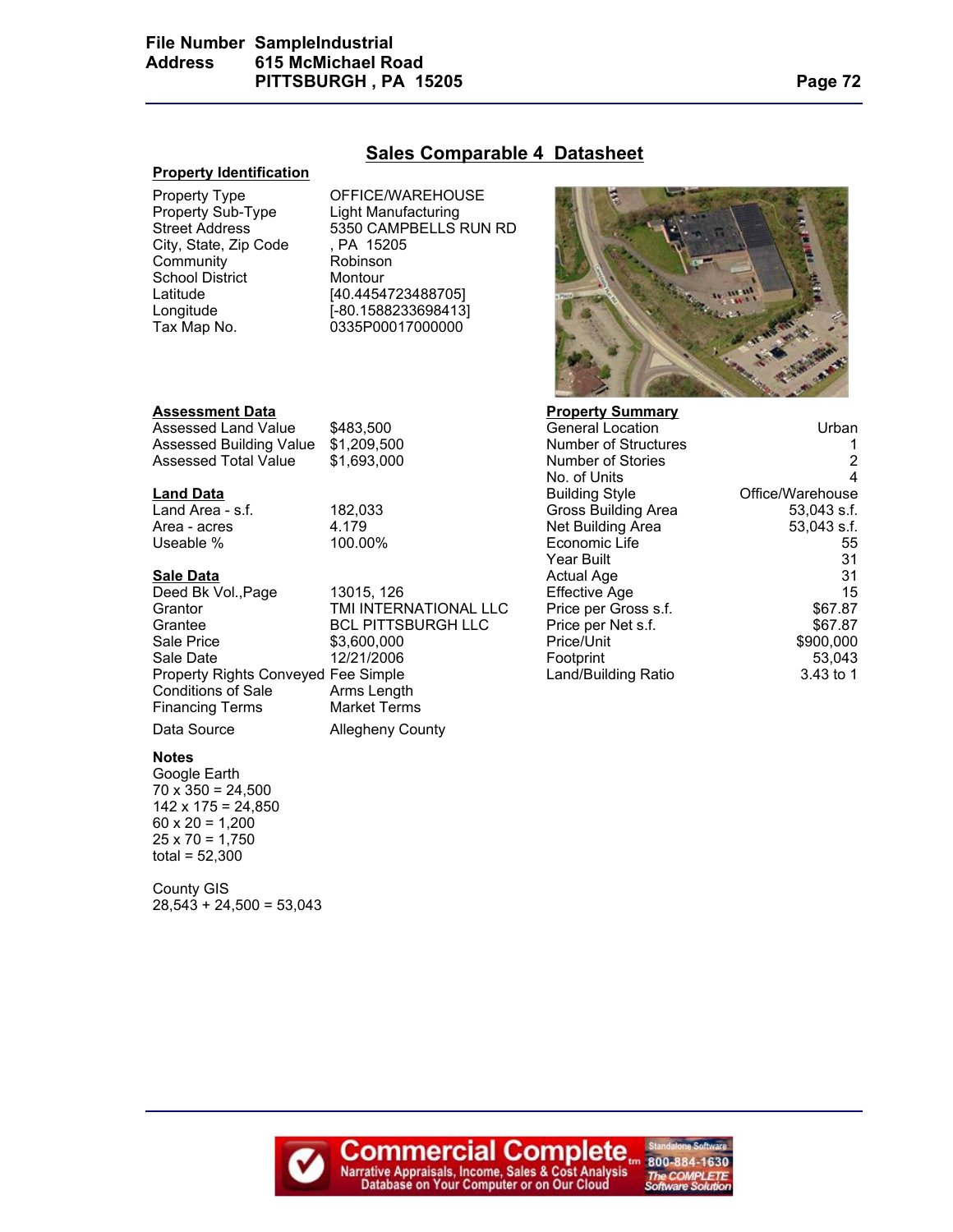| <b>Sales Comparison Grid</b>                                                                                                                                                                    |                                                               |                                                            |                                                                                                                                                           |                                                                                |                                                         |  |
|-------------------------------------------------------------------------------------------------------------------------------------------------------------------------------------------------|---------------------------------------------------------------|------------------------------------------------------------|-----------------------------------------------------------------------------------------------------------------------------------------------------------|--------------------------------------------------------------------------------|---------------------------------------------------------|--|
|                                                                                                                                                                                                 | Subject                                                       | Comparable 1                                               | Comparable 2                                                                                                                                              | Comparable 3                                                                   | Comparable 4                                            |  |
|                                                                                                                                                                                                 |                                                               |                                                            |                                                                                                                                                           |                                                                                |                                                         |  |
| Distance from Subject<br>Reference Number                                                                                                                                                       |                                                               | .14 miles                                                  | .79 miles                                                                                                                                                 | 16.93 miles                                                                    | 1.00 miles                                              |  |
| Property Name                                                                                                                                                                                   | SampleIndustrial<br>SAMPLE-THIS IS NOT AN<br><b>APPRAISAL</b> |                                                            |                                                                                                                                                           | <b>United Stationers</b>                                                       |                                                         |  |
| <b>Street Address</b><br>City, State, Zip Code                                                                                                                                                  | 615 McMichael Road<br>PITTSBURGH, PA 15205                    | PITTSBURGH, PA 15205                                       | 4 ZESTA DR 5177 CAMPBELLS RUN RD<br>Robinson Township, PA                                                                                                 | Warrendale, PA 15086                                                           | 760 Commonwealth Dr 5350 CAMPBELLS RUN RD<br>, PA 15205 |  |
| Tax Map No.<br>Grantor                                                                                                                                                                          | 0265F00004000000<br>DELUXE FINANCIAL                          | 0265F00308000000                                           | 15205<br>0334C00070000000<br>AUMA ACTUATORS INCPUTT JAMES L & CAROLE A                                                                                    | 130-4F110-14E1A-0000<br>Robinson Properties, L.P.                              | 0335P00017000000<br>TMI INTERNATIONAL LLC               |  |
| Grantee                                                                                                                                                                                         | SERVICES INC<br><b>GHOSTLY PEARL LP</b>                       | ZESTA PROPERTIES LLC                                       | PUTT<br>2B ASSOCIATES LP                                                                                                                                  | Broadway Partners 2, LLC                                                       | <b>BCL PITTSBURGH LLC</b>                               |  |
| Sale Price                                                                                                                                                                                      | \$1,600,000                                                   | \$1,360,000                                                | \$850,000                                                                                                                                                 | \$6,900,000                                                                    | \$3,600,000                                             |  |
| Sale Date<br><b>COMMENTS</b>                                                                                                                                                                    | 11/17/2006<br>Lease text                                      | 2/17/2005                                                  | 11/30/2007<br>This comparable property is<br>located near the Parkway<br>West and the new Settlers'<br>Ridge Shopping Center.                             | 2/15/2008                                                                      | 12/21/2006                                              |  |
|                                                                                                                                                                                                 |                                                               |                                                            | Adjustments were made for<br>Ceiling Height and<br>Access/Visibility.                                                                                     |                                                                                |                                                         |  |
| <b>Property Rights Conveyed</b><br><b>Financing Terms</b><br>Conditions of Sale                                                                                                                 | Fee Simple<br>Market Terms<br>Arms Length                     | Fee Simple<br><b>Market Terms</b><br>Arms Length<br>30.000 | Fee Simple<br><b>Market Terms</b><br>Arms Length                                                                                                          |                                                                                | Fee Simple<br>Market Terms<br>Arms Length<br>53.043     |  |
| Comp.Bldg.Gross s.f.<br>Comp.Sale Price/Gross s.f.<br><b>ADJUSTMENTS</b>                                                                                                                        |                                                               | \$45.33                                                    | 17,000<br>\$50.00                                                                                                                                         | 124.000<br>\$55.65                                                             | \$67.87                                                 |  |
| Time/Mkt Cond.Multiplier<br>based on 4.00% annl.chg.<br>Time Adj.Price/Gross s.f.                                                                                                               |                                                               | 1.119<br>\$50.72                                           | 1.007<br>\$50.37                                                                                                                                          | 0.999<br>\$55.59                                                               | 1.045<br>\$70.93                                        |  |
| Location                                                                                                                                                                                        | Good                                                          |                                                            | Equal                                                                                                                                                     |                                                                                |                                                         |  |
| <b>Construction Features</b>                                                                                                                                                                    | 15% Finished                                                  | 0.00%<br>0.00%                                             | 0.00%<br>Any descriptive text up to 255<br>characters can be entered in<br>the comment fields that will<br>appear above each line<br>adjustment.<br>0.00% | 0.00%<br>0.00%                                                                 | 0.00%<br>0.00%                                          |  |
| Age                                                                                                                                                                                             | Eff.Age 25 yrs                                                | 0.00%                                                      | Similar<br>0.00%                                                                                                                                          | 0.00%                                                                          | 0.00%                                                   |  |
| Condition                                                                                                                                                                                       | Average                                                       | 0.00%                                                      | Average<br>0.00%                                                                                                                                          | 0.00%                                                                          | 0.00%                                                   |  |
| <b>Access</b>                                                                                                                                                                                   |                                                               | 0.00%                                                      | Equal<br>0.00%                                                                                                                                            | 0.00%                                                                          | 0.00%                                                   |  |
| <b>Ceiling Height</b>                                                                                                                                                                           | <b>Ceiling Height 16'</b>                                     | 0.00%                                                      | Ceiling Height 18'<br>$-5.00%$                                                                                                                            | 0.00%                                                                          | 0.00%                                                   |  |
| <b>Visibility</b>                                                                                                                                                                               | Average                                                       | 0.00%                                                      | Visible from I-376<br>$-10.00%$                                                                                                                           | 0.00%                                                                          | 0.00%                                                   |  |
| <b>Total Line Adjustments</b>                                                                                                                                                                   |                                                               | $0.00\%$                                                   | $-15.00%$                                                                                                                                                 | $0.00\%$                                                                       | 0.00%                                                   |  |
| Adj. Price/Gross s.f.                                                                                                                                                                           |                                                               | \$50.72                                                    | \$42.82                                                                                                                                                   | \$55.59                                                                        | \$70.93                                                 |  |
| Subject Bldg. Gross s.f.<br><b>Indicated Total Value</b>                                                                                                                                        | 43,510                                                        | 43,510<br>\$2,206,827                                      | 43,510<br>\$1,862,663                                                                                                                                     | 43,510<br>\$2,418,721                                                          | 43,510<br>\$3,086,164                                   |  |
| Weight *                                                                                                                                                                                        |                                                               | 0.259740                                                   | 0.220779                                                                                                                                                  | 0.259740                                                                       | 0.259740                                                |  |
| Value Per Gross s.f.                                                                                                                                                                            |                                                               | \$50.72                                                    | \$42.81                                                                                                                                                   | \$55.59                                                                        | \$70.93                                                 |  |
| <b>Total Gross Adjustments</b><br><b>Total Net Adiustments</b>                                                                                                                                  |                                                               | 0.00%<br>11.88%                                            | 15.00%<br>$-14.37%$                                                                                                                                       | $0.00\%$<br>$-0.10%$                                                           | 0.00%<br>4.52%                                          |  |
| Percentages are provided as a guide and include a Time Adj. if applied. Individual percentages may not add up due to rounding and compounding<br>Value Per Gross S.F.<br><b>Indicated Value</b> | <b>Mean Value</b><br>\$55.01<br>\$2,393,594                   | <b>Weighted Value</b><br>\$55.49<br>\$2,414,280            | <b>Std Deviation</b><br>\$11.85<br>\$515,446<br>* Weight: (1-Gross Adjust.percent) of Comp divided by sum of (1-Gross Adjust.percent) of all Comps        | 2 of 4 comps (50.00%) fall<br>within 1 Standard Deviation<br>of the Mean Value |                                                         |  |

Commercial Complete m Standalone Software<br>
Narrative Appraisals, Income, Sales & Cost Analysis<br>
Database on Your Computer or on Our Cloud<br>
Software Solution

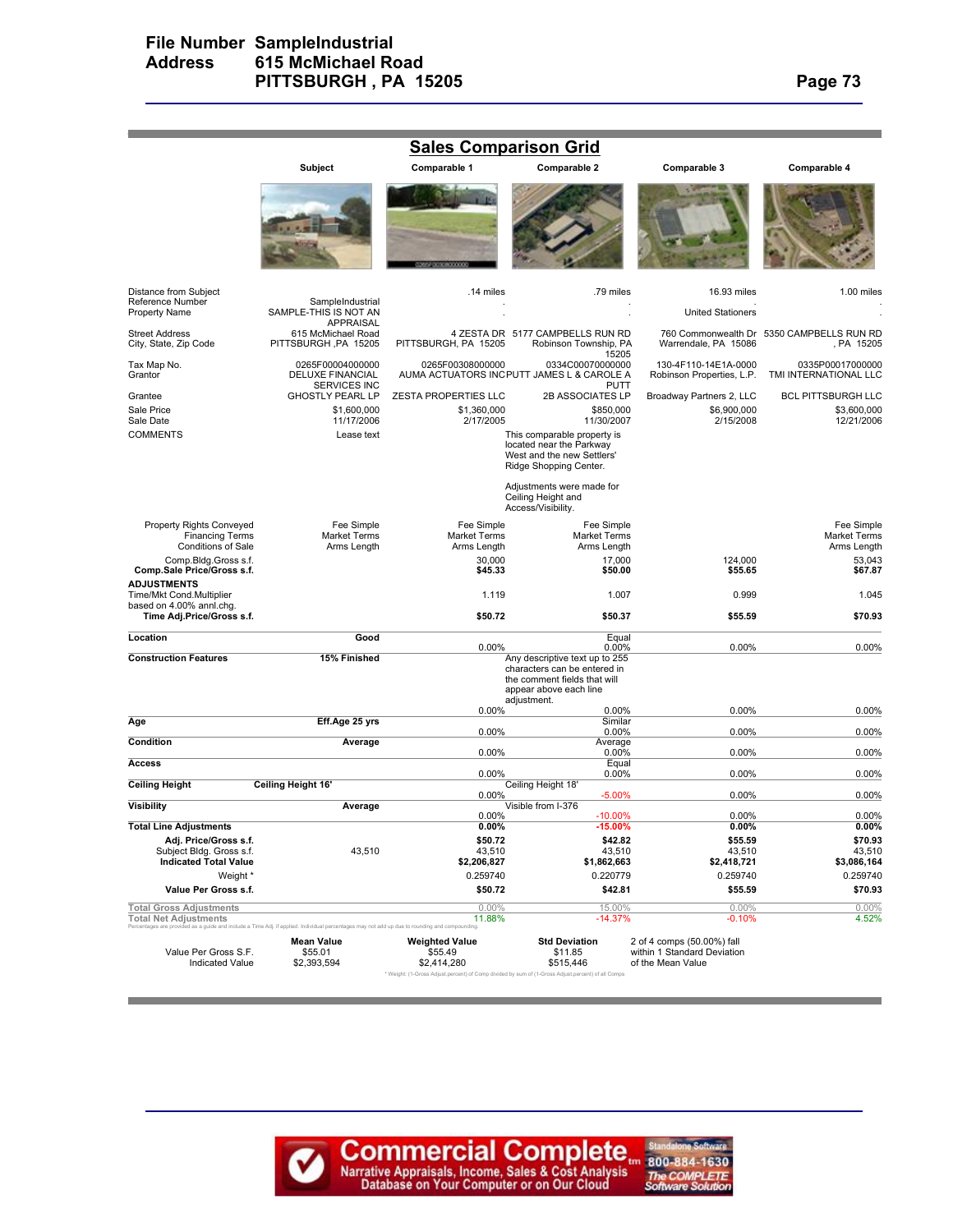### **Sales Comparables Map**



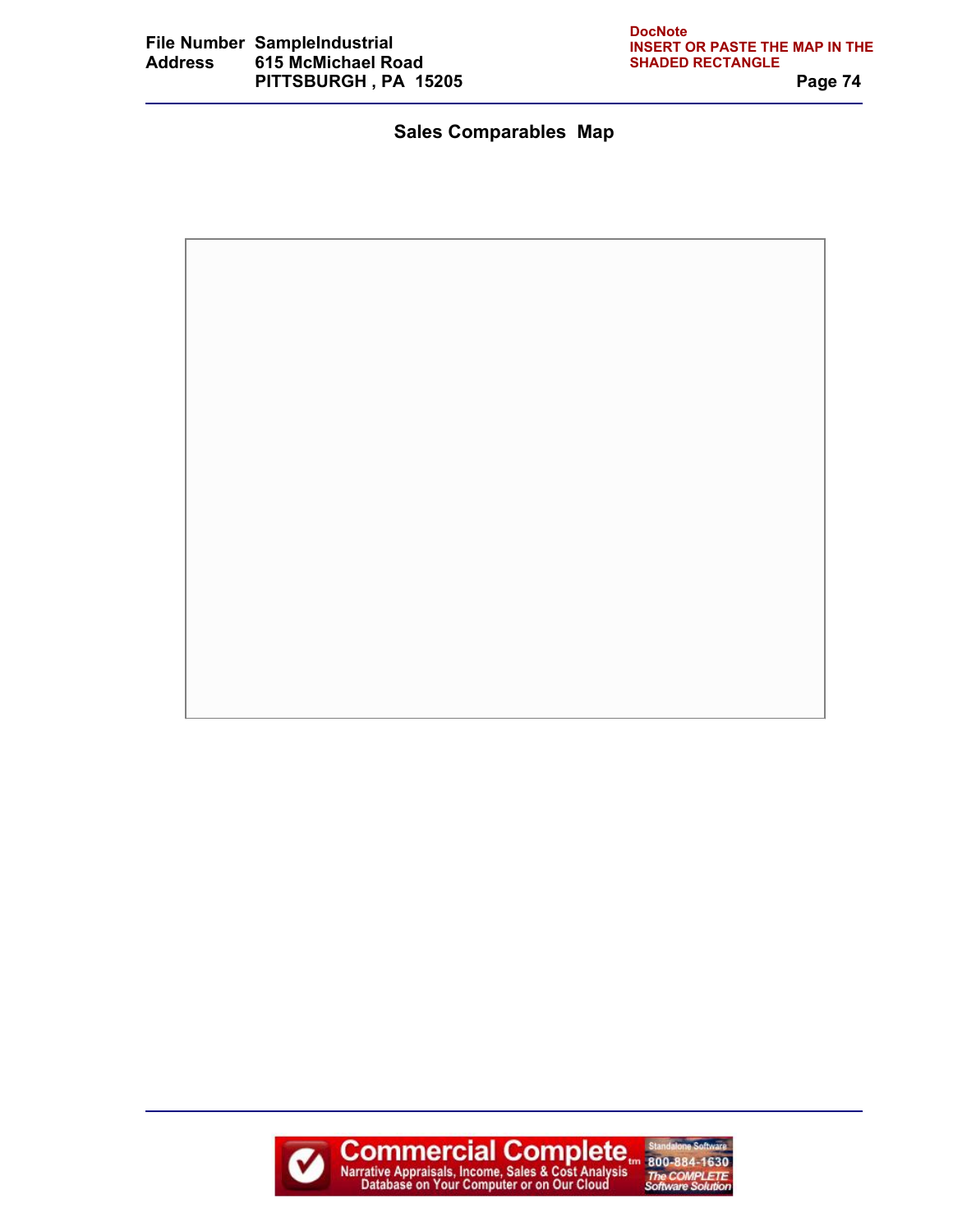## **COST APPROACH**

The **Cost Approach** is the method where Market Value is developed by estimating the land value as if unimproved; estimating the cost new of the improvements, deducting total accrued depreciation (loss in value from all causes of depreciation -- physical, functional, and economic) and adding the depreciated value of lot improvements and entrepreneurial profit.

This approach is based upon the premise that an informed purchaser will pay no more than the cost of producing a substitute property with the same utility as the subject property. The Cost Approach is generally most reliable when the buildings are relatively new or suffer only minor depreciation. As properties age, the estimation of accrued depreciation becomes more difficult and the Cost Approach less reliable.

#### **Land Value**

When valuing unimproved land, it is assumed to be at its Highest and Best Use. The Highest and Best Use of the subject land was previously determined under the Highest and Best Use analysis.

The site contains approximately 7.5666 acres, 90.00% of which was determined to be useable. Based upon location, use, size and topography, we searched for sites that had similar characteristics. The sales finally chosen were determined to be the best comparables considering time of sale, size, topography, available utilities, zoning, configuration and especially Highest and Best Use and location. **Based upon these sales, the land value of the subject property was determined to be \$500,000.**

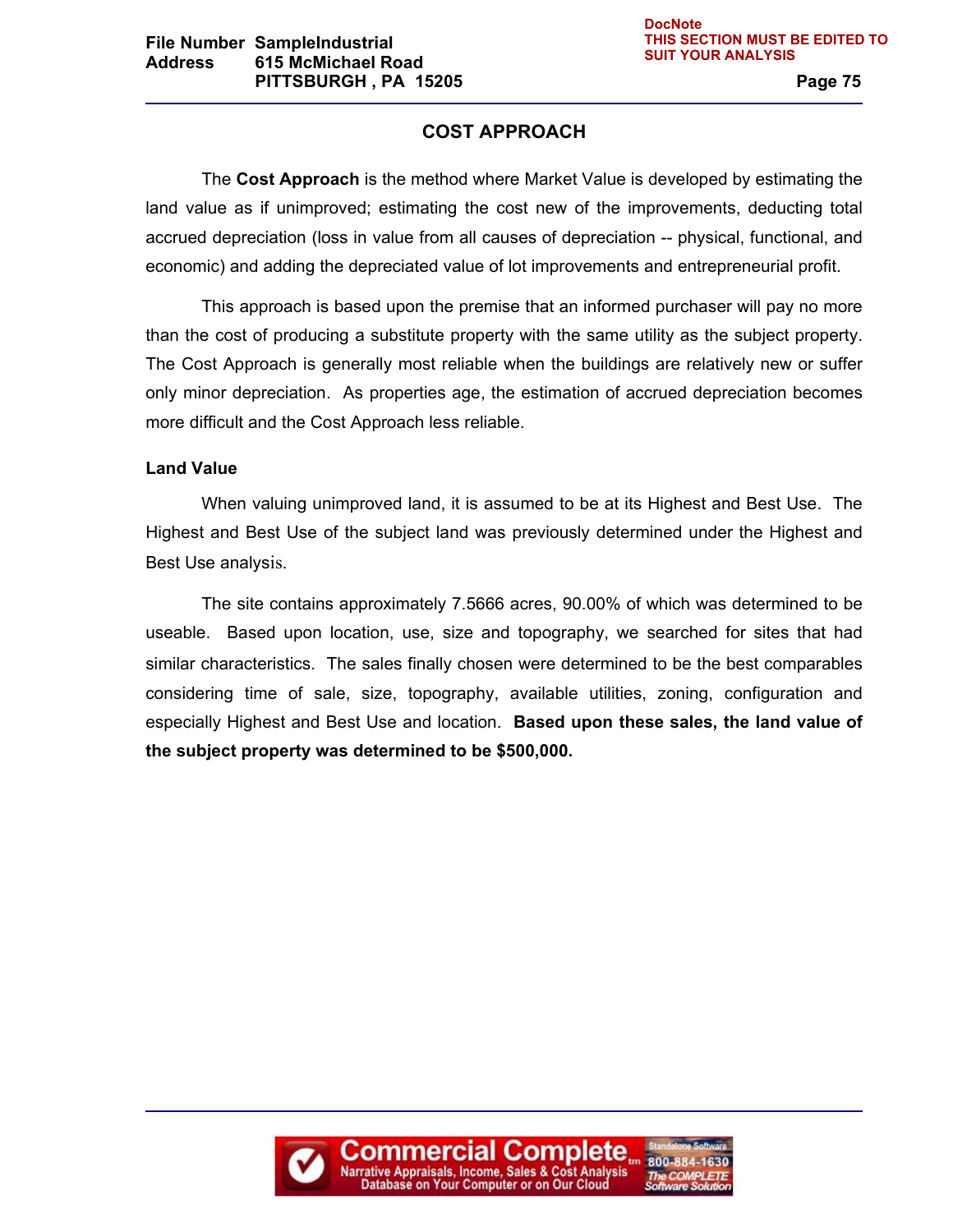#### **Property Identification**

Property Sub-Type Land Sale<br>Street Address Bateman Road Street Address<br>City, State, Zip Code City, State, Zip Code OAKDALE, PA 15071<br>Community **Contains Contain** North Fayette Community<br>
School District<br>
West Alleghen School District West Allegheny<br>
County Allegheny County<br>
Latitude 610.391111 Latitude [40.391111]<br>
Longitude [-80.198889] Longitude [-80.198889]<br>Tax Map No. 0799A00010

# **Land Comparable 1 Datasheet**

Property Type **VACANT COMMERCIAL LAND**<br>Property Sub-Type Land Sale 0799A00010000000



| <b>Assessment Data</b>      |                             | <b>Property Summary</b> |           |
|-----------------------------|-----------------------------|-------------------------|-----------|
| Assessed Land Value         | \$76,800                    | General Location        | Urban     |
| <b>Assessed Total Value</b> | \$76,800                    | Price per s.f.-Land     | \$2.70    |
|                             |                             | Price per Acre          | \$117,630 |
| <b>Land Data</b>            |                             | Price per F.F.          | \$4,070   |
| Land Area - s.f.            | 150,718                     |                         |           |
| Area - acres                | 3.460                       |                         |           |
| Useable %                   | 100.00%                     |                         |           |
| <b>Front Feet</b>           | 100                         |                         |           |
| Sale Data                   |                             |                         |           |
| Deed Bk Vol., Page          | 12639, 490                  |                         |           |
| Grantor                     | <b>GERNEY GLENN A &amp;</b> |                         |           |
|                             | PATRICIA L (W)              |                         |           |
| Grantee                     | DIVITO BRIAN A              |                         |           |
| Sale Price                  | \$407,000                   |                         |           |
| Sale Date                   | 10/24/2007                  |                         |           |
| Data Source                 | <b>Allegheny County</b>     |                         |           |
|                             |                             |                         |           |

# **Property Description**

county says 0 Christy St

| <b>Property Summary</b> |           |
|-------------------------|-----------|
| <b>General Location</b> | Urban     |
| Price per s.f.-Land     | \$2.70    |
| Price per Acre          | \$117.630 |
| Price per F.F.          | \$4.070   |

800-884-

The COM

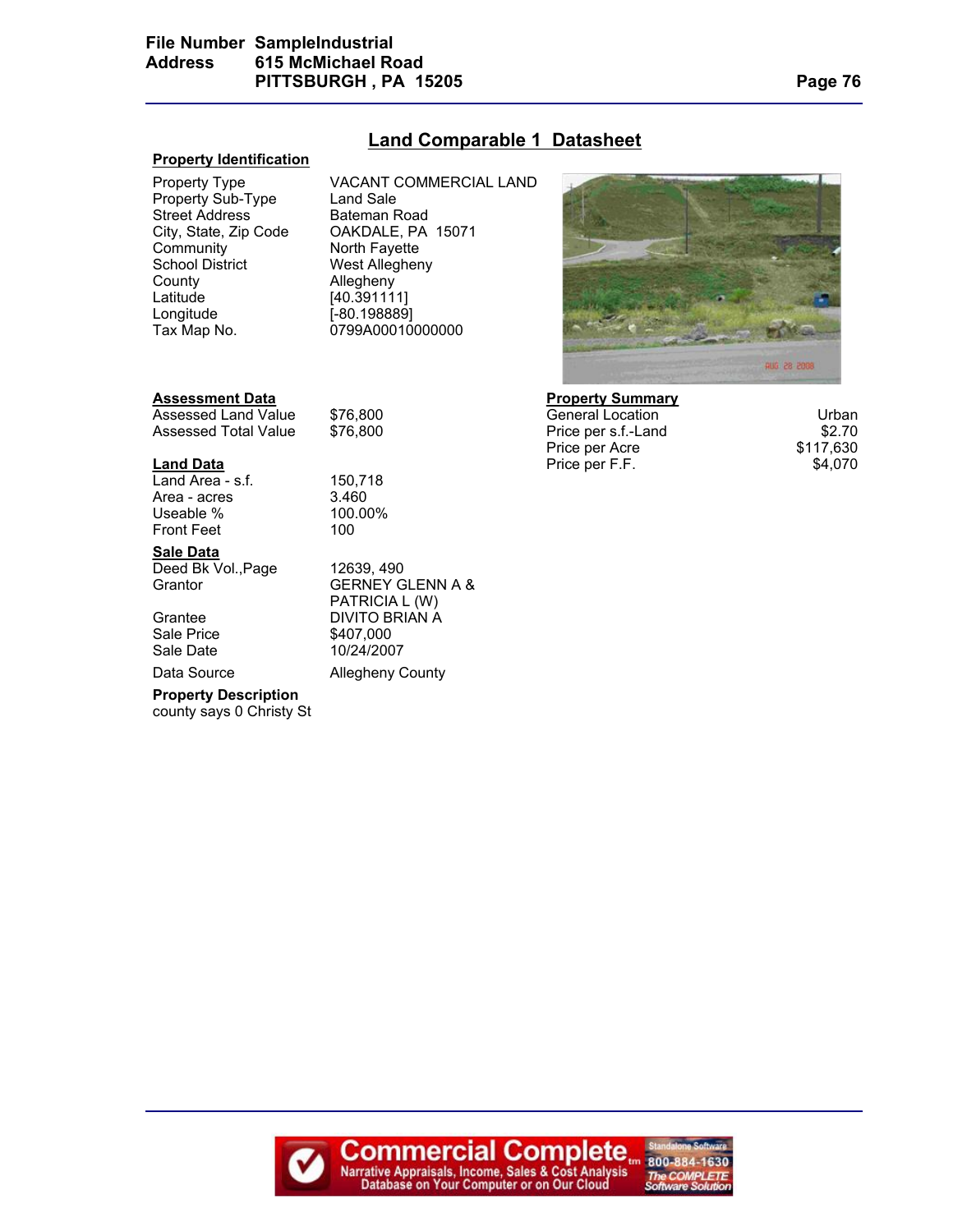# **Property Identification**

Property Type Land<br>Property Sub-Type Industrial Property Sub-Type Street Address Kappa Drive Community RIDC Industrial Park<br>School District Fox Chapel School District<br>County County<br>
Latitude 619 140.52376 Longitude [-79.94612] Tax Map No. 291-J-23

City, State, Zip Code O'Hara Township, Pa 15116  $[40.523761]$ 



Price per Acre

# **Land Data**<br> **Land Area - s.f.** 332,406 **Property Summary**<br> **Price per s.f.-Land**

Zoning Light Industrial Price per F.F. \$2,875

Land Area - s.f. 332,406 Price per s.f.-Land \$1.73 Area - acres 7.631 Price/Useable Land \$1.92 Front Feet 200 200 Price per Use.Acre \$83,723

# **Sale Data**

Sale Price \$575,000<br>Sale Date \$/28/2006

Grantor REGIONAL INDUSTRIAL DEVELOPMENT CORP Grantee O'HARA CAPITAL PARTNERS LP 8/28/2006 Data Source **Allegheny County** 

#### **Property Description**

This property is located in the RIDC Industrial Park in O'Hara Township



# **Land Comparable 2 Datasheet**

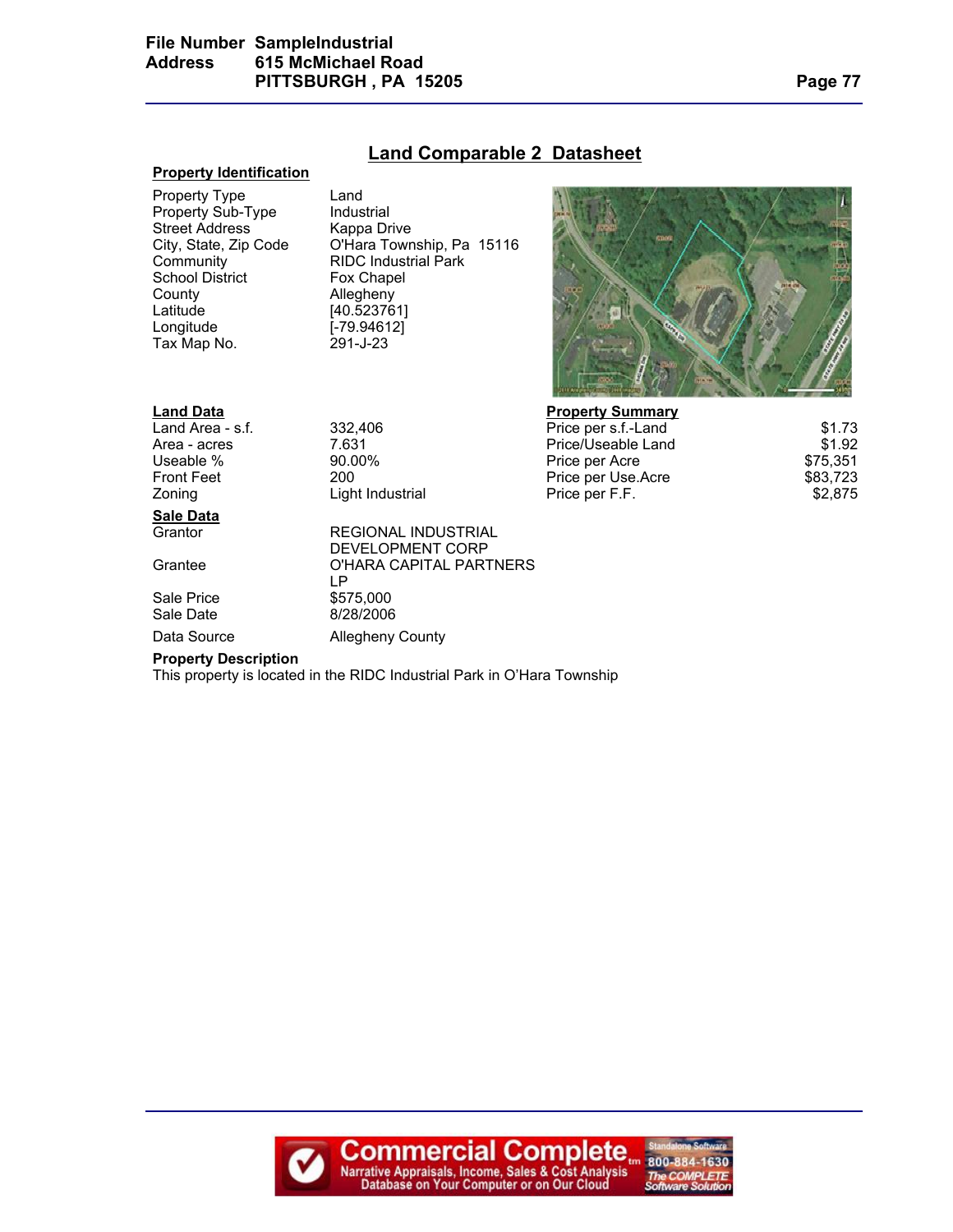#### **Property Identification**

Property Type **Vacant Land** Street Address Casteel Dr<br>City, State, Zip Code North Faye County **Allegheny**<br>
Latitude [40.51053] Latitude [40.51053]<br>Longitude [-80.18240] Tax Map No.

City, State, Zip Code North Fayette, Pa 15108  $[-80.182409]$ <br>413-p-4

**Land Comparable 3 Datasheet**



| Land Area - s.f.  |  |
|-------------------|--|
| Area - acres      |  |
| Useable %         |  |
| <b>Front Feet</b> |  |

Deed Bk Vol., Page 12739, 177

Sale Price \$85,000<br>Sale Date 2/3/2006 Sale Date

Grantor WESTERN ALLEGHENY COUNTY MUNICIPAL Grantee CICKO COMPANY LLC<br>
Sale Price \$85.000 Data Source **Allegheny County** 

#### **Land Data Property Summary**<br> **Land Area - s.f.** 88.540 **Property Summary**<br> **Property Summary** Page 1,500 s.f.<br>
2.033 Price per s.f. - Land \$0.96 Area - acres 2.033 Price per s.f.-Land \$0.96 Price/Useable Land Frice per Acre **1996** S41,810 Price per Use.Acre **\$55,747 Sale Data Sale Data Sale Data Price per F.F.** \$283

#### **Property Description**

county lists as Scott Road 15071

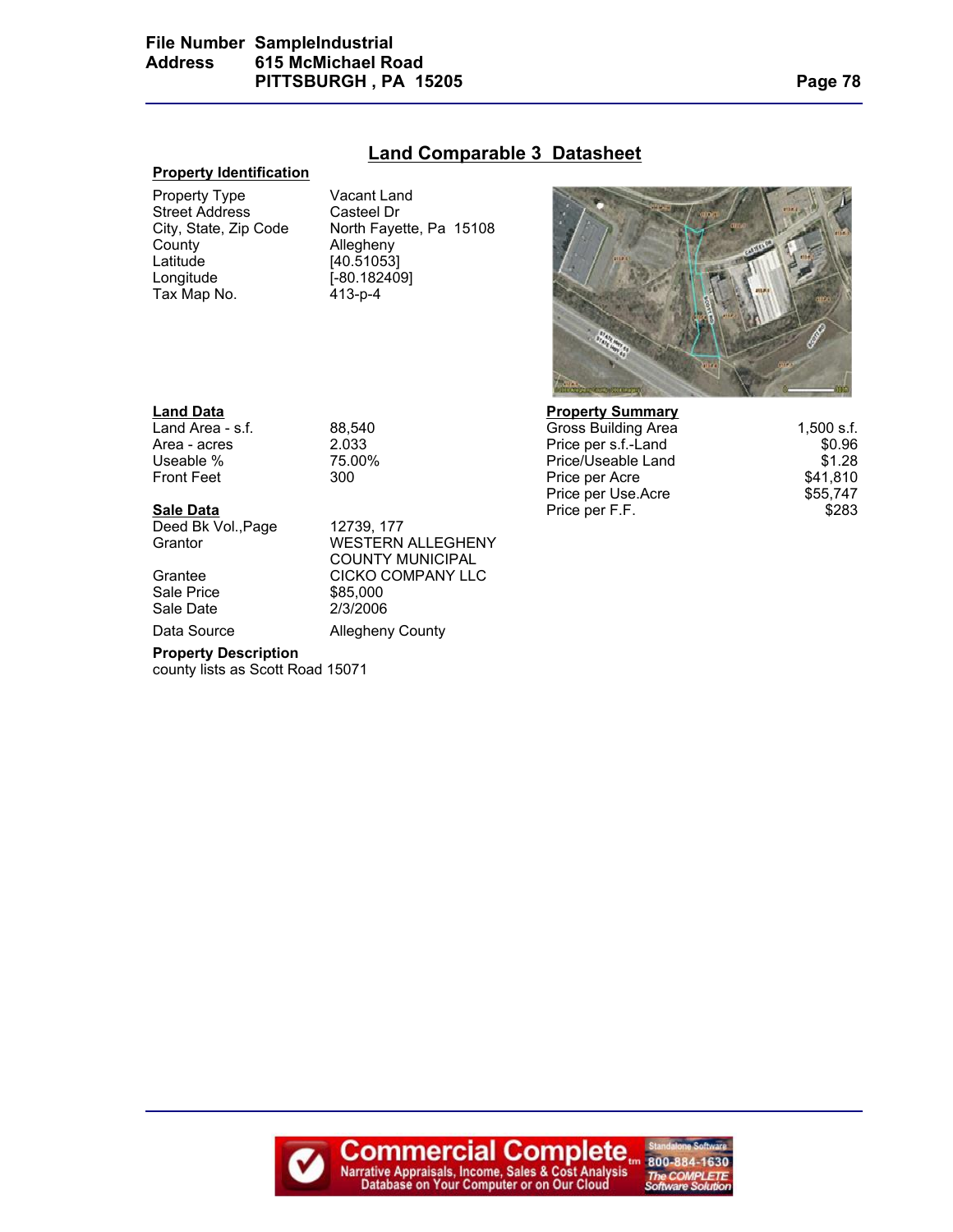|                                                                                                              | <b>Land Comparison Grid</b>                                                                                                                        |                                                                                                                                                                                 |                                                                                                                                                   |
|--------------------------------------------------------------------------------------------------------------|----------------------------------------------------------------------------------------------------------------------------------------------------|---------------------------------------------------------------------------------------------------------------------------------------------------------------------------------|---------------------------------------------------------------------------------------------------------------------------------------------------|
|                                                                                                              | Comparable 1                                                                                                                                       | Comparable 2                                                                                                                                                                    | Comparable 3                                                                                                                                      |
|                                                                                                              |                                                                                                                                                    |                                                                                                                                                                                 |                                                                                                                                                   |
| Distance from Subject<br><b>Street Address</b><br>City, State, Zip Code<br>Tax Map No.<br>Grantor<br>Grantee | 4.56 miles<br>Bateman Road<br>0799A00010000000<br><b>GERNEY GLENN A &amp;</b><br>PATRICIA L (W)<br><b>DIVITO BRIAN A</b>                           | 11.76 miles<br>Kappa Drive<br>OAKDALE, PA 15071 O'Hara Township, Pa 15116<br>291-J-23<br><b>REGIONAL INDUSTRIAL</b><br>DEVELOPMENT CORP<br>O'HARA CAPITAL<br><b>PARTNERS LP</b> | 5.32 miles<br>Casteel Dr<br>North Fayette, Pa 15108<br>413-p-4<br><b>WESTERN ALLEGHENY</b><br><b>COUNTY MUNICIPAL</b><br><b>CICKO COMPANY LLC</b> |
| Sale Price<br>Sale Date                                                                                      | \$407,000<br>10/24/2007                                                                                                                            | \$575,000<br>8/28/2006                                                                                                                                                          | \$85,000<br>2/3/2006                                                                                                                              |
| <b>COMMENTS</b>                                                                                              | The comparable is located in<br>the Parkway West corridor<br>near the Greater Pittsburgh<br>International Airport.<br>The comparable benefits from |                                                                                                                                                                                 |                                                                                                                                                   |
|                                                                                                              | its superior location near the<br>airport and it also enjoys<br>superior visibility.                                                               |                                                                                                                                                                                 |                                                                                                                                                   |
| Comp.Land-Useable acres<br>Comp.Land per acre                                                                | 3.460<br>\$117,630                                                                                                                                 | 6.868<br>\$83,723                                                                                                                                                               | 1.524<br>\$55,758                                                                                                                                 |
| <b>ADJUSTMENTS</b>                                                                                           |                                                                                                                                                    |                                                                                                                                                                                 |                                                                                                                                                   |
| Zoning                                                                                                       | $-20,000$                                                                                                                                          | 0                                                                                                                                                                               | 0                                                                                                                                                 |
| <b>Other</b>                                                                                                 | $-15,000$                                                                                                                                          | $\Omega$                                                                                                                                                                        | 0                                                                                                                                                 |
| Adj.Comp.Land per acre<br>Subject Land-Useable acres                                                         | \$82,630<br>6.810                                                                                                                                  | \$83,723<br>6.810                                                                                                                                                               | \$55,758<br>6.810                                                                                                                                 |
| <b>Indicated Total Value</b>                                                                                 | \$562,703                                                                                                                                          | \$570,148                                                                                                                                                                       | \$379,708                                                                                                                                         |
|                                                                                                              |                                                                                                                                                    |                                                                                                                                                                                 |                                                                                                                                                   |
| Weight *                                                                                                     | 0.259933                                                                                                                                           | 0.370034                                                                                                                                                                        | 0.370034                                                                                                                                          |
| <b>Total Gross Adjustments</b><br><b>Total Net Adjustments</b>                                               | 29.75%<br>$-29.75%$                                                                                                                                | $0.00\%$<br>0.00%                                                                                                                                                               | $0.00\%$<br>0.00%                                                                                                                                 |
| Value Per Acre<br><b>Indicated Value</b>                                                                     | <b>Mean Value</b><br>\$74,037<br>\$504,186                                                                                                         | <b>Weighted Value</b><br>\$73,091<br>\$497,744                                                                                                                                  |                                                                                                                                                   |

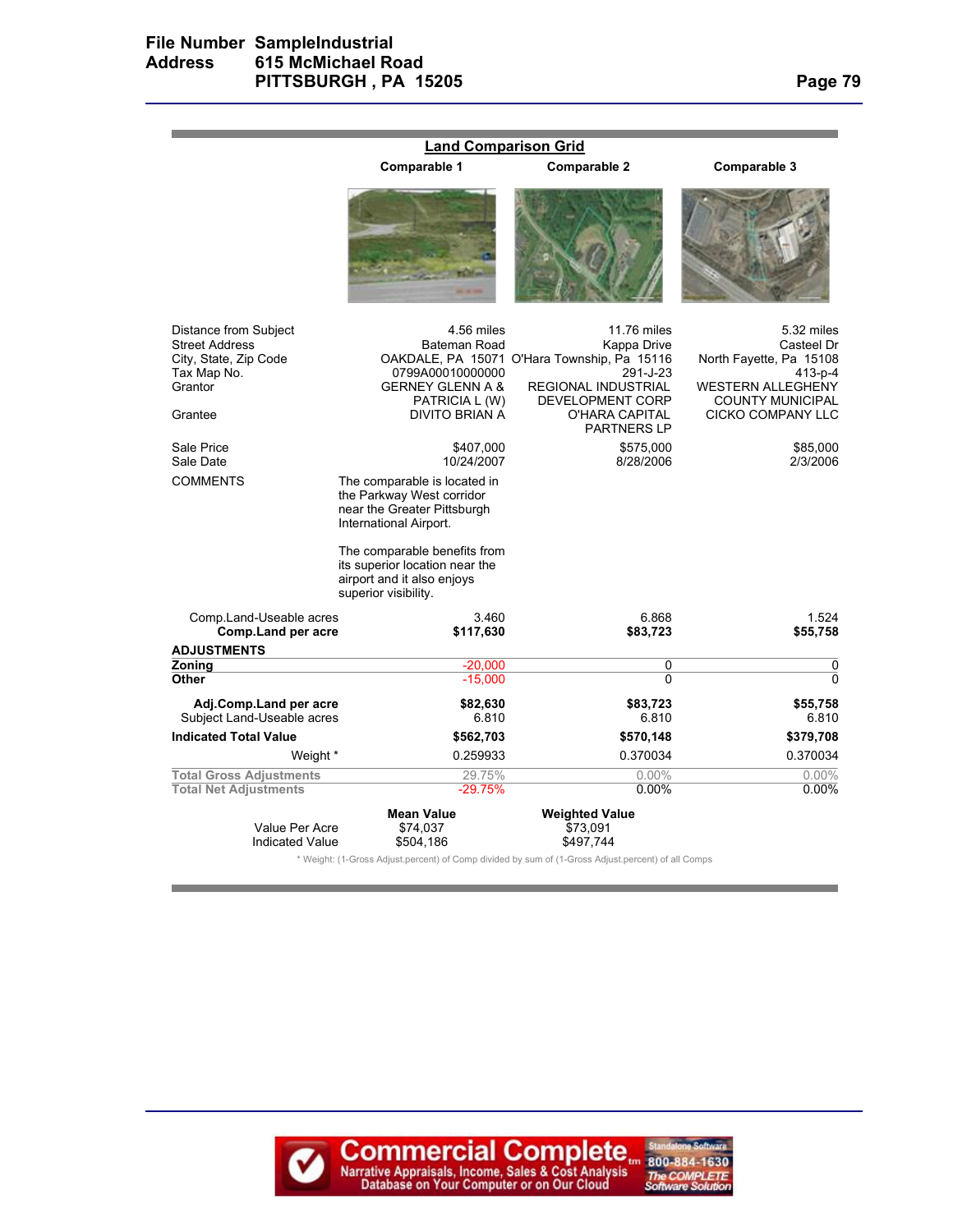**Land Sales Comparables Map**



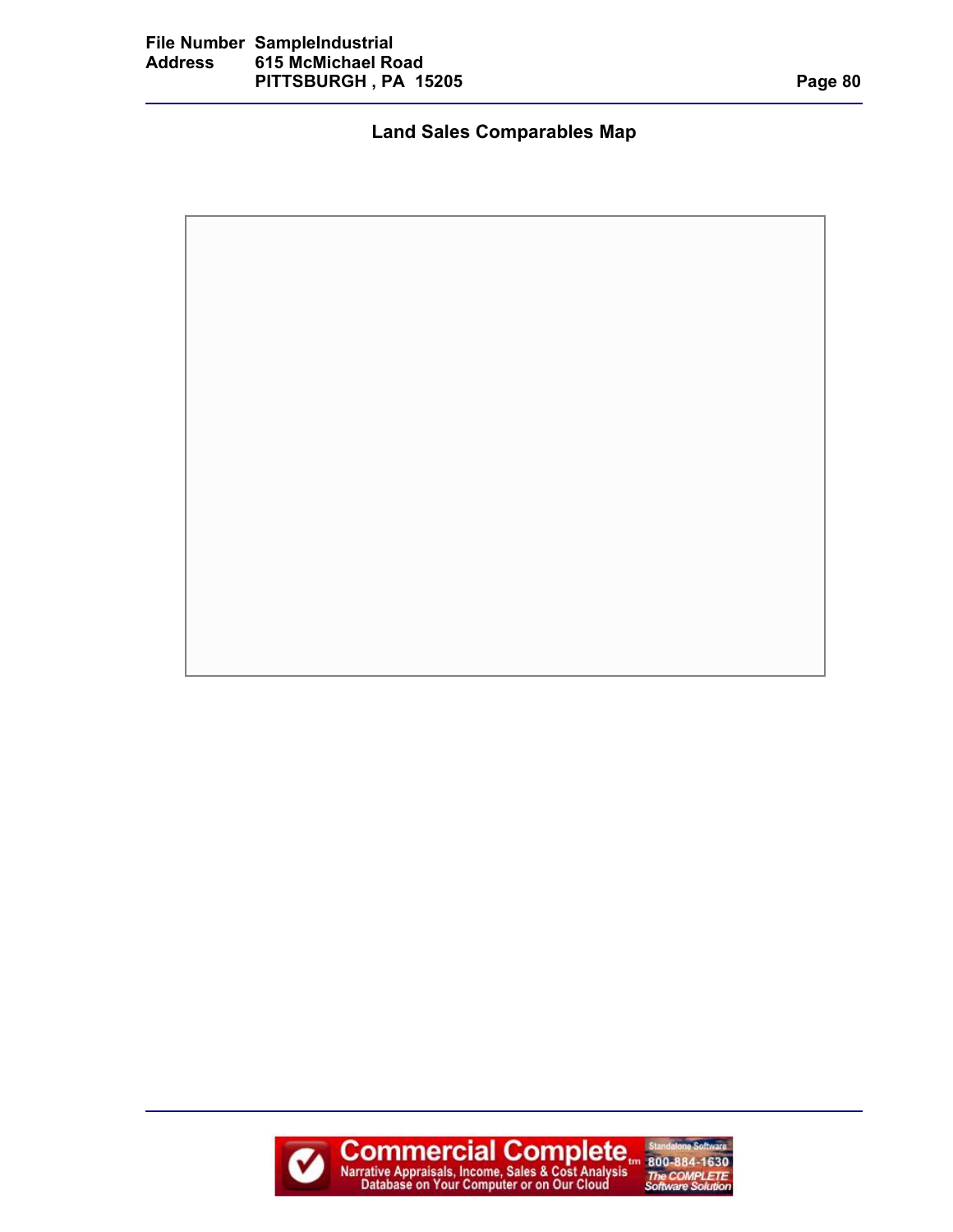#### **Improvements-Cost New Estimate**

We referenced the **Marshall Valuation Service** Cost Manual to compute the estimated Reproduction Cost New, using the Calculator Method. The Calculator Method uses average square foot costs for various classes, occupancy types and qualities of building together with modifiers for common deviations from typical buildings. While this is not a quantity survey breakdown, it is a method similar to the typical cost estimator's quantity survey analysis and is felt to be sufficiently accurate since even the most detailed building cost estimates are subject to some variation. These costs include both direct and indirect costs, which is appropriate according to the Appraisal Institute. They recognize that both direct and indirect costs should be included as described in **The Appraisal of Real Estate** publication.

#### **Depreciation**

Depreciation is defined as a loss in value that has occurred as of the date of the appraisal. The types of depreciation are physical, functional, and economic. Physical and functional depreciation are broken down into curable and incurable.

#### Physical Depreciation

**Physical curable depreciation** is an estimate of accrued depreciation applied to items needing immediate attention due to deferred maintenance. Physical Curable Postponed is an estimate of the deterioration of the relatively short lived building components not yet due for replacement. No items needing immediate attention were noted.

**Incurable Physical depreciation** pertains to the entire structure, consisting of components not normally replaced during the building's life. We have based our estimate of this type of depreciation on an age/life ratio, assuming a constant rate of deterioration. This depreciation was calculated at 50.00%, based upon an estimated effective age of 25 years, an economic life of 50 years, and a remaining economic life of 25 years.

#### **Effective Age / Economic Life = Incurable Physical Depreciation**

**25 / 50 = 50.00%**

800-884-

**The COMPLET**<br>Software Soluti

**DocNote THE NARRATIVE AND CALCULATION ASSUME A SINGLE IMPROVEMENT. IF MORE THAN ONE IMPROVEMENT IS INCLUDED, YOU MUST CHANGE THIS SECTION**

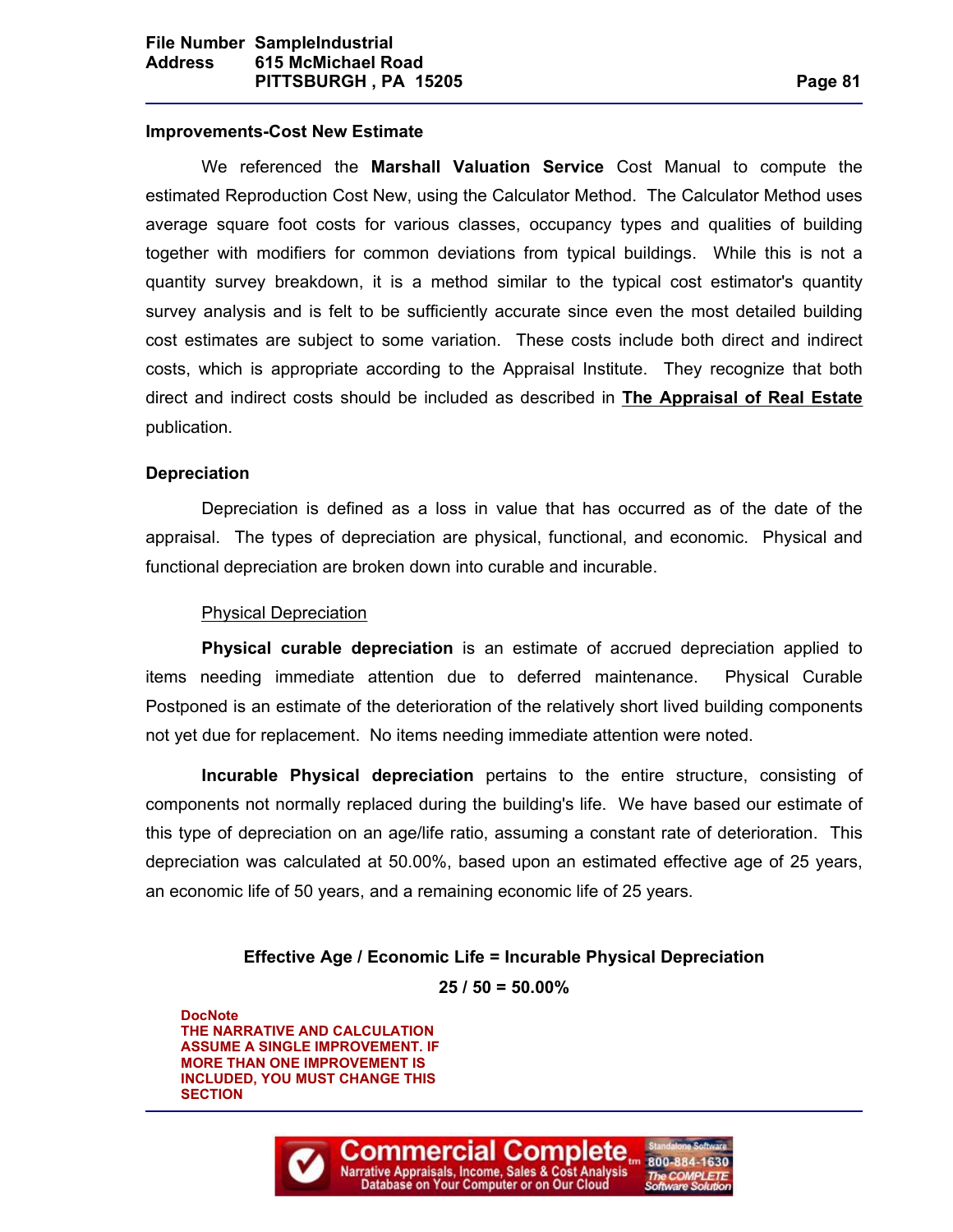### Functional Depreciation

**Functional depreciation** is the "result of defects in design or changes over the years that have made some aspect of the structure, material, or design obsolete in the light of current standards." It may be curable or incurable. Either classification may be caused by a deficiency or an excess (superadequacy). This type of depreciation does not affect the subject property.

### External Depreciation

**External (economic) depreciation** "is the result of the diminished utility of the structure due to negative influences from outside the site and is always incurable." This type of depreciation does not affect the subject property.

#### **Site Improvements**

Site improvements such as landscaping, walks, asphalt paving, parking lot lighting, etc. were not included in the Reproduction Cost New and have been added at their depreciated value.

### **Final Value by the Cost Approach Approach**

Adding the estimated depreciated cost of the building improvements and site improvements to the land value estimate of \$500,000 indicates a value by the Cost Approach of **\$2,500,000**, rounded.

**Final Value by the Cost Approach**

**Two Million Five Hundred Thousand Dollars**

**\$2,500,000**

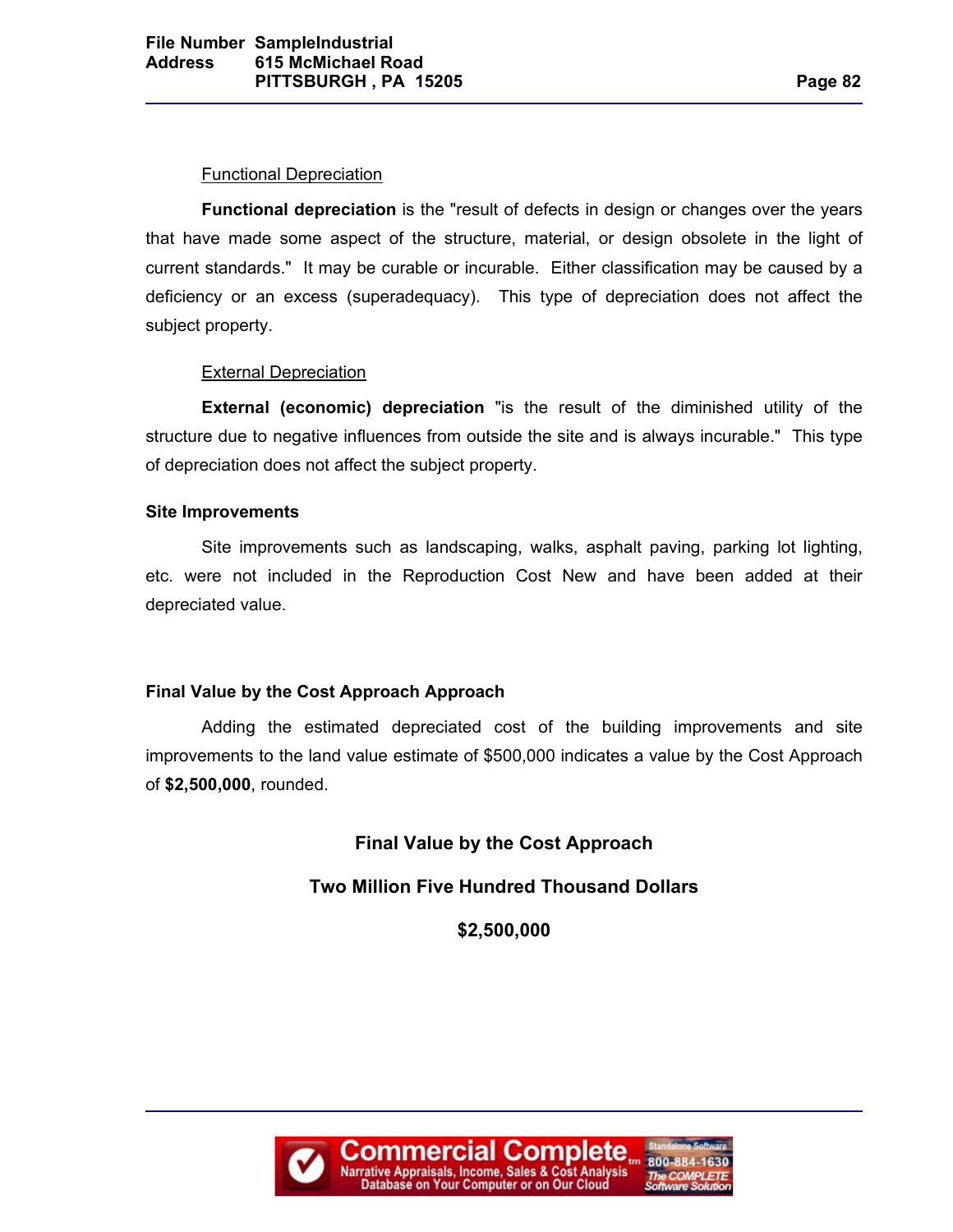# **Improvements Cost Calculation**

#### **Subject Property Improvements Detail**

|                                                                                                                                                                                                                                                                 | <b>Building 1</b>                                                                                |                                                                                                     |                                                                                                                          |  |  |  |  |
|-----------------------------------------------------------------------------------------------------------------------------------------------------------------------------------------------------------------------------------------------------------------|--------------------------------------------------------------------------------------------------|-----------------------------------------------------------------------------------------------------|--------------------------------------------------------------------------------------------------------------------------|--|--|--|--|
| <b>Parcel Information</b><br>Land Area-s.f.<br>Land Area - Acres<br>FrontFeet<br>Useable %<br><b>Land Value</b><br>Land Value - Per S.F.<br>Land Value - Per Acre                                                                                               | 329,601<br>7.567<br>400<br>90.00<br>\$500,000<br>\$1.52<br>\$66,080                              | Water<br>Sewerage<br>Gas<br>Electric<br>Topography<br>Shape<br>Zoning<br><b>Dimensions</b>          | Public<br>Public<br>People's Gas<br>Duquesne Light<br><b>Fairly Level</b><br>Mostly Rectangular<br>Commercial<br>Various |  |  |  |  |
| <b>Improvements</b><br>Style<br><b>Construction Quality</b><br>Condition<br><b>Gross Building Area</b><br>Net Building Area<br>Footprint<br>No. of Stories<br>No. of Rental Units<br><b>Actual Age</b><br><b>Effective Age</b><br>Economic Life<br>Depreciation | Flex<br>Average<br>Average<br>43,510<br>43,510<br>43,510<br>1.0<br>8<br>30<br>25<br>50<br>50.00% | <b>Basement</b><br>Foundation<br>Frame<br>Exterior<br>Roof<br>Electrical<br><b>HVAC</b><br>Elevator | None<br>Concrete<br><b>Concrete Block</b><br><b>Brick</b><br>Flat Built-up<br>2000 amp<br>Roof<br>None                   |  |  |  |  |
|                                                                                                                                                                                                                                                                 | <b>Cost Calculation - Building 1</b>                                                             |                                                                                                     |                                                                                                                          |  |  |  |  |
| <b>Height Multiplier</b><br>Mult:1.00<br><b>Cost Multiplier</b><br>Mult:1.00<br>Local Multiplier                                                                                                                                                                | Cost New Per S.F.<br>Adj.Cost Per S.F.<br><b>Cost Units</b><br><b>Cost Unit Name</b>             | \$92.13<br>\$92.13<br>43,510<br>S.F.                                                                |                                                                                                                          |  |  |  |  |
| Mult:1.00<br>Perimeter Multiplier<br>Mult:1.00                                                                                                                                                                                                                  | Cost Data Source:<br><b>Cost New</b><br>Depreciation (50.00%)<br>Depreciated Cost<br>Land Value  | <b>Marshall Valuation</b><br>\$4,008,567<br>$-2,004,283$<br>\$2,004,283                             | Per Unit<br>92.13<br>$-46.06$<br>46.06                                                                                   |  |  |  |  |
|                                                                                                                                                                                                                                                                 | <b>Total Cost</b>                                                                                | \$500,000<br>\$2,504,283                                                                            | \$57.56 Per S.F.                                                                                                         |  |  |  |  |

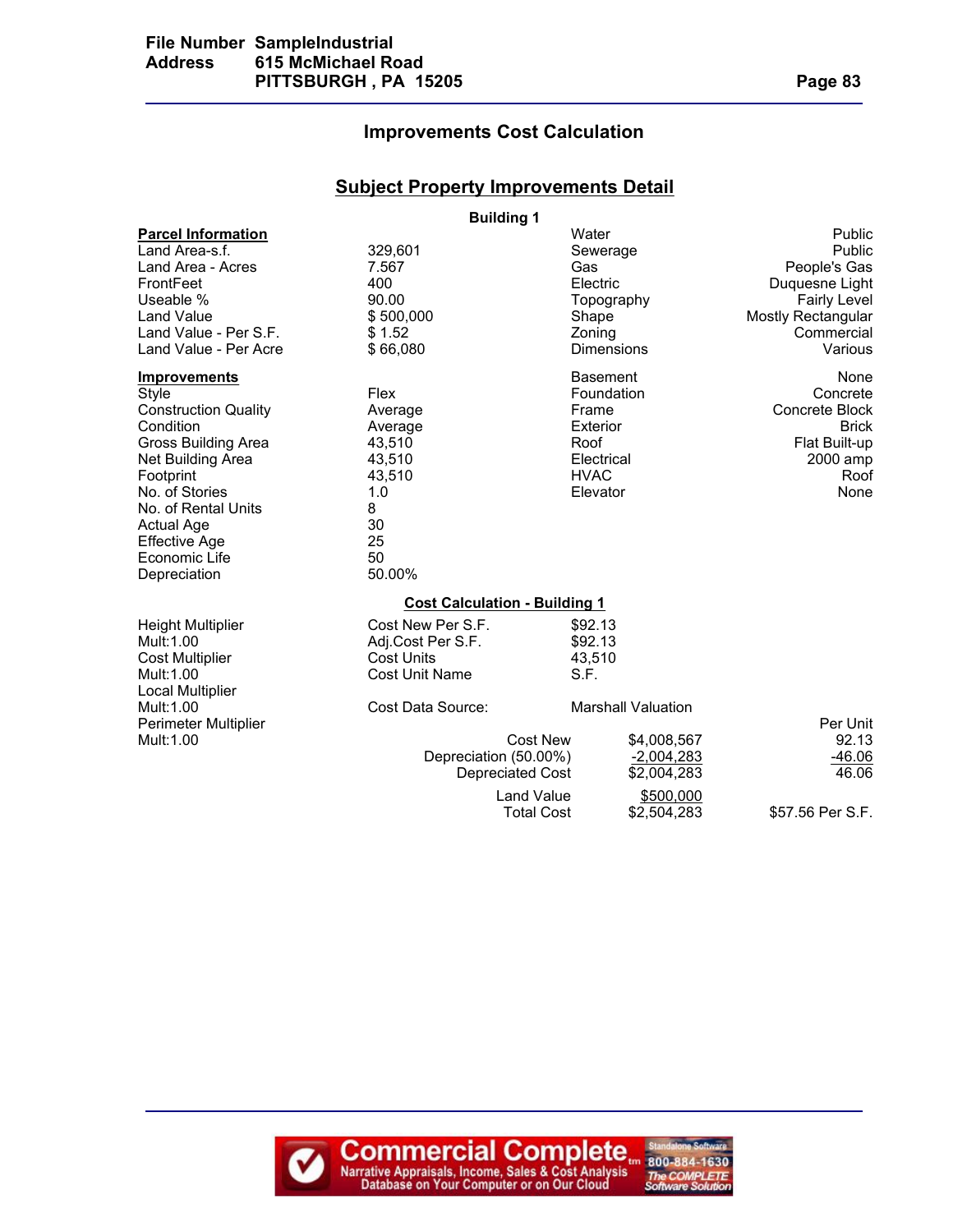## **ASSUMPTIONS AND LIMITING CONDITIONS**

#### **General Assumptions**

- · We have no present or contemplated interest in the property appraised.
- The property is being appraised free and clear of any and all liens or encumbrances unless otherwise stated.
- · Responsible ownership and competent property management are assumed.
- · No responsibility is assumed for matters involving legal or title considerations. Title to the property was assumed to be good and marketable unless otherwise stated.
- Some information identified in this report is being furnished to us by others and is believed to be reliable. This is especially pertinent to financial projections and other assumptions furnished by the developer(s), owner(s) or their agents. Some of these projections and assumptions inevitably will not materialize or unanticipated events may occur subsequent to the date of the appraisal. Therefore, the actual results may differ from the projections and these variations could materially affect value.
- · Information gathered on comparable sales and rentals, while verified with at least one principal to the transaction cannot be assumed to be 100% accurate.
- · An attempt has been made to obtain the financing terms of the comparable sales by contacting the buyer, mortgagee or third parties familiar with the sale. However, when such persons refuse to disclose this information, some assumptions must be made based upon any available information.
- The dimensions and sizes of both the land and buildings as reported herein are assumed to be correct. All engineering data were assumed to be correct. Plot plans and exhibits have been included only to assist the reader in visualizing the property.
- · It was assumed that the utilization of the land and/or improvements is within the boundaries or property lines of the property described and that there is no encroachment or trespass unless noted in this report.
- Since the appraiser is not an architect, engineer or surveyor, he does not warrant this report against mathematical errors or miscalculations of building or site areas. Should such an error occur, we reserve the right to modify the value to reflect any substantial difference.
- · Financing is one of the prime considerations in the purchase of real estate and while the subject property may be financed with special terms, the estimation of "Market Value" requires that current market terms be used, and our value assumes market financing.
- · We have taken into consideration the building and use restrictions, zoning, and other regulations applicable to the property.

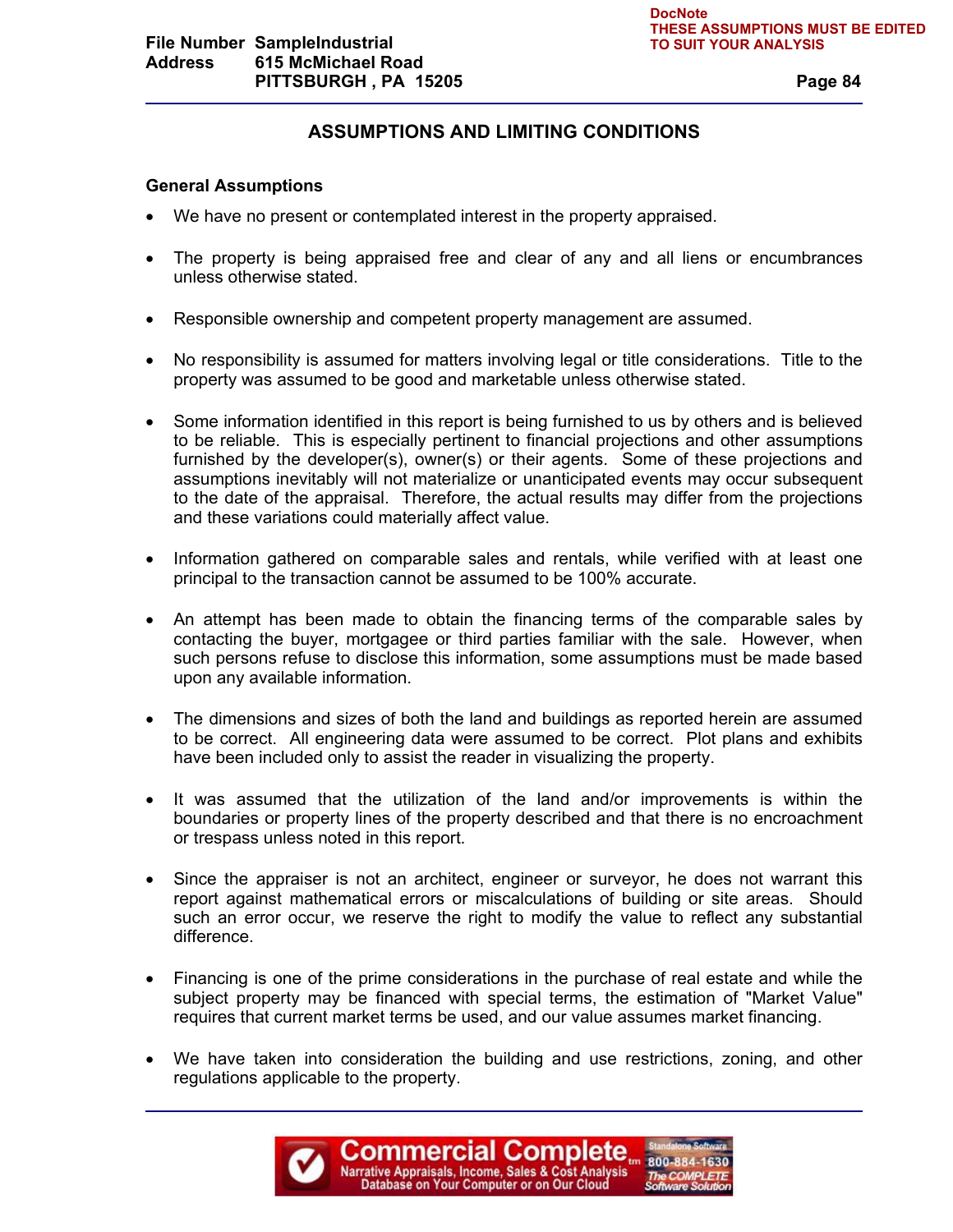- · Furnishings and equipment or business operations, except as specifically indicated and typically considered as part of the real estate, are excluded from this appraisal.
- If the Cost Approach has been used, Reproduction and/or Replacement costs have been estimated utilizing accepted building cost services. However, it must be noted that even actual contractor's cost estimates are subject to wide variation and we assume no responsibility for their accuracy.
- · If the Income Approach to value has been used, our Discounted Cash Flow Analysis and/or other mathematical techniques represent a conscientious effort to analyze the performance of the property over a reasonable projection period. However, these are models based upon specific forecasts that may or may not occur.

The income and expense projections were based upon our interpretation of the leases (if any), data provided by the owner and/or his representatives, and information obtained by third parties. Where we found possible conflicting paragraphs in the lease documents that could affect income, we requested additional data from the owner. We relied upon this additional data to resolve any apparent lease conflicts and have assumed that the data provided accurately reflect the actual income and expenses reported by the owner. Any significant variations could result in a significantly different value and the appraiser reserves the right to adjust the appraised value accordingly.

- It was assumed that there are no hidden or unapparent conditions of the property, sub-soil or structures that would render it more or less desirable. No responsibility is assumed for such conditions or for engineering that may be required to discover them.
- · It was assumed that the property is in full compliance with all-applicable federal, state and local environmental regulations and laws unless a non-compliance is stated, defined and considered in the appraisal report.
- · We are not aware of any restrictions such as moratoriums on commercial development, ground leases, master plans, historic district controls, deed covenants, environmental regulations, building costs, fire regulations, title restrictions or private agreements that would prevent the building's legal use. However, should such restrictions become evident, we reserve the right to consider their effect on the appraised value.
- · It was assumed that all licenses, certificates of occupancy, consents or other legislative or administrative authority required by any local, state or national government or private utility or organization have been or can be obtained or renewed for any use on which the value estimate contained in this report is based.
- · Typical property utility border easements were noted during the site inspection. No study of deed restrictions has been conducted by the appraiser. A title search would be required to provide positive assurance of the existence or absence of deed restrictions. For the purpose of this appraisal, it is assumed that there are no deed restrictions or liens that would adversely affect the subject site.
- The distribution, if any, of the total valuation in this report between land and improvements

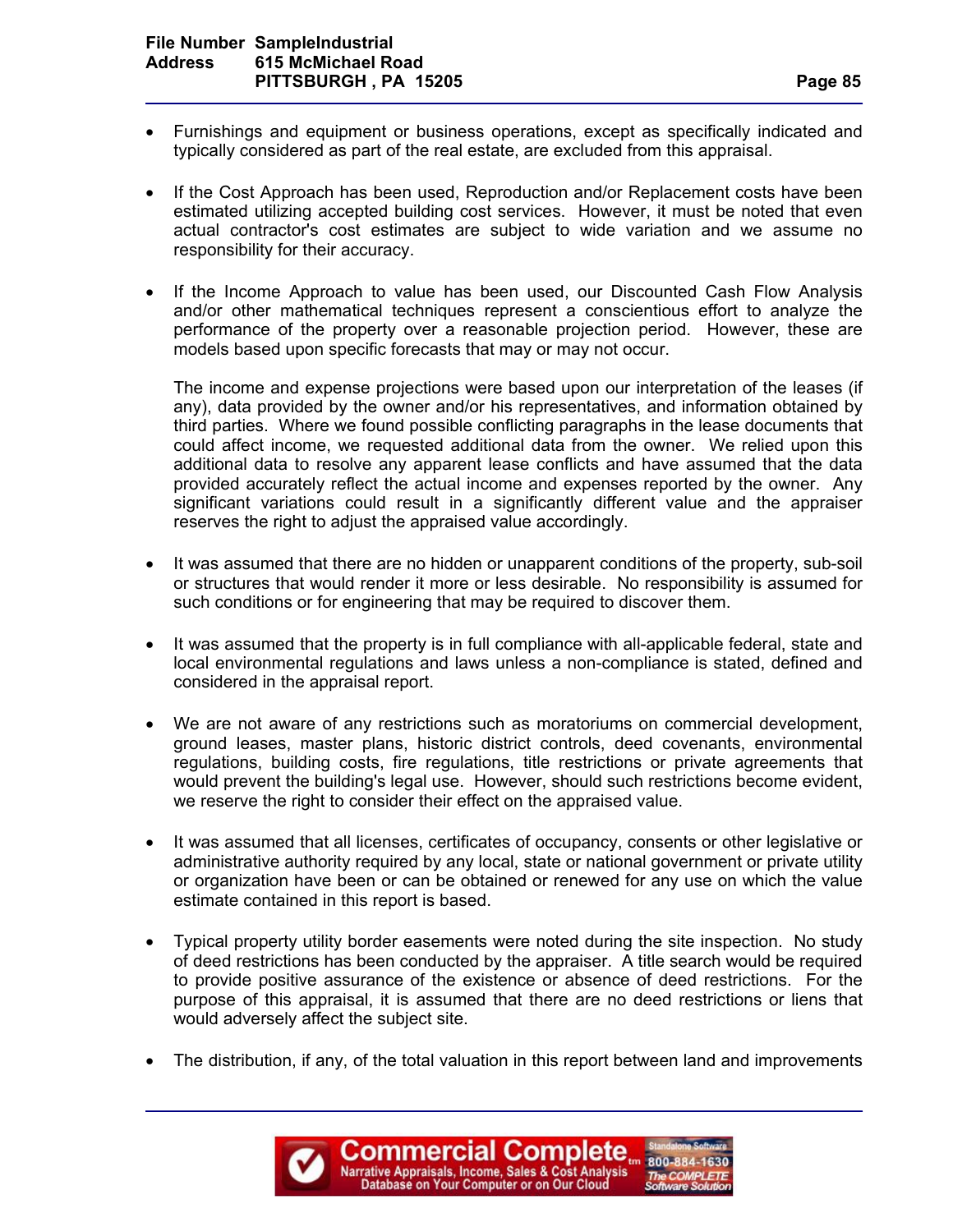applies only under the stated program of utilization. It is invalidated if used separately or in conjunction with any other appraisal.

- · This appraisal has been prepared as closely as possible to comply with the guidelines set forth by the Uniform Standards of Professional Practice (USPAP) of the Appraisal Foundation as mandated under the Financial Institutions Reform, Recovery, and Enforcement Act of 1989 (FIRREA). We have also made every attempt to adhere to the specific instructions of the engagement letter issued by the lender and included in the addenda of this report.
- · Except as hereinafter provided, the party for whom this appraisal report was prepared may distribute copies of this appraisal report in its entirety to such third parties as may be selected by the party for whom this appraisal report was prepared; however, portions of this appraisal report shall not be given to third parties without prior written consent of the signatories of this appraisal report. Further, neither all nor any part of this appraisal report shall be disseminated to the general public by the use of advertising media, public relations media, news media, sales media or other media for public communication without the prior written consent of the signatories of this appraisal report.

#### **Specific Assumptions**

- This Appraisal Report Appraisal Report is intended to comply with the requirements set forth under Standard 2-2(a) of the Uniform Standards of Professional Appraisal Practice for a Appraisal Report Appraisal Report. As such, it does not present detailed discussions of the data, reasoning, and analysis used in the appraisal process to develop the appraiser's opinion of value. Supporting documentation concerning the data, reasoning, and analysis is retained in the appraiser's file. The information contained in this report is specific to the needs of the client and the intended use stated in the report. The appraiser is not responsible for unauthorized use of this report.
- · Unless otherwise stated in this report, the existence of hazardous material, that may or may not be present on the property, was not observed by the appraiser. The appraiser has no knowledge of the existence of such materials on or in the property. The appraiser, however, is not qualified to detect such substances. The presence of substances such as asbestos, urea-formaldehyde foam insulation, or other potentially hazardous materials may affect the value of the property. The value estimate is predicated on the assumption that there is no such material on or in the property that would cause a loss in value. No responsibility is assumed for any such conditions, or for any expertise or engineering knowledge required to discover them. The client is urged to retain an expert in this field, if desired.

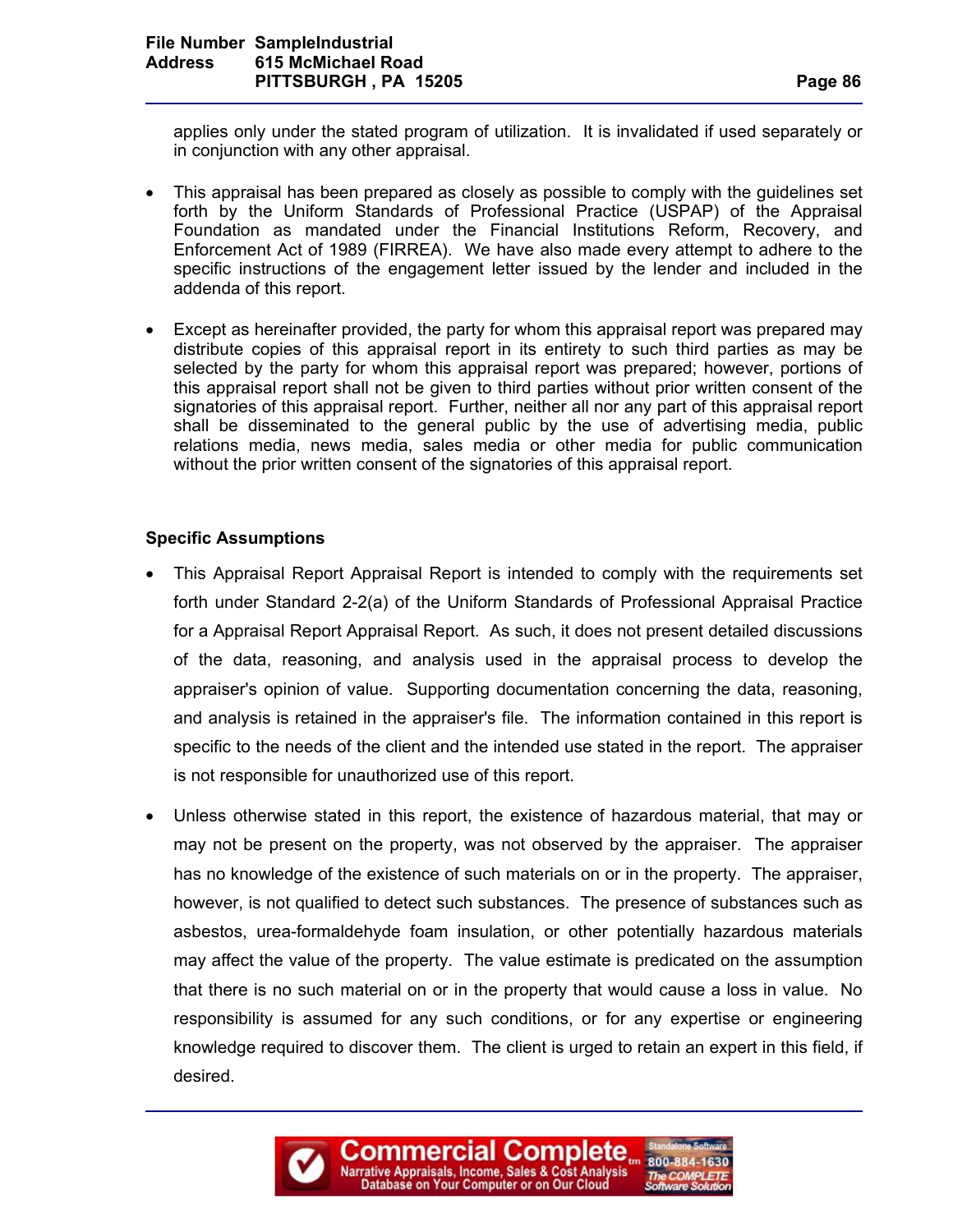- The required occupancy permits that are necessary for compliance with all local, state and federal regulations are assumed to be in place and valid.
- · The appraised value assumes that the boundaries, as described on the public record, are accurate, unless otherwise noted in this report.
- The appraised value assumes that the improvements described in this report are the only improvements that exist on the described land and the no adverse easements or encroachments negatively affect the value of the property.

#### **Extraordinary Assumptions<sup>14</sup>**

None Noted

#### **Hypothetical Conditions<sup>15</sup>**

None Noted

<sup>14</sup> **2014-2015 USPAP PUBLISHED BY THE APPRAISAL FOUNDATION / DEFINITIONS**

**EXTRAORDINARY ASSUMPTION**: an assumption, directly related to a specific assignment, as of the effective date of the assignment results, which, if found to be false, could alter the appraiser's opinions or conclusions. Comment: Extraordinary assumptions presume as fact otherwise uncertain information about physical, legal or economic characteristics of the subject property or about conditions external to the property, such as market conditions or trends; or about integrity of data used in an analysis.

<sup>15</sup> **ibid.**

**HYPOTHETICAL CONDITION**: a condition, directly related to a specific assignment, which is contrary to what is known by the appraiser to exist on the effective date of the assignment results, but is used for the purpose of analysis. Comment: Hypothetical conditions are contrary to known facts about physical, legal, or economic characteristics of the subject property; or about conditions external to the property, suh as market conditions or trends; or about the integrity of data used in an analysis.

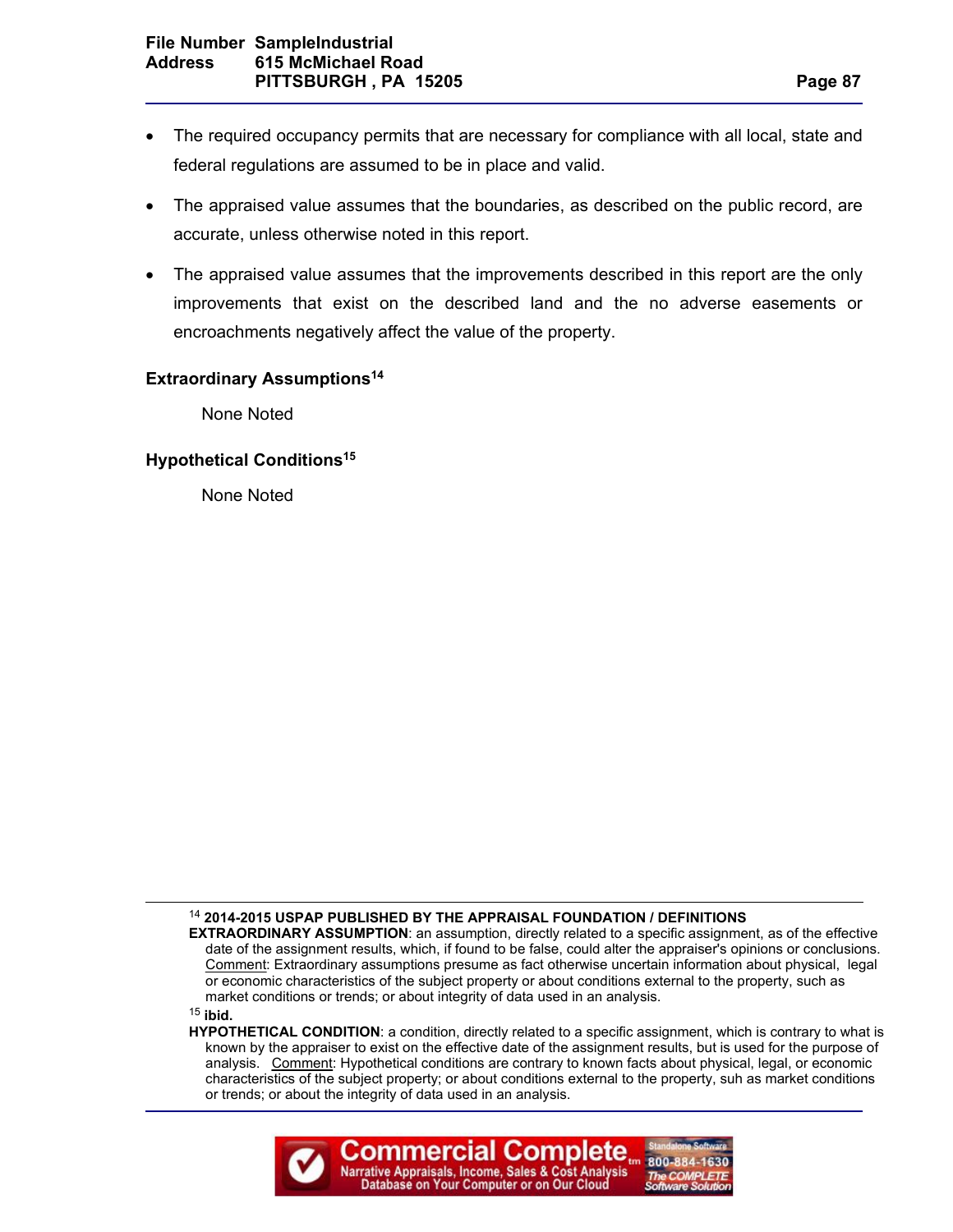# **COMPETENCY PROVISION**

The guidelines of the Uniform Standards of Professional Practice (USPAP) of the Appraisal Foundation as mandated under the Financial Institutions Reform, Recovery, and Enforcement Act of 1989 (FIRREA) requires that:

Prior to accepting an assignment or entering into an agreement to perform any assignment, an appraiser must properly identify the problem to be addressed and have the knowledge and experience to complete the assignment competently.

One or more of the signatories to this report have prepared the appraisals that are similar in location and type to the subject property.

**Property Address Appraised Value Area**